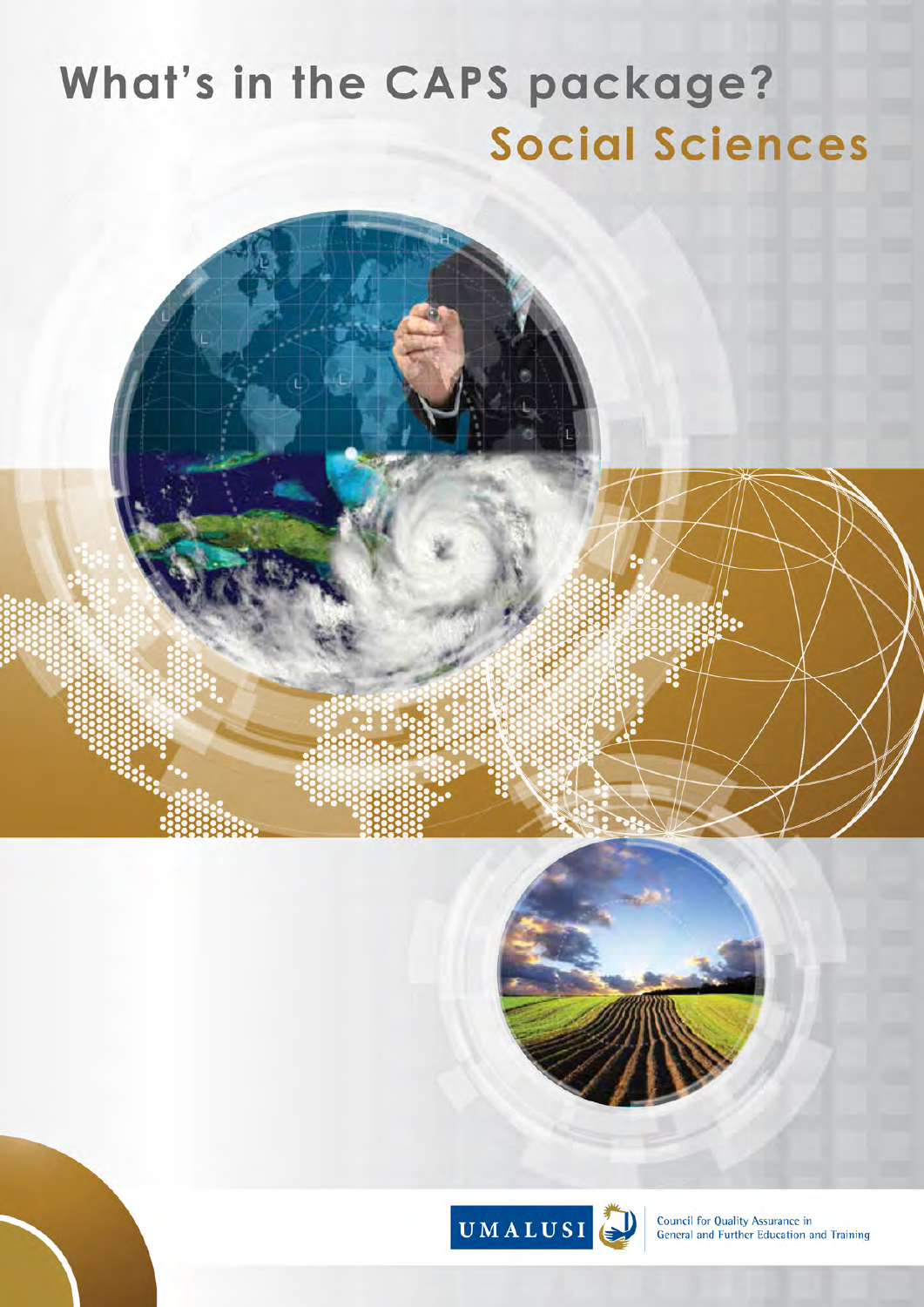## **What's in the CAPS package?**

A comparative study of the

National Curriculum Statement (NCS) and the

Curriculum and Assessment Policy Statement (CAPS)

### **Further Education and Training (FET) Phase**

### **Social Sciences**

**Geography History** Dr S Cohen Dr CA Bertram Prof J Fairhurst Dr G Pillay Mrs A Lamb Mr S Haw Ms A Phocas Ms M Malinga Mr GD Samaai Mr BJ Mathews Mrs Z Shabalala Mr EJ Smuts

**With**  Dr S Grussendorff Dr C Booyse

June 2014

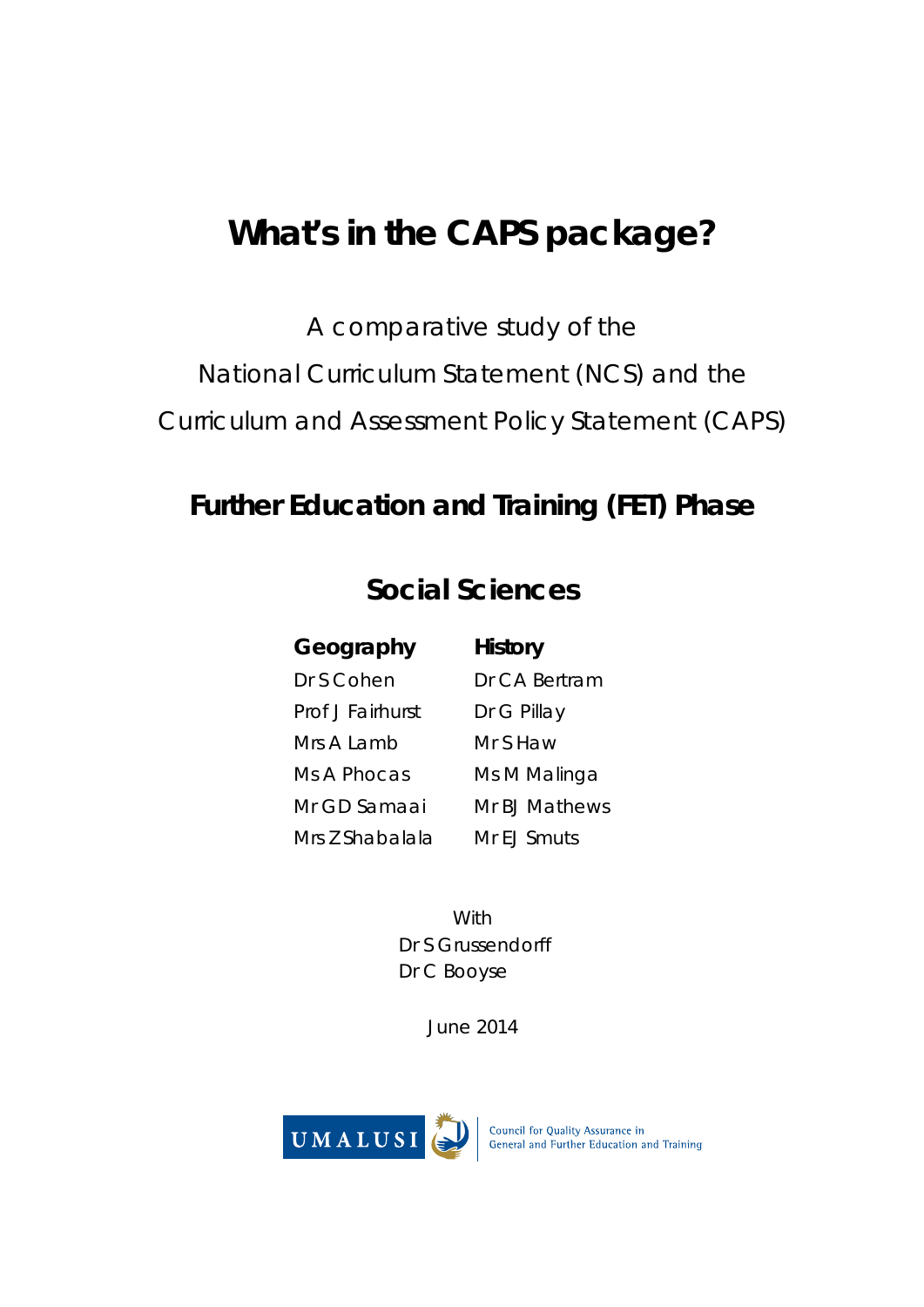### COPYRIGHT 2014 UMALUSI, COUNCIL FOR QUALITY ASSURANCE IN GENERAL AND FURTHER EDUCATION AND TRAINING: ALL RIGHTS RESERVED

37 General Van Ryneveld Street, Persequor Technopark, Pretoria

Telephone: 27 12 3491510 • Fax: 27 12 3491511

Email: Info@umalusi.org.za • Web: www.umalusi.org.za

Whilst all reasonable steps are taken to ensure the accuracy and integrity of the information contained herein, Umalusi accepts no liability or responsibility whatsoever if the information is, for whatsoever reason, incorrect and Umalusi reserves its right to amend any incorrect information.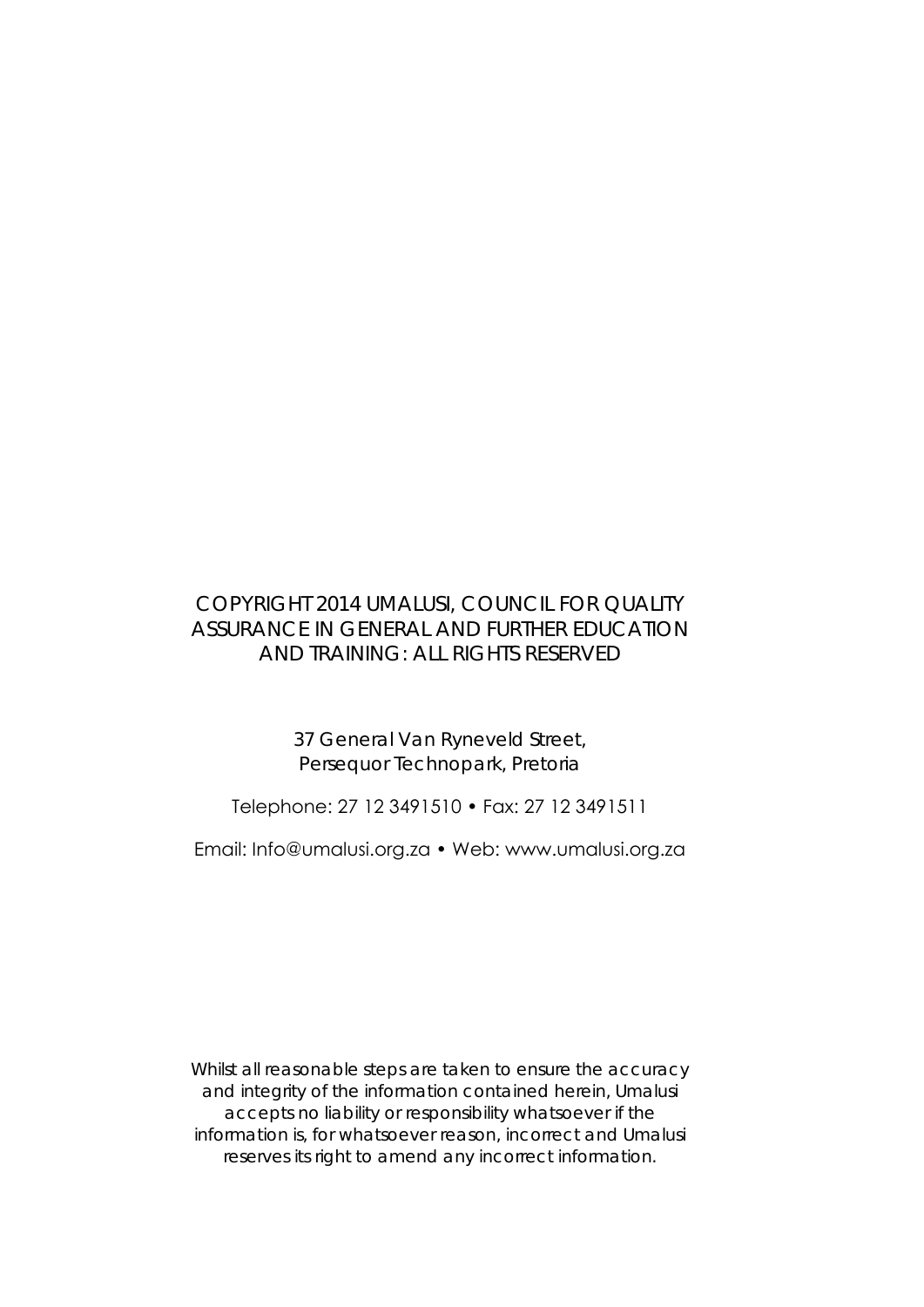This Social Sciences cluster report includes the findings emanating from the comparative analysis of the Further Education and Training (FET) National Curriculum Statement (NCS) and the Curriculum and Assessment Policy Statement (CAPS) for Geography and History as well as a summary of findings from Part 2 of the CAPS research. Part 2 of the research determined entry level requirements and expected learner attainment on exit level. A summary of the exit level outcomes for these subjects also appears in the Overview report.

This project was envisaged and conceptualised by Dr Celia Booyse, Manager: Curriculum, Umalusi. The project was co-managed by Dr Booyse and Dr Sharon Grussendorff, who provided much of the constructive commentary on the original subject reports and prepared all the spreadsheets for the transfer of data. Dr Grussendorff also helped to adapt the research instruments for the comparative analysis of the NCS and the CAPS, used in determining entry-requirements and exit-level outcomes, as well as the instrument used for international benchmarking (reports to follow).

Dr Grussendorff, a respected researcher, Physics lecturer and consultant to many educational initiatives, has been involved with Umalusi's curriculum research since 2006. In 2012, she was approached by Umalusi's Qualifications, Curriculum and Certification (QCC) unit to co-manage the CAPS quality assurance research. In addition to her management role, Dr Grussendorff has also been team leader for the Physical Sciences team in the FET Phase. Her experience in teacher-support and training in curriculum interpretation with JET Education Services have contributed invaluably to the present research as well.

Dr Booyse has managed the CAPS evaluation with her usual immaculate planning, thorough preparation and gentle humanity. The evaluation teams will attest to the fact that they are properly briefed and given the means to do their work well. Dr Booyse almost intuitively, it seems, manages that fine balance that Jerome Bruner writes about between a safe, loving environment and sufficient challenge that allows for the best learning.

Dr Booyse has been steadily supported by her colleagues in the QCC unit: Ms Elizabeth Burroughs, Senior Manager: QCC; Mr Duma Sithebe, Assistant Manager: Curriculum; Mr Mohau Kekana, Administrative Assistant; and Mr Mohlahledi Nkadimeng, Administrative Assistant.

Mr Sithebe ably assisted in constituting the evaluation teams, dealing with communication and undertaking the greater part of the document search for comparative research, each of these a considerable undertaking.

The teams undertaking these evaluations have far exceeded the call of duty, and for that we at Umalusi thank them. Their unstinting hard work and willingness to be stretched by challenges requires grateful recognition. The positive attitude within the teams and the indepth discussions and collaboration are commendable. It has been satisfying to see that we have all learned from one another's expertise and that all who have participated in the process go out with an enriched understanding of the importance of curriculum and its appropriate implementation. It is to be hoped that the accumulated knowledge and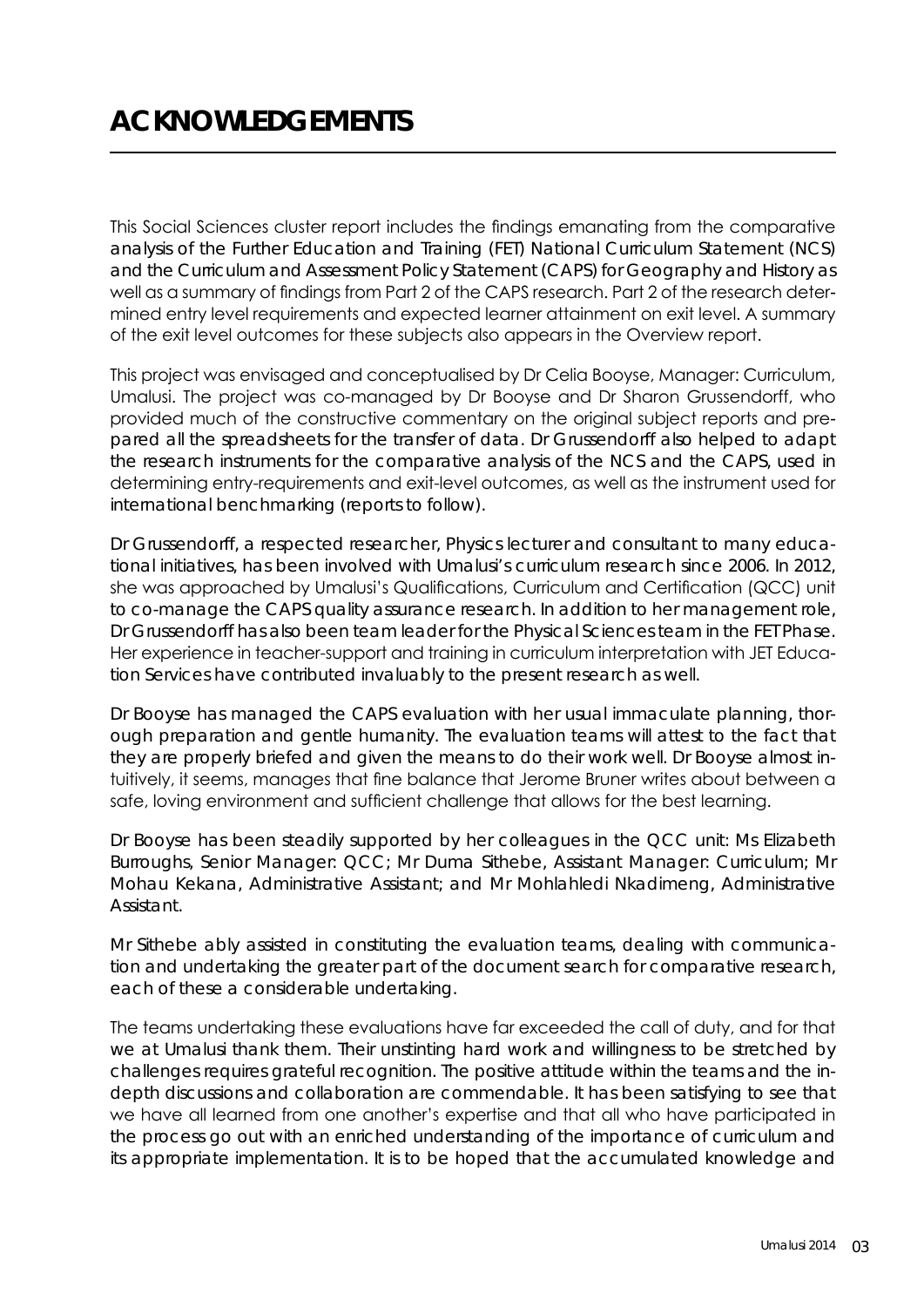wisdom emanating from the project will have positive repercussions in schools, provincial departments, the national Department of Basic Education and in higher education too.

It is worth referring to Annexure A in the Overview report to fully appreciate the wealth of experience and commitment this project has been privileged to draw upon. The teams who contributed to this Social Sciences report are:

#### **Geography**

Dr Susan Cohen - Senior Lecturer, Curriculum Division: WITS Prof Joan Fairhurst - Professor Emeritus: University of Pretoria (UP) and University of Johannesburg (UJ); Researcher and text book writer Mr Glenn D Samaai - Curriculum Advisor: Western Cape DoE (Cape Winelands) Mrs Allison Lamb - Head of Department, Assessment: Pretoria High School for Girls Mrs Zamanyuswa Shabalala - Geography subject advisor: Empangeni District, KZN Ms Angela Phocas - Senior teacher: Saheti School

#### **History**

Dr Carol Bertram - Senior lecturer: UKZN

Dr Gengatharen Pillay - History curriculum specialist: KwaZulu-Natal (KZN) DoE Mr Brian J Mathews - Subject advisor for History: Eastern Cape DoE Mr Edward J Smuts - Part-time lecturer; consultant & researcher: Western Cape Mr Simon Haw - Text book writer; educational researcher; History subject advisor Ms Mumsy Malinga - HOD History: St Mary's School, Waverley, Johannesburg

This report was edited by Dr Claire Kerry. Her work requires grateful recognition.

*IeCommunications* was responsible for the final design, layout and printing of the report. Their willingness to help when deadlines were tight is gratefully acknowledged.

Without the sustained work of the Umalusi teams and the detailed, extensive reports written by the people duly acknowledged above, the Overview report and this Social Sciences report could not have been written. Sincere appreciation for every contribution made to the research and to make the reporting on findings possible.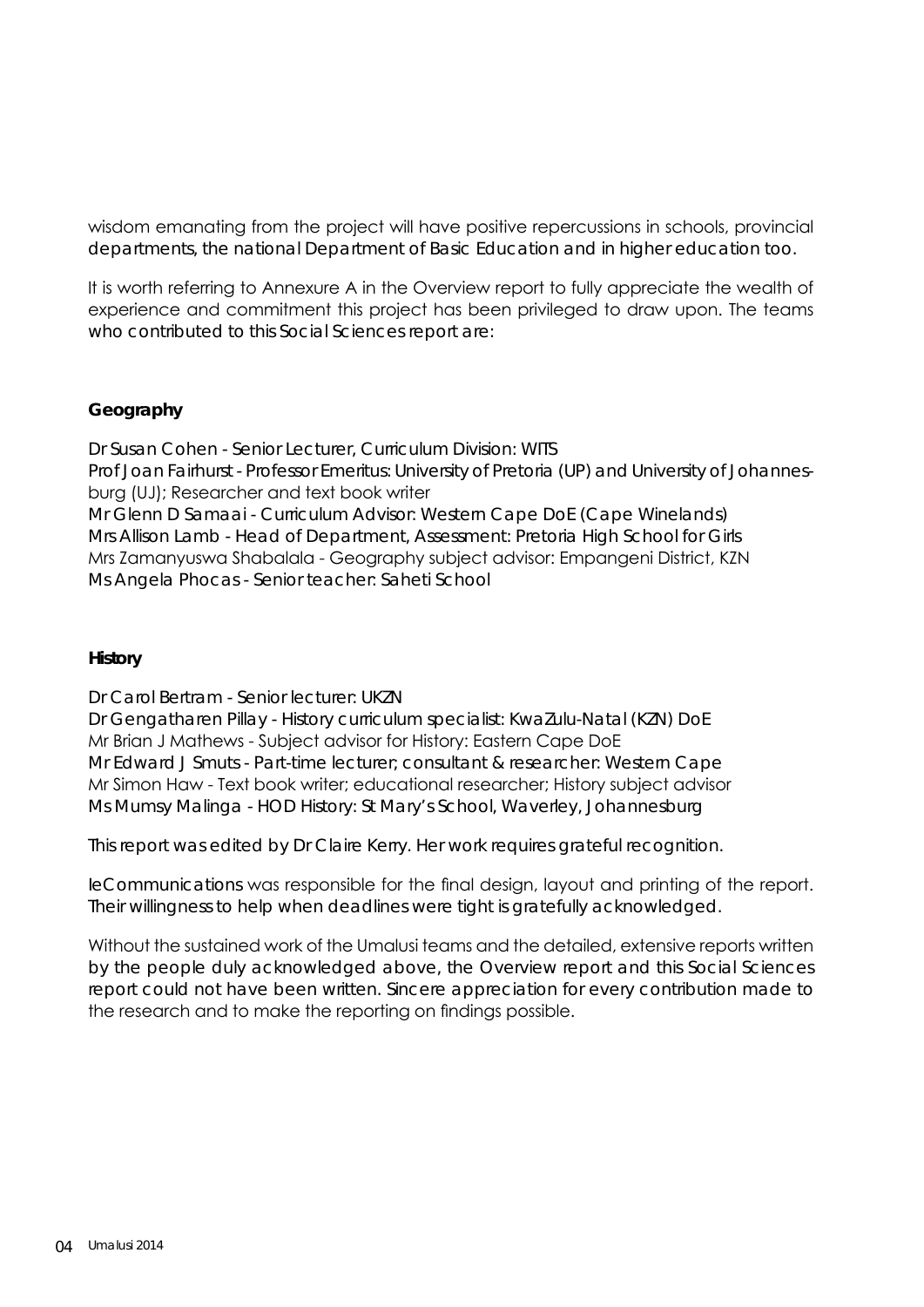### **CONTENTS**

|                                                                                          | 10   |
|------------------------------------------------------------------------------------------|------|
|                                                                                          | 12   |
|                                                                                          |      |
|                                                                                          | 13   |
|                                                                                          |      |
|                                                                                          | -14  |
|                                                                                          | - 15 |
|                                                                                          | 16   |
|                                                                                          | -17  |
|                                                                                          |      |
|                                                                                          |      |
|                                                                                          |      |
|                                                                                          | 20   |
|                                                                                          | 23   |
|                                                                                          |      |
|                                                                                          |      |
| 2.3 Broad curriculum design, format and user-friendliness of curriculum documentation 25 |      |
|                                                                                          |      |
|                                                                                          |      |
|                                                                                          |      |
|                                                                                          |      |
|                                                                                          |      |
|                                                                                          | 38   |
|                                                                                          |      |
|                                                                                          | 42   |
|                                                                                          | 42   |
|                                                                                          | 44   |
|                                                                                          | 46   |
|                                                                                          | 46   |
|                                                                                          | 48   |
|                                                                                          | 50   |
|                                                                                          | 52   |
|                                                                                          | 55   |
|                                                                                          | 55   |
|                                                                                          | 56   |
|                                                                                          |      |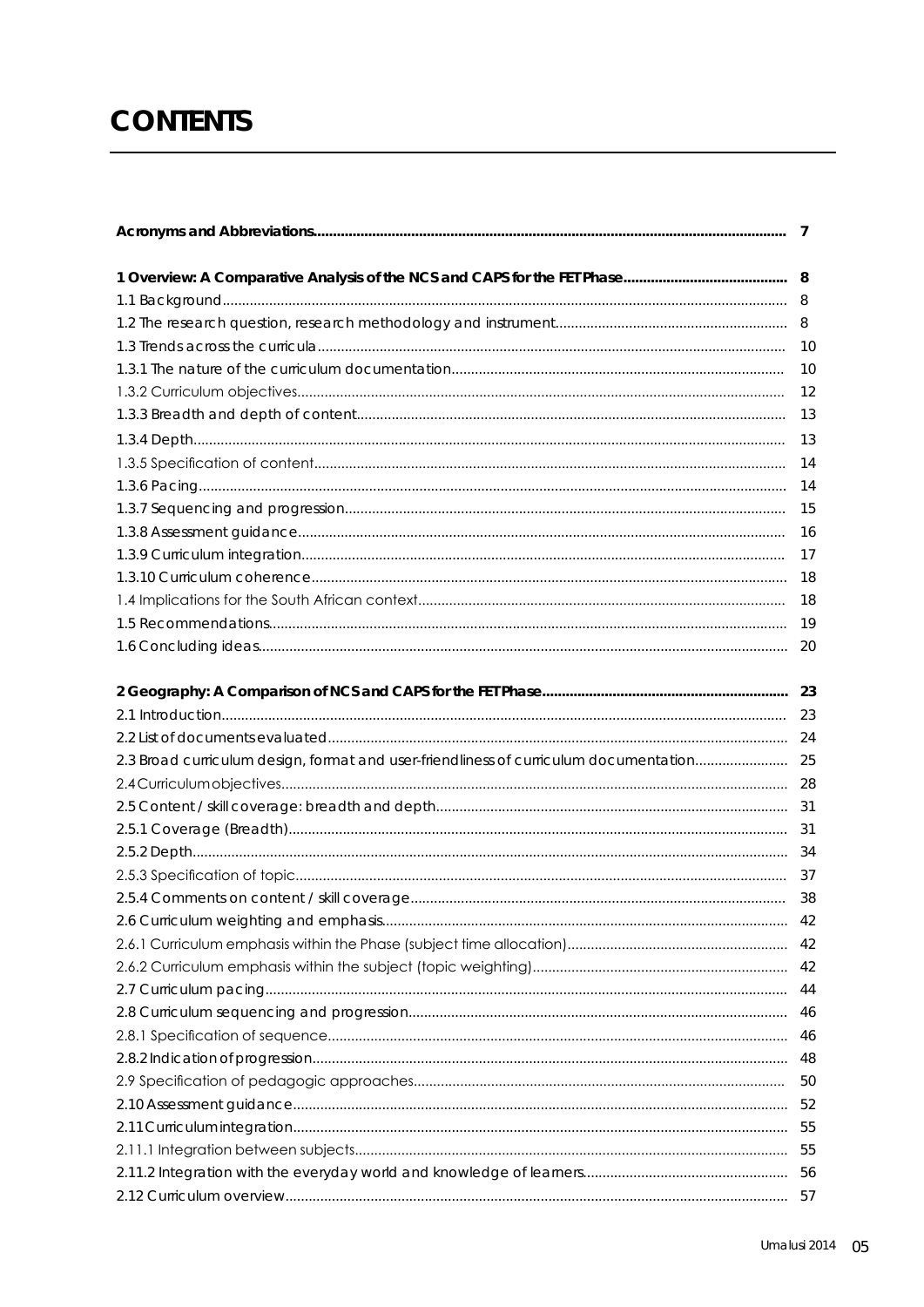|                                                                                          | 63  |
|------------------------------------------------------------------------------------------|-----|
|                                                                                          |     |
|                                                                                          |     |
|                                                                                          | 70  |
|                                                                                          | 70  |
|                                                                                          | 70  |
|                                                                                          |     |
|                                                                                          | 71  |
| 4.3 Broad curriculum design, format and user-friendliness of curriculum documentation 72 |     |
|                                                                                          |     |
|                                                                                          |     |
|                                                                                          | 75  |
|                                                                                          |     |
|                                                                                          |     |
|                                                                                          |     |
|                                                                                          |     |
|                                                                                          |     |
|                                                                                          |     |
|                                                                                          |     |
|                                                                                          |     |
|                                                                                          |     |
|                                                                                          | 90  |
|                                                                                          | 91  |
|                                                                                          | 93  |
|                                                                                          | 95  |
|                                                                                          | 95  |
|                                                                                          | 96  |
|                                                                                          | 96  |
|                                                                                          | 96  |
|                                                                                          | 97  |
|                                                                                          | 98  |
|                                                                                          | 99  |
|                                                                                          | 100 |
|                                                                                          | 102 |
|                                                                                          | 107 |
|                                                                                          | 109 |
|                                                                                          | 115 |
|                                                                                          |     |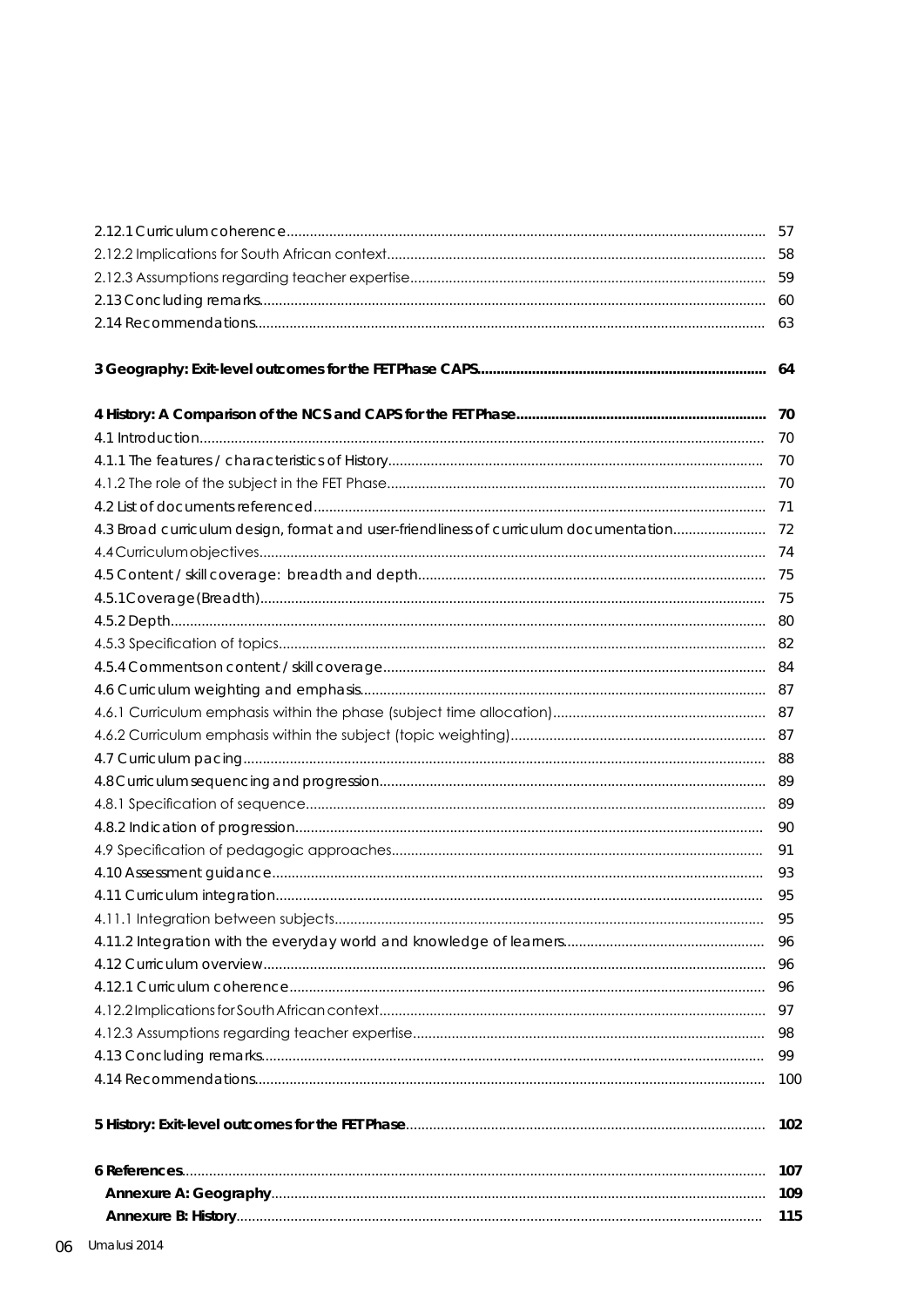### **Acronyms and Abbreviations**

| AS                     | <b>Assessment Standards</b>                |
|------------------------|--------------------------------------------|
| CAPS                   | Curriculum and Assessment Policy Statement |
| <b>DBE</b>             | Department of Basic Education and Training |
| Doc                    | Document                                   |
| <b>FAL</b>             | <b>First Additional Language</b>           |
| FET                    | <b>Further Education and Training</b>      |
| <b>GET</b>             | <b>General Education and Training</b>      |
| <b>GIS</b>             | Geographic Information System              |
| Gr                     | Grade                                      |
| <b>HESA</b>            | <b>Higher Education South Africa</b>       |
| <b>HL</b>              | Home Language                              |
| ICT                    | Information and Communications Technology  |
| $\mathsf{I}\mathsf{I}$ | Information Technology                     |
| LO                     | Learning Outcome                           |
| n/a                    | Not available                              |
| n.d.                   | No date                                    |
| <b>NCS</b>             | <b>National Curriculum Statement</b>       |
| <b>NQF</b>             | <b>National Qualifications Framework</b>   |
| <b>NSC</b>             | National Senior Certificate                |
| <b>OBE</b>             | Outcomes-based Education                   |
| p                      | page                                       |
| pp                     | pages                                      |
| <b>SBA</b>             | <b>School-based Assessment</b>             |
| <b>USSR</b>            | Union of Soviet Socialist Republics        |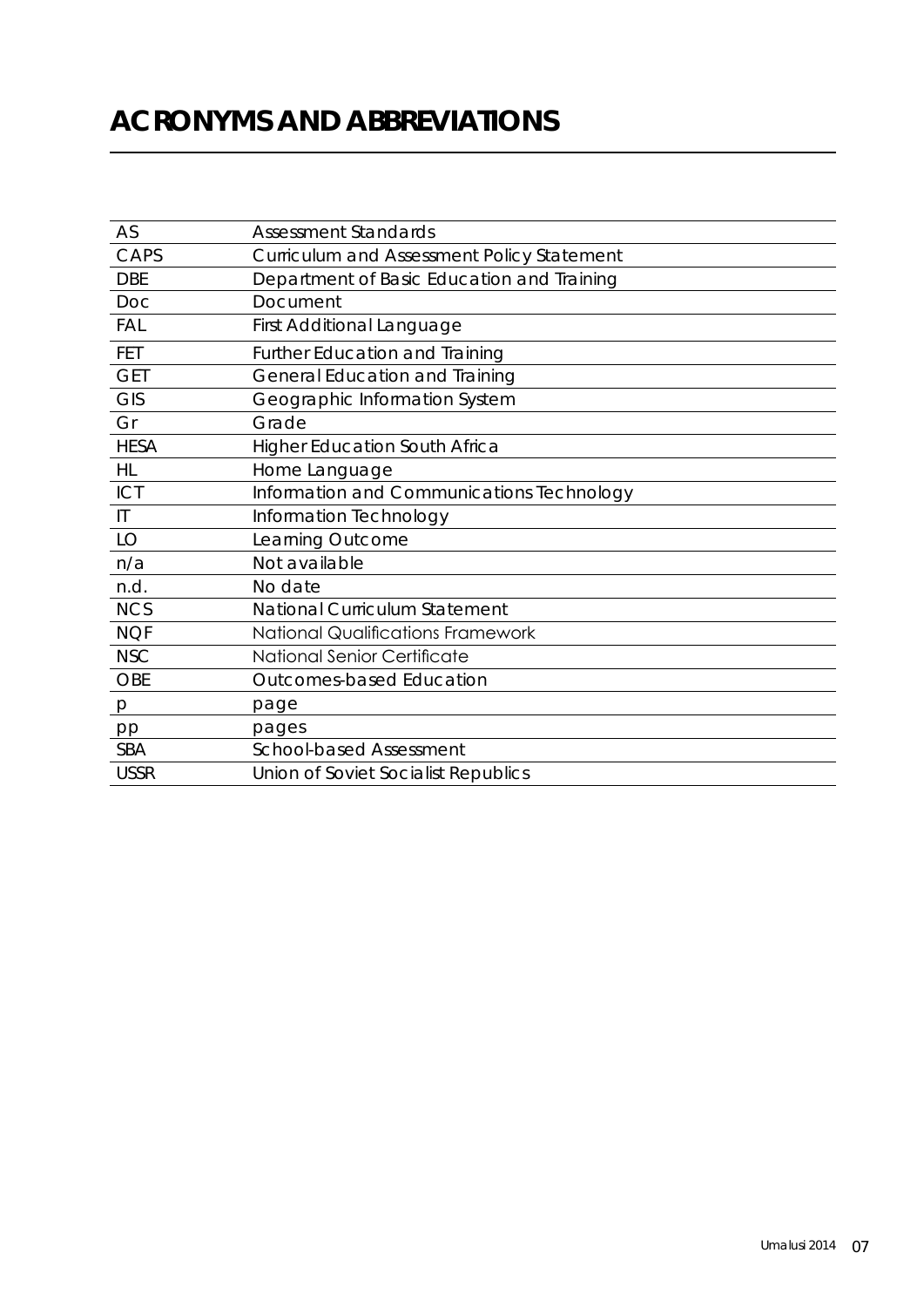### **1. OVERVIEW: A COMPARATIVE ANALYSIS OF THE NCS AND CAPS FOR THE FET Phase**

#### **1.1 BACKGROUND**

Umalusi undertook a project in 2013, the core intention of which was to establish the quality of the Curriculum and Assessment Policy Statement (CAPS) as amended version to the National Curriculum Statement (NCS) of 2008. The work done in 2013 is not only an extension of research to further the understanding of the National Senior Certificate (NSC) qualification, but is similar to the comparative research done in 2008. The research such as this not only develops an understanding of the strengths and weaknesses of the subject curricula, but also assists in building bigger picture of the nature of the qualification itself – what its strengths might be and what challenges might arise for the institutions where it is offered and for the staff implementing it. In short, the research was undertaken with the purpose of ensuring a better understanding of the NSC for all involved.

The current phase of the research is presented in the following reports:

- An overview report of the research process and key findings for subjects and subject clusters
- A series of subject/subject cluster- specific reports for Mathematics, Mathematical Literacy, Languages (English), Social Sciences, Natural Sciences and Business, Commerce and Management.

Initially the reports will be submitted to the Department of Basic Education and Training (DBE). The findings and recommendations have been formulated as guidelines for improvement, in terms of both the national policy and of implementation and assessment. The findings also point to areas that need strengthening in teacher education and professional development. Thereafter, Umalusi, in collaboration with Higher Education Institutions and Higher Education South Africa (HESA), could use this research work towards improving the quality of teacher preparation, not only to equip teachers as field experts, but also as subject methodologists who are able to reflect on their own teaching practice.

#### **1.2 THE RESEARCH QUESTION, RESEARCH METHODOLOGY AND INSTRUMENT**

**Research question:** The research question for the comparative NCS/CAPS research/ evaluation is worded as follows:

*'What does the comparison between the Curriculum and Assessment Policy Statement (CAPS) for FET Phase (Grades 10 to 12) and the National Curriculum Statement (NCS) reveal about:*

- *a. the extent to which the NCS curricula were repackaged or rewritten in the formulation of the CAPS;*
- *b. the relative depth and breadth of the content covered in the respective curricula,*
- *c. the overall design, structure and coherence of the curricula,*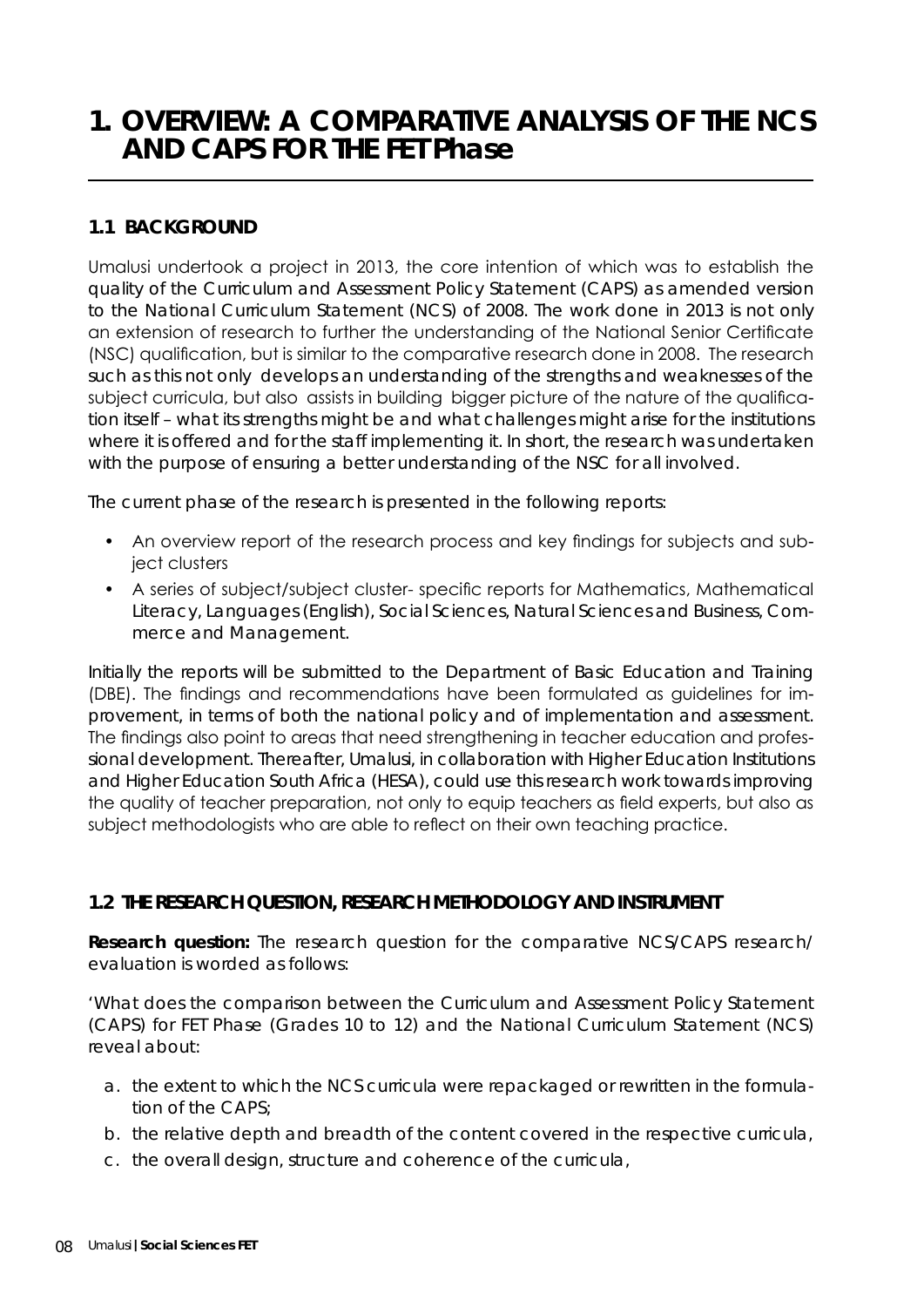- *d. the level of specification of various aspects of the curricula, and*
- *e. the guidance provided by the curricula for the teaching and assessment of the subject?'*

**Research/evaluation process:** The process involved identification of the evaluation teams across all the subjects under evaluation, followed by the refining of an existing instrument to evaluate and compare the NCS and the CAPS. Thereafter two workshops were held with the evaluation teams, in September and November of 2013, in order to brief them about the evaluation and for the teams to work together on the curriculum analysis. Finally, the evaluation teams completed their analysis via e-communication, and the team leaders took responsibility for the completion and submission of the teams' reports.

**Instrument:** An instrument was customised for this investigation, which required the evaluators to grapple deeply with issues around broad curriculum framing, and concepts such as content breadth and depth, sequencing, progression, coherence and how to determine the weighting and curriculum focus in the documents. All those who participated in the process learned a great deal, and they in turn offered insights from their own expertise which added value to the report.

The evaluation teams were asked to give their opinion on each subject regarding:

- Broad curriculum design the central design principle;
- The aims/ objectives of the subject;
- The ideal learner envisaged;
- The weighting of each topic in terms of the percentage of time allocated to each;
- The emphasis placed on content and skills;
- The depth of the subject in terms of the extent to which learners could move from a superficial grasp of a topic to a more refined and powerful grasp;
- The degree to which the curriculum of each subject is paced, in terms of the volume to be covered in a specific timeframe;
- The specification of sequencing of topics;
- The progression of topics from Grades 10 to 12 in terms of increase in level of complexity and difficulty;
- The coherence of the curriculum for each subject, in terms of connections and coordination between topics through the levels;
- The degree to which teachers are given explicit guidance regarding pedagogy;
- The degree to which teachers are provided with guidance regarding assessment;
- Format and user-friendliness of the curriculum documentation.

Evaluators were asked to comment on the overall guidance and use of the curriculum and the central values underpinning each curriculum.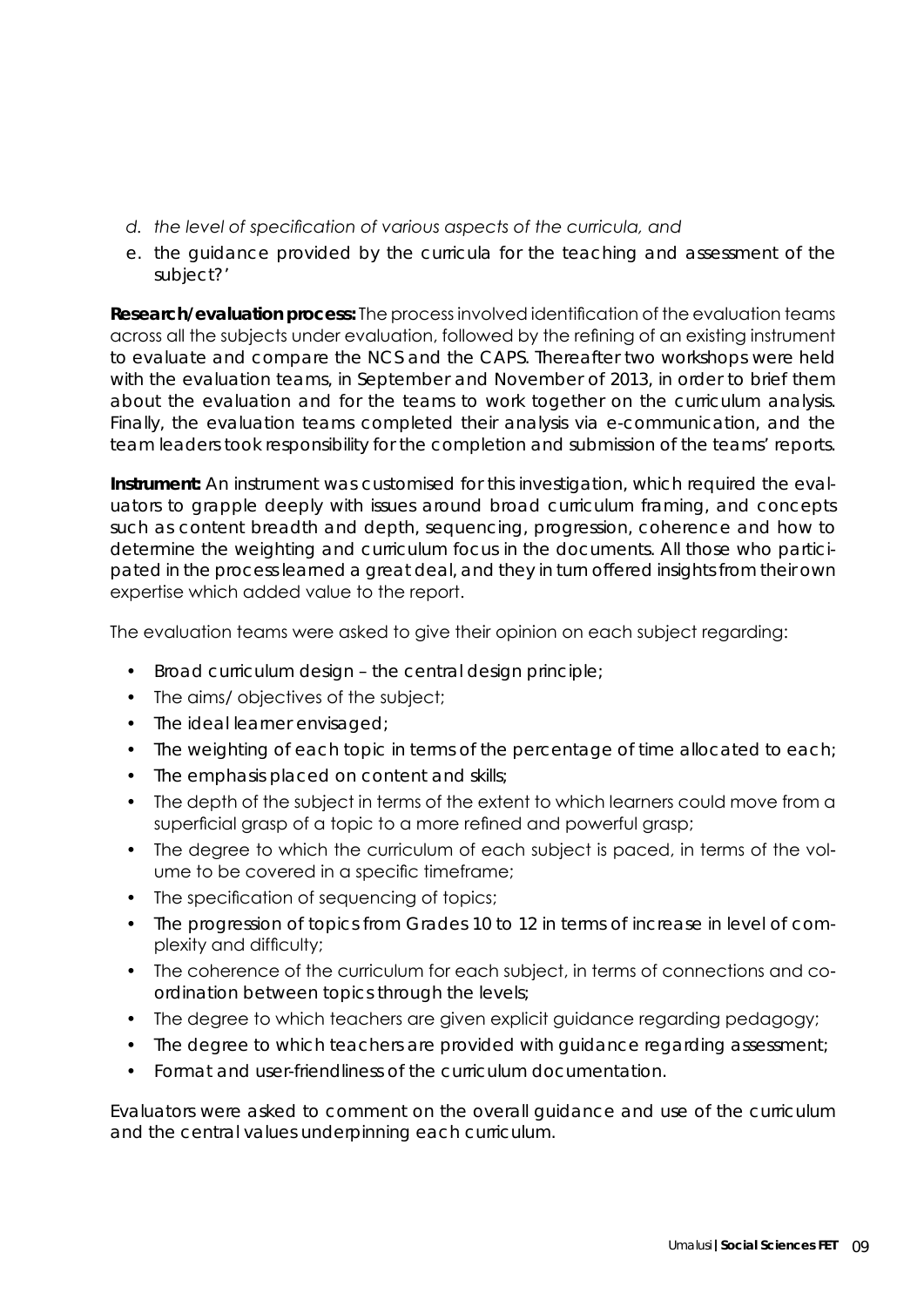In addition, the teams had to substantiate their opinions about the extent to which the CAPS for the subjects mentioned above have been 'repackaged' or been rewritten in this repackaging process. The teams were asked to identify the extent to which the repackaging has extended – or contracted – the content and skills which learners are expected to acquire and teachers to teach. Another point for attention was whether the CAPS provides better guidance to teachers than the NCS.

Lastly the evaluation teams were required to make recommendations, based on their findings regarding all the points above. They were requested to provide recommendations for the strengthening of the CAPS for each subject, where these may still require improvement. Such recommendations will form the basis for subsequent work to be undertaken by the DBE and monitored by Umalusi.

#### **1.3 TRENDS ACROSS THE CURRICULA**

Although the Umalusi subject evaluation teams worked towards a common goal of assessing the comparability of the NCS with the CAPS, the individual subject reports offer unique insights, with particular details that are of interest to those involved with teaching the subjects in question. There are, however, overarching trends that can be gleaned from the subject reports. These trends are briefly described below. A more detailed section on the trends across the curricula appears in the Overview report.

#### **1.3.1 The nature of the curriculum documentation**

The NCS documents had a great deal of uniformity in style and length across the different subjects, however, the CAPS is somewhat varied between subjects. For some subjects, such as Life Sciences and Physical Sciences, a full teaching programme is provided, with the content and prescribed activities clearly described with definite timeframes. By contrast, the documentation for some subjects, such as History, only provide a list of content to be covered per term, with no time indications for separate topics. The extent of the assessment guidance also varies substantially between subjects, with the Mathematics CAPS containing the shortest guidance on assessment (five pages), while the guidance provided for Mathematical Literacy covers 32 pages. The CAPS documents for English HL and English FAL both contain glossaries, which none of the other subjects have.

 The table below (Table 1) illustrates the variation in the length of the subject-related curriculum documents for the CAPS compared with the NCS.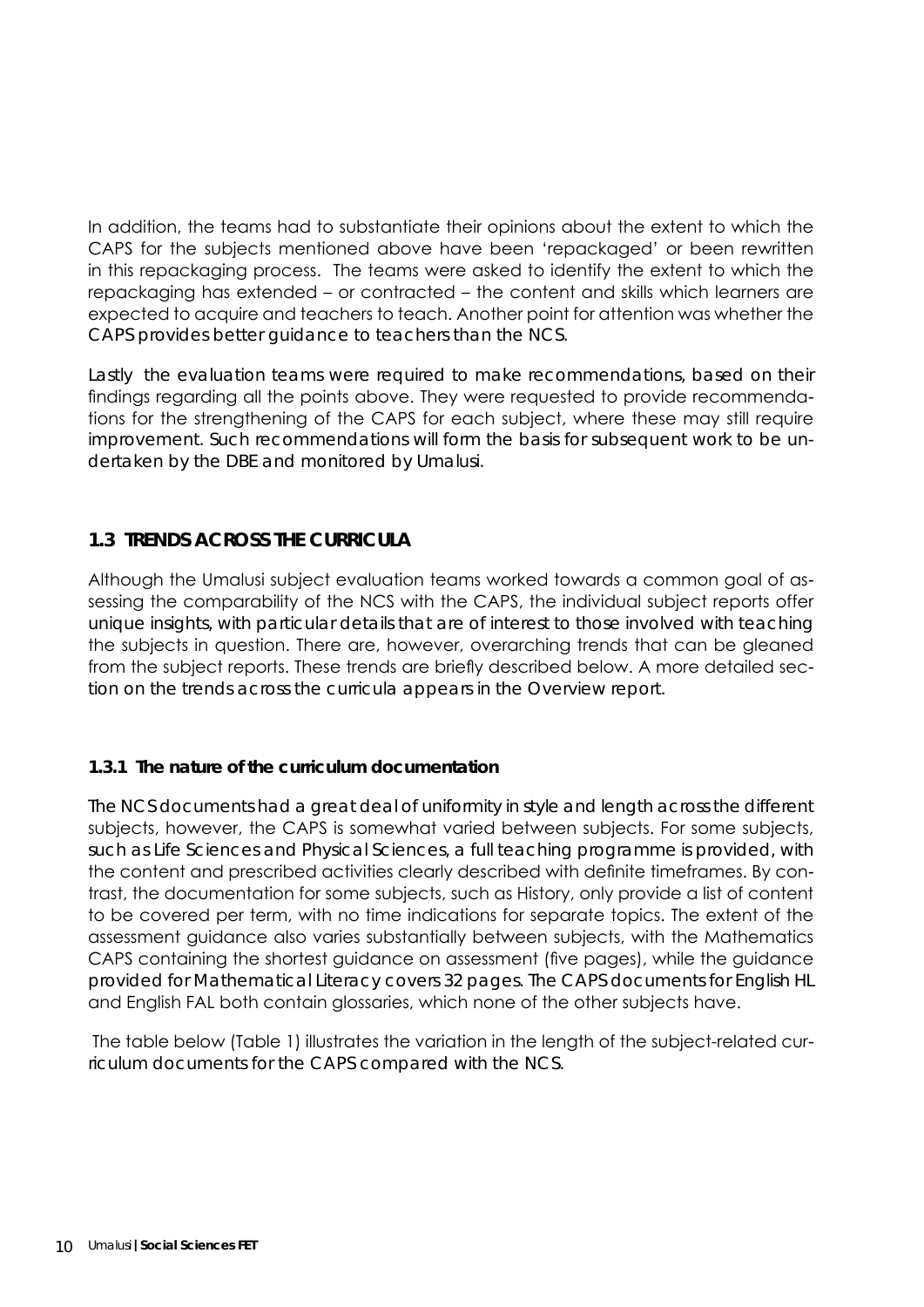| Table 1: Variation in the length of curriculum documents |                   |                         |  |  |  |  |
|----------------------------------------------------------|-------------------|-------------------------|--|--|--|--|
|                                                          | <b>NCS</b>        | <b>CAPS</b>             |  |  |  |  |
| Lowest number of pages                                   | 139 (Accounting)  | 48 (Economics)          |  |  |  |  |
| Highest number of pages                                  | 204 (English FAL) | 164 (Physical Sciences) |  |  |  |  |
| Average number of pages                                  | 175.              | 82                      |  |  |  |  |

This table shows that there is much greater variation in the length of the CAPS documents across the different subjects, ranging from 48 pages (Economics) to 164 pages (Physical Sciences) in length, compared with the collection of NCS subject-related documents, which range from 139 pages (Accounting) to 204 ages (English First Additional Language (FAL)). Each subject varies in terms of the approach taken to the way in which guidance is given to the teacher. This may contribute positively towards the CAPS providing clear and appropriate guidelines within each subject, but it does suggest a lower degree of coherence across subjects in terms of the approach taken within the curriculum documents.

In all subjects, with the exception of Physical Sciences, the **length** of subject-related documents that teachers need to consult has been **reduced** from the NCS to the CAPS. (This does not include the Examination Guidelines document for the CAPS, which may cause the number of pages in the CAPS documentation to exceed that of the NCS in some cases). The reason for the greater length of the Physical Sciences CAPS is that this document has a very detailed level of specification, which will be discussed further under the Specification heading.

In all subjects, the evaluation teams deemed the CAPS documents to be more **user**friendly than the NCS equivalents, mainly due to the number of subject-specific policy documents that had to be consulted in NCS (a minimum of four). The result of this level of documentation meant that lesson preparation became complicated and unwieldy for teachers using the NCS.

The accessibility of the **language** was generally deemed acceptable for both curricula. Some of the evaluation teams commented on the complexity of the educational 'jargon' used in the NCS when describing OBE. This has been reduced in the CAPS, where much simpler language is used to describe the teaching and learning process.

For all subjects except Accounting, there has been an improvement in **alignment** between the documents within each curriculum. Many of the evaluation teams reported that there are contradictions between the various subject-related documents for the NCS. The only evaluation team that did not report alignment problems in the NCS documentation was the Accounting team. As the CAPS has only one subject-related document at the time of the evaluation, meant that the misalignments between documents are no longer an issue.

However, some of the evaluation teams reported alignment issues between the various undated *versions* of the CAPS documents which were released during the imple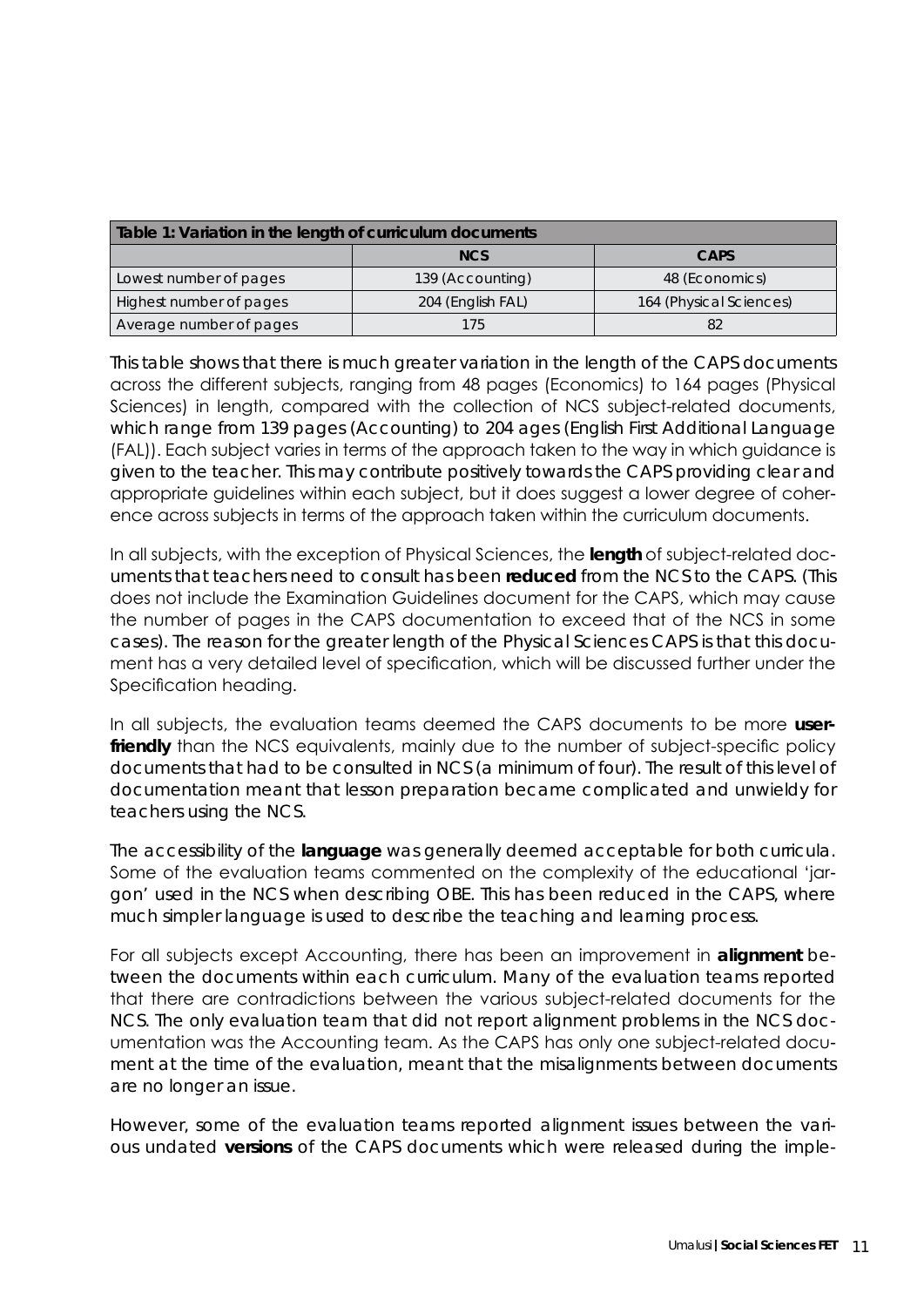mentation process. (This caused great confusion among teachers and other education practitioners, who were unsure of whether they had the latest version of the CAPS). In addition, as an Examination Guidelines document has been introduced, it is possible that problems with alignment may occur with the CAPS.

Evaluation teams for all subjects agreed that the **design principle** of the curricula has shifted from outcomes-based in the NCS to content-driven or syllabus-based in the CAPS. Where an outcomes-based curriculum is, by nature, learner-centred and activity-based, a content-driven curriculum involves a more teacher-centred, instructive approach. However, both of the languages evaluation teams (English FAL and English HL) commented that, although the CAPS is teacher-driven, there are some skills-based principles involved, such as text-based approaches, with content based on topics and themes.

Overall, the evaluation teams concluded that the CAPS documents are an improvement over the NCS in terms of the design and structure of the curricula. The recommendation made in the Department of Education (DoE) report (2009, p 63) for *'consistency, plain language and ease of understanding and use'* has been heeded in the compilation of the CAPS.

#### **1.3.2 Curriculum objectives**

The evaluation teams were asked to compare the objectives that are stated for their subjects in the NCS with those in the CAPS. The general finding across the subjects was that the objectives are very similar for both curricula. (These findings are presented in detail in the individual subject reports). Some of the NCS objectives which are related to socio-political and ethical awareness, and sensitivity to cultural beliefs, prejudices and practices in society, have been excluded from the CAPS. In addition, where the NCS addresses the need for the development of skills related to self-employment and entrepreneurial ventures, these skills are not included in the CAPS objectives.

The English FAL evaluation team noted that the CAPS omits objectives that include human experience, aesthetics of language, and social construction of knowledge. They commented that *'the CAPS has removed the explicit recognition of unequal status of languages and varieties - a key specific objective articulated in the NCS'*.

The Mathematics evaluation team noted that there is *'a de-emphasis in the CAPS of the more explicit transformatory agenda that is articulated in the NCS'*. This is perhaps appropriate, given the historical timing of the two versions of the curriculum, with the NCS being introduced during a time when *'the notion of a national curriculum was a new concept that coincided with the birth of a new democracy'* (DoE, 2009, p 11) and the CAPS, after more than a decade of democracy.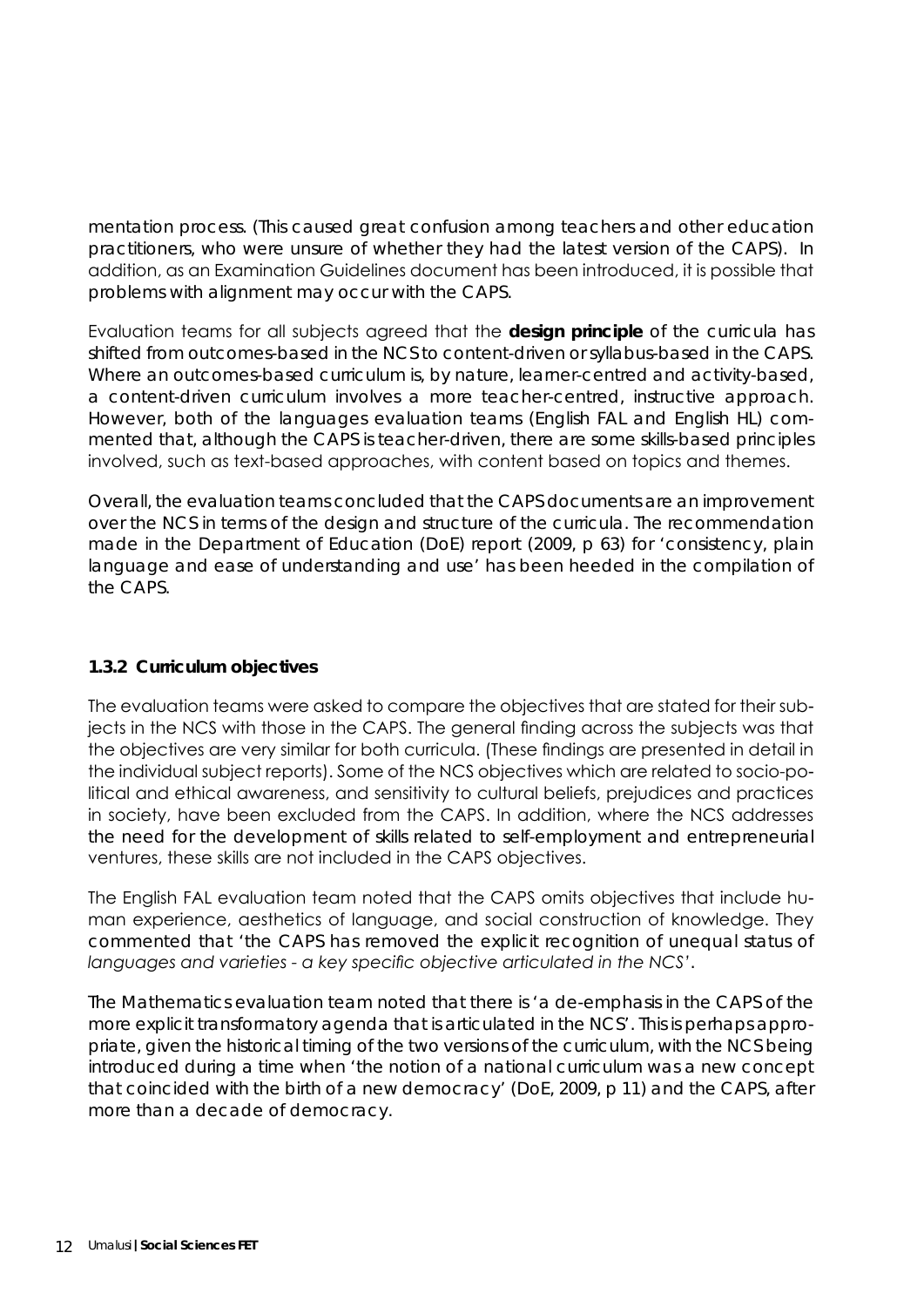#### **1.3.3 Breadth and depth of content**

One of the areas that is repeatedly highlighted in the DoE report (2009) is that of finding a balance between breadth and depth in the content of the curricula. It has been shown that less breadth of content covered in more depth ensures a greater chance of future success in the discipline (Schwartz *et al.*, 2008). With this in mind, the evaluation teams compared both the breadth and the depth of the NCS and the CAPS in order to determine any shifts that may have taken place in these areas.

The Economics and Mathematics evaluation teams reported an **increase in the breadth**  of content across the FET Phase in the move from the NCS to the CAPS. The English HL, Accounting, Business Studies, and History evaluation teams concluded that the **breadth across the FET Phase is similar** for the NCS and the CAPS. The Physical Sciences, Life Sciences, Geography and English FAL evaluation teams reported a **reduction in the breadth of content** across the FET Phase in the CAPS curriculum compared with that in the NCS.

#### **1.3.4 Depth**

An **increase in depth** from the NCS to the CAPS was noted for Economics and Mathematics. The Accounting, Business Studies, Geography and Physical Sciences evaluation teams reported a **similarity in the depth** required across the FET Phase for the NCS and the CAPS, whereas the English FAL and Life Sciences evaluation teams reported a **reduction in overall depth** from the NCS to the CAPS.

The English HL evaluation team could not comment on depth, since this is left to the discretion of the teacher in terms of the length and complexity of texts that are selected. They made the comment that, although some guidance is given in the CAPS around the selection of appropriate texts, this is insufficient to ensure a common understanding of the level of depth that is required.

The History evaluation team could not compare the depth of the curricula because of the structure of the content outline provided in the NCS, which does not give sufficient detail to provide any form of guidance on the level of depth required. The evaluation team commented on the depth of the CAPS itself, that *'the CAPS manages the tensions between breadth and depth as well as is possible, although there is probably a greater emphasis on breadth than depth'*.

The Mathematical Literacy evaluation team could not compare the depth of the curricula because the NCS defines depth in terms of the mathematical processes involved, whereas the CAPS defines depth in terms of the level of problem-solving required within the selected real-life situations or contexts. Hence, although in one sense the NCS has greater depth than the CAPS, since it contains topics that require application of more complex mathematical skills, the evaluation team noted that the CAPS goes into greater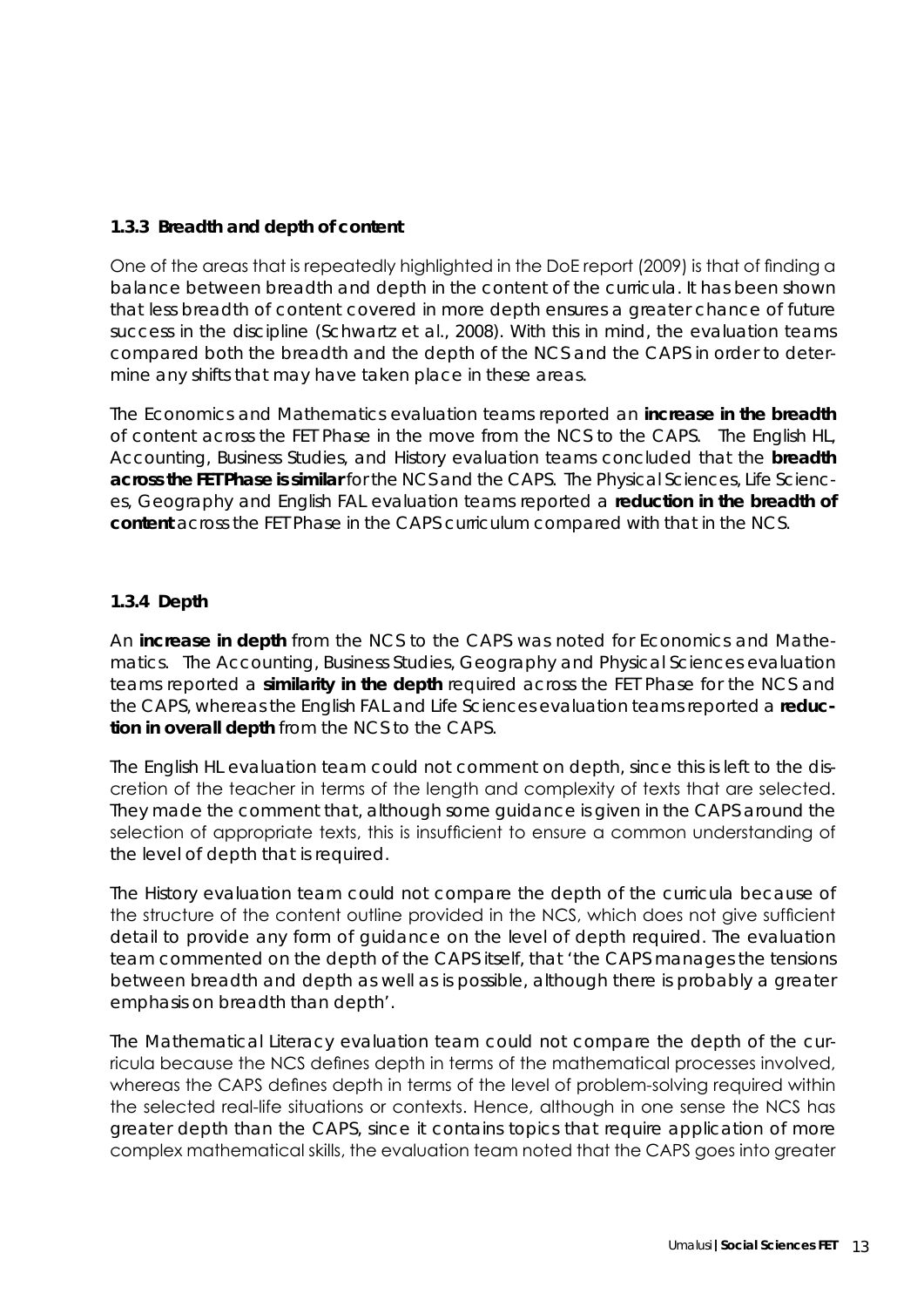depth than the NCS in almost every topic, since learners are expected to know more about the topic and to understand the complexity of the authentic real life situation.

#### **1.3.5 Specification of content**

The curriculum specification, or degree to which knowledge is broken down for stipulation, was compared for the NCS and the CAPS. On the whole, it was found that the level of specification of content is higher in the CAPS than in the NCS. More detail is provided in the CAPS on the exact scope and depth of the content that is to be taught and assessed, than in the NCS. However, three of the evaluation teams, namely those for Economics, English HL and English FAL, did not report an increase in specification of content in the CAPS.

In terms of satisfying the recommendation made in the DoE Report (2009, p 62) that curricula should provide *'clear, succinct and unambiguous'* statements of learning, the majority of the CAPS subject documents satisfy these criteria. Nevertheless, particular attention must be paid to the level of clarity provided in the two English language curricula, to ensure that these provide the necessary guidance to teachers. In addition, many of the subject evaluation teams reported that the CAPS documents require a thorough edit, as there are numerous errors that appear throughout the documents, which may lead to confusion and erroneous interpretation of the curricula.

#### **1.3.6 Pacing**

All of the evaluation teams, with the exception of Mathematical Literacy, agreed that the **level of stipulation of the pacing** is greater in the CAPS than in the NCS, since more explicit guidelines on time frames are provided in the CAPS. The Mathematical Literacy evaluation team found that the work schedules in the CAPS do not provide sufficient detail about the actual content to be taught or the resources needed for the teaching to allow for a clear sense of pacing. They also found discrepancies between the suggested work schedules, which specify broad content for each week (Mathematical Literacy CAPS, pp 16-20), and the summary of the number of weeks to be spent on each topic (Mathematical Literacy CAPS, p 15).

The evaluation teams were asked to comment on the **actual level of the pacing** for each of the curricula as it would be experienced by learners in the FET Phase. The pacing was difficult to judge in the NCS due to the low level of specification, and the flexibility granted to teachers to determine the pace in response to the varying needs of learners. In spite of this lack of specification, however, some of the evaluation teams were able to make broad judgments on the levels of pacing, based on the breadth of content stipulated within the overall time frame for each grade. On this basis the **Physical Sciences,**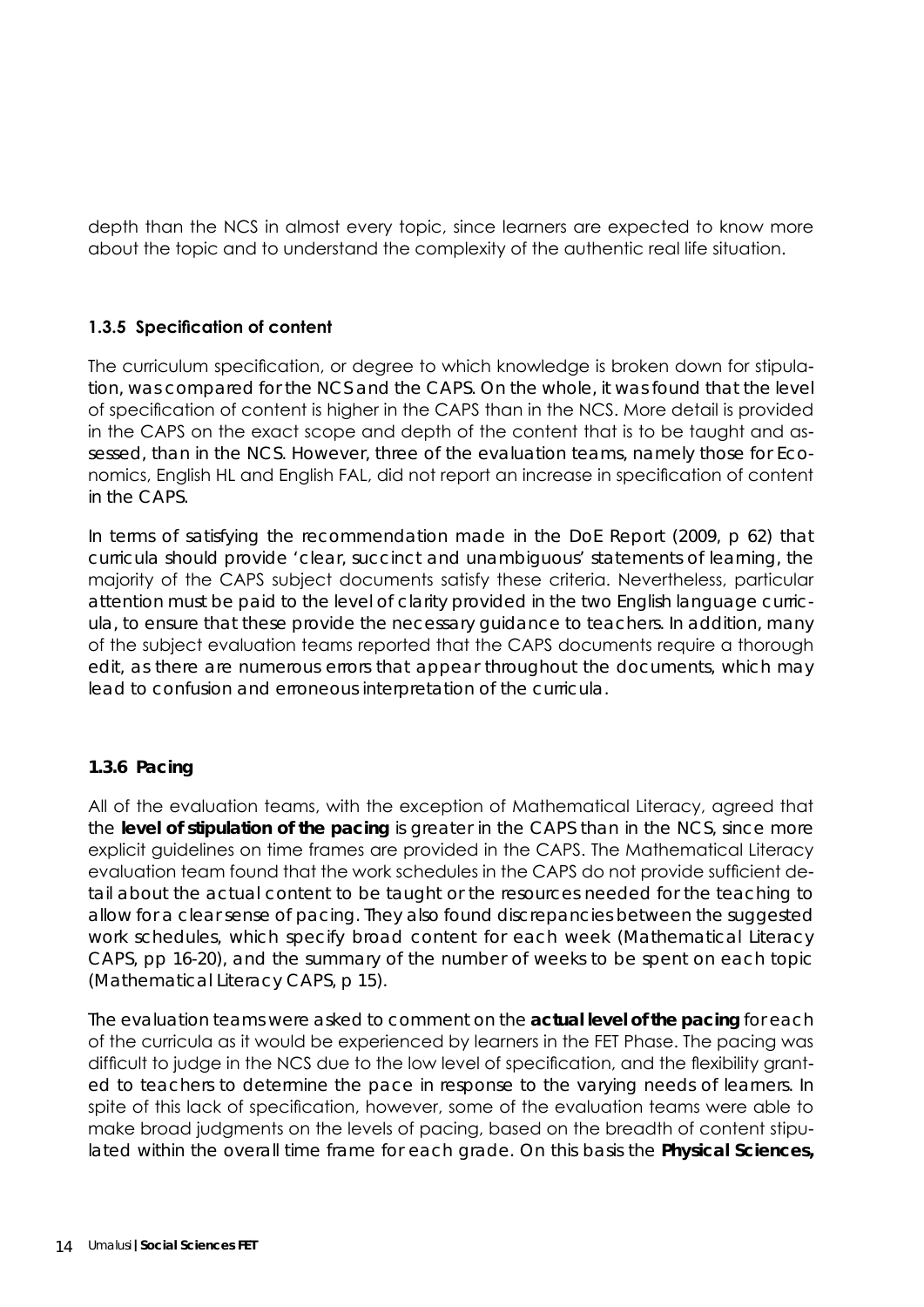**Accounting, Economics, English FAL** and **Geography** evaluation teams indicated that the pacing of the NCS was likely to be experienced as fast. The remaining evaluation teams were either unable to comment on the pacing, or considered the pace to be moderate.

For the CAPS, evaluation teams for all subjects except for **Geography, Mathematical Literacy** and **Life Sciences** commented that pacing is likely to be experienced as fast, since the time allocation for teaching the content does not allow for a sufficient depth of engagement with the content as specified. The Geography evaluation team concluded that the pacing is carefully considered and realistic in the CAPS. The Mathematical Literacy evaluation team deemed the pacing to be moderate, based on their overall impression of the material to be covered. The Life Sciences evaluation team considered the pacing to be fast for Grades 10 and 11, and commented that *'the experience of teachers is that they have to rush through the curriculum to complete it in the year'*. They considered the pacing to be moderate for Grade 12, but mentioned that the pacing is uneven, in that *'too much time is allocated for some topics, and too little for others'*.

#### **1.3.7 Sequencing and progression**

 In general, the evaluation teams found the **degree of specification of the sequencing**  to be higher in the CAPS than in the NCS. This is to be expected from a curriculum which has been designed to provide a structured learning programme, as does the CAPS, in contrast to the approach taken by the NCS, which is to allow teachers the flexibility to design their own learning programmes.

The evaluation teams were asked to make a judgment on whether **progression within each grade** is evident in the NCS and the CAPS. Interestingly, although there is no expectation in the **NCS** that teachers follow the sequence of topics as they are laid out in the curriculum, many of the evaluation teams found that the order in which the topics are laid out in the curriculum offer an inherent sense of progression. However, a wide range of interpretations of the sequencing of topics by textbooks, provincial departments and other interpreters of the curriculum meant that this inherent progression was not always followed through in practice. For the **CAPS**, no clear trend is evident across the subjects in terms of the sequence of topics allowing for progression within each grade. The reasoning behind the sequencing of content is not always clear, and in some cases does not appear to have been designed with progression in mind. An example of this is in Physical Sciences, where the Grade 10 CAPS interrupts the flow of certain chemistry topics with the insertion of unrelated physics topics, causing a break in the flow and hence conceptual progression for learners. The Accounting, Economics, Business Studies and Mathematical Literacy evaluation teams all reported strong evidence of progression within each grade.

With regard to the **progression across the grades**, the evaluation teams generally found that progression across the grades in the NCS is clearly evident through the way in which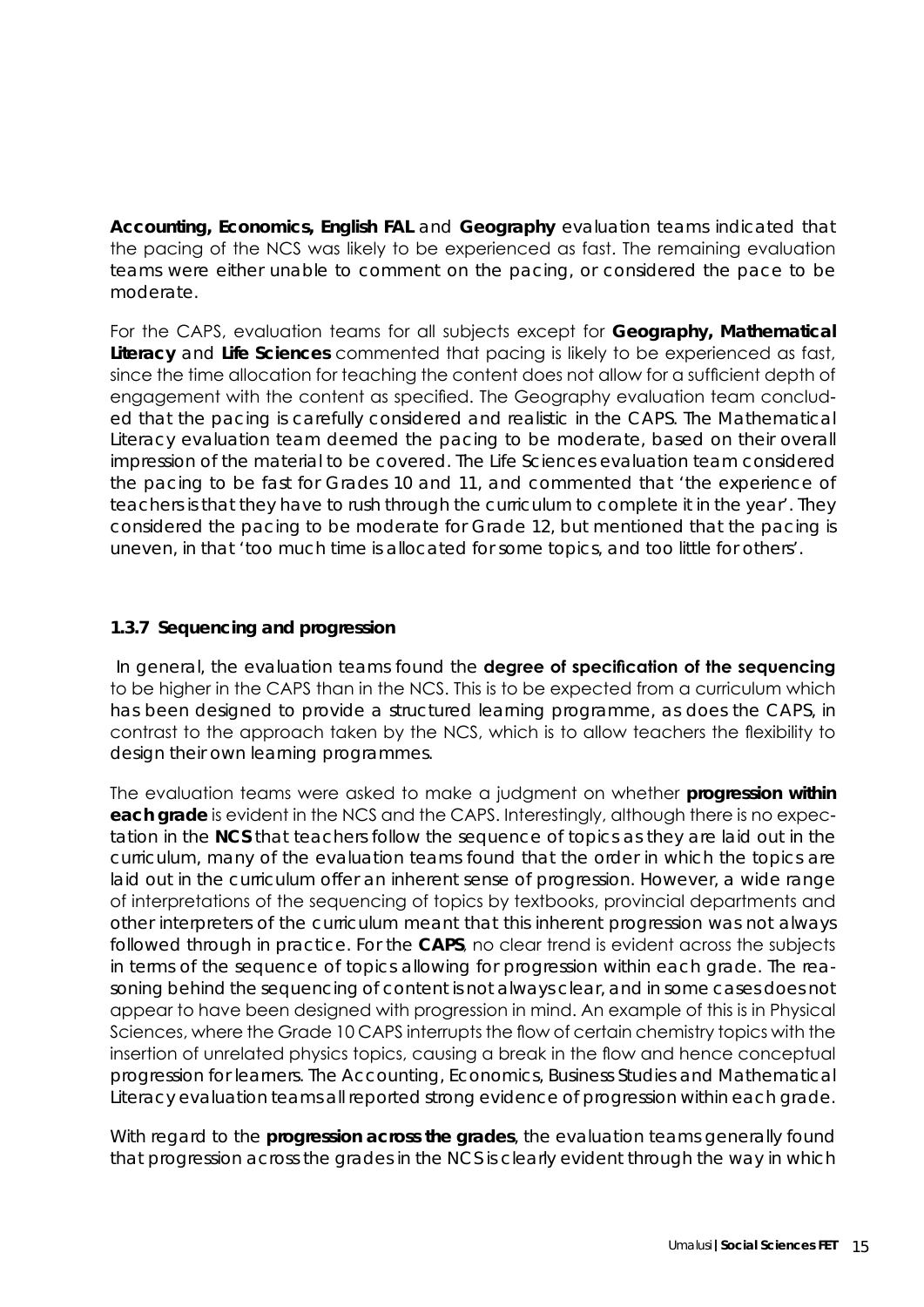the Assessment Standards (ASs) are expressed, with clear increase in the cognitive demand indicated in the way in which these are described for each grade. Progression in terms of the content across the grades was reported as strong by all evaluation teams except for Physical Sciences, Geography, History, English HL and Mathematical Literacy, where evaluation teams reported either a clear lack of progression, with uneven degrees of complexity across the grades, or a lack of guidance regarding the required level of complexity for the specified topics.

For the CAPS, all of the subjects, with the exception of the language evaluation teams, reported a clear progression across the grades. The English FAL evaluation team made the comment that *'the CAPS offers almost no specification as to the expected depth of topics to be covered in each successive grade, and no indication of progression across the phase'*. The English HL evaluation team reported that the CAPS offers guidelines only as to how progression should take place, but does not give sufficient guidance to teachers to ensure that a clear increase in the level of complexity or difficulty is realised in the learning process. The lack of specification of the length and complexity of texts to be used exacerbates this.

#### **1.3.8 Assessment guidance**

Both the NCS and the CAPS provide generic guidance to teachers on the purpose, forms and methods of assessment. In addition, subject-specific guidelines are given for each subject in the various subject-related documents.

The **types** of assessment outlined in the NCS are baseline, diagnostic, formative and summative assessment. In addition, a distinction is made between formal and informal assessment. In contrast, the CAPS outlines only two types of assessment, namely formal (*'assessment of learning'*) and informal (*'assessment for learning'*). It is noteworthy that the CAPS has conflated firstly, formative and informal assessment, and secondly, summative and formal assessment. In addition, no mention is made in the CAPS of assessment as an aid to diagnosing or remediating barriers to learning.

The NCS describes three **methods** of assessment, namely self-assessment, peer assessment and group assessment. The CAPS narrows this down to self- and peer assessment.

The **methods** of recording assessment in the NCS include rating scales, task lists or checklists and rubrics. The method of recording assessments in the CAPS is based on marks.

With regard to the formal assessment tasks for each subject, most of the evaluation teams reported that the **number of formal assessment tasks** prescribed per grade is equivalent for the NCS and the CAPS, with exceptions being English FAL and English HL, where the number of formal assessment tasks has been reduced, and Life Sciences, where the number of tasks has increased in the CAPS.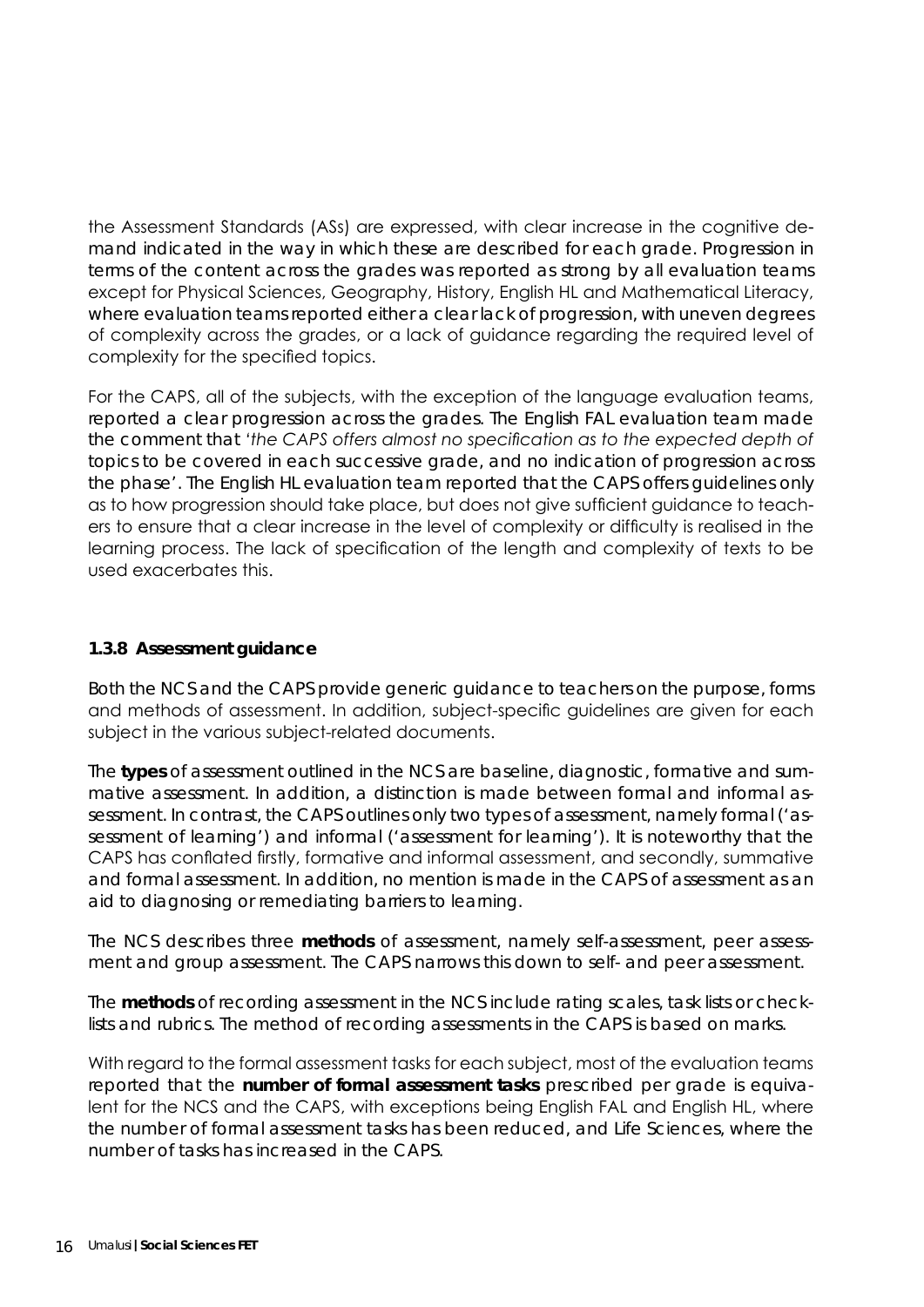In all of the subjects there is a strong **emphasis on tests and examinations** in terms of the overall summative assessment mark in the CAPS. The final mark for each grade in the CAPS is made up of 25% classwork and 75% end-of-year examination. The 25% classwork mark is made up of a high proportion of marks from tests and the June examination. Hence, the minimum contribution of tests and examinations towards the Grades 10 and 11 marks is 80%, and towards the final Grade 12 mark is 85%. This leaves a maximum of 20% representation for projects, practical investigations, assignments and other forms of assessment in Grades 10 and 11, and a maximum of 15% representation of these in Grade 12. While this emphasis may be necessary for assessments to be reliable, it is prejudicial for learners who perform better at tasks that are not test- or examination-based.

The Assessment chapter of the NCS Subject Statements includes a full set of competence descriptors for each level of achievement for each grade, ranging from Level 6 (Outstanding) to Level 1 (Inadequate). In practice, these descriptors were never used, as it was unclear how they should be applied. No such descriptors appear in the CAPS document.

Clearly an attempt has been made in the CAPS to simplify the fairly elaborate approach taken in the NCS. Although this has been necessary in order to reduce the complexity and administrative load caused by assessment under the NCS, it does raise the question of whether valuable insights available through the more nuanced NCS approach to assessment, may have been lost in the process.

#### **1.3.9 Curriculum integration**

All of the evaluation teams, without exception, found the l**evel of integration between subjects in the FET Phase** to be low for the CAPS, with little or no explicit mention of reference to fields of learning in other subjects. In the NCS the explicit mention of integration between subjects was only marginally greater than in the CAPS in History, English HL and English FAL. In all other subjects the NCS showed a similarly low level of integration with other subjects, in spite of the stated intention of cross-subject integration.

No clear trends were evident from the findings regarding the level of integration **between the subjects and the everyday (general) knowledge of learners** at their stage of development and in their contexts, since the subjects have varying degrees of applicability to everyday life. Some subjects, such as Mathematical Literacy and Accounting, have a natural link with the everyday world, and these evaluation teams hence reported a high level of integration with learners' everyday lives for both the NCS and the CAPS curricula. Other subjects, namely Economics, Physical Sciences, Life Sciences, English FAL and English HL, reported a drop in the level of integration with everyday knowledge from the NCS to the CAPS. The only visible trend in the findings was that none of the subject evaluation teams reported an increase in the level of integration with everyday life in the move to the CAPS.

The evaluation teams found that the CAPS subject documents as having much clearer discipline-boundaries than those of the NCS. This satisfies the recommendation in the DoE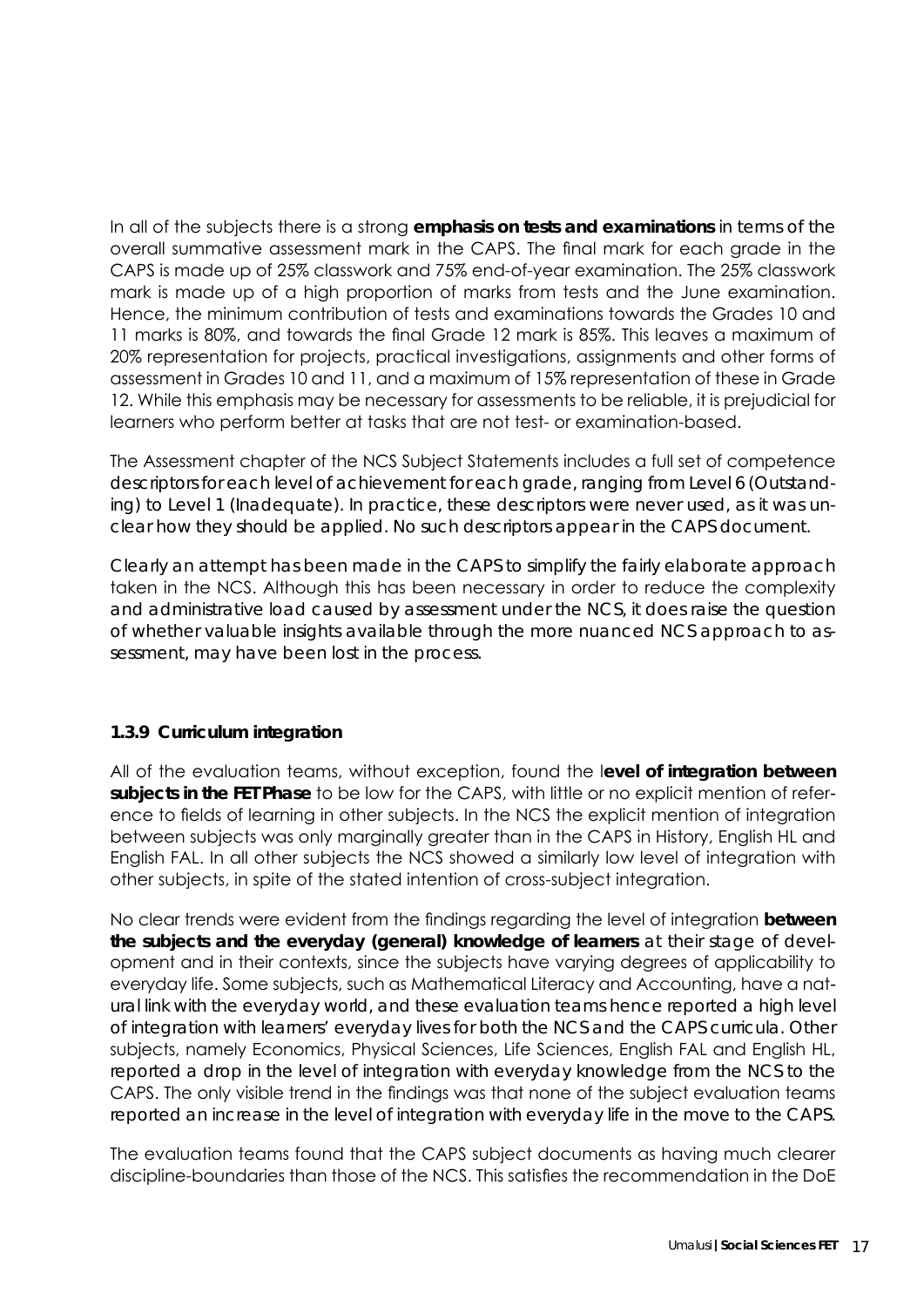report (2009) for *'statements which are clear, succinct, unambiguous, measurable, and based on essential learning as represented by subject disciplines'* (p 49).

#### **1.3.10 Curriculum coherence**

The evaluation teams found that the NCS shows clear evidence of an intention for **horizontal coherence**, in its description of integration and its definition of subjects: *'Integration is achieved within and across subjects and fields of learning. The integration of knowledge and skills across subjects and terrains of practice is crucial for achieving applied competence … In an outcomes-based curriculum like the NCS, subject boundaries are blurred. Knowledge integrates theory, skills and values. Subjects are viewed as dynamic, always responding to new and diverse knowledge, including knowledge that traditionally has been excluded from the formal curriculum'* (DoE, 2003, pp 8, 11). However, this horizontal coherence was not achieved in practice in the NCS, as is evidenced by the lack of explicit guidance for teachers on how to achieve this integration across subjects. Instead, most of the subject evaluation teams commented on the strong discipline-based approach to knowledge in the NCS, which suggests a vertically aligned curriculum structure. This shows a lack of coherence between the stated intention and the actual course structure of the NCS.

The low level of integration between subjects in the CAPS, as mentioned previously, indicates that horizontal coherence is not a design feature of the CAPS documents. The CAPS has a strong discipline-based approach to knowledge within the subjects, as reported by all of the evaluation teams except English FAL and Mathematical Literacy. (It is appropriate that these two subjects are not strongly discipline-based, as they are both subjects which aim to develop literary competence in their respective fields, rather than being disciplines in their own right.) It can therefore be inferred that the CAPS shows a clear and coherent **vertical alignment**, which is evidenced by the clearly demarcated subject boundaries, and the strong discipline-based approach within the subjects. This brings clarity for teachers and learners regarding the exact terminology, content and skill requirements within each discipline. This will lead to a more rigorous induction into the discourse of each discipline for teachers and learners than a more horizontally aligned curriculum would allow. A vertically aligned curriculum does not bring about an explicit development of the ability of a learner to transfer concepts and skills between subjects and into the everyday world.

#### **1.4 IMPLICATIONS FOR THE SOUTH AFRICAN CONTEXT**

The majority of the evaluation teams agreed that the structured outline of content and activities in the CAPS is more likely to facilitate the development of sound knowledge and skills than the more open, non-prescriptive approach of the NCS. The CAPS is therefore, on the whole, a more suitable curriculum for the current South African educational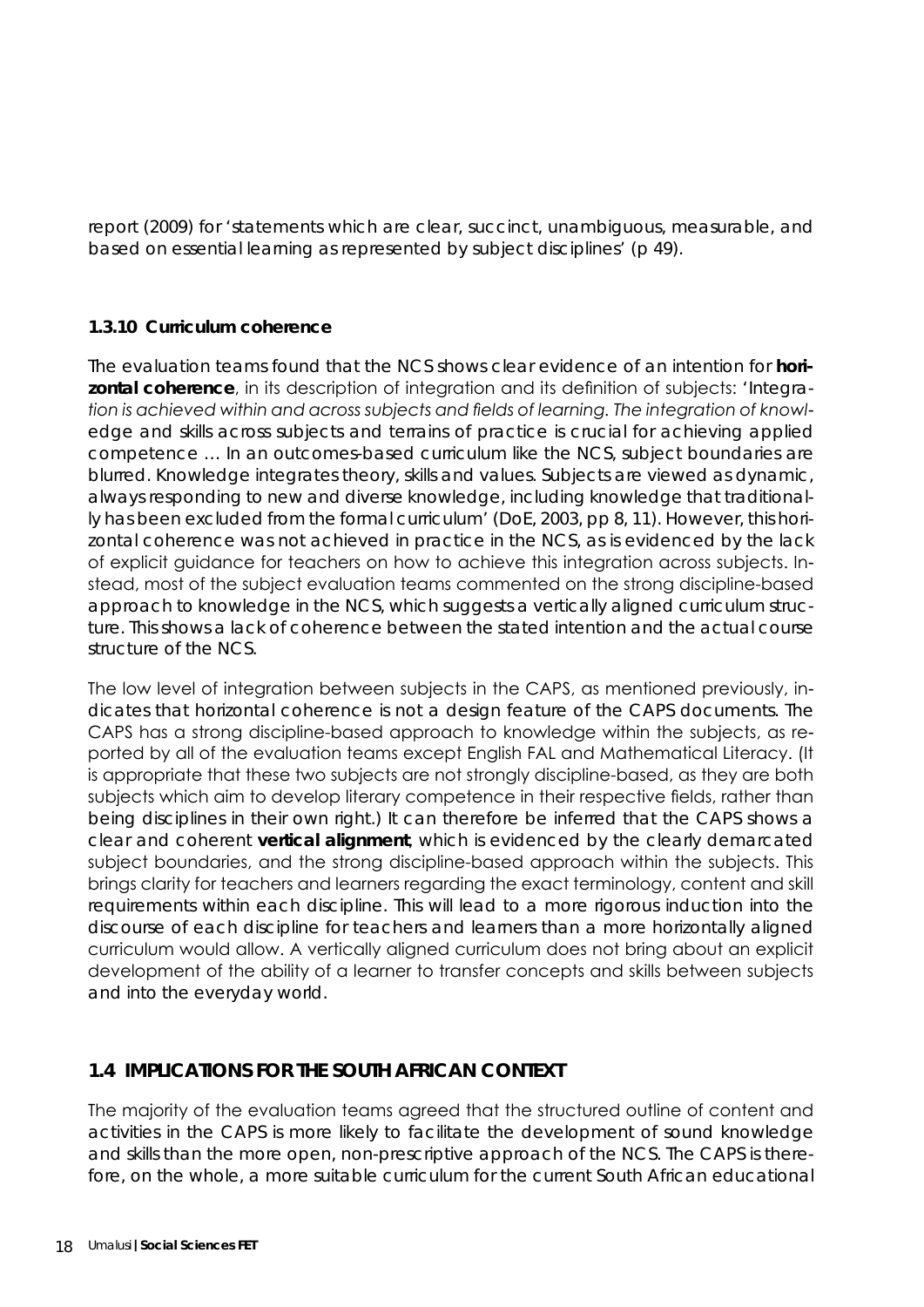context. However, the English FAL evaluation team noted that: *'The CAPS is based on conflicting assumptions about teacher expertise. The overt assumptions are that teachers cannot, or should not have to, develop their own teaching plans, and thus they are provided with these. This suggests that the CAPS assumes that teachers do not have the expertise (or time) necessary to develop their own teaching programmes. However, there are so many gaps in the teaching plan, and there is so little specification about depth or progression, that it would require a highly skilled and competent teacher to identify such gaps and failures of logic, and take steps to mediate the plans to address these problems'*.

In addition, some of the evaluation teams expressed concern over the lack of availability of the necessary resources for implementing the CAPS:

- The Economics evaluation team raised the concern that the required learner support materials (such as magazines, newspapers, statistical data and the internet) are not available in all South African classrooms.
- Both of the experimental science subjects, namely Physical Sciences and Life Sciences, quoted statistics that fewer than 5% of South African schools have equipped, functional laboratories (Equal Education, 2012). Both evaluation teams raised the concern that the CAPS is unlikely to be able to be fully implemented in the vast majority of South African schools, given the specialised nature of the equipment required for the prescribed classroom activities in the CAPS.

#### **1.5 RECOMMENDATIONS**

Each of the subject evaluation teams made specific recommendations for the CAPS for their subject. The following general recommendations are made with the intention of strengthening the CAPS:

- The silence on the role of the teacher in the CAPS documents is concerning. The **place of the teacher** in the learning process needs to be clearly acknowledged and articulated in the CAPS documents.
- Since there has been an implicit shift in the **underlying pedagogy** from a learner-centred to a teacher-centred approach, explicit guidance should be given on what this shift means in terms of the choice of teaching strategies.
- The findings of the evaluation teams show that three of the curricula require **urgent attention**:
	- o The **Mathematics** CAPS is deemed by the evaluation team to be significantly more demanding than the NCS, since the CAPS content exceeds that of the NCS in both breadth and depth. This is of great concern, since the NCS Mathematics was already experienced as challenging for a significant portion of the learners. The Mathematics document therefore requires revision to ensure that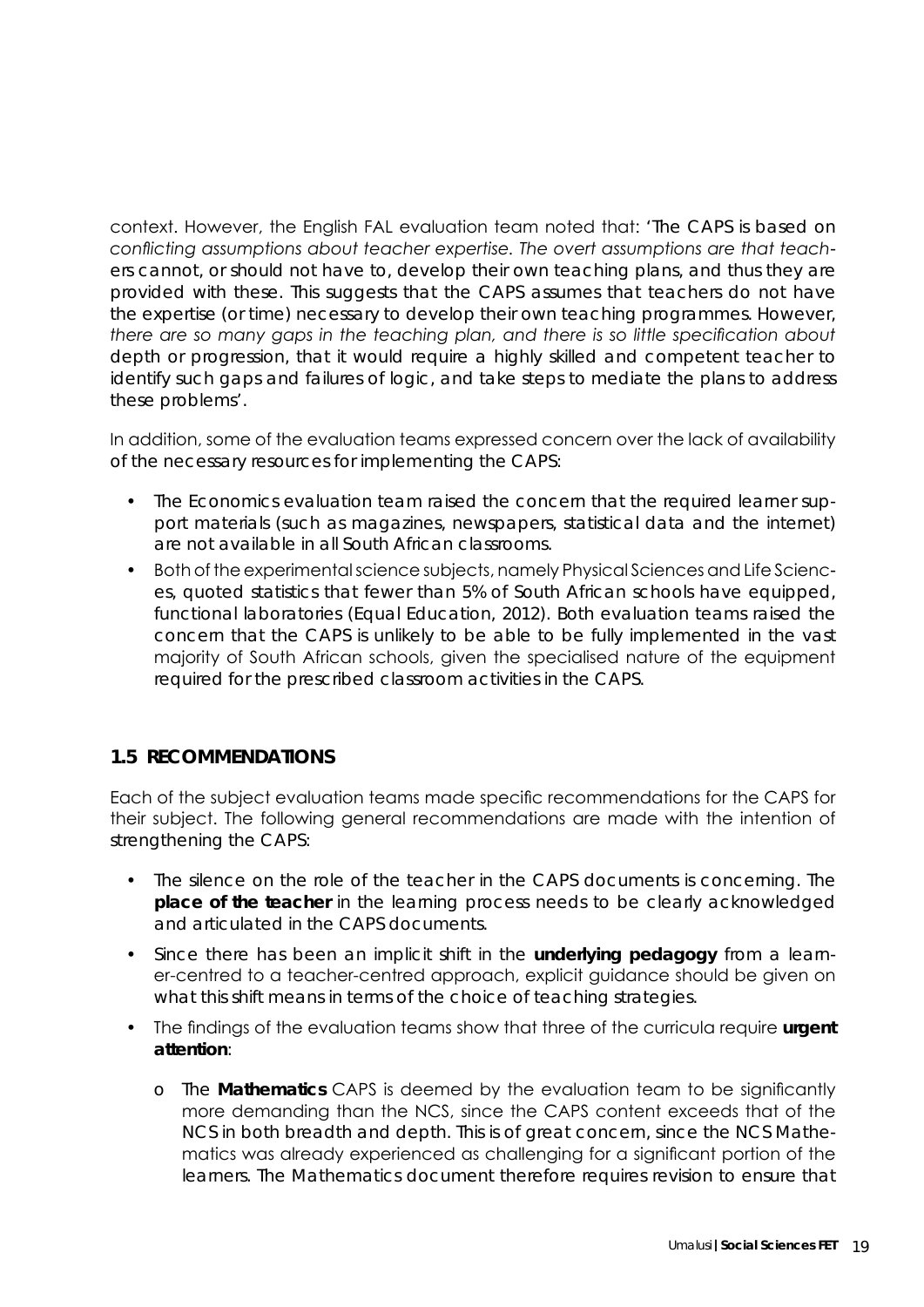there is appropriate provisioning of Mathematics for all learners wanting to take it Mathematics in the FET band.

- o The **English FAL** CAPS is problematic, since not all of the topics mentioned in the content overview in the CAPS are represented in the teaching plans that are provided. The evaluation team made the comment that *'there are so many gaps in the teaching plan, and there is so little specification about depth or progression, that it would require a highly skilled and competent teacher to identify such gaps and failures of logic, and take steps to mediate the plans to address these problems'*. This is a consequence of the unrealistic breadth of content that is outlined in the content overview. The selection of content in the overview therefore needs revision. The teaching plans require reworking, to ensure internal consistency in the CAPS, and to prevent superficial or incoherent implementation of the curriculum. Special attention needs to be paid to the 'Language Structures' section, which, in particular, has major gaps and fails to progress logically.
- o The **English HL** evaluation team found that the clarity of guidance provided in the CAPS is undermined by the lack of guidance regarding the texts to be selected, and the relegation of the teaching of language structures and conventions to an appendix in the CAPS document. It is recommended that, in order to provide clearer guidance to teachers, the teaching plans be revised as follows:
	- More explicit guidance should be provided on the nature and complexity of texts to be selected.
	- The teaching of language structures should be integrated as part of the teaching plan.
- The CAPS documents require a **thorough edit**, as many of the subject evaluation teams reported that there are numerous errors that appear throughout the documents, which could lead to confusion and erroneous interpretation of the curricula. Many of the evaluation teams also commented on typographic and spelling errors in various places throughout the document which require a thorough language edit.

#### **1.6 CONCLUDING IDEAS**

In the move from the NCS to the CAPS there has been a clear shift in the underpinning educational approach, from the OBE of the NCS, described as encouraging *'a learner-centred and activity-based approach'* (DoE, 2003, p 7), to the approach in the CAPS which is described as *'an active and critical approach to learning, rather than rote and uncritical learning of given truths'* (CAPS subject statements, 2011, p 4).In addition, the CAPS has narrowed its focus to a more clearly discipline-specific approach, with the exclusion of principles such as integration, portability and articulation, and with the re-establishment of subject boundaries (as evidenced by the omission of any discussion around the definition of the term 'subjects', and the omission of the NCS's stated intention of blurring of subject boundaries).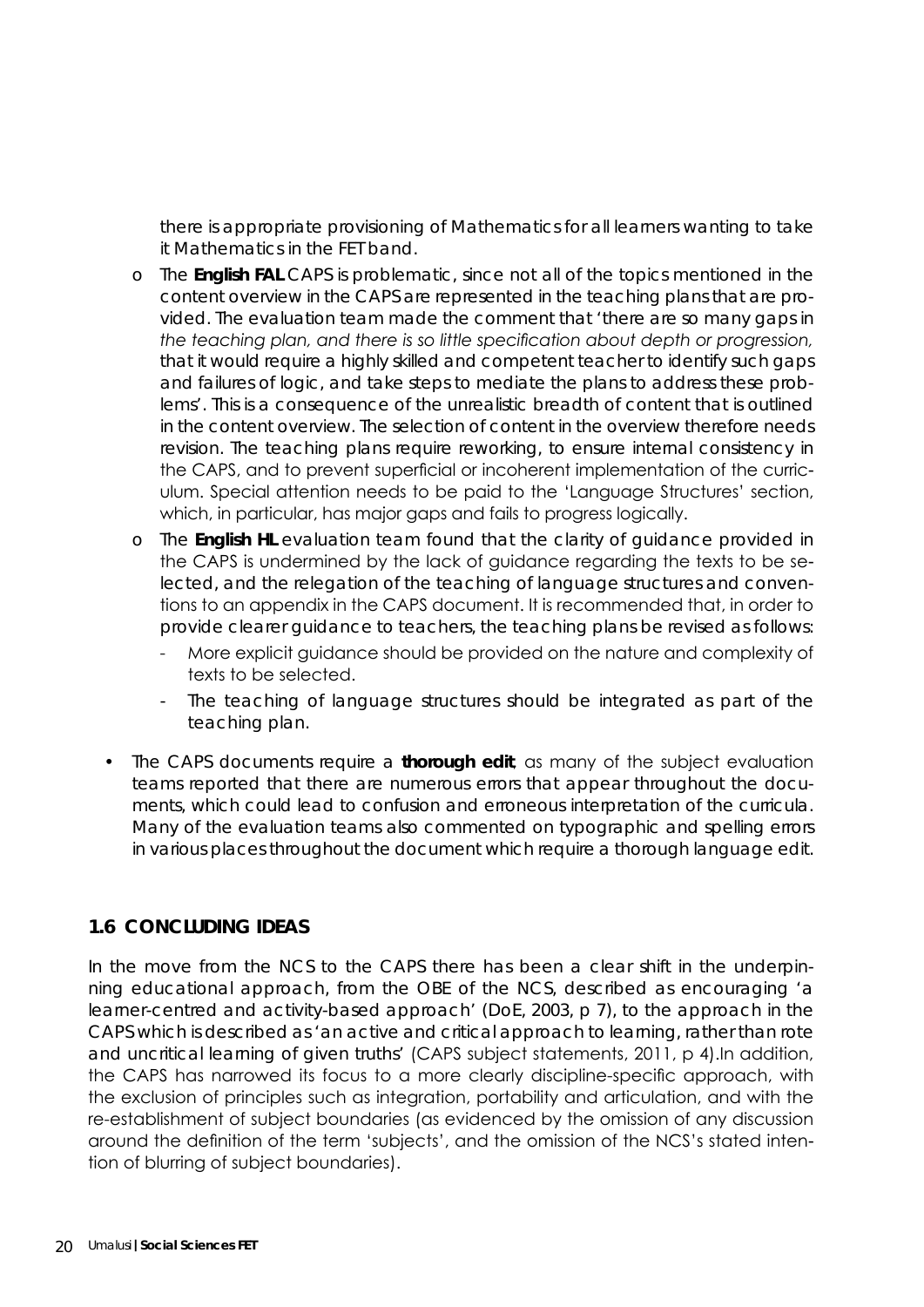There has also been a shift from the strong focus on group-work that the NCS adopted, to a focus on the learner taking individual responsibility for his/her learning, as evidenced by the inclusion of the clause 'work as individuals' in the description of the type of learner envisaged (CAPS subject statements, 2011, p 5).

Where the NCS explicitly states the teacher's role as being (amongst other roles) the interpreter and designer of learning programmes and associated classroom activities, the design of the CAPS curriculum shifts this role, since the CAPS is itself a pre-designed learning programme, with prescriptive classroom activities. This, together with the silence in the introductory pages of the CAPS regarding the teacher, suggests that the role that the teacher plays has become greatly diminished in the CAPS. The implication is that teachers operate at the level of implementers of a predetermined learning programme, rather than having much flexibility in the design and adaptation of this learning programme to the varying needs of learners.

The findings of the Ministerial Task Team, laid out in the DoE Report (2009), showed that the expectation that teachers design their own learning programmes was strongly resisted by teachers and other respondents. Instead, the suggestion was that a more clearly structured teaching plan be provided to enable teachers to 'devote their energy to delivering quality instruction' (p 19). In this sense, the CAPS satisfies the recommendations made in the report.

The findings of the subject evaluation teams show that, for the majority of subjects, the content covered in the CAPS does not differ significantly in breadth or depth from the content in the NCS. Exceptions to this are the following subjects:

- **• Mathematics:** The evaluation team found that the CAPS content exceeds that of the NCS in both breadth and depth, and is thus likely to be experienced as *'significantly more demanding than the NCS'*.
- **• Life Sciences:** The evaluation team found that, although the curriculum content has been mostly repackaged in the transition from the NCS to the CAPS, there has been some reduction in both breadth and depth of the content in the CAPS.

Most of the evaluation teams concluded that the CAPS documents are an improvement over the NCS with regard to providing *'statements which are clear, succinct, unambiguous, measurable, and based on essential learning as represented by subject disciplines'*. Exceptions to this are the following subjects:

**English FAL:** The content that is outlined in the content overview in the CAPS (p 10-48 of the English FAL CAPS) is very broad, and consequently has led to a set of teaching plans (pp 53-76 of the English FAL CAPS) which have not incorporated all of the content in the teaching time available. As a result, there is a difference between the topics which are included in the content overview and those represented in the teaching plans. This is likely to lead to confusion for teachers, and probable variations in interpretations of the curriculum.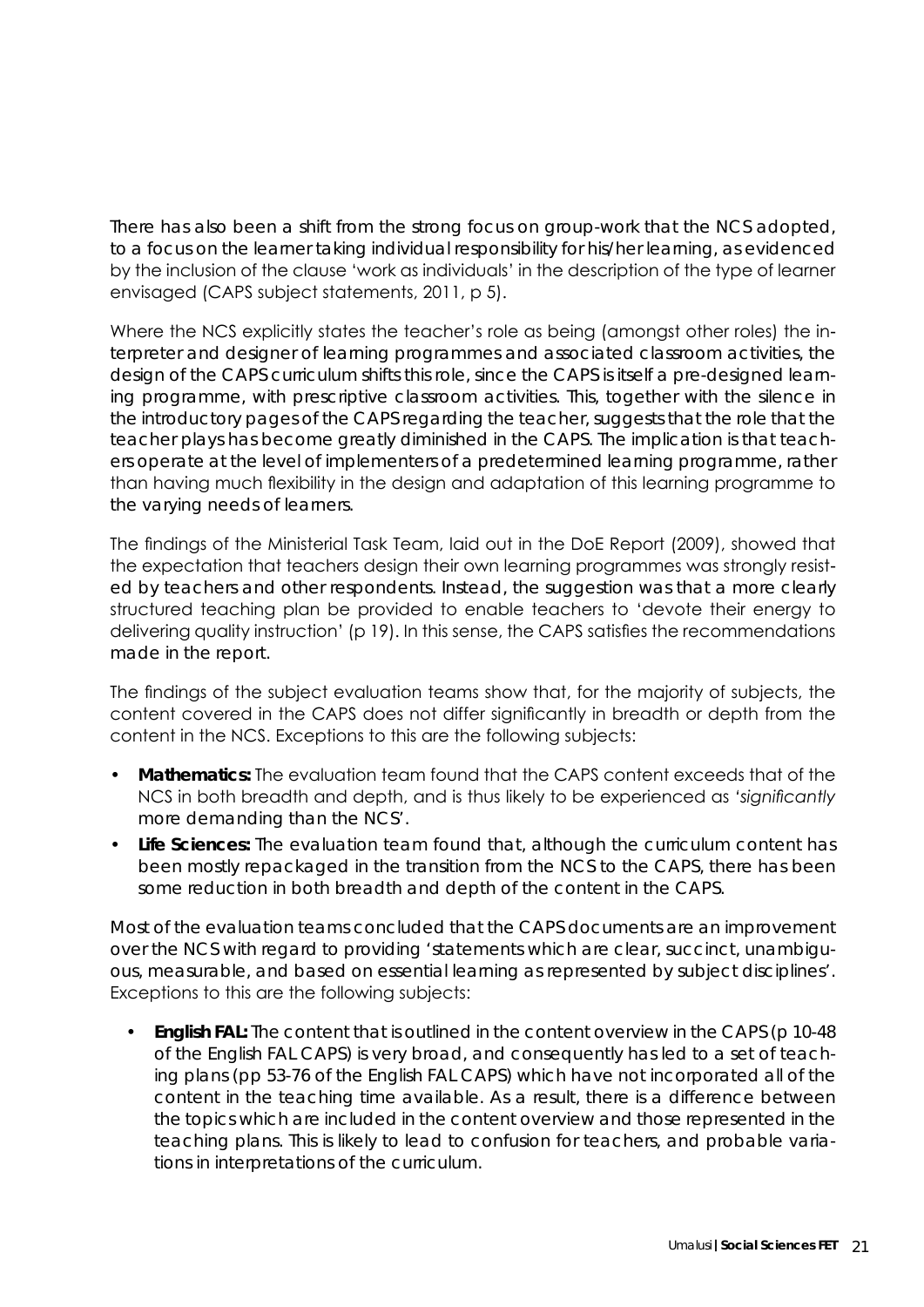**• English HL:** Although the evaluation team's overall comment on the CAPS was favourable, in that the *'core topics are fundamental to any course or syllabus intending to teach literacy, and include the development of writing, reading, listening and grammatical skills'*, the evaluation team indicated that the clarity of the guidance provided by the CAPS is undermined by the lack of guidance regarding the texts to be selected, and the relegation of the teaching of language structures and conventions to an appendix in the CAPS document, rather than integrating this as part of the teaching plan.

The move from OBE has also resulted in a shift from a cooperative, discovery-based learning, where the learner is a participant in the learning process, as a negotiator of meaning, to content-driven learning, where the learner is a recipient of a body of pre-determined knowledge.

Based on the findings of the subject evaluation teams, it can be concluded that the CAPS documents have a much more detailed level of specification of content than the NCS documents. A consequence of this increased level of specification is that there has been a shift in terms of the level at which the curriculum is aimed. According to the schema of curriculum levels discussed in the overview report, the NCS is set at the 'macro' level, since it focuses mainly around attainment levels, and the construction of the actual educational programme is left to the teacher, while the CAPS has shifted to the 'meso' level, and even, to some extent, the 'micro' level, in that its structure is that of an instructional programme, with a detailed description of content, sequencing and pacing.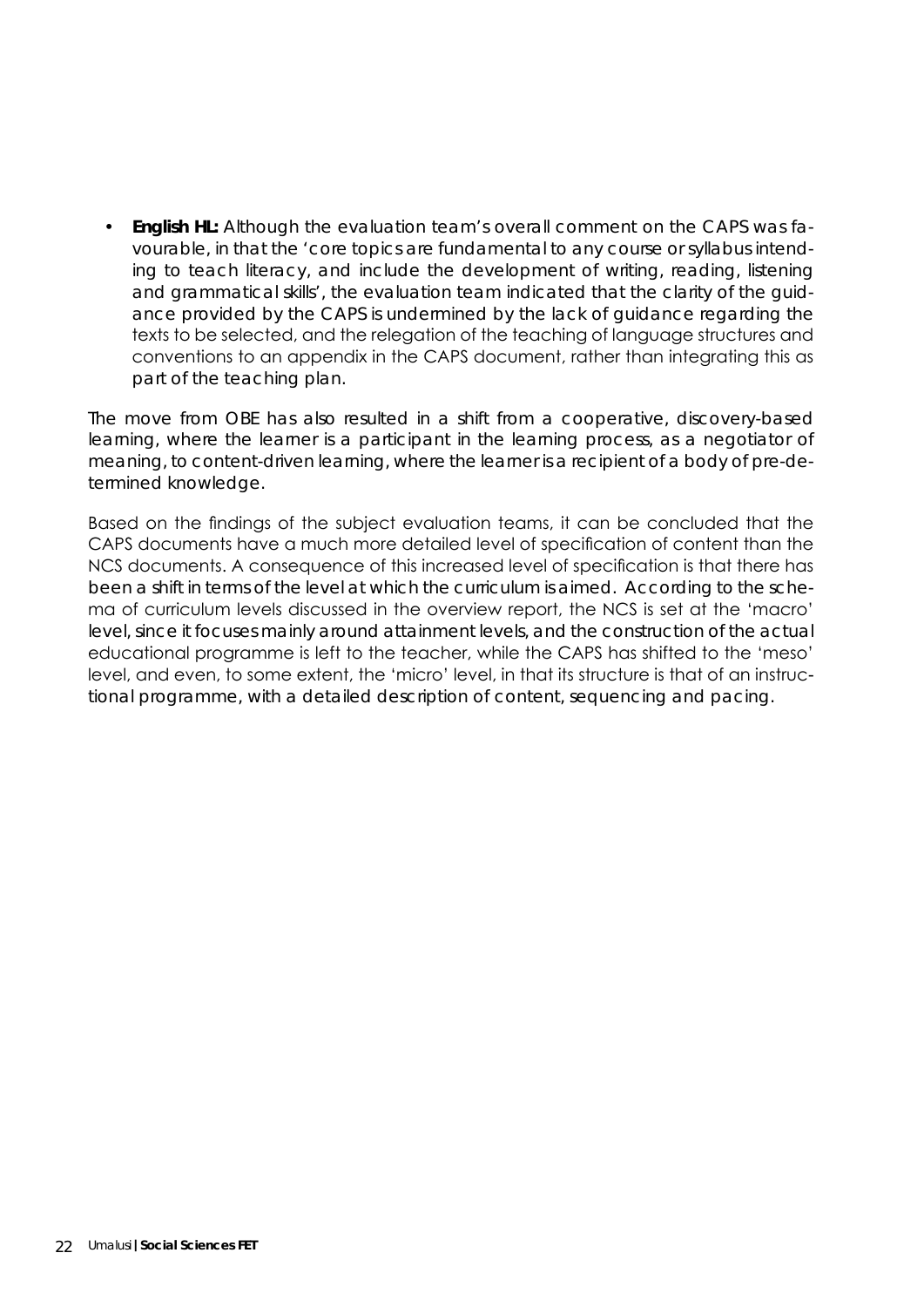### **2 GEOGRAPHY: A COMPARISON OF NCS AND CAPS FOR THE FET Phase**

**Evaluators** Dr Susan Cohen Prof Joan Fairhurst Mrs Allison Lamb Miss Angela Phocas Mr Glenn Samaai Mrs Zamanyuswa Shabalala

#### **2.1 INTRODUCTION**

Geography is the study of human and physical environments combining topics related to natural and human processes over space and time to better understand our complex world. Geographers examine natural processes and features, such as the atmosphere, landforms and ecosystems in Physical Geography. In Human Geography, they investigate the activities and the impact of people on Earth. All geographical phenomena have a spatial dimension and operate in a continuously changing environment. The concept that unifies Geography is *space* (Doc 2.1, p 8). Any geographic topic can be captured in the framework of the four Big Ideas – place, spatial processes, spatial distribution patterns and human-environment interaction – and taught through applying the enquiry method.

Meticulous attention is paid to developing subject-specific skills in a variety of ways: using verbal, quantitative and symbolic data; practising field observation and mapping; applying communication through thinking, practical and social skills; and collecting, processing, interpreting and evaluating data to lead to effective decision-making and judgements, identifying questions and issues and offering solutions to problems. Skills required for Geography are many: Some are implicit and subtly embedded especially in the analysis of Human Geography issues (such as deciding on a point of view and making decisions and judgements, (Doc 2.1, p 9) but others are practical and identifiable (like using graphs, tables and maps and practising field observations, Doc 2.1, p 9).

Geographical education has links with several other disciplines in both the natural and the social science fields but also contributes to the development of personal and social competence through skills developed when exploring its specific interests in location, absolute and relative; place, an area defined by everything in it with its own features that distinguish it from other places; and regions that are areas defined by similar characteristics that can be physical, natural, human or cultural; representing time and space in movement as people, products, information and ideas travel from one place to another. The skill of appreciating human-environment interactions culminates in explaining how people depend on the environment, adapt to it and modify it at different times and in different places. Geography is about everyday life.

On completing Geography at FET level, learners are able to go into a variety of careers as they will have developed a range of practical and scientific skills that serve both the humanities and the sciences. Sound critical thinking skills are particularly significant, result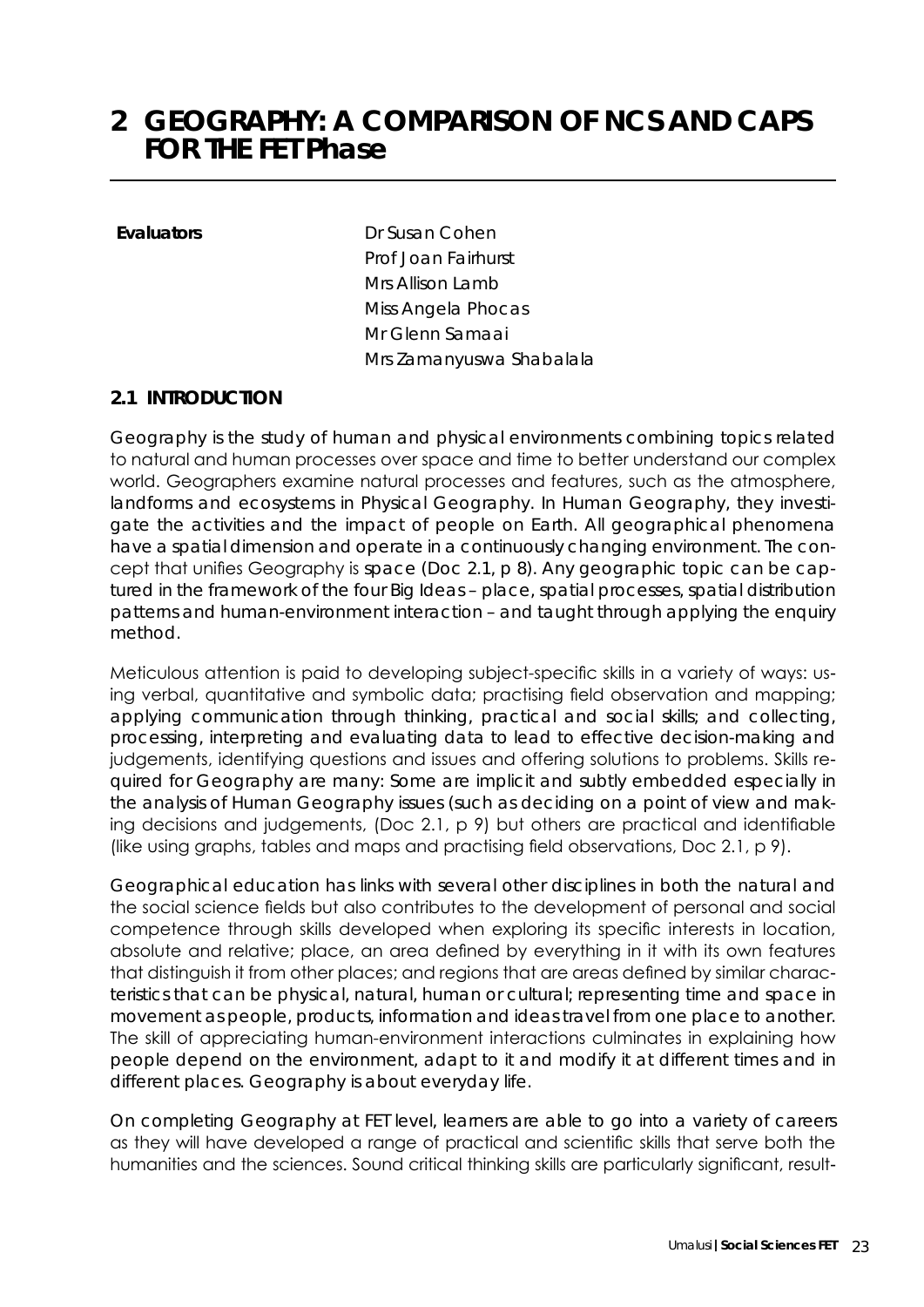ing from the constant use of the enquiry method in different contexts and situations. These skills enable them to engage with and understand factors and situations that affect their own and other people's lives. In addition, the development of information-processing and communication skills enables them to express themselves in a logical way, overall broadening their vision of the Earth's dynamic systems, their functioning and impact on other natural and human processes. The particular strength of Geography is the fact that the holistic approach to the content equips the learner to understand and engage with issues in society that are complex and multi-faceted. Specific examples relate to sustainability, the development process, environmental care and management, and urbanisation.

Geography is an optional subject in the FET Phase, but this does not detract from its valuable role in a young person's general education and personal development. The subject makes learners aware that their environment, both physical and human, is constantly changing and that it is important to embrace change and be a lifelong learner. This positive attitude should be fostered by Geography educators who should ensure that sound values and attitudes are inculcated in conjunction with all the skills and the body of knowledge associated with the discipline. The skills, values and attitudes are clearly spelt out in both the NCS (Doc 1.2, pp10-12, see Section 2.2 for references) and the CAPS (Doc 2.1). Many basic geographical concepts, although not necessarily presented as Geography (in the NCS) are presented to learners in the Foundation, Intermediate and Senior phases. In the FET Phase, Geography links with a number of subjects including Economics, Life Sciences, Mathematics and Mathematical Literacy as well as Physical Sciences. The skill of presenting an argument links with the languages and History.

#### **2.2 LIST OF DOCUMENTS REFERENCED**

Table 2 lays out the documents which were used in the evaluation, and how they are referenced in this report.

| Table 2: Referenced documents                                                                                                                                                   |          |  |  |
|---------------------------------------------------------------------------------------------------------------------------------------------------------------------------------|----------|--|--|
| 1 National Curriculum Statement (NCS)                                                                                                                                           |          |  |  |
| Department of Education. 2003. National Curriculum Statement for Grades 10-12 (General):<br>Geography                                                                           | Doc. 1.1 |  |  |
| Department of Education. 2008. National Curriculum Statement for Grades 10-12 (General):<br>Learning Programme Guidelines - Geography                                           | Doc. 1.2 |  |  |
| Department of Education. 2008. National Curriculum Statement for Grades 10-12 (General):<br>Subject Assessment Guidelines - Geography                                           | Doc. 1.3 |  |  |
| Department of Education. 2009. National Curriculum Statement Grades 10–12 Examination<br>Guidelines - Geography                                                                 | Doc. 1.4 |  |  |
| Department of Education. 2003. National Curriculum Statement for Grades 10-12 (General):<br>Overview Document.                                                                  | Doc. 1.5 |  |  |
| 2 Curriculum and Assessment Policy Statement (CAPS)                                                                                                                             |          |  |  |
| Department of Basic Education. 2011. National Curriculum Statement (NCS) Curriculum and<br>Assessment Policy Statement (CAPS) Further Education and Training Phase Grades 10-12 | Doc. 2.1 |  |  |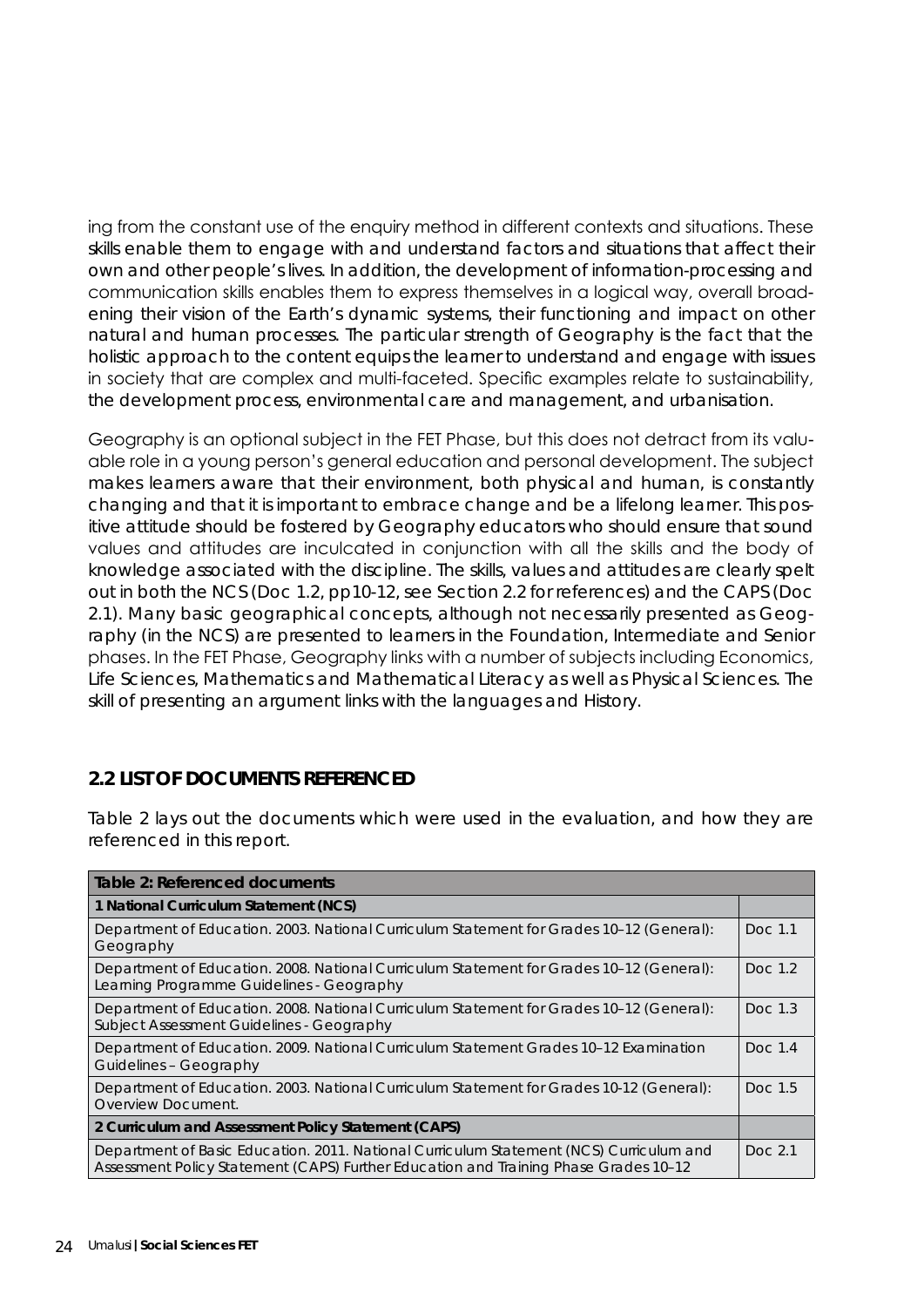| Table 2: Referenced documents (continued)                                                                                                                     |            |
|---------------------------------------------------------------------------------------------------------------------------------------------------------------|------------|
| Department of Basic Education. (n.d.) National Policy Pertaining to the Programme and<br>Promotion Requirements of the National Curriculum Statement. Gr R-12 | Doc $2.2$  |
| Department of Basic Education. (2011, as amended 2012) National Protocol for Assessment.<br>Gr $R-12$                                                         | Doc. 2.3   |
| Department of Education. 2013. Curriculum Implementation and Quality Improvement CAPS<br>Orientation Grade 12 Geography                                       | Doc. $2.4$ |

#### **2.3 BROAD CURRICULUM DESIGN, FORMAT AND USER-FRIENDLINESS OF CURRICU-LUM DOCUMENTATION**

Table 3 provides a summarised comparative analysis of the broad design, format and user friendliness of the two curricula. This table reveals that the two curricula are based on different design principles and are underpinned by different numbers of subject-related documents. The evaluation team rated them differently with regard to user friendliness and language accessibility. These aspects will be discussed more fully below.

| Table 3: Broad design, format and user-friendliness                                                |                                                                                               |                                |  |  |  |
|----------------------------------------------------------------------------------------------------|-----------------------------------------------------------------------------------------------|--------------------------------|--|--|--|
|                                                                                                    | <b>NCS</b>                                                                                    | <b>CAPS</b>                    |  |  |  |
| Number of documents (subject-related)                                                              | 4                                                                                             |                                |  |  |  |
| Total number of pages (in subject-related documents)                                               | Doc. $1.1 = 70$<br>Doc. $1.2 = 49$<br>Doc. $1.3 = 31$<br>Doc. $1.4 = 17$<br><b>Total: 167</b> | Doc. $2.1 = 60$<br>Total: $60$ |  |  |  |
| User-friendliness (Good/Moderate/Poor)                                                             | Moderate                                                                                      | Good                           |  |  |  |
| Accessibility of language (Good/Moderate/Poor)                                                     | Moderate                                                                                      | Good                           |  |  |  |
| Alignment (Good/Moderate/Poor)                                                                     | Moderate                                                                                      | Good                           |  |  |  |
| Central design principle (the technical curriculum design<br>aspect that organises the curriculum) | Outcomes based,<br>standards-based<br>and syllabus type                                       | Syllabus type                  |  |  |  |

As Table 3 shows, different design principles underpin the two curricula. The NCS is an outcomes/standards based curriculum, while the CAPS is syllabus based. Although teachers have worked with an outcome/standards based curriculum for several years, this curriculum design does not have a long tradition in South Africa, and the more familiar syllabus style document is likely to be more user friendly for teachers in the FET Phase.

The two Geography curricula are each described primarily in one policy document: Doc 1.2 for the NCS, and Doc 2.1 for the CAPS. These documents are of similar length. In the CAPS (Doc 2.1), this document gives details of the nature of the subject, the aims to be achieved in teaching it, the specific content to be taught and assessed in each grade, the time to be spent on each topic and the order in which it is to be taught; the programme of assessment in each grade, including details about the kinds of tasks to be set per term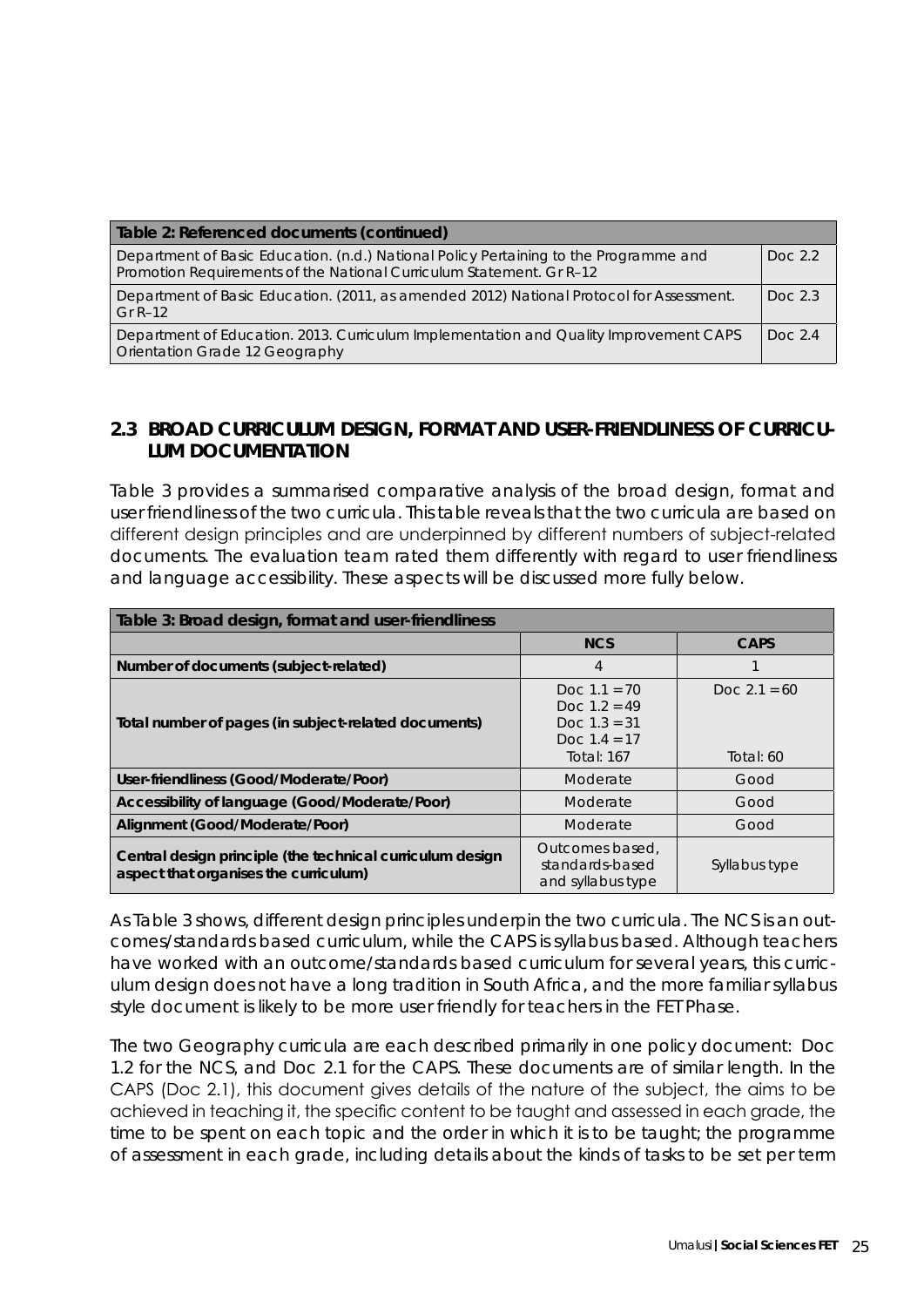and the content and structure, with weightings, of the internal exams in each grade, and the final examination in Grade 12. Very little of this is provided in the equivalent document for the NCS (Doc 1.1), which, in addition to some background to the subject and its role in the curriculum, gives a broad outline of content for each grade, with no suggestions of the amount of time to be allocated to different topics, and only generic information on the principles underpinning assessment for the NCS, with nothing specific on the programme of assessment for Geography, nor the structure of the examination papers. Such information is instead included in three supporting documents. Thus, for example, teachers need to consult Document 1.2, *Learning Programme Guidelines*, for suggestions about the number of weeks that might be allocated to different topics in each grade, and what assessment tasks might be linked to each; Document 1.3, the *Subject Assessment Guidelines*, for expanded details of the content to be taught in each grade as well as details of the required programme of school based assessment for each grade, and the structure and weightings of the internal and externally set examinations; and Document 1.4, *Examination Guidelines*, for further details of the externally set NSC examination at the end of Grade 12, and exactly what content will be examinable in it. The plethora of sources that must be consulted to acquire as full a description of the NCS curriculum as that provided in one 60 page CAPS document makes the NCS a more ponderous and less user friendly curriculum than the CAPS. It also opens up the risk of teachers making mistakes by not having all the required documents to hand when doing their planning.

Because at present there is only one subject-related document for the CAPS, the issue of alignment between the documents does not arise and so alignment was rated as good for this curriculum in Table 3. Alignment of the NCS documents was rated as moderate. Given that the focus of the three supplementary guideline documents (1.2, 1.3 and 1.4) is slightly different, on the whole the alignment between these and Doc 1.1 is reasonable, as each elaborates on a different aspect of the curriculum as described earlier. However, there are some instances where the specification of content is not well aligned across the four documents, which is potentially confusing for teachers. One example of this is found in Doc 1.1, p 31, Grade 10 Section C, which specifies that topography associated with horizontal and inclined landforms must be studied, and this is reiterated in Doc 1.2, p 44. However, both Doc 1.4 (p 9) and Document 1.3 (p 26) include a large section on massive igneous rocks, which is absent from the other two documents. Similarly, no mention is made of the need to study 'glacial landforms' in Doc 1.1, but these are specified for study in Doc 1.3, p 22. This leaves the teacher uncertain as to whether or not to include work on massive igneous rock and glacial landforms, and in how much detail to include, although the dates of the various documents do serve as some sort of guide. The CAPS (Doc 2.1), with one clear statement (to date) of the content, is more user-friendly and reliable in this regard.

The manner in which what actually has to be taught is described in Documents 1.1 and 2.1 is different, with the CAPS (Doc 2.1) being clearer and more user friendly. In the NCS (Doc 1.1), the same three broad Learning Outcomes (LOs), noted in Table 3, underpin the curriculum in each grade, while ASs attempt to describe what constitutes achieve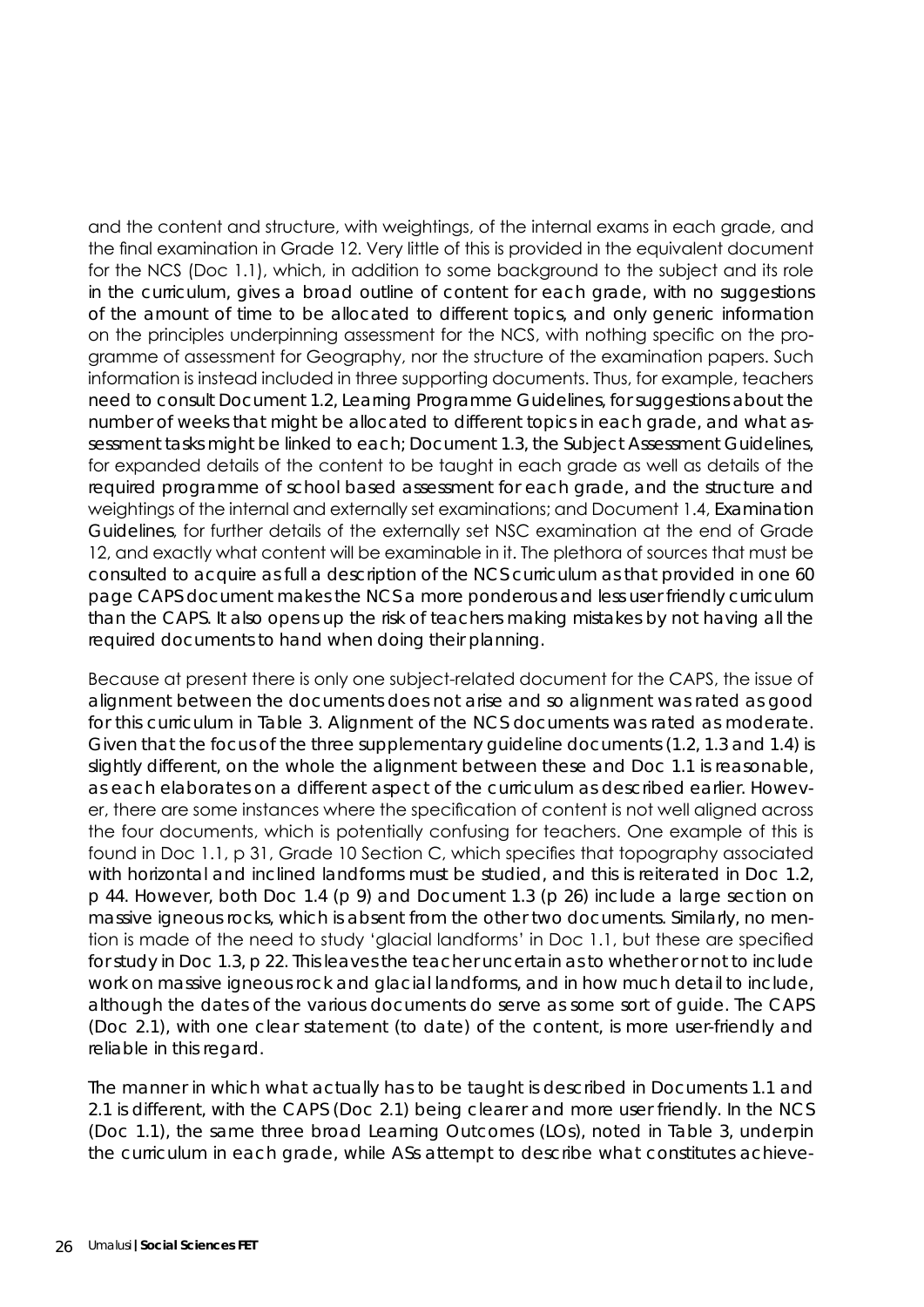ment of these from grade to grade. The three outcomes, with their associated ASs for each grade, are described in Doc 1.1, pp 18 - 23. Broad content topics for each grade are specified twice - once for each grade as a whole (Doc 1.1, pp 25 - 32) and once topic by topic across the grades (Doc 1.1, pp 34 - 45), with occasional differences (such as the inclusion of massive igneous rock structures in Doc 1.1, p 39, while it is excluded from the same topic on p 31). There is no explicit integration between these design elements, so that, in determining what has to be taught, teachers have to refer to different components of Doc 1.1, as well as Doc 1.3 and Doc 1.5, and attempt to integrate the outcomes and ASs with the separately listed content topics. This is a difficult task, as supported by the fact that a worked illustration of how this might be done in Grade 11, is provided in Doc 1.2, pp 18 – 19. In contrast, in the CAPS, the introductory section of Document 2.1 includes some of the key skills and values which the study of Geography should help learners acquire (Doc 2.1, pp 8 - 10), and then Doc 2.1, pp 19 - 48 gives a detailed description of what should be taught/learnt in each term in each grade, leaving teachers with little doubt about what it is they are required to cover with their classes

The CAPS, (Doc 2.1, pp 13 - 14), provides a one-and-a-half page table showing the content to be taught in each grade, organised under comparable headings. This enables the teacher to see at a glance how the work to be done in each grade links to that in preceding and following grades. While a similar overview is given in the NCS (Doc 1.1, pp 34 - 45) it is much more detailed and spread over 12 pages, making it much less useful for this purpose. Both curriculum policy documents do, however, give similar information on the geographic skills and techniques to be developed over the three years, though again the CAPS is in a more user friendly tabulation.

Thus, generally, in terms of design and format, the CAPS is more user friendly than the NCS. It offers one key document, which is clear, succinct and concise, and which contains the essential information that must be sourced in 4 separate documents for the NCS. It starts with a basic progression table (Doc 2.1, p 11) which leads to an overview of the FET Phase (Doc 2.1, p 13), which is followed by a detailed year plan per grade (Doc 2.1, pp15 - 48). This is most helpful for both experienced and less experienced teachers/ educators in order that the annual work schedule be completed on time. The assessment guidelines and plans (Doc 2.1, pp 49-60) are comprehensive and clear.

In addition, the language used in the CAPS is generally more user friendly than that of the NCS. Firstly, many of the NCS outcomes and assessment statements, which are abstract and complex in their formulation, are absent from the CAPS. For example, one of the Grade 11 ASs related to Outcome 3 is: '*Examine the consequences of actions resulting from values and attitudes held by individuals and groups which influences processes, spatial patterns and human-environment interactions at a local and continental scales'* (sic) (Doc 1.1, p 23). When this is coupled with the outcome statement: '*The learner is able to demonstrate the ability to apply geographical skills and knowledge to environmental issues and challenges, recognise values and attitudes and demonstrate the ability to recommend solutions and challenges'* (Doc 1.1, p 22), the challenge for the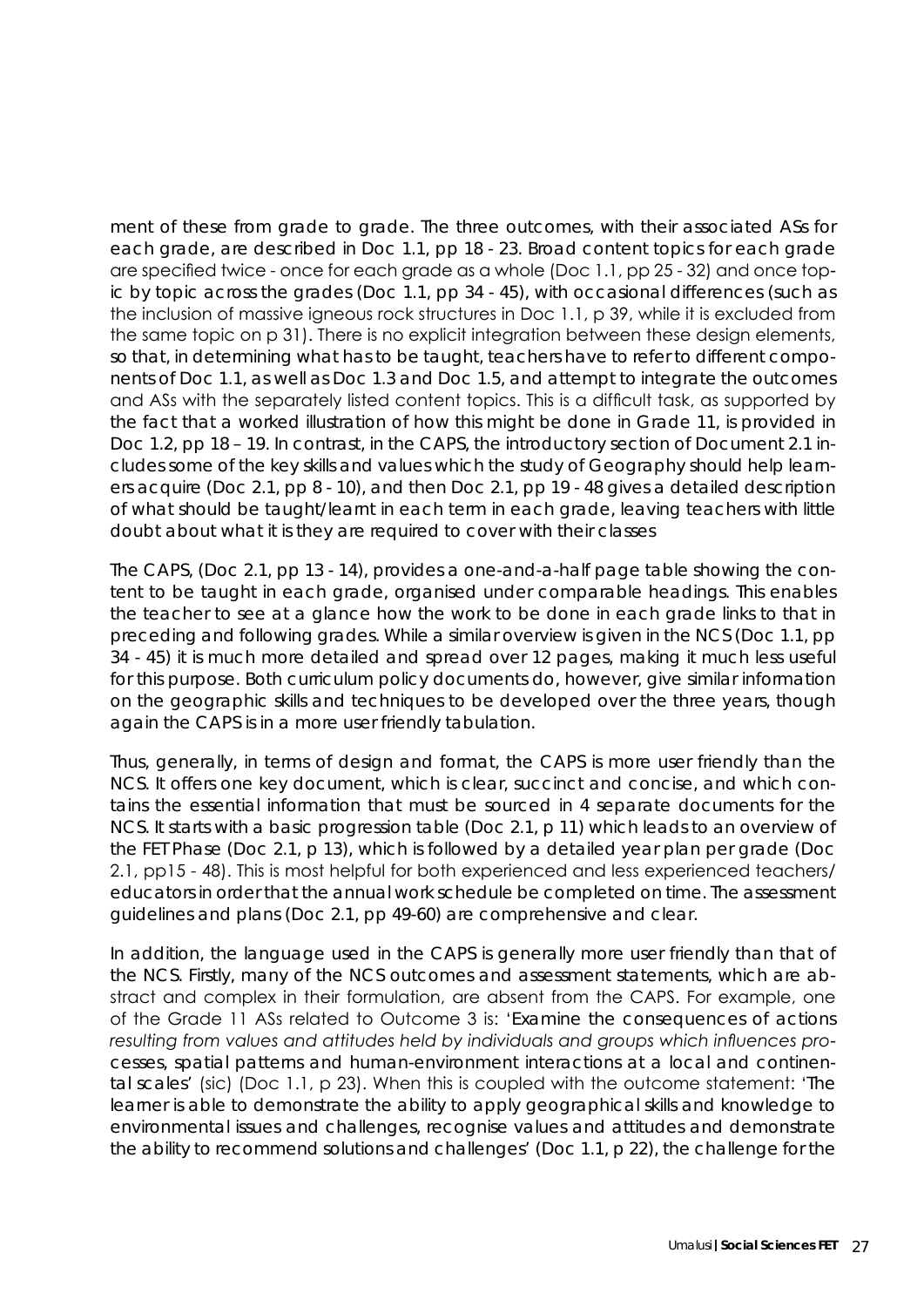teacher in making meaning is clear. In CAPS, as is noted in Section 2.4 of this report, very similar outcomes/aims are described, but the way in which they are expressed is simpler and more direct. For example, LO3 together with key ASs associated with it in the NCS is captured in several shorter aims in CAPS, such as numbers 6, 7, 8 and 9 in Table 3 below. The meaning of these shorter statements is more accessible than is that of the more convoluted outcomes and assessment standard statements of the NCS.

Secondly, the content headings and subheadings used in CAPS are generally more direct and meaningful to teachers than those in the NCS. For example, the NCS attempts to group conventional topics such as Population (Grade 10) and Settlement (Grade 12) under higher order topic headings such as '*People and Places*' (Doc 1.1, pp 40 - 41). This additional layer is presumably intended to give additional conceptual coherence to the topics across the grades. However, because it is not sustained across the grades, with no comparable topic under this heading in Grade 11, it just adds a layer of complexity without really giving greater conceptual coherence to the curriculum. In a different example, the broad topic heading in fact detracts from the focus of the grade topic: In Grade 10, one broad topic heading is '*People and their Organisations*', and this is used unembellished as the heading for a bulleted list of organisation to be studied (Doc 1.1, p 44). In Grades 11 and 12, this broad topic heading becomes '*People and their Needs*', and no further grade heading is provided to make clear to teachers that in Grade 11 the focus is on the sustainable use of resources, and in Grade 12 on economic activities in South Africa, and the sustainable use of water (Doc 1.1, pp 44 - 45). In CAPS, there are no higher level headings and only more directly descriptive grade-related topic headings are provided, such as, for Grade 10, '*Population'* (Doc 2.1, p 26); '*Water resources'* (Doc 2.1, p 26); '*Resources and sustainability*' (Doc 2.1, p 36) as well as '*Rural settlement*' and '*Urban settlement*' in Grade 12 (Doc 2.1, p 45). The more direct use of familiar grade-related topic headings makes CAPS more user friendly than the NCS.

#### **2.4 CURRICULUM OBJECTIVES**

Both the NCS and the CAPS policy documents give an overview of the objectives, (referred to as 'aims' in both curricula), of the Geography curriculum in their introductory pages. In the NCS, they are located under the '*Purpose*' and '*Scope*' headings (Doc 1.1, pp 9-12). In the CAPS, the objectives are located under the 'Aims' heading (Doc 2.1, p 8). In addition, the NCS describes three broad LOs which subsume some of the aims described earlier (Doc 1.1, pp 14-16). For example, many specific skill-related aims are subsumed under the broader outcome '*the learner is able to demonstrate a range of geographical skills and techniques*', which is LO 1. These broader outcomes are given in Table 4 below, rather than the more detailed aims related to them, and, where appropriate, the aims in the CAPS are matched with them.

While the outcomes in the NCS policy document (Doc 1.1) are numbered, those in the CAPS (Doc 2.1) are not. They are provided in a bulleted list of aims (Doc 2.1, p 8) which is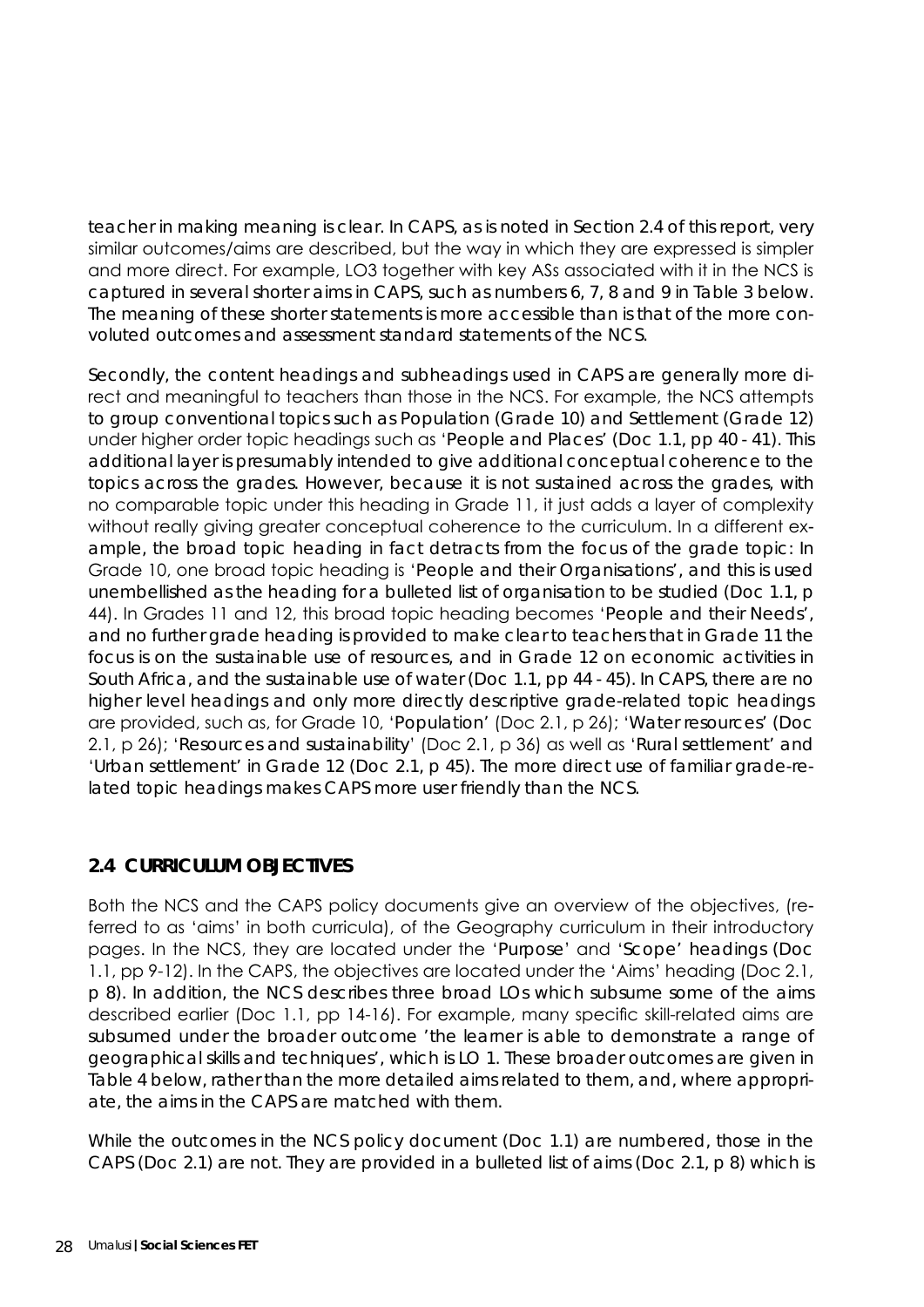further elaborated in lists of geographical skills, attitudes and values which the curriculum aims to develop. The bulleted statements in the main list of aims have been numbered by the team, and the numbers used to refer to the aims in Table 4 below.

In addition to more specific aims described for the Geography curriculum in each policy document (Docs 1.1 and 2.1), both curricula are intended to help learners develop competence in the 7 critical outcomes of the National Qualifications Framework (NQF) (referred to as critical outcomes on page 2 of Document 1.1, and listed without being identified on page 5 of Document 2.1). In addition, the NCS also lists the five education–based developmental outcomes as underpinning the Geography curriculum (Doc 1.1, p 2). The fact that in the CAPS policy document (Doc 2.1) the critical outcomes are not named as such, and that the developmental outcomes are not listed at all reflects the shift of this curriculum away from Outcomes-Based Education (OBE). The critical outcomes are not listed in Table 4 as they are not subject specific, but it must be noted that elements of most of them do appear in the aims and outcomes of the two curricula.

The Y in the table indicates the curriculum in which the '*aim/objective*' is stated, and the Y with elaboration indicates a match with a similar '*aim/objective*' in the other curriculum.

| Table 4: Subject-specific aims/objectives of the curricula                                                                                                                                                           |                      |                                       |  |  |  |
|----------------------------------------------------------------------------------------------------------------------------------------------------------------------------------------------------------------------|----------------------|---------------------------------------|--|--|--|
| <b>Objectives</b>                                                                                                                                                                                                    | <b>NCS</b>           | <b>CAPS</b>                           |  |  |  |
| LO 1: The learner is able to demonstrate a range of geographical skills and<br>techniques.                                                                                                                           | Y                    | Y<br>CAPS 4, 5<br>Doc 2.1, p 8        |  |  |  |
| LO 2: The learner is able to demonstrate knowledge and understanding of<br>processes and spatial patterns dealing with interactions between humans,<br>and between humans and the environment in space and time      | Y                    | Y<br>CAPS 1, 2, & 3<br>Doc 2.1, p 8   |  |  |  |
| LO 3: The learner is able to apply geographical skills and knowledge to<br>environmental issues and challenges; recognise values and attitudes; and<br>demonstrate the ability to recommend solutions and strategies | Y                    | Υ<br>CAPS 6, 7, 8 & 9<br>Doc 2.1, p 8 |  |  |  |
| CAPS 1: Explaining and interpreting both physical and human geograph-<br>ical processes                                                                                                                              | Y<br>LO <sub>2</sub> | Y                                     |  |  |  |
| CAPS 2: Describing and explaining the dynamic interrelationship between<br>physical and human worlds                                                                                                                 | Y<br>LO <sub>2</sub> | Y                                     |  |  |  |
| CAPS 3: Developing knowledge about where places are and the nature of<br>a range of different places at different scales                                                                                             | Y<br>LO <sub>2</sub> | Y                                     |  |  |  |
| CAPS 4: Practising essential transferable skills - literacy, numeracy, oracy<br>and graphicacy                                                                                                                       | Y<br>LO <sub>1</sub> | Y                                     |  |  |  |
| CAPS 5: Promoting the use of new technologies, such as Information Com-<br>munication Technology (ICT) and Geographic Information Systems (GIS)                                                                      | Y<br>LO <sub>1</sub> | Y                                     |  |  |  |
| CAPS 6: Developing a commitment towards sustainable development                                                                                                                                                      | Y<br>LO <sub>3</sub> | Y                                     |  |  |  |
| CAPS 7: Creating awareness and sensitivity to inequality in the world                                                                                                                                                | Y<br>LO <sub>3</sub> | Y                                     |  |  |  |
| CAPS 8: Fostering empathy, tolerance and fairness                                                                                                                                                                    | Y<br>LO <sub>3</sub> | Y                                     |  |  |  |
| CAPS 9: Making and justifying informed decisions and judgements about<br>social and environmental issues                                                                                                             | Y<br>LO <sub>3</sub> | Y                                     |  |  |  |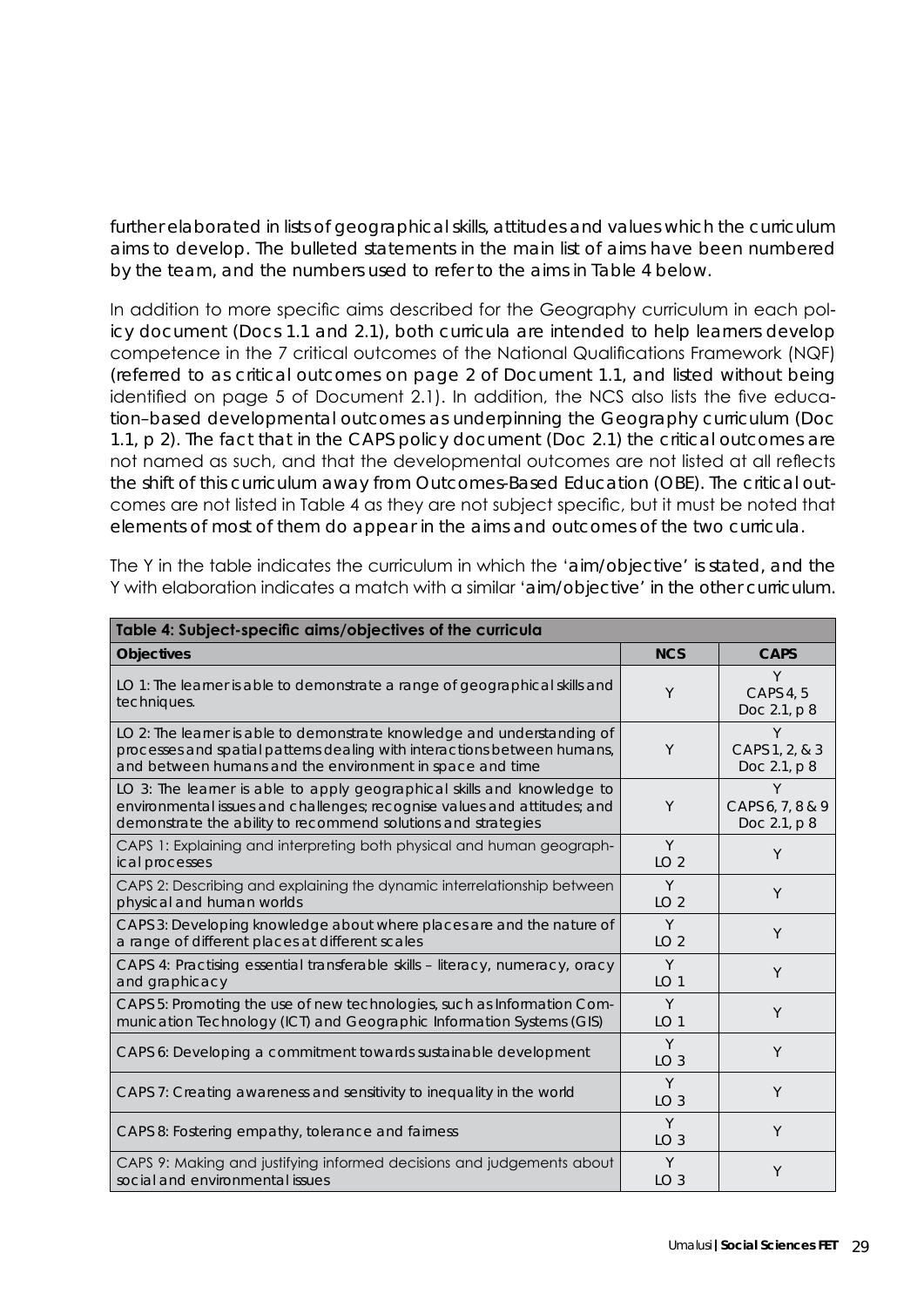Table 4 shows that the core ideas contained in the NCS outcomes and the CAPS aims are generally the same. In both curricula there is an intention that learners will acquire key geographic knowledge about the human and natural environments, and the interrelationships between them; geographical and information processing skills; the ability to analyse complex relationships within and between the human and physical environments; develop positive attitudes and values related to social and environmental justice and sustainable development, and the ability use these as a basis for decision making and problem solving. To a large extent, the broad outcomes of the NCS have been broken down in the CAPS into components that focus on a single idea or concept, more simply stated, making the meaning of the outcomes more immediately accessible to teachers,

Because the NCS is an outcomes-based curriculum, while the CAPS is not, there is a greater attempt made in the NCS than in the CAPS to show the integration between the '*objectives*' of the curriculum and the content. In the CAPS, the aims are described in one section of the curriculum document (Doc 2.1 Section 2.2, pp 8 - 9), and the content is detailed in a separate section (Doc 2.1 Section 3, Gr 10 pp 17 - 18, Gr 11 pp 27 - 28, Gr 12 pp 38 - 39), and no examples of how these might be merged are provided. It is assumed that teachers will make the connections. In the NCS, there is also a separation between outcome and ASs statements (described in Doc 1.1, pp 14 - 23) and content (described in Doc 1.1, pp 25 - 45). However, there are explicit directives to teachers to integrate the LOs, ASs and the content, and to emphasise that the intended focus is on the acquisition of the outcomes, not on learning the content per se. This is clearly expressed in Doc 1.1, p 25 where the reader is told that: '*The content indicated needs to be dealt with in such a way that the learner is assisted to progress towards the achievement of the LOs. Content must serve the LOs and not be an end in itself*'. In addition, examples of how content and outcomes might be integrated are provided in Doc 1.2, Learning Programme Guidelines. However, many teachers found the meaning of LOs and ASs difficult and confusing, especially the difference between them, with the result that they could not identify which LO and which AS went with the content that had to be taught. Although there is less emphasis on the objectives/aims in the CAPS, teachers may be better able to engage with them, as they are stated so much more directly and simply.

In addition, in the CAPS there is greater guidance given as to where and how the geographical skills and techniques should be integrated into work on each of the topics than is the case in the NCS. This suggests that teachers working with the CAPS might more consciously help their learners work toward the achievement of the CAPS aims numbered 4 and 5 in Table 4, than teachers following the NCS would focus on the similar Outcome 1.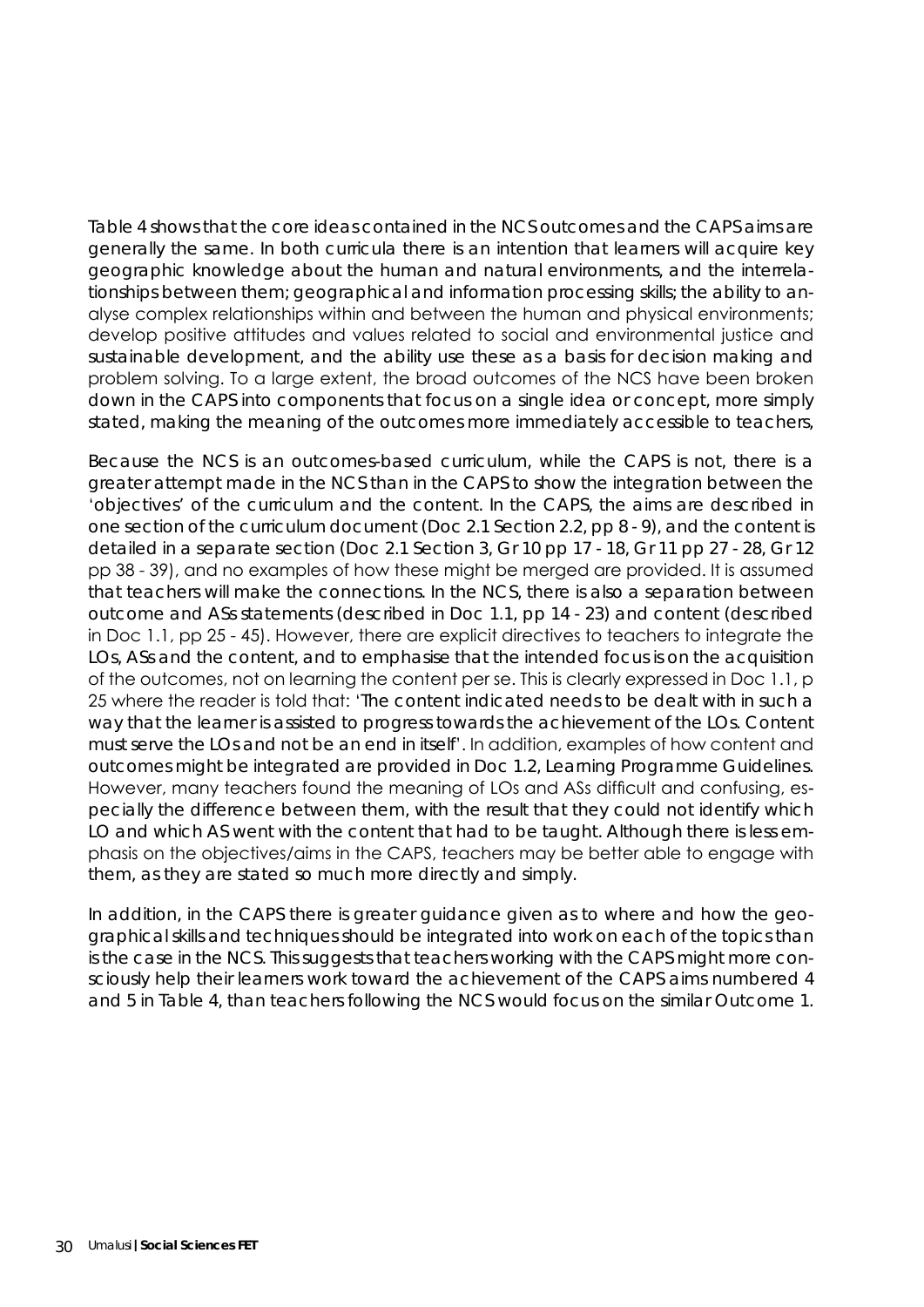#### **2.5 CONTENT / SKILL COVERAGE: BREADTH AND DEPTH**

#### **2.5.1 Coverage (Breadth)**

The content statements represented for the FET Phase for the NCS and the CAPS have been compiled into a Table (Annexure A). Table 5 below presents a summary of the breadth of content for each grade (as indicated by the total number of topics), and for the whole FET Phase, for each curriculum.

| Table 5: Summary of breadth of content / skills coverage |            |    |    |             |    |    |
|----------------------------------------------------------|------------|----|----|-------------|----|----|
| Covered in the Curriculum (Y)                            |            |    |    |             |    |    |
|                                                          | <b>NCS</b> |    |    | <b>CAPS</b> |    |    |
| Grade                                                    | 10         | 11 | 12 | 10          | 11 | 12 |
| Total number of topics                                   | 57         | 58 |    | 47          | 49 | 49 |
| Total number of topics per Phase                         | 145<br>187 |    |    |             |    |    |

The topics shown in Annexure A were drawn mainly from Doc 1.1 and Doc 2.1. However, in some cases, because so little detail is provided in Doc 1.1, Doc 1.2 was consulted to check on the detail for the NCS. As can be seen in Annexure A, the content specified for both curricula is generally very similar. However, in addition to minor differences in detail not captured here, there are four main differences between the NCS and the CAPS.

Firstly, some broad content areas in the NCS have been removed altogether from the CAPS. These are the sections on '*People and their Organisations*' in Grade 10 (Doc 1.1, p 27) and '*Ecosystems*' in Grade 11 (Doc 1.1, p 39). No comparable topics are in the CAPS, except that the Ecosystems sub-topic on soil processes and soil-forming factors has been included in the '*Resources and Sustainability*' section of the CAPS Grade 11 (Doc 2.1, p 36). In addition, the Grade 10 Geomorphology topic, '*External forces*', (Doc 1.1, p 38) which includes '*Weathering and erosion*' is no longer in the FET Phase, but has been relocated to Grade 9 of the Geography component of the CAPS. Along with this, at a finer level of detail, the geomorphology component of '*Deserts*', presently included in the Climate section in Grade 10, (Doc 2.1, p 36) has similarly been relocated to Grade 9, as has the sub-topic on coastal environments in the NCS Grade 11 section, '*Significance of water masses*', (Doc 1.1, p 37). This means that no work on weathering and erosion is any longer dealt with in the FET Phase.

Secondly, a topic in one grade ('*Significance of Water Masses*' in Grade 11, Doc 1.1, p 37) has been largely relocated to another grade in the FET ('*Water in the World*', in Grade 10, Doc 2.1, p 26) with some of its sub-topics relocated to other topics in the same or another grade, or removed altogether. For example, the sub-topic '*Climate change: effect of el Nino and la Nina*', is now included in the climate section of the Grade 11 CAPS (Doc 2.1, p 30), while the sub-topic on coastal environments has been removed from the FET altogether, as noted above. Most of these changes have relieved the workload in Grade 11, and while the thematic nature of the topic on water masses has been lost, the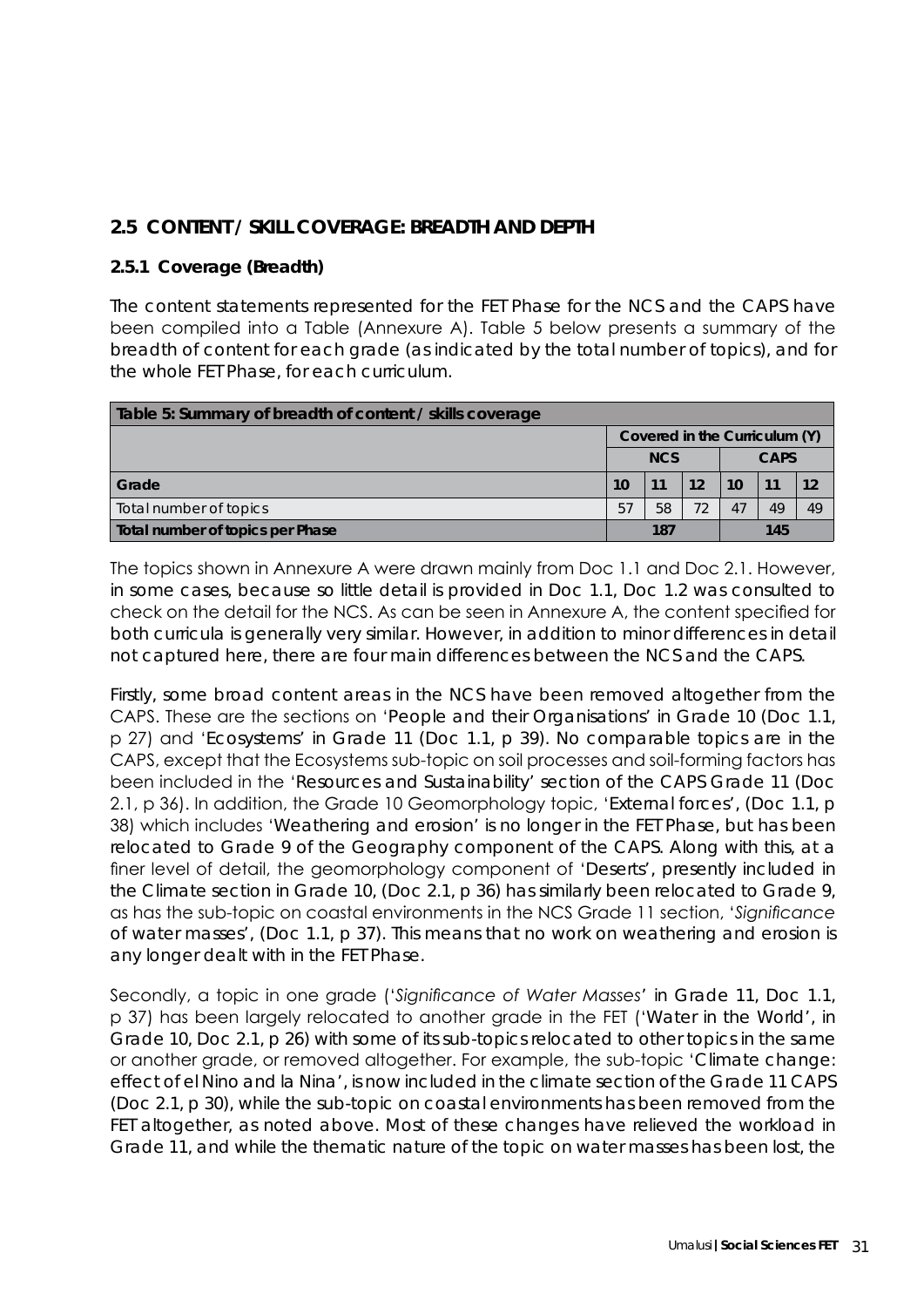sub-topics have been relocated in ways that make alternative conceptual sense. Grade 10 has not been overloaded as the new topic on water resources replaces that on '*People and their Organisations*', and that on weathering and erosion, removed altogether from CAPS as noted earlier

Thirdly, some sub-topics have been moved from one grade in the NCS to another in the CAPS. In particular, Grade 12 '*Geomorphology*' in the CAPS section includes only fluvial processes and landforms; with the topics related to topography associated with horizontal and inclined strata and massive igneous layers, slopes and mass movements in Grade 12 of the NCS relocated to Grade 11 in the CAPS. In addition, the '*Climatology*' sub-topics on '*Global air circulation and the global energy balance*' (Doc 1.1, p 37) have been relocated to Grade 11 in the CAPS (Doc 2.1, p 30), and the sub-topic '*Water as a critical resource in South Africa, part of people and their needs*' in the NCS Grade 12 (Doc 1.1, p 45) has been relocated to become part of the CAPS Grade 10 topic on '*Water Resources*' (Doc 2.1, p 26). These changes have relieved the pressure of work in Grade 12 to some extent without overloading Grade 11 or Grade 10, as almost the whole section on Ecosystems has been removed, as has the topic on '*People and their organisations*' and the sub-topic on weathering and erosion, as noted above.

Fourthly, some new subsections and details have been added in the CAPS that were not present in the equivalent section in the NCS. One notable addition is a subsection on mining added to the CAPS section on the '*Economic Geography of South Africa*' (Doc 2.1, p 47). Less weighty additions, which are not reflected in Annexure A, include the addition of '*The origin and development of urban settlements*' to Grade 12 (Doc 2.1, p 45) and '*Changing urban patterns and land use in South African cities*'(Doc 2.1, p 45), and some greater specification of aspects of GIS to be covered in each grade.

The evaluation team also noted some minor omissions in the content – such as no clear reference to the need for learners to orientate maps and aerial photographs, or to orientate a map to the ground represented by it. Such minor omissions are generally related to aspects of work that are implicit in the sub-topics specified. In the example given here, orientating a map to a photograph is implicit in the specification that learners work with both of these sources, as they cannot be used in conjunction with each other without such orientation.

The differences noted above have resulted in there being fewer topics overall in the CAPS than there are in the NCS. The figures in the last row of Table 5, also reflected in Figure 2 below, show this quantitatively, with 187 topics in the NCS and 145 in the CAPS. There are two main reasons for this quantitative difference. Firstly, many topics in the map work and geographic techniques component of the NCS are specifically noted in each grade, while in the CAPS they appear once. As many of them will in fact be revisited incidentally in the other grades in the CAPS, this is a somewhat artificial inflation of the number of topics in the NCS, and does not really impact on differences in breadth between the two curricula. Comparing maps and working with map projections illustrate this difference. They are noted for every grade in the NCS, but only for Grade 10 in the CAPS.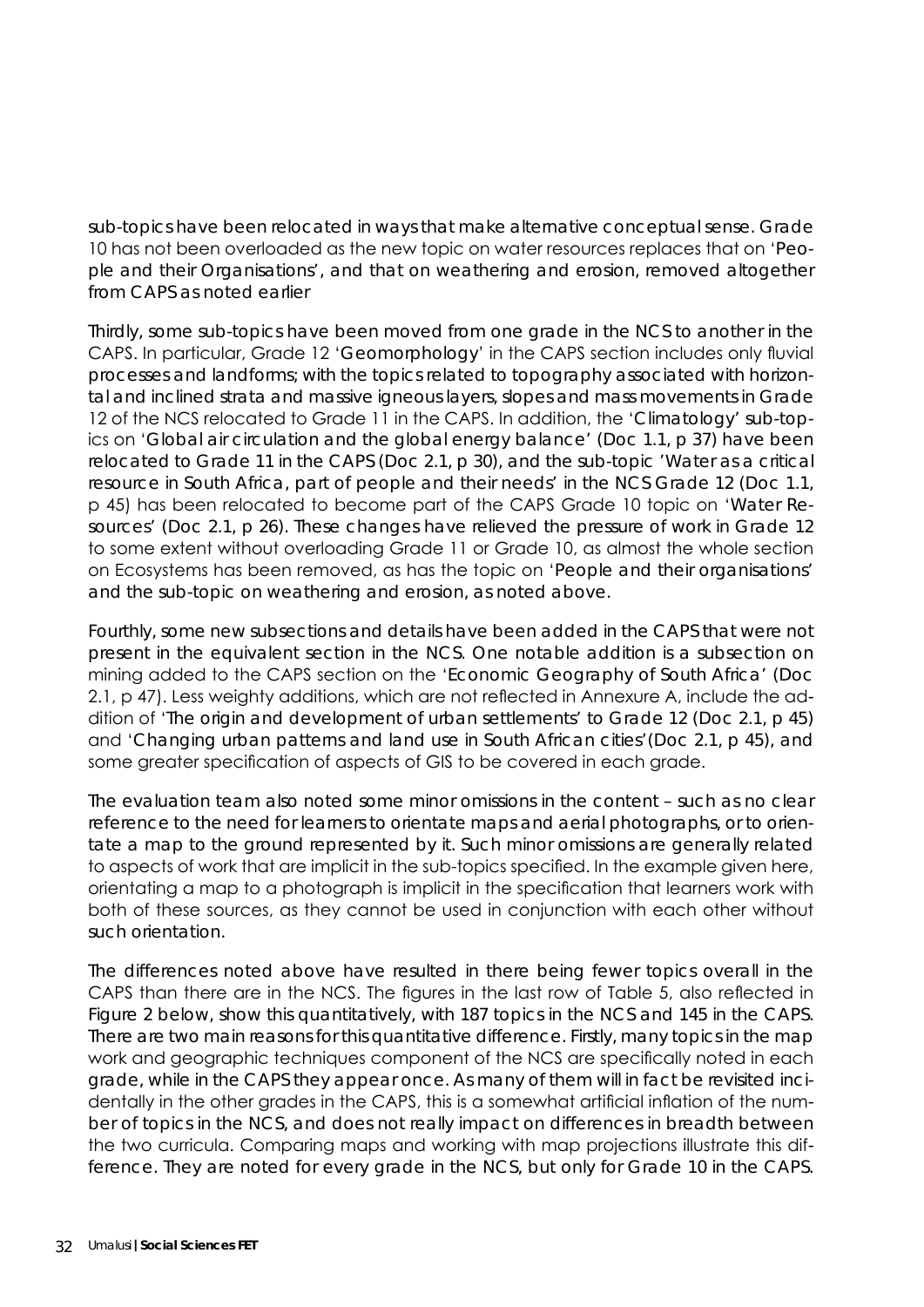More significantly, the removal of the two main topics – '*People and their Organisations*' and '*Ecosystems*', and the relocation to the General Education and Training (GET) phase of topics and sub-topics associated with '*Weathering and erosion*' (other than fluvial processes in Grade 12) also means that the CAPS has fewer topics. These changes result in the CAPS being less broad than the NCS.

However, the evaluation team was of the opinion that the breadth of the CAPS is adequate, includes a good balance of topics from both the human and physical components of the discipline, and provides ample opportunity for learners to engage with both theoretical aspects of the discipline and its application to social and environmental issues. The evaluation team felt that the loss of the topics mentioned is not a weakness of the new curriculum. While biogeography is one possible component of a geography curriculum, the Ecosystem topic is covered in the GET in Natural Sciences and, to a lesser extent, in the GET Social Sciences curriculum, and is also in the FET in Life Sciences where it most probably is better located. They also felt that aspects of the topic on organisations is better dealt with in a less focussed and more integrated way as relevant in other sections (such as Population and Development), and that the section on weathering and erosion is well suited to the GET, Senior Phase where it provides learners who do not continue with this subject with a good overview of these key physical processes. The addition of the sub-topic on mining to the CAPS Grade 12 (noted earlier) is sensible, given the key role of this sector of the economy in South Africa.

While the breadth of topics covered has implications for the amount of subject specific terminology, the evaluation team were of the opinion that the breadth in either curriculum does not create an unreasonable obstacle for learners learning though a second or third language, as much of it will have been introduced in earlier grades, and is also to some extent revisited from grade to grade in the FET.

In addition, it was noted that the biggest difference in number of topics occurs in Grade 12, where these have been reduced from 72 to 49 (shown in Figure 1). This is a sensible

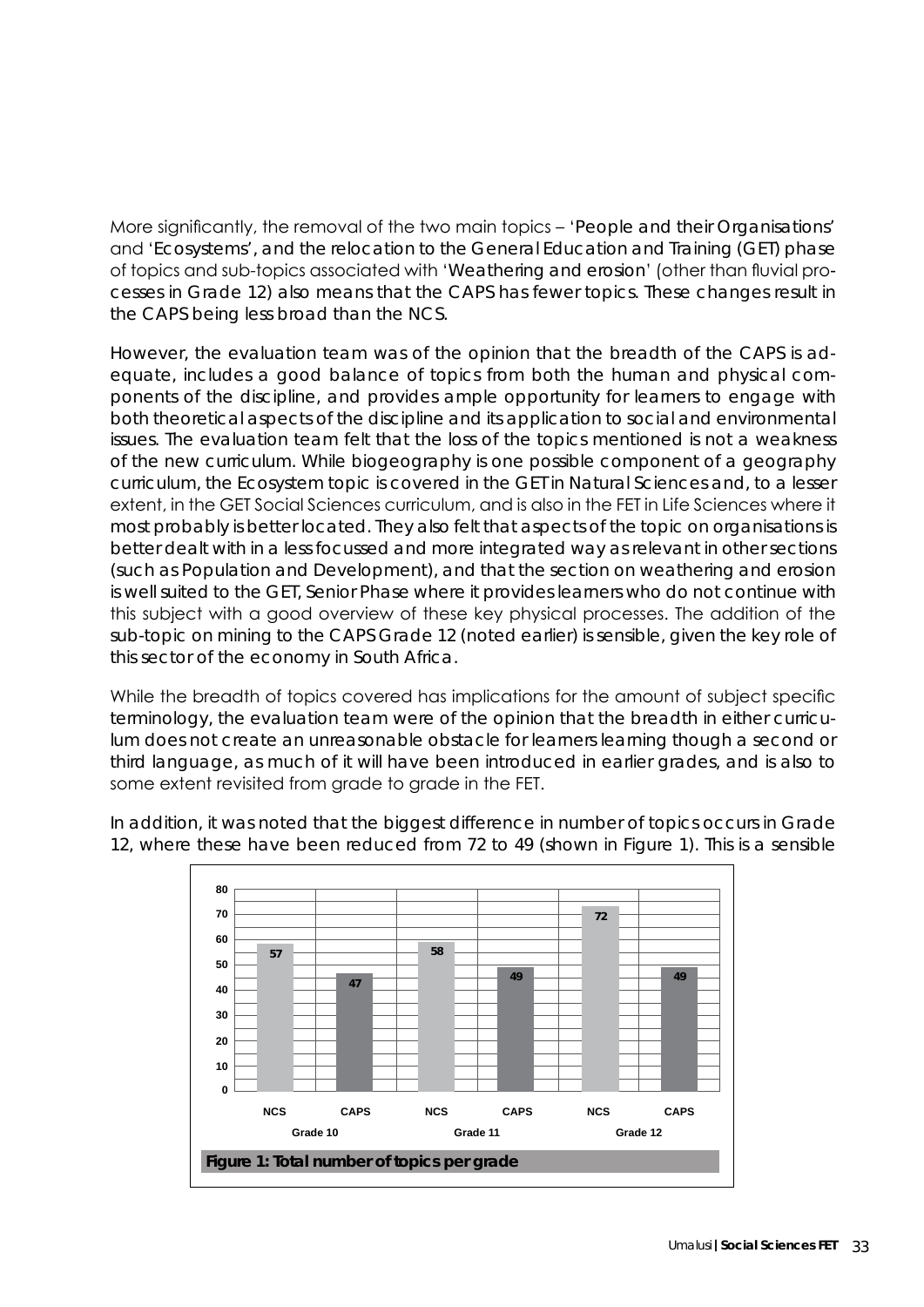

reduction in this grade, as it allows learners to tackle topics stipulated more rigorously in the time available in the year.

#### **2.5.2 Depth**

The depth, or degree of cognitive complexity at which each topic is to be dealt with was considered for the NCS and the CAPS.

A number of codes were used to categorise the cognitive complexity<sup>1</sup>

The results have been compiled into a table (see Annexure A) which indicate the degree of cognitive complexity (depth) required for each topic in the NCS and the CAPS.

When ratings for the same topics in the table in Annexure A are examined, they are very similar across the two curricula. One example can be seen in the topic '*Heating of the atmosphere*' in Grade 10. Differences do sometimes exist in ratings for the same topic, if it is dealt with in different grades, with the topic in the higher grade being given a lower rating. The topic '*Vertical exaggeration*' is one of the few examples of this, where it appears for the first time in the NCS at Grade 10, and in the CAPS at Grade 11. In Grade 10 this topic is given a level 4 rating, as it is considered a complex topic for this grade, but a level 3 rating in Grade 11, for which grade it is considered less complex. In addition, there are occasions where a topic is given a higher weighting in one curriculum than the other because one specifies more detail than the other, and requires it to be dealt with at greater depth. The high ratings vary by curriculum. For example, in the NCS, learners

<sup>1:</sup> Introductory level content; superficial; mainly definitions and descriptions

<sup>2:</sup> Definitions and descriptions plus some detail provided; involving simple relationships between concepts, and simple numerical calculations

<sup>3:</sup> Detailed indications of concepts/topics; requires understanding of relationships between concepts; involving complex computations and interpretations

<sup>4:</sup> High level of abstraction; topic required to be dealt with in a conceptually challenging way; requires complex understanding of relationships between concepts; requiring very demanding mathematical computations and problem solving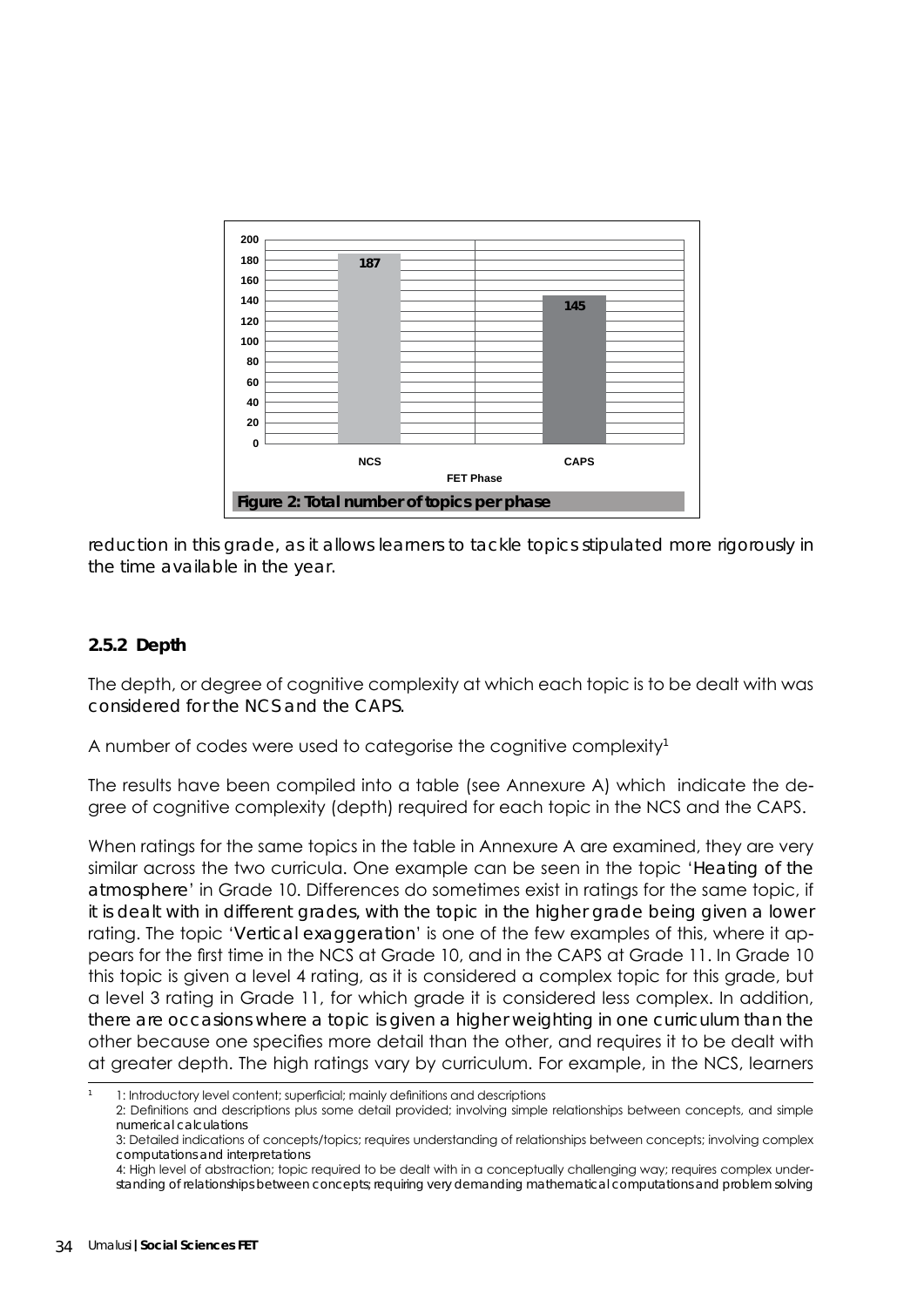are required to plan and structure an enquiry process, while this requirement is not specifically given in the CAPS. In contrast, in the CAPS, the work on floods is rated at level 4 while the same topic in the NCS is rated at level 3 because the CAPS requires learners to interpret hydrographs, which is not a requirement in the NCS.

Table 6 below presents a summary of the content depth at each of these levels per grade and across the whole phase, expressed as percentages of the number of topics in each grade and phase. The table also includes the total depth score which is the average depth of all of the topics covered in the curriculum.

| Table 6: Summary of depth of topics per grade: Degree of Complexity |                         |       |                                             |            |                                              |                                           |                                   |              |
|---------------------------------------------------------------------|-------------------------|-------|---------------------------------------------|------------|----------------------------------------------|-------------------------------------------|-----------------------------------|--------------|
|                                                                     | <b>NCS</b>              |       |                                             |            | <b>CAPS</b>                                  |                                           |                                   |              |
|                                                                     | $\overline{0}$<br>Grade | Grade | $\sim$<br>$\overline{\phantom{0}}$<br>Grade | Phase<br>记 | $\circ$<br>$\overline{\phantom{0}}$<br>Grade | $\overline{ }$<br>$\overline{ }$<br>Grade | $\sim$<br>$\overline{ }$<br>Grade | Phase<br>EET |
| Percentage of topics at level 1                                     | 3.5                     | 8.5   | 8.0                                         | 7.0        | 4.0                                          | 6.0                                       | 4.0                               | 5.0          |
| Percentage of topics at level 2                                     | 28.5                    | 24.0  | 32.0                                        | 28.0       | 32.0                                         | 16.0                                      | 30.5                              | 26.0         |
| Percentage of topics at level 3                                     | 46.5                    | 52.0  | 43.0                                        | 47.0       | 51.0                                         | 59.0                                      | 49.0                              | 53.0         |
| Percentage of topics at level 4                                     | 21.5                    | 15.5  | 17.0                                        | 18.0       | 13.0                                         | 18.0                                      | 16.0                              | 16.0         |
| Overall Depth Score (Max = $4$ )                                    | 2,86                    | 2,74  | 2,68                                        | 2,75       | 2,72                                         | 2,90                                      | 2,78                              | 2,80         |

Figure 3 below represents the depth of topics for the NCS and the CAPS curricula in graphical form.

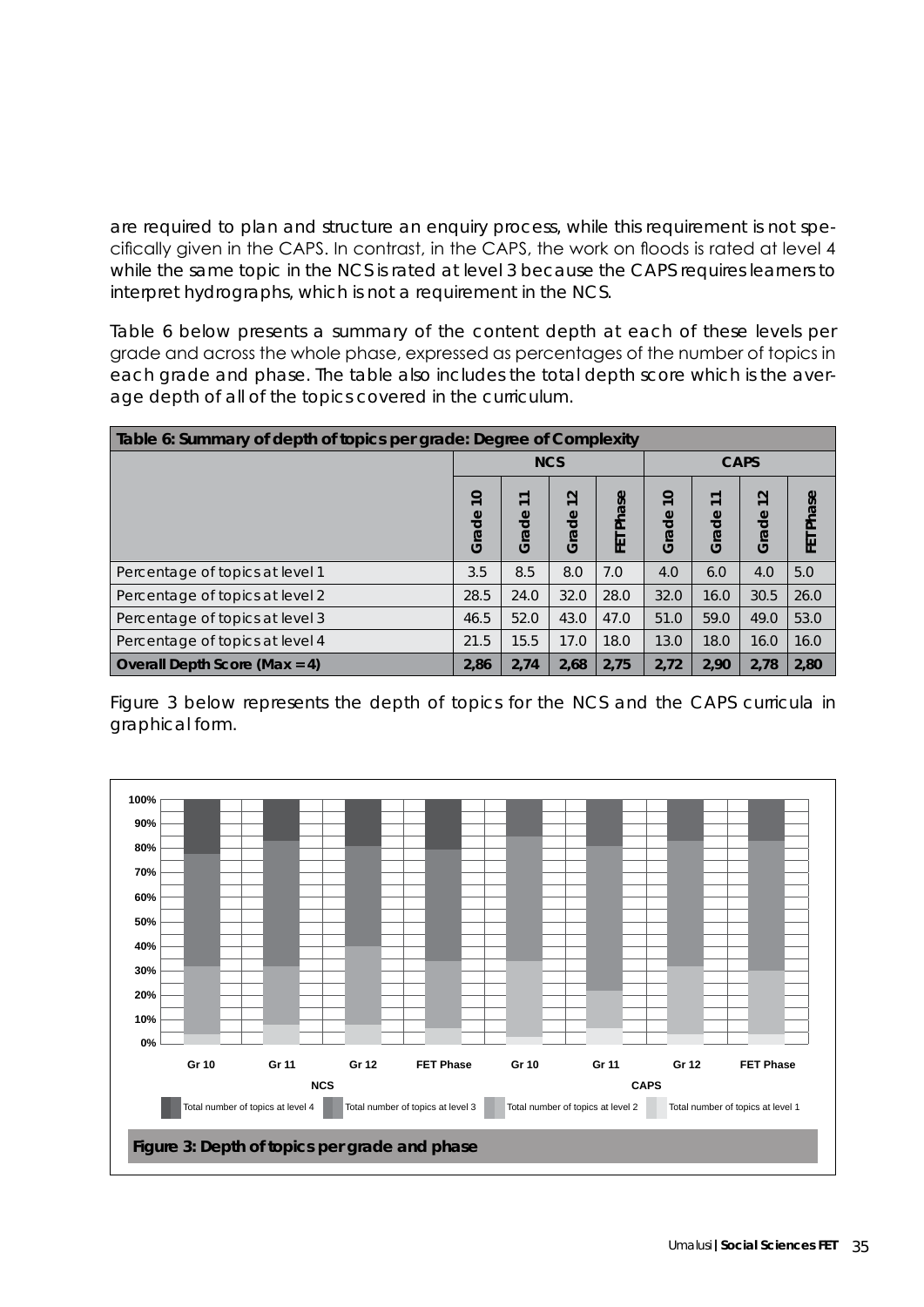Table 6 and Figure 3 show that the overall spread of topics across the levels in each grade in each curriculum is similar to that for the phase as a whole. This table also shows that in each curriculum, there is no clear increase in the depth of topics studied from Grade 10 to Grade 12. As is shown in Annexure A, certain topics, such as '*Climate*', are considered to be at level 4 in whichever grade they are offered; 'Development studies', in Grade 11 is a more complex topic than is '*Settlement*' in Grade 12. Across each grade there is a mix of topics at different depths, and the team felt that this was appropriate in terms of the range of learner ability in each grade.

> **60% 50% 40% 30% 20% 10% 0 Topics at level 1 Topics at level 2 Topics at level 3 Topics at level 4** NCS **CAPS Figure 4: Depth percentage of topics across FET Phase**

Figure 4 below shows the percentage of topics at the four levels of depth for the whole FET Phase in the NCS and the CAPS.

Table 6 and Figures 3 and 4 show that, in both curricula, level 3 is most weighted (about half the topics being considered to be at this level) followed by level 2. Level 1 is least weighted. The percentages of topics in each level is very similar across both curricula, with the NCS being slightly more weighted at level 4, and also at level 1. The slightly higher weighting at level 4 for the NCS seems to derive from the inclusion of certain topics or sub-topics considered to be at level 4 in the NCS and which are excluded from the CAPS, such as '*People and their Organisations*' in Grade 10 and the sub-topic '*Ecological processes*' in the Ecosystems topic in Grade 11. Despite these slight shifts in weighting of level 4 topics, the CAPS is not considered a substantially more 'superficial' curriculum than the NCS. The overall distribution of ratings at different levels was considered by the evaluation team to be appropriate for FET learners.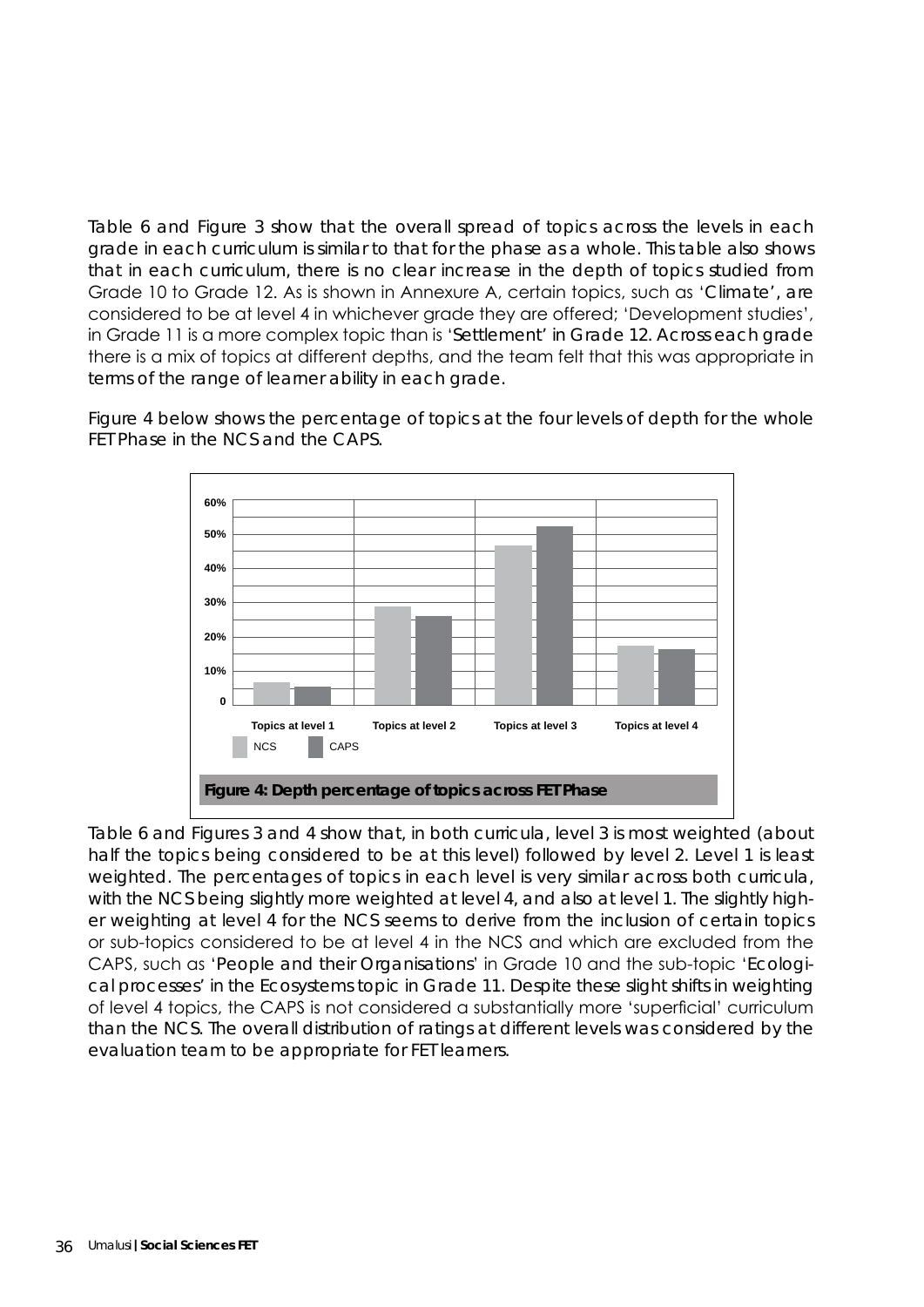# **2.5.3 Specification of topic**

The curriculum specification, or degree to which knowledge is broken down for stipulation, was considered for the NCS and the CAPS. A set of codes were used to make a judgement of each curriculum<sup>2</sup>, and examples were provided as justification for the coding.

| Table 7: Degree of specification of topics   |                                |                                |  |  |
|----------------------------------------------|--------------------------------|--------------------------------|--|--|
|                                              | <b>NCS</b><br><b>CAPS</b>      |                                |  |  |
| Degree of specification<br>(high/medium/low) | Medium                         | High                           |  |  |
| Example 1                                    | Geomorphology                  | Geomorphology                  |  |  |
|                                              | Plate tectonics                | Plate tectonics                |  |  |
|                                              | Doc 1.1, p 26: Low             | Doc 2.1, p 23: High            |  |  |
| Example 2                                    | People and places / settlement | People and places / settlement |  |  |
|                                              | Doc 1.1, p 31: Medium          | Doc 2.1, p 45: High            |  |  |

A consideration of the degree of specification in the NCS is made somewhat problematic by the number of documents which detail the content, noted earlier.

The core policy document (Doc 1.1) generally gives much less specification than is offered for the same topic in the CAPS. The topics noted in Table 7 provide good examples of this. In Example 1, the NCS reference to plate tectonics is simply that – it is given as one of a list of concepts in the same bullet under the higher level bullet, '*Internal forces*', thus:

#### Internal forces:

Plate tectonics, faulting and resultant landforms, earthquakes and volcanism.

In the CAPS, plate tectonics is described by a set of bullets, thus:

Plate Tectonics:

- Change in the position of the continents over time
- Evidence for the movements of continents over time
- Plate tectonics an explanation for the movement of the continents
- The mechanisms of plate movements
- Processes and landforms associated with the different kinds of plate boundaries; and
- The world's volcanic and earthquake zones.

Similar detail to that in Doc 1.1 is given in the NCS Learning Programme Guidelines (Doc 1.2, p 36) and, a little more is added in the Subject Assessment Guidelines (Doc 1.3, p 24), though this is still not as fine-grained as that provided in the CAPS. This example supports

<sup>2</sup> **High:** High specification – extremely clear subject-specific specification: very little chance for multiple interpretations **Medium:** Medium specification – moderately clear subject-specific specifications, some generic statements /skills or some topics underspecified

**Low:** Low specification – not clear subject-specific specification, minimal guidance provided for users and allows for multiple interpretations.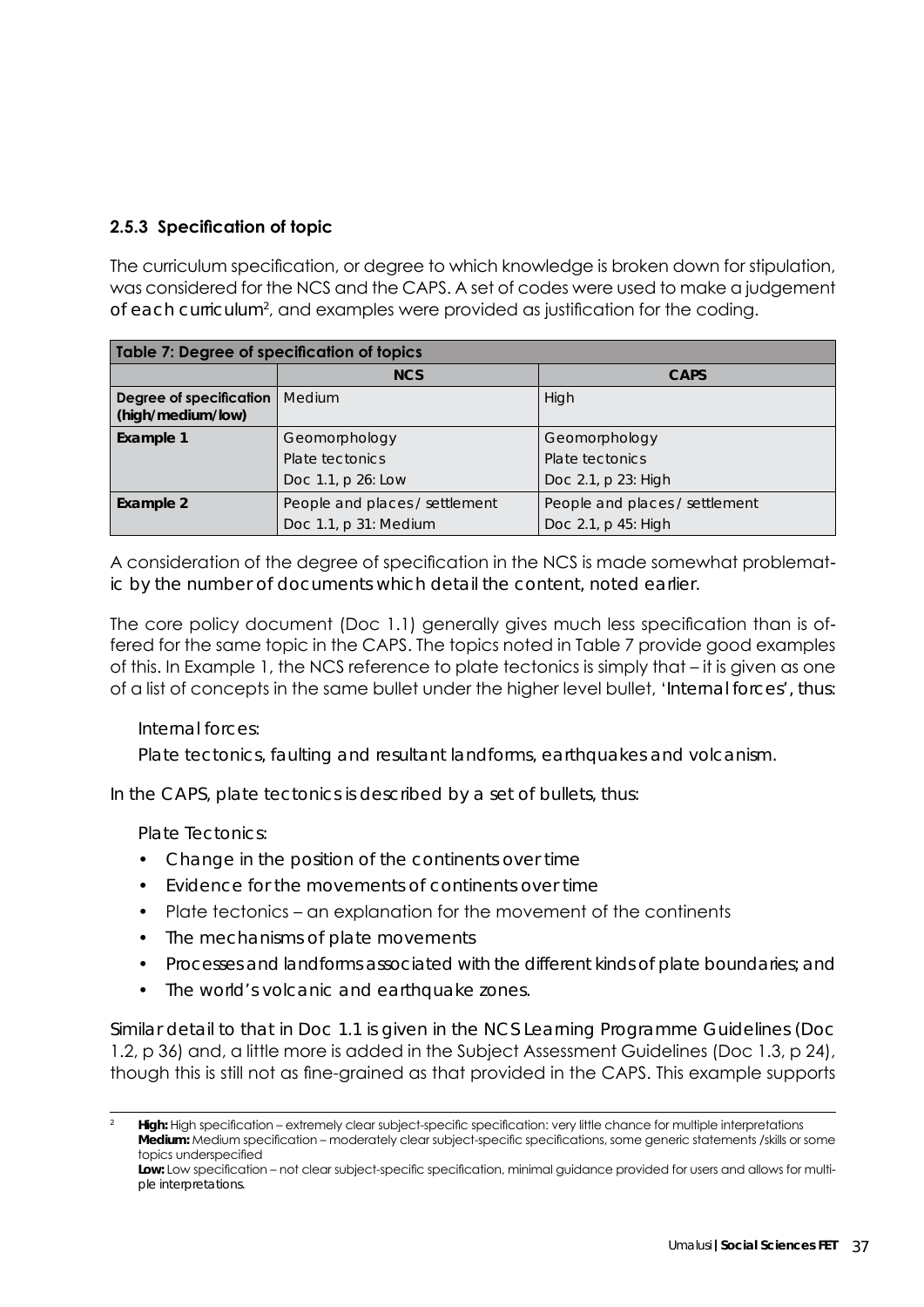both the contention that the degree of specification is higher in the CAPS than in the NCS, and that there is poor alignment across the documents that support Document 1.1, as noted in an earlier section of this report.

Example 2 provides similar evidence of greater specificity and better alignment in the CAPS than in the NCS policy documents.

While the NCS's lack of specification allows teachers greater discretion in what to teach in each topic, this is not necessarily an advantage in all situations. It allows a very diverse interpretation of the curriculum in practice across the range of schools, which makes the transfer of learners from one school to another problematic. In addition, while well-resourced schools with well-qualified teachers are able to interpret and extend the curriculum to meet their learners' interests and needs, less advantaged learners are at risk of receiving considerably less content and skill development than is required for success in Grade 12 and beyond. Recognition of this potential discrepancy in the implementation of the NCS led to the development of the supporting documents already noted (Doc 1.3 and Doc 1.5 in particular).

The greater specification in the CAPS has remediated this situation. However, there was a concern among evaluation team members that the increased specification might lead to increased prescription of what is and is not in the curriculum by district officials, thus restricting the freedom of well-qualified and experienced teachers to extend their learners beyond the minimum specifications in the policy document (Doc 2.1). The team expressed the view that the CAPS specification should pertain to the minimum content to be covered, and not to all the work to be covered.

#### **2.5.4 Comments on Content / Skill Coverage**

The specified content and skills are very similar in both curricula, as has been noted in Section 2.5 above, and are generally considered appropriate for the grades in which they are specified in each. The evaluation team felt that the changes in coverage from the NCS to the CAPS are an improvement.

Both the CAPS and the NCS provide measureable statements of learning. In the NCS, these are provided by the ASs as well as by the content lists. However, as suggested in Section 2.3 of this report, the CAPS document (Doc 2.1) provides clearer statements of what is to be learnt than does the NCS (Doc 1.1) as the language in which this is expressed is simpler and likely to be more easily understood by teachers. In addition, there is greater specification of the content to be covered. This deficiency in the NCS is in part overcome by the greater clarity of what is to be learnt provided in the Subject Assessment Guidelines, and in the Examination Guidelines (Doc 1.3 and Doc 1.5 respectively), but the formulation of the CAPS has definitely been an improvement in this respect.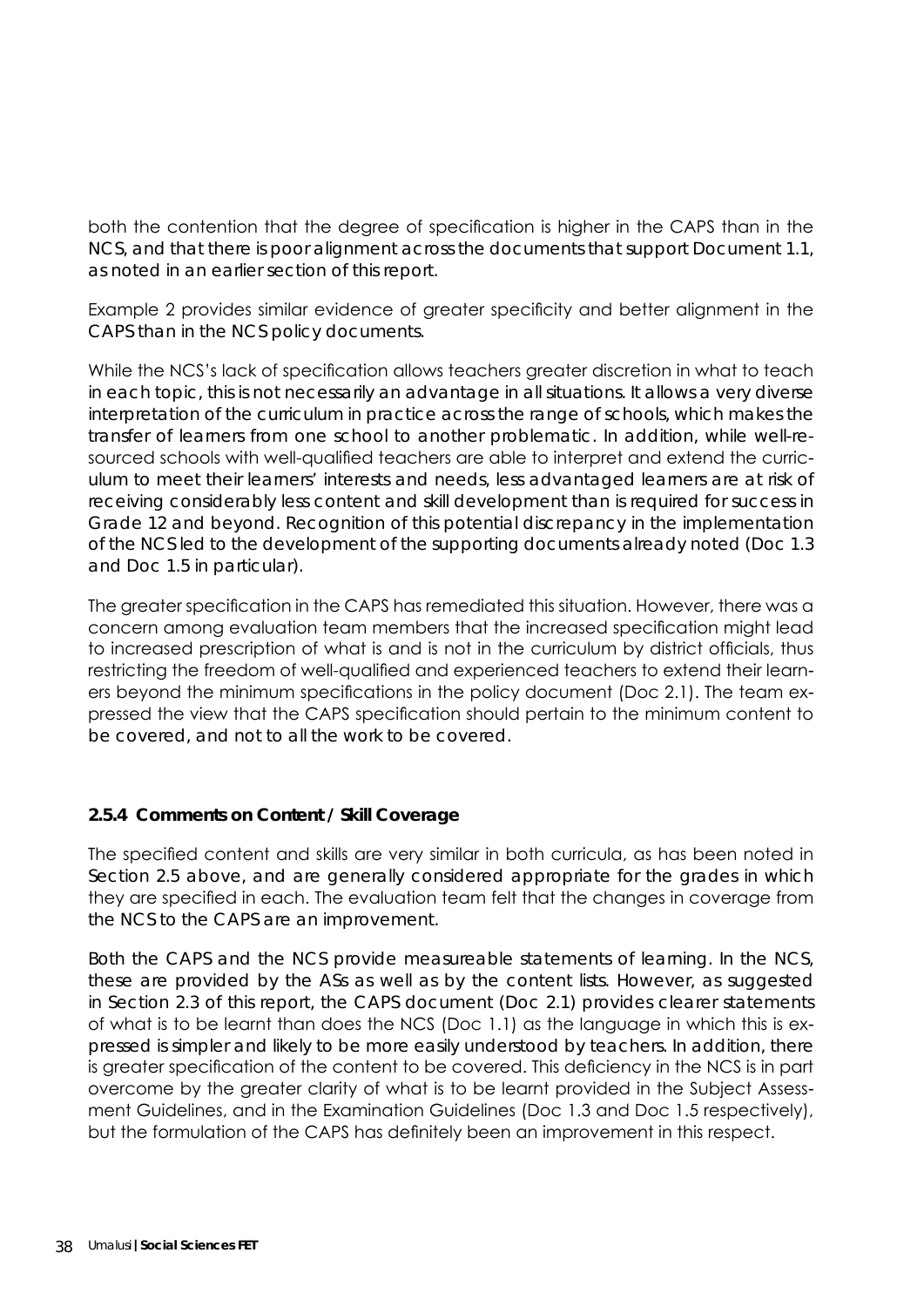Both the NCS and the CAPS are definitely discipline-based curricula. The CAPS has strengthened this dimension by excluding the topics 'Ecosystems' and 'People and their organisations' which could arguably be said to be as well located in other disciplines, such as Life Sciences and Sociology, leaving those topics which traditionally form the core of the subject, although it must be noted that these, too, have strong links with other disciplines, such as geology, economics and meteorology.

The discipline itself has continued to maintain its concerns about interactions between human societies and the physical environment, and of late, has increasingly stressed the spatiality aspect of the geography of people and places and human decision-making. Geographers have responded to global interest in environmental concerns in which the human-nature interdependence has gradually become an even stronger focus in their work. It is this characteristic through which Geography demonstrates its identity and scientific status as well as recognition, especially as far as public and environmental matters are concerned. Although covering a range of diverse subjects, geographers are specialists who share concerns over places, spaces and environments with boundaries becoming less important. This stance has led to closing the divisive gap between Physical and Human Geography.

Both the NCS and the CAPS curricula reflect these trends, as is evident in the choice of topics that have been included (see Annexure A) and in the formulation of the outcomes and aims (see Table 3). While topics for study can be broadly classified as Physical Geography (such as '*Climate and weather*', or '*Plate tectonics*') or Human Geography (such as '*Population or Development studies'*) there are many examples where the connections between the two need to be considered. These include, for example, the formulation of outcomes 2 and 3 in the NCS (Doc 1.1, pp 15 - 16,) and aims 2 and 9 of the CAPS (Doc 2.1, p 8,) and several specific sub-topics. Several examples from Grade 10 alone illustrate this point. In the CAPS, these include '*The greenhouse effect – impact on people and the environment*' (in Doc 2.1, p 21); '*How earthquakes and tsunamis affect people and settlements*' (in Doc 2.1, p 23) and '*Managing flooding in urban, rural and informal settlement areas*' (Doc 2.1, p 26). In the NCS, examples from Grade 10 include '*Impact of weather systems on vegetation and human activities*' and '*Impact of humans on the atmosphere and weather*' (both in Doc 1.2, p 35), 'Impact of humans on weathering and erosion' and, in the context of earthquakes and volcanoes, '*Response of humans to these hazards and opportunities*' (both in Doc 1.2, p 36). In addition, the introductions to both curricula emphasise the fact that the study of Geography demands the integration of the physical and human components of the subject (Doc 1.1, p 11 for the NCS and Doc 2.1, p 8 for the CAPS). The fact that both curricula have stressed this connection between the physical and human environments is highly commendable.

Both curriculum policy documents (Docs 1.1 and 2.1) make clear that each curriculum is underpinned by principles of human rights, inclusivity, environmental and social justice; the value of indigenous knowledge systems and sensitivity to issues of diversity such as poverty, inequality, race, gender, language, age and disability (Doc 1.1, pp 1 - 2 and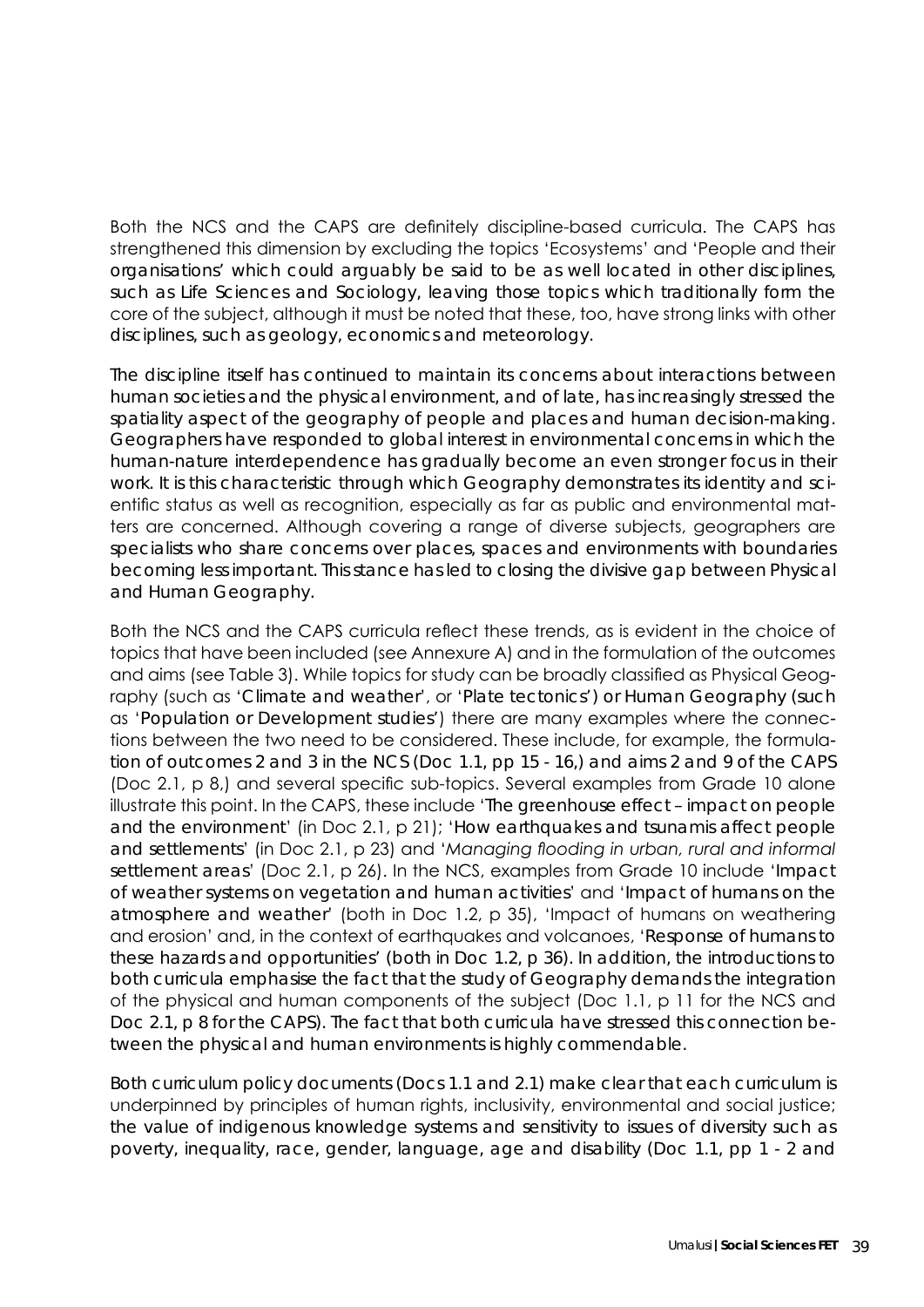4; Doc 2.1, p 5). However, these principles are more overtly integrated into the content of the NCS than of the CAPS. For example, the NCS topic '*Population*' has a sub-topic '*Key human environment interactions, including: population issues and dilemmas including poverty, racism, employment, conflicts, inequalities; HIV/AIDS and refugees; gender issues*' (Doc 1.1, p 27). In the CAPS, these ideas are less foregrounded, with one bullet '*Attitudes to migrants and refugees*' and another '*Social and economic effects of HIV and AIDS*' being the closest equivalents (Doc 2.1, p 25).

A second example comes from the development section of Grade 11. In the NCS, the need to examine the conflicts and opportunities created by the extraction of raw materials, land use competition in national parks and the impacts of values and attitudes of people affected in the use and management of resources is clearly expressed (Doc 1.1, pp 29 - 30). In the equivalent topic in the CAPS, there are no such specifications, the closest being: '*The role of women in development: gender issues related to power, access to resources and attitudes*' and '*The effect of development on the environment*' (Doc 2.1, p 34). A third example comes from the introduction to the topic '*People and their organisations*' in the NCS that highlights the opportunities provided by this topic for learners to, amongst other things, *'develop a critical understanding of unequal distribution patterns'; be introduced to 'processes of demographic dialogue and collaborative action for the attainment of shared values'; develop a 'common purpose in seeking viable solutions and appropriate strategies for addressing inequalities in society and the environment'* (Doc 1.1, p 27). In the light of examples such as these, the team felt that the NCS was more strongly influenced by post-apartheid political policy that stemmed from a neo-liberalist stance with a strong emphasis being placed on social justice. Evaluation team members noted this and discussed the point raised that while the CAPS appears to place less emphasis on social transformation and is more technicist, it nevertheless upholds support for current trends in the discipline.

Despite feeling that, overall, the content of both curricula is appropriate, the team had some issues with some details of the content and skills in each of them.

'*Climate*' is not dealt with in Grade 11 in the NCS but this is now rectified in the CAPS where it is included for all three grades (Doc 2.1, p 13). However, there are two serious omissions that affect effective presentation of the topic: adiabatic stability and instability are excluded and no specific mention is made of lapse rates associated with heating and cooling of the environment or rising and sinking moving parcels of air. These concepts are fundamental for understanding precipitation processes and processes associated with the dispersal of pollution, and learners need a fuller understanding of them than is at present provided for. Grade 10 would be the appropriate place for their inclusion.

Moreover, there is concern about the content and sequencing of the '*Climate*' subsections in Grade 11 in the CAPS. Firstly, while the impact of global patterns of convergence and divergence on Africa has to be studied (Doc 2.1, p 30), there is no indication that learners should also gain a global perspective. This topic should not be included in depth, but learners should be assisted to see the links between global patterns of convergence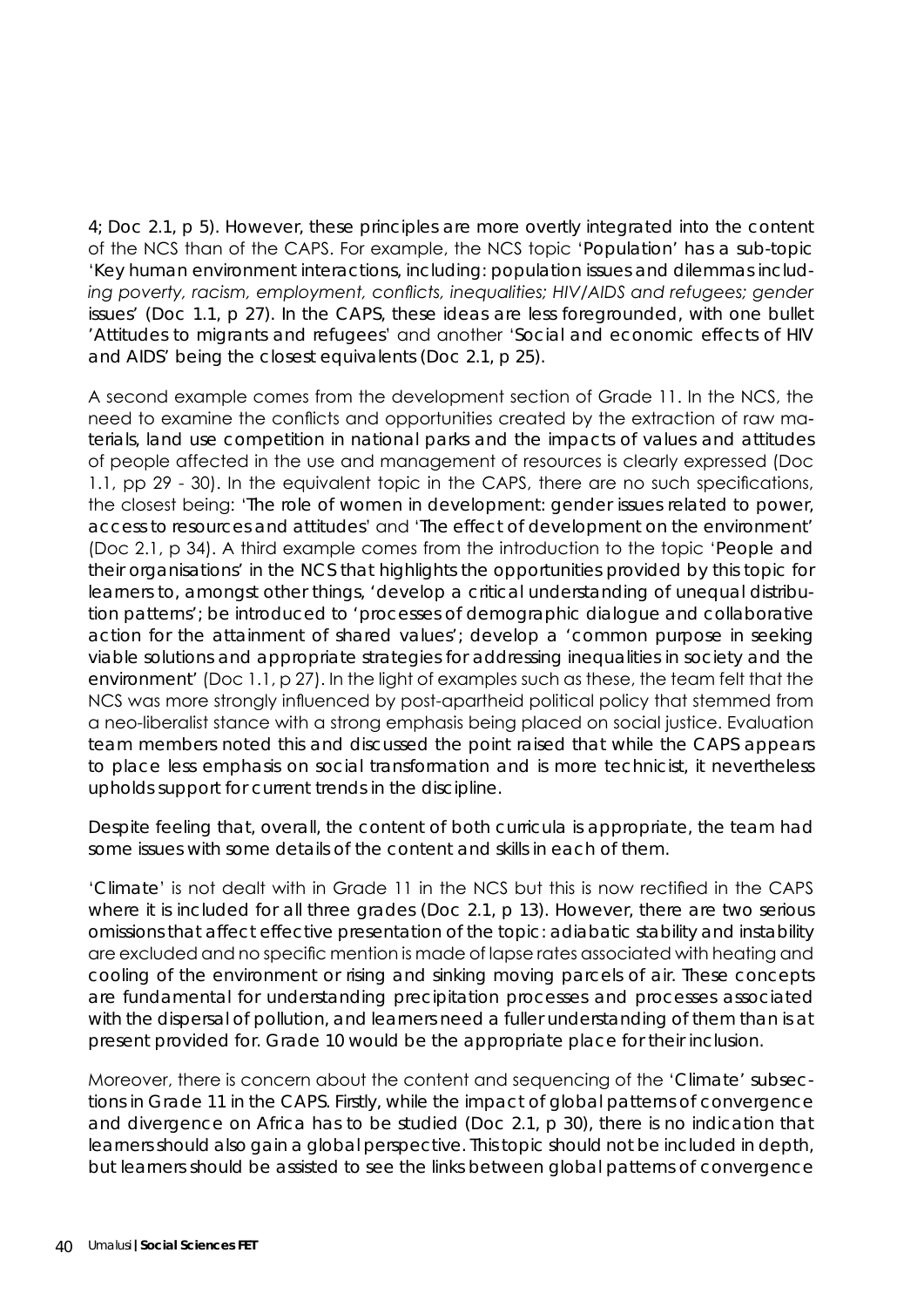and subsidence and world rainfall distribution. In addition, while the links between air pressure, air temperature and wind must be studied, there is no mention of the need to study the link between air pressure and vertical air movement (linked to patterns of convergence and divergence). These links are essential if learners are to understand the existence of the mid-latitude low pressure 'belt' and the subtropical high pressure 'belt', which are not thermally driven, and so they should be included. Secondly, it was noted that the list of bulleted sub-topics under the subheading 'Global air circulation' is not necessarily in the best sequence. For example, many teachers would want to derive the world pressure belts from a study of the tri-cellular circulation and the relationship between air pressure and temperature and convergence and divergence. Such an approach is not possible given the order prescribed in the curriculum (Doc 2.1, p 30). These points again illustrate the need for care to be taken with being over-prescriptive (as pointed out in Section 2.5.3 and elsewhere) and allowing teachers scope in deciding how best to present the material to their learners.

The wording of the first bullet under urban climate in Grade 12 (Doc 2.1, p 42) should be amended to read 'reasons for differences in climate between rural and urban areas' to make sense. Climatic differences in urban areas (the main heading is Urban Climates) are at micro level and the precincts of a city where climate differences are experienced are certainly not rural in character - the rural-urban divide and its spatial connotation is much broader.

There were also some concerns about spelling, and the incorrect use of certain terms. The spelling of 'cross-road' should be changed to read 'crossroad' (Doc 2.1, p 45). 'Map work' as separate words is preferred and used internationally, instead of 'mapwork' as it is in the CAPS (Doc 2.1 pp 13, 15, 17, 27, 29, 35, 38, 40, 44, 46, and 48 inter alia)). 'ostering' in the 8th bulleted aim on page 8 in Doc 2.1 should be 'fostering'.

Other incorrect uses of terminology include the use of *Geographical* Information systems instead of *Geographic* Information systems (Doc 2.1, on the following pages, amongst others: p 13; 16; 19; 22; 25; 26; 29; 31; 33; 37; 40; 44; 46 and 48) and topographical maps instead of topographic maps in various places (eg Doc 2.1, p 12; 13; 15).

Similarly, inconsistent use throughout the CAPS document of the correct description of the topographic map is unacceptable as a topographic map is interpreted topographically using the symbols that give information from the geographic data on the topographic map, which is then linked to geographic processes and patterns.

Another concern is the naming of the industrial region of Western Cape. In the CAPS it is called South-western Cape which means the province's name is not acknowledged correctly, and the exact location of the industrial zone is not correctly described - south-western Western Cape would be more accurate.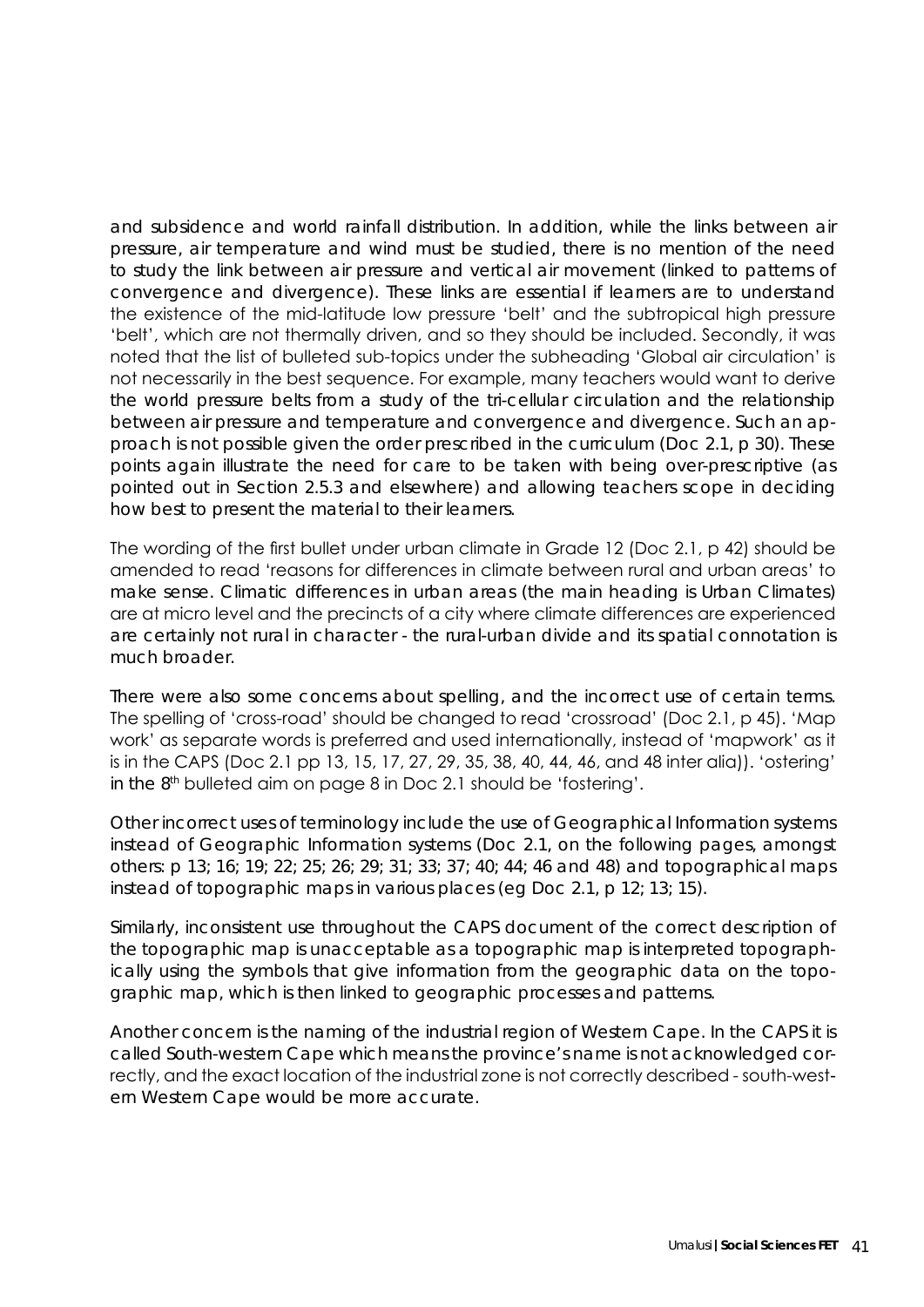# **2.6 CURRICULUM WEIGHTING AND EMPHASIS**

#### **2.6.1 Curriculum emphasis within the phase (Subject time allocation)**

In considering the curriculum emphasis on Geography within the phase, the number of hours allocated to this subject was considered as a percentage of the number of hours of instructional time altogether. This information is summarised in Table 8 below, while some discussion of the emphasis in the two curricula is given below.

| Table 8: Subject time allocation                                        |                                                                                                  |                                                           |  |  |
|-------------------------------------------------------------------------|--------------------------------------------------------------------------------------------------|-----------------------------------------------------------|--|--|
|                                                                         | <b>NCS</b>                                                                                       | <b>CAPS</b>                                               |  |  |
| Total classroom time allocated for<br>Geography in the phase            | 4.5 hours per week<br>(Doc 1.5, p 21)<br>$\Omega$ r<br>4 hours per week<br>(Doc 1.3, p 23)       | 4 hours per week<br>(Doc 2.1, p 7)                        |  |  |
| % of total classroom time<br>allocated for all subjects in the<br>phase | 4.5 hours in a 29.5 hour week<br>$(Doc 1.5) = 15.2\%$ ; 4 hours in a<br>27.5 hour week = $13.5%$ | 4 hours in a 27.5 hours week (Doc<br>2.1, $p 7$ ) = 14.5% |  |  |

The NCS documents are confusing with regard to time allocated to the subject. There is no mention of time allocation in the policy document (Doc 1.1). In the NCS overview document (Doc 1.5) the time allocated to Geography is stated as 4.5 hours per week, while the instructional time per week is given as 29.5 hours; in the Learning Programme guidelines (Doc 1.2, p 23) the time allocated to Geography is stated as 4 hours per week, and no mention is made of the instructional time per week. The two different allocations of hours per week in a 29.5 hour week lead to a different percentage of instructional time being allocated to Geography – 15.25% or 13.5%.

The CAPS states that 4 hours is allocated to Geography per week (Doc 2.1, p 7) and that there are 27.5 hours of instructional time (Doc 2.1, p 7). Geography therefore has 14.5% of this time, as shown in Table 8 above.

It is not known which of the percentages of time for Geography in the NCS is correct. However, the difference between either of them and the percentage in the CAPS is not more than 1%, suggesting that there has been very little change in relative weighting of Geography in the FET Phase with the change in the curriculum. If the 4 hours per week is correct, and the teaching time is in fact not 29.5 but the same 27.5 as for the CAPS, then there has been no change at all.

# **2.6.2 Curriculum emphasis within the subject (Topic Weighting)**

In the CAPS (Doc 2.1), the approximate number of hours allocated to each topic is specified (e.g. +/- 36 hours). The hours for geographical skills and techniques are given for the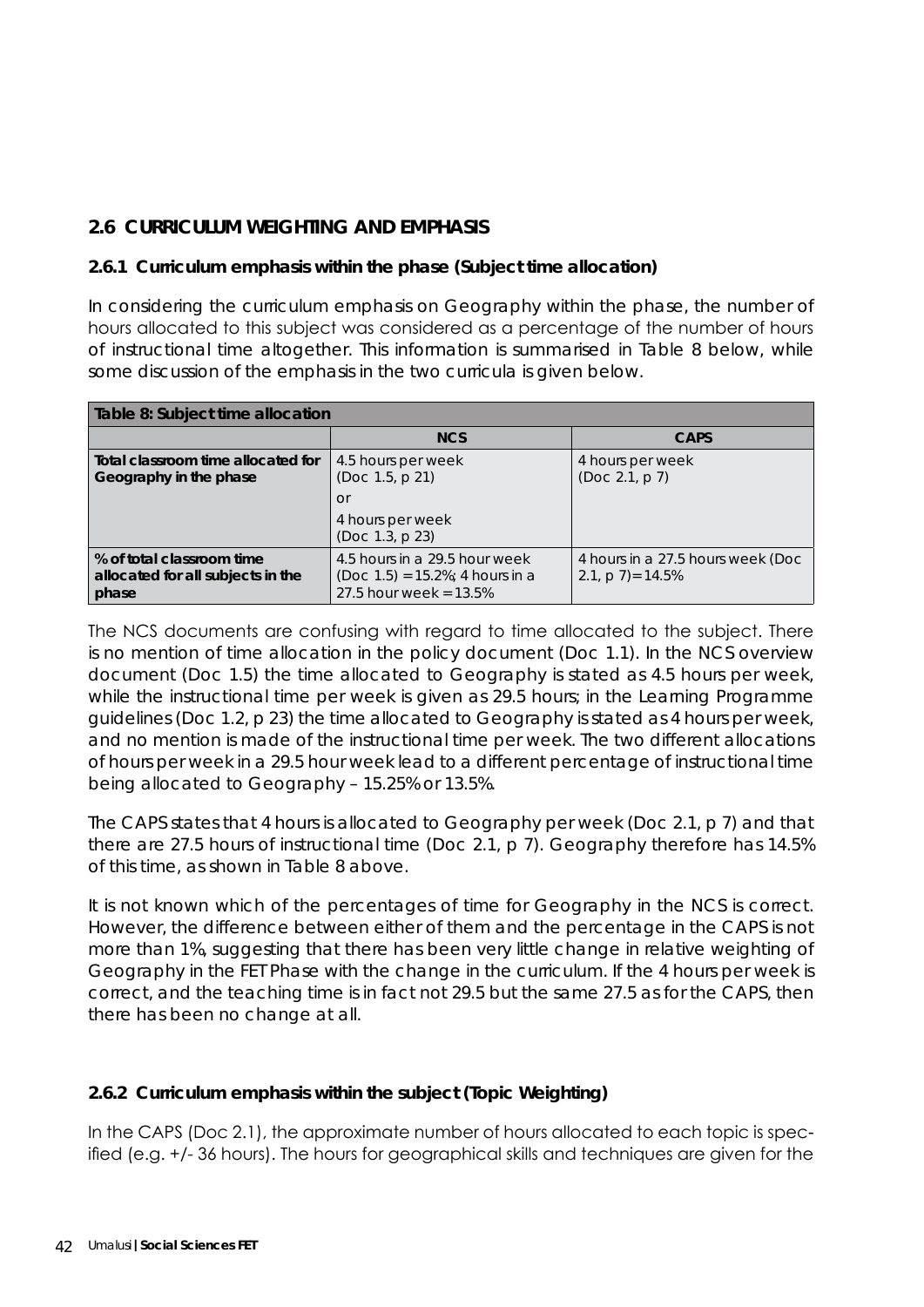topic as a whole, on p 19 for Grade 10, p 29 for Grade 11 and p 40 for Grade 12, and how these hours should be distributed across the other topics is indicated for each topic. The totals for hours of integrated skills and techniques do not always balance with the total for the topic as a whole. For example, in Grade 10, 24 hours are allocated to the topic as a whole, but the sum of the hours specified across the other topics is 26. For the purposes of this evaluation, the hours specified for integration are used, and subtracted from those specified for each topic. The number of hours allocated as well as the percentages are shown in Table 9 below. The percentages are based on 132 hours of instruction time in Grades 10 and 11 and 123 hours in Grade 12, which has less instructional time because of the year-end examinations. (Note that the percentages have been rounded off, so do not always add up 100.)

There is no specification of the time allocated to each topic in the NCS policy document (Doc 1.1) The Learning Programme Guidelines (Doc 1.2, pp 35 - 46) and the Subject Assessment Guidelines (Doc 1.3, pp 10; 15) offer some suggestions as to how the weeks in each grade might be allocated to different topics, but it was not possible to extricate the actual number of hours allocated per topic from these different sources, and so there is no column showing percentages for the NCS in Table 9.

| Table 9: Weighting per topic/emphasis within the subject |                              |                                 |  |  |
|----------------------------------------------------------|------------------------------|---------------------------------|--|--|
| <b>Central topics</b>                                    | <b>CAPS</b>                  | CAPS                            |  |  |
| (NOTE: This data not available in NCS)                   | Number of hours<br>per topic | Percentage of<br>time per topic |  |  |
| Grade 10: Total hours = $132$                            |                              |                                 |  |  |
| Geographical skills and techniques                       | 26                           | 20                              |  |  |
| Climate                                                  | 30                           | 23                              |  |  |
| Geomorphology                                            | 26                           | 20                              |  |  |
| Population                                               | 32                           | 24                              |  |  |
| Water resources                                          | 18                           | 14                              |  |  |
| Grade 11: Total hours = 132                              |                              |                                 |  |  |
| Geographical skills and techniques                       | 25                           | 19                              |  |  |
| Climate                                                  | 30                           | 23                              |  |  |
| Geomorphology                                            | 26                           | 20                              |  |  |
| Development                                              | 31                           | 23                              |  |  |
| Resources and sustainability                             | 20                           | 15                              |  |  |
| Grade 12: Total hours = $123$                            |                              |                                 |  |  |
| Geographical skills and techniques                       | 22                           | 18                              |  |  |
| Climate                                                  | 17                           | 14                              |  |  |
| Geomorphology                                            | 18                           | 15                              |  |  |
| Settlement                                               | 34                           | 28                              |  |  |
| Economic                                                 | 32                           | 26                              |  |  |

The team felt that the weighting per topic in the CAPS was appropriate, and in accordance with the amount of content specified for each, and its depth. In each grade,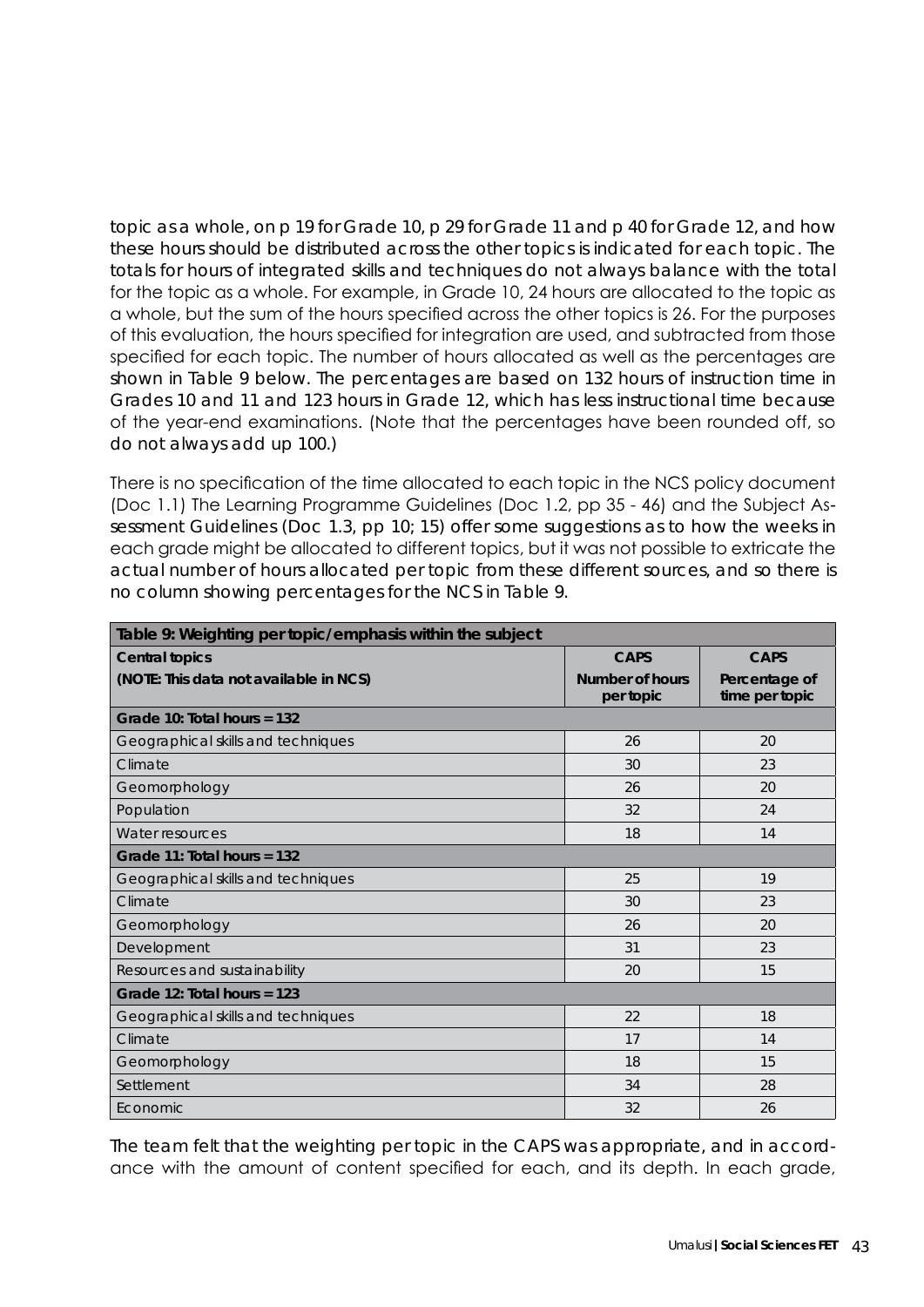roughly 20% of the time is allocated to the development of geographical skills and techniques. A fair proportion of these are skills and techniques related to map work, and the proportion of time seems slightly low given that the NSC examination's second paper is a map work paper which carries 25% of the marks. However, as map work skills are built up over the three years of the FET, and before, the weighting seems adequate. In Grades 10 and 11, there is a close weighting between physical geography topics (43%), and human/resource management topics (38%). In Grade 12, the weighting for human geography (54%) is higher than for physical geography (28%). The evaluation team felt this to be an acceptable split given the need to include these two topics ('Economic' and 'Settlement') in the curriculum, and the fact that learners have studied various aspects of climate and geomorphology each year.

Note: It is not possible to comment meaningfully on the weighting of topics in the NCS, or how these compare with the weighting in the CAPS because of the lack of clarity in the curriculum documents about how the topics are weighted.

#### **2.7 CURRICULUM PACING**

The pacing of a curriculum is the rate at which content is expected to be covered, in given time frames, over the course of a grade or phase. This was considered for the NCS and the CAPS.

In Table 10 below the degree of **specification** of the pacing for each of the curricula is indicated, having being determined using a set of codes<sup>3</sup>.

In addition, the **level of the pacing** itself as it would be experienced by learners at the FET Phase is also indicated in Table 10 using codes<sup>4</sup>:

| Table 10: Pacing                                        |                                                                                                                                                                                                |                                                                                                                                                |  |  |
|---------------------------------------------------------|------------------------------------------------------------------------------------------------------------------------------------------------------------------------------------------------|------------------------------------------------------------------------------------------------------------------------------------------------|--|--|
|                                                         | <b>NCS</b>                                                                                                                                                                                     | <b>CAPS</b>                                                                                                                                    |  |  |
| Level of specification of pacing<br>(High/moderate/low) | Moderate                                                                                                                                                                                       | High                                                                                                                                           |  |  |
| <b>Rationale/justification</b>                          | In Doc 1.1, content is given per<br>grade, not per term.<br>In Doc 1.2 (pp 35 - 46) and Doc 1.3<br>(pp 10, 15) some suggestions are<br>given about what content could<br>be covered each term. | In Doc 2.1, content is given per<br>topic and sub-topic, and the<br>approximate numbers of hours<br>for both topic and sub-topic are<br>given. |  |  |

High: Very clear and explicit stipulation – pacing is made very explicit through clearly stipulating what topics are to be covered in what time frame over the course of the grade **Moderate:** There is a moderate/some degree of specification of pacing, providing broad parameters as to what should be covered over the course of the grade Low: Pacing is left open to the discretion of the teacher and little or no indication is given of the rate at which content should be covered over the course of the grade beyond a specification of content per phase

4 **Fast:** the pace expected is too fast for learners at this level of development **Moderate:** the pace is moderate, and is appropriate for learners at this level of development **Slow:** the pace is too slow for learners at this level of development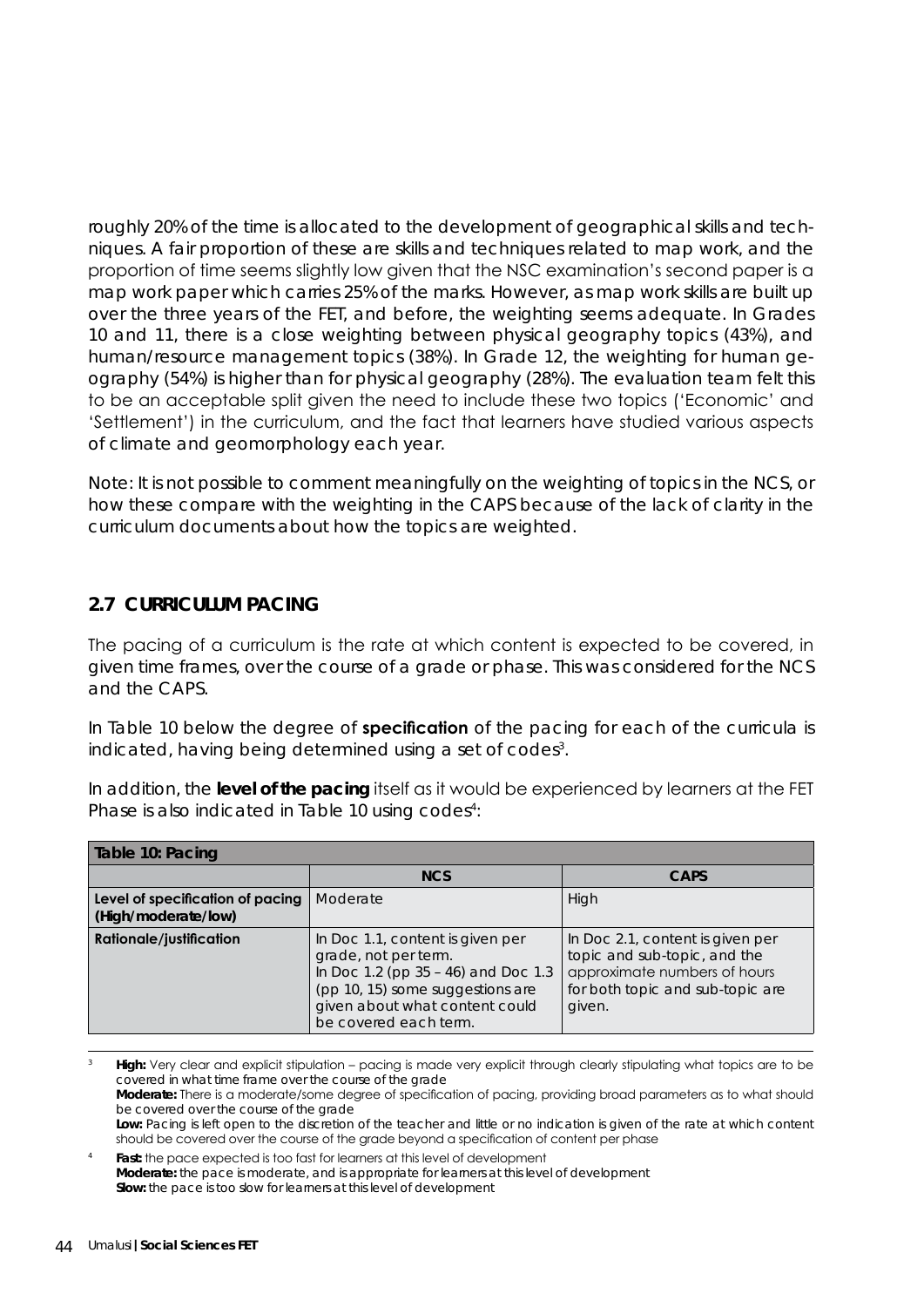| Table 10: Pacing (continued)                   |                                                                                                                                                                            |                                                                                                                                                                                                         |  |  |
|------------------------------------------------|----------------------------------------------------------------------------------------------------------------------------------------------------------------------------|---------------------------------------------------------------------------------------------------------------------------------------------------------------------------------------------------------|--|--|
|                                                | <b>NCS</b>                                                                                                                                                                 | <b>CAPS</b>                                                                                                                                                                                             |  |  |
| Level of pacing itself<br>(Fast/moderate/slow) | Fast                                                                                                                                                                       | Moderate                                                                                                                                                                                                |  |  |
| <b>Rationale/justification</b>                 | The pace is not specified and must<br>be determined by the teacher,<br>but in order to work though the<br>content specified for each grade,<br>the pace needed to be fast. | Time allocation has been carefully<br>considered, and is generally<br>realistic. There is less content in the<br>CAPS than in the NCS, especially<br>in Grade 12 - as was described in<br>Section 2.5.1 |  |  |

In the NCS, even though the pacing is largely unspecified, the large amount of content to be covered in each grade implies that the pace would have to be fast. The CAPS clearly indicates what has to be covered in each term, and gives the number of hours allocated for each topic and sub-topic. There is less content to be covered in the CAPS than in the NCS, making the work per grade more manageable. This is particularly noticeable in Grade 12 where certain sections have been relocated to Grade 11 from which some other have been removed. (Some members of the evaluation team reported that many experienced teachers in fact begin teaching Grade 12 work in Grade 11 in order to cover the required content.) If the learning process is properly organised, the learners in all three FET grades should be able to cope with the syllabus each year, although there will not be much time for consolidation.

The group agreed that the actual pacing of the presentation of the course should lie in the hands of the teacher, who has to consider the level of development of the learners in the class and adapt the handling of the topics to suit their own specific teaching situation. This is possible in the NCS because of the lack of detailed specification of how much time is to be spent on each topic and sub-topic in each year. However, such lack of guidance might have been intimidating for inexperienced teachers, and lead to poor curriculum coverage. In contrast to the NCS, teachers working with the CAPS are given much greater support in allocating time and pacing the delivery of the content, which is especially helpful for inexperienced teachers, as well as for more experienced teachers during the initial implementation of the curriculum. However, the evaluation team were concerned that this might be interpreted too prescriptively, and expressed the hope that teachers would still use their discretion in allocating time and pacing, delivering the content in ways that best meets the needs of their learners. Sections may need to take a longer or shorter time to complete, depending on the ability of teachers and learners. This is particularly important at the Grade 10 level, where learners may previously have been taught by a non-geographer without the basic skills or knowledge required to prepare learners for the work to be done in the FET Phase.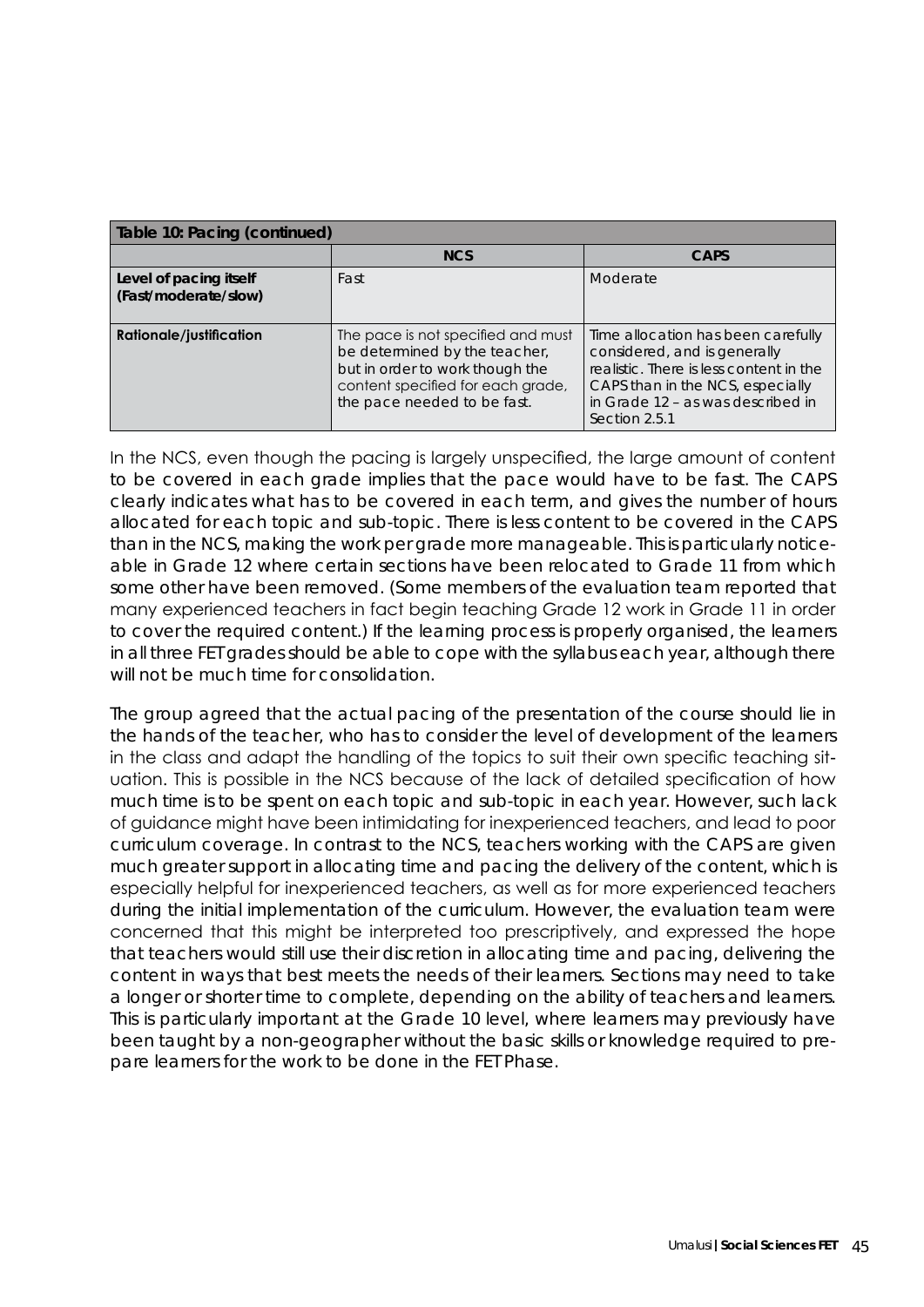# **2.8 CURRICULUM SEQUENCING AND PROGRESSION**

#### **2.8.1 Specification of sequence**

The sequencing of a curriculum is the order in which topics are required to be taught. In Table 11 below, the degree of specification of the sequencing for each of the curricula is indicated, having been determined by a set of descriptors

| <b>Table 11: Specification of sequencing</b>                                                                                                                                                                                                                                                                  |            |                                                                                            |  |  |
|---------------------------------------------------------------------------------------------------------------------------------------------------------------------------------------------------------------------------------------------------------------------------------------------------------------|------------|--------------------------------------------------------------------------------------------|--|--|
|                                                                                                                                                                                                                                                                                                               | <b>NCS</b> | <b>CAPS</b>                                                                                |  |  |
| Level of specification<br>(High/moderate/low)                                                                                                                                                                                                                                                                 | Moderate   | High                                                                                       |  |  |
| <b>Rationale/justification</b><br>Content is listed under topics for each<br>grade, and the sequence might be<br>inferred from this - but there is no<br>explicit specification of what must be<br>done each term in Doc 1.1. Guidelines<br>are given in Docs 1.2 and 1.3, but<br>these are not prescriptive. |            | The sequence of topics and sub-topics<br>for each term is clearly described in<br>Doc. 2.1 |  |  |

The level of specification of the sequence of content in the NCS (Doc 1.1) is considered to be moderate. This is because, while the content for each grade in the phase is specified, and it is recorded in a certain order (Doc 1.1, p 32), there is no prescription that teachers teach it in this sequence, although the expectation is that it will be taught in the grade specified. While exemplar learning programmes and suggestions for the order of presentation of the content are provided in the Learning Programme Guideline document (Doc 1.2, pp 35 - 43) and in the Subject Assessment Guidelines (Doc 1.3, p 10; 15), these are suggestions only, and teachers are at liberty to teach in a different sequence – although at district level a more prescriptive stance may be taken. The fact that these guidelines had to be developed suggests that the original document (Doc 1.1) was generally inadequate. In contrast, the level of specification in the CAPS is high, with topics and sub-topics under them being described in a fixed sequence, with the number of hours to be spent on each indicated clearly.

In both the CAPS (Doc 2.1) and the NCS (Docs 1.1; 1.2) the sequence of topics per grade is broadly: *Physical Geography* topics first ('*Climatology*' and '*Geomorphology*' in that order) and then the *Human Geography* topics (for example, '*Population*'; '*Development*'; '*Settlement*' depending on the grade). To a large extent, the sequencing of topics within the grade is arbitrary, and the topics could be sequenced differently. The evaluation team was of the opinion that ideally, teachers should be able to deal with the grade specific topics in a sequence that responded to current events where appropriate, and not have to follow the order in the curriculum. For example, it would make sense, in the event of a major earthquake or tropical cyclone, to deal with these topics at the time when they are current in the media. This approach was more feasible under the NCS than it is under the CAPS.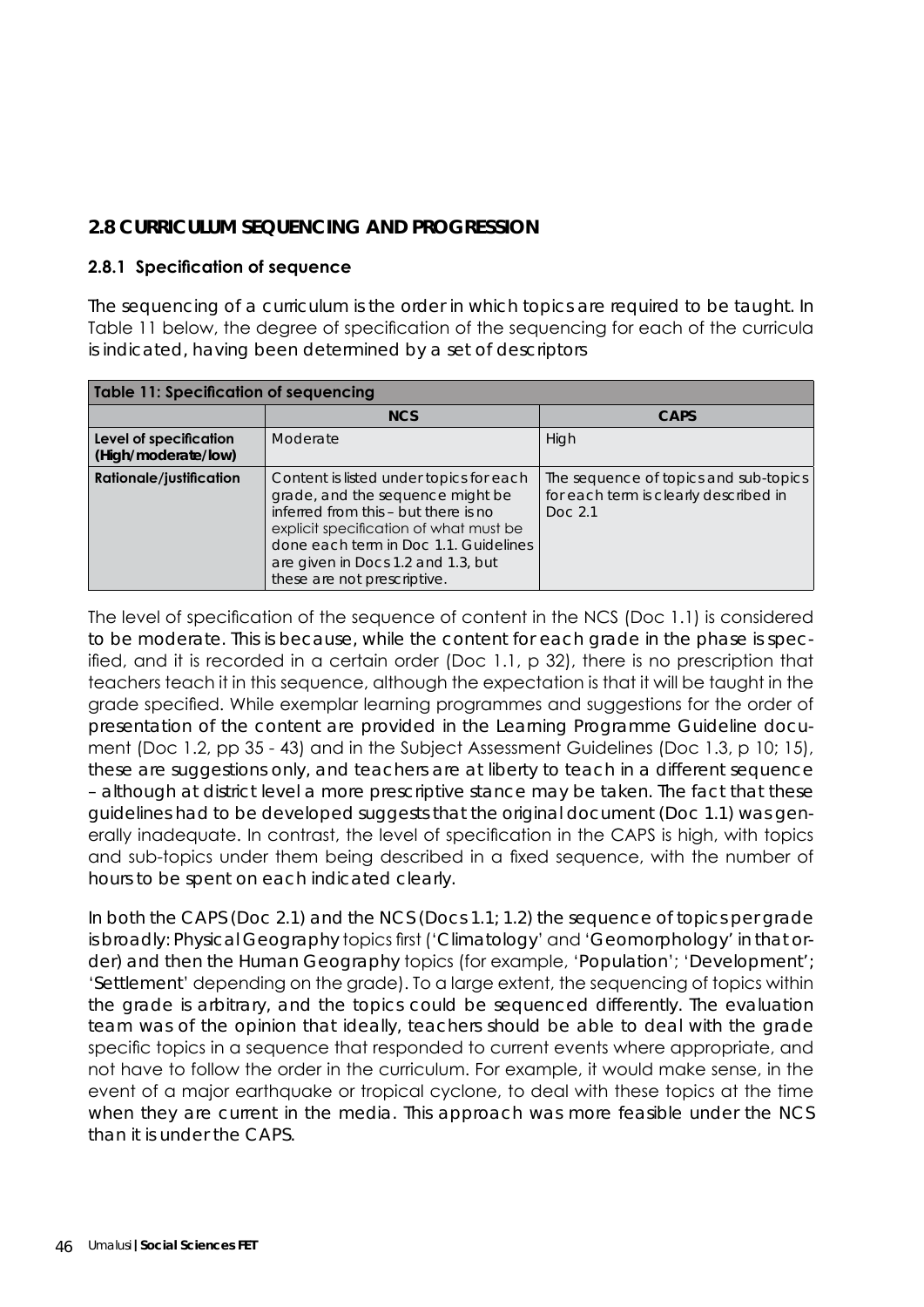There is considerable similarity in the specified (or implied, in the case of the NCS) sequence of topics from grade to grade in both curricula. In both, the sequence generally is logical in that the content covered in one topic in a lower grade is generally useful as a foundation for the content in the next. In *Geomorphology*, for instance, it is logical to begin with (as both curricula do) with an introduction to rocks in Grade 10, before moving on to external and internal forces that shape the Earth, both in Grade 10 and in subsequent grades. In the *Human Geography* section, population geography, dealt with in Grade 10 in both curricula, is a useful foundation for development studies in Grade 11 in both, and both can be built on conceptually in *Settlement* and *Economic geography*  in Grade 12, again in both curricula. However, the sequence in *Climatology* and *Geomorphology* was regarded by the team as problematic in the **NCS**. Firstly, no '*Climate*' is specified per se in Grade 11, other than a misplaced sub-topic on El Nino and la Nina in the topic, '*The Significance of Water Masses*'(Doc 1.1, p 28), leaving too long a gap between the work done in Grade 10 on '*Climate*' and that done in Grade 12. Also, learners have to study macro and meso weather systems of Africa in Grade 10 (Doc 1.1, p 26) before they have dealt with certain foundational concepts, notably pressure and wind (not specified in the NCS at all) and the global circulation which is only covered in Gr 12 (Doc 1.1, p 30).

The **CAPS** shows a marked improvement in this regard. Firstly, there is a '*Climatology*' topic in Grade 11 (Doc 2.1, p 30). In addition, there is a sub-topic on pressure and wind in Grade 11, and both the global circulation of the atmosphere and Africa's weather and climate appear in this Grade 11 Topic. The sub-topic on la Nina and El Nino (Doc 2.1, p 30) has also more appropriately been located there. Similarly, the CAPS is an improvement on the NCS in that the Grade 11 NCS Topic '*Ecosystems*' has been replaced by a '*Geomorphology*' topic in the Grade 11 CAPS, allowing this topic to be studied from Grade 10 through to Grade 12.

There are certain instances in both curricula, more so in the NCS than the CAPS, where the evaluation team had concerns about the order of sub-topics. In the NCS, the sub-topics in the '*Settlement*' section in Grade 12 appear to be isolated: '*Rural settlement*' is treated first followed by '*Urban settlements*' and '*Key sustainability strategies*' follow later (Doc 1.1, p 31); in Grade 11, the topic '*The Significance of Water Masses*' (Doc 1.1, p 28) has a collection of sub-topics that do not seem to have any logical connections between them, for example, the first 5 of the 10 sub-topics of the topic are: '*The hydrological cycle*'; '*Water masses of Africa*'; '*El Nino and La Nina, and their effect on Africa's weather and climate*'; '*Hazards' (flooding and drought) and the response of humans*' – with tenuous links to the previous sub-topics; and '*Oceans as a major source of moisture and oxygen for the ocean, protein food and energy supply*'. These, along with the other 5 sub-topics, have been more sensibly assigned to other topics in the CAPS – as noted in Section 2.5.1. Also, in the Grade 10 '*Geomorphology*' topic (Doc 1.1, p 38) the evaluation team noted that there should have been a sub-topic on the structure of the Earth along with those of rocks and their formation, and that these should precede the sub-topic on plate tectonics – as is the case in the CAPS Grade 10 '*Geomorphology'* topic (Doc 2.1, p 23).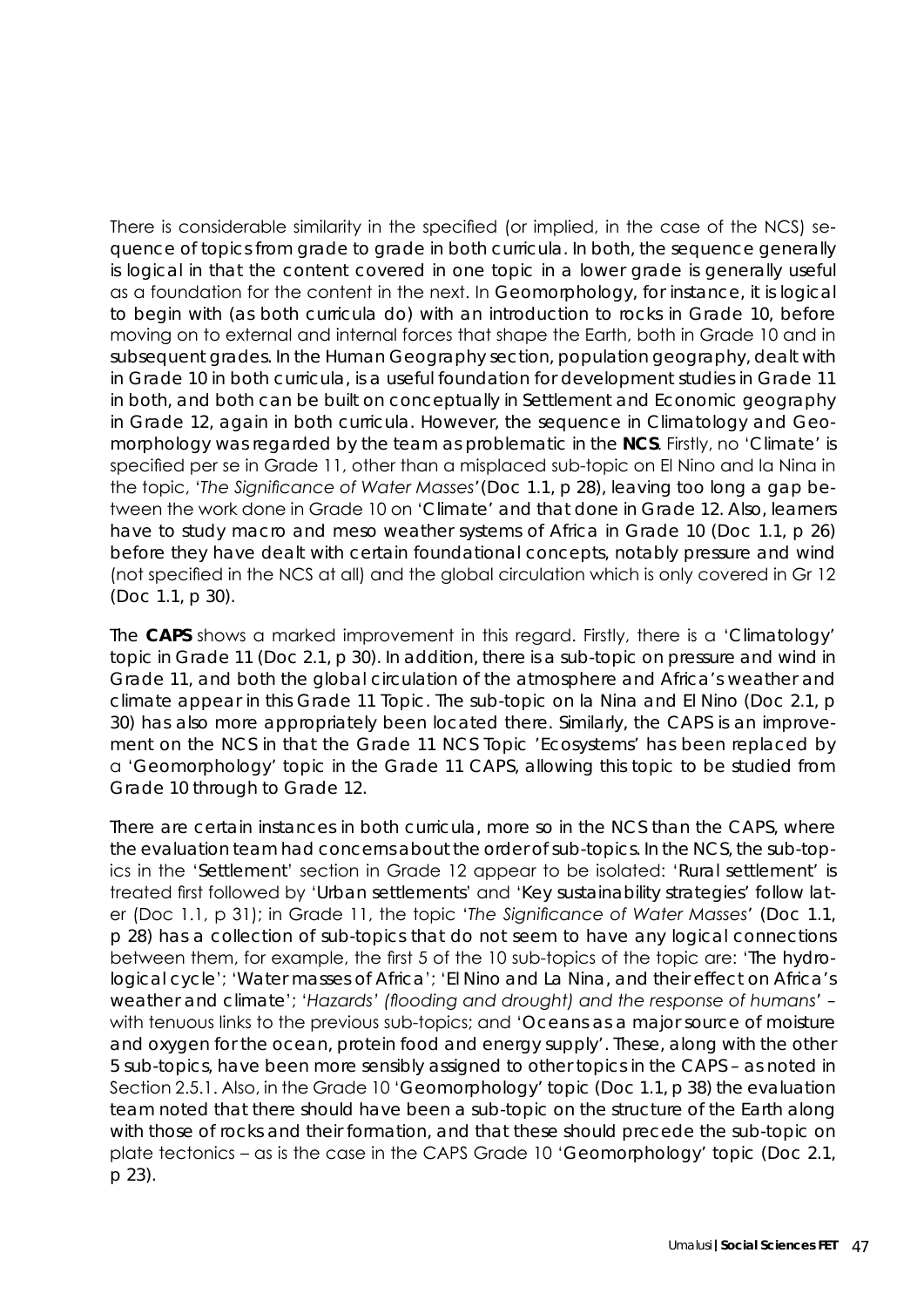With regard to the CAPS, there is concern about the sequencing of sub-topics of the Grade 11 '*Climate*' (Doc 2.1, p 30), already referred to in Section 2.5 of this report. In addition, the team noted that in Grade 12, magnetic declination has to be calculated but in Grade 10, learners must work out magnetic bearing which is impossible without the magnetic declination calculation, which is only covered in Grade 12.

There was also some discussion around the sequencing of the sub-topics in the Grade 11 '*Geomorphology*' topic. It may be better to begin with the sub-topic '*Slopes*' rather than leave it to be dealt with as it currently is (Doc 2.1, p 32). The influence of landscape types on human activity should be a sub-topic in its own right, and not dealt with in the context of sub-topics 1 and 2 specifically.

#### **2.8.2 Indication of progression**

Progression is evident when the content and skills in a course increase in cognitive demand within a given grade or level, and from one level to the next. The sequencing and pacing of material in the course therefore needs to be appropriately structured to allow for this development. The various curricula were considered in this light. Table 12 below describes the level of indication of progression in each curriculum within each grade and across grades in the FET Phase.

|                  | Table 12: Indication of progression - within and across grades |                                                                                                                                  |                                                                                                                                |  |  |
|------------------|----------------------------------------------------------------|----------------------------------------------------------------------------------------------------------------------------------|--------------------------------------------------------------------------------------------------------------------------------|--|--|
|                  |                                                                | <b>NCS</b>                                                                                                                       | <b>CAPS</b>                                                                                                                    |  |  |
|                  | Level of indication                                            | Moderate                                                                                                                         | Moderate                                                                                                                       |  |  |
|                  | (Strong/moderate/weak/<br>none)                                |                                                                                                                                  |                                                                                                                                |  |  |
| grades<br>Within | <b>Rationale / justification</b>                               | Progression is not strong across<br>topics in any grade, and is uneven<br>within topics in each grade.                           | Progression is not strong across topics<br>in any grade, but is strong within<br>topics<br>(Doc 2.1, p 12)                     |  |  |
|                  | Level of indication                                            | Weak/Moderate                                                                                                                    | Moderate                                                                                                                       |  |  |
|                  | (Strong/moderate/weak/<br>none)                                |                                                                                                                                  |                                                                                                                                |  |  |
| grades<br>Across | <b>Rationale / justification</b>                               | Climate and geomorphology<br>are not covered in each grade<br>so there is a bridge missing from<br>Grade 10 to Grade 11 prior to | Climate - concepts are pulled<br>together and built on from Grade 10<br>right through Grade 11 to Grade 12<br>(Doc 2.1, p 13). |  |  |
|                  |                                                                | meeting these topics in Grade 12<br>again                                                                                        | Geographical skills and techniques<br>- noticeably more complex from<br>Grade 10 through Grade 11 to<br>Grade 12               |  |  |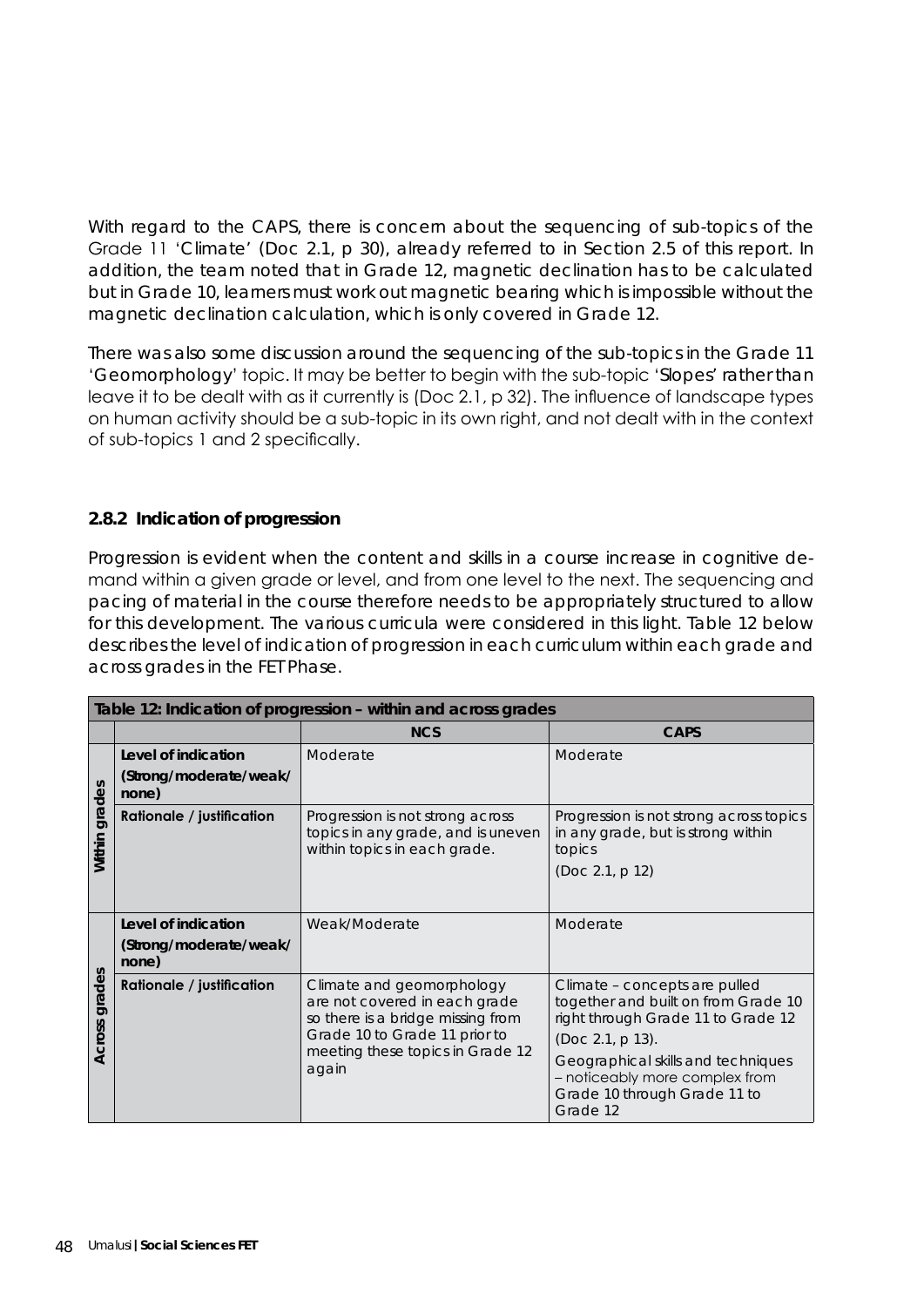In both curricula, there is no progression from topic to topic within each grade. Each topic is relatively stand-alone, focussing on a different aspect of geographical enquiry – such as '*Climatology*', '*Settlement*' or '*Development*' Geography. It could not be said of any grade that less difficult topics are dealt with earlier in the year, and more difficult ones later. In fact the converse is generally true, with each year starting with climate, one of the more difficult sections of work. Because the topics are relatively self-standing, this lack of progression within any year is not problematic.

There is generally such progression within each topic, and within the sub-topics themselves when these are relatively discrete. Learners begin by learning fundamental concepts and terms, and move on to applying these to more complex concepts and to real world situations. Thus, for example, in the '*Settlement*' topic Grade 12 in the CAPS, (Doc 2.1, p 45) learners begin by learning about patterns and processes related to rural settlement, and then consider issues regarding these, the same progression is evident in the urban settlement subsection of this topic. In the '*Climatology*' topic, while there is not necessarily progression from sub-topic to sub-topic (the first sub-topic mid-latitude cyclones not being less complex than the latter subtropical anticyclones sub-topic, for instance), there is progression within these sub-topics themselves (Doc 2.1, p 41). There are many other examples in both curricula. One notable exception is the NCS Grade 11 topic '*The significance of water masses*' (Doc 1.1, p 37). In this topic, the sub-topics are relatively unrelated, as already noted, and show no obvious progression. It is for this reason that progression within the grade is rated as being less strong for the NCS than for the CAPS.

The level of progression from grade to grade varies in both curricula from topic to topic. In both curricula, while certain aspects of geographical skills and techniques (such a working with co-ordinates, or giving direction) recur from year to year, to be applied in different contexts, there is also a clear progression in certain sub-topics. GIS provides a good example of a sub-topic in which there is definitely progression from Grade 10 to Grade 12; for instance, in Grade 12 learners are required to make a paper GIS (Doc 2.1, p 40) – something not required in lower grades where skills that lead up to this are developed (such as capturing different types of data on tracing paper in Grade 11, Doc 2.1, p 37). Also, there is progression implicit in the map work interpretation from Grade 10 to 12, as, with increased content knowledge, learners should be able to interpret a greater variety of geographical phenomena on a map, and thus do more complex analyses of patterns presented there in later grades. The same is true of the interpretation and analysis of synoptic charts.

With regard to progression in other topics, the NCS was considered to have weaker progression than has the CAPS. This is largely because, in the NCS but not in the CAPS, '*Climate*' and '*Geomorphology*', are not done in Grade 11, so progression across grades in these topics is very fragmented. The NCS sections on ecosystems and water masses are also fragmented, which only appear in Grade 11 in the NCS, and are not present at all in the CAPS. In neither curriculum, however, is progression from grade to grade strong in most topics. The '*Human geography*' topics do not generally thread their way through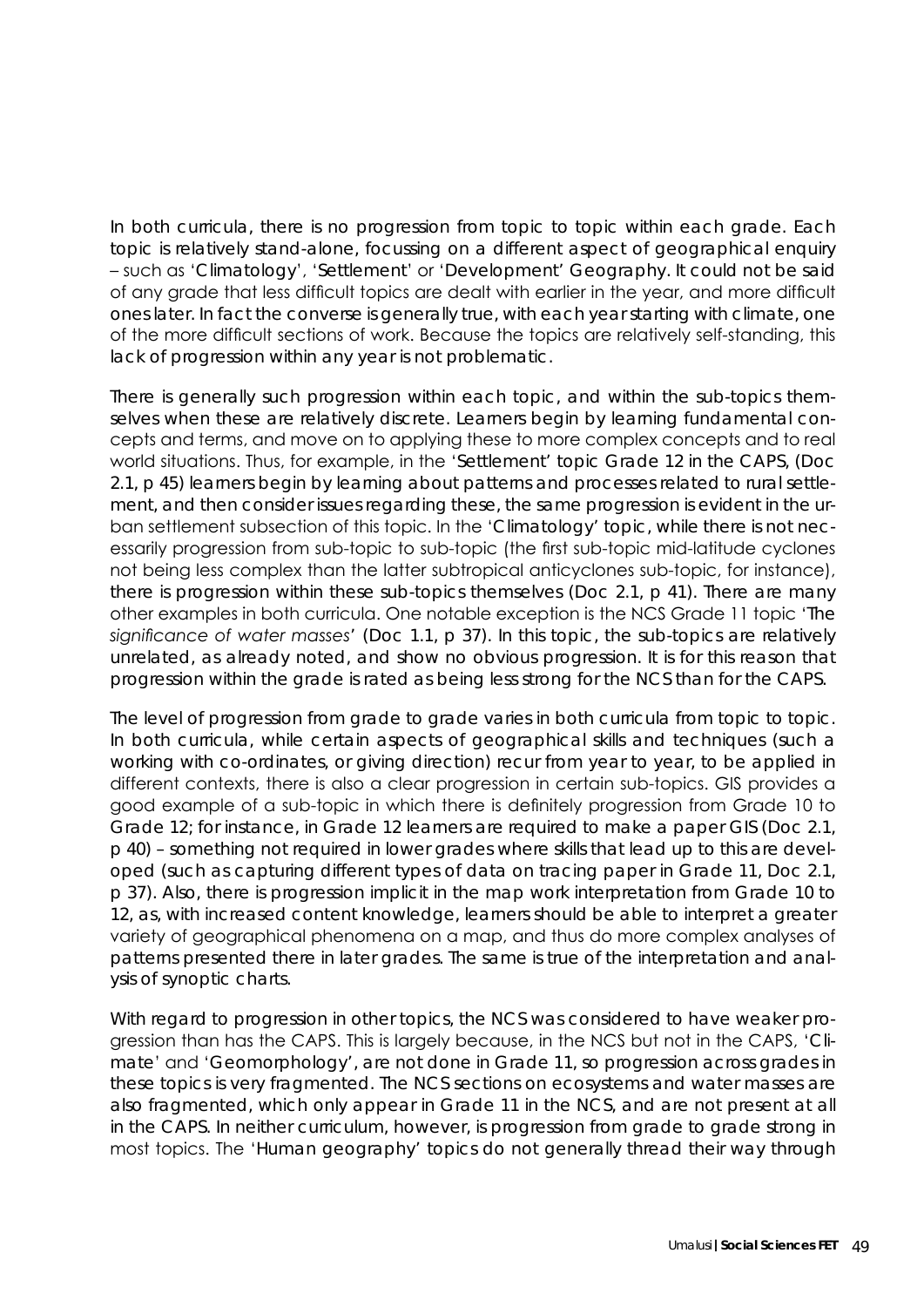from Grade 10 to 12 – with '*Population*' in Grade 10, '*Development*' in Grade 11 and '*Economic geography*' in Grade 12. Similarly, the '*Geomorphology'* topics are largely 'stand alone' and not really more complex in Grade 12 than in Grade 10, though the sub-topic of fluvial processes is more complex than those in previous grades. In Climate, which develops conceptually from Grade 10 to 12, , there are sub-topics that are both more and less complex for the learners in each grade and no clear progression in terms of complexity across the grades.

Given this apparent lack of overt progression, it must be noted that it is important for teachers to see and present the content within the *Big Ideas* framework (as described in the Introduction of this report). Irrespective of the grade, it is human-environment interaction that should be understood in the context of place, spatial processes and patterns. Progression comes with increasing understanding of this.

It is important to recognise that learners are required to complete all three years of the prescribed work for Geography in the FET. A learner who has achieved all the outcomes and mastered the skills required across all the subsections of the total programme will indeed have an excellent base from which to work in further geographical studies as well as in many other tertiary fields.

# **2.9 SPECIFICATION OF PEDAGOGIC APPROACHES**

The pedagogical approach is understood as how the teaching and learning is organised. In theory and in practice it is the pedagogy that informs the teacher's practice and understanding of why she or he should work in a particular way. For a geographer this is an enquiry-based approach adapted to the geographical perspective (see Table 13).

| Table 13: Specified pedagogic approach                                |                        |                        |  |  |
|-----------------------------------------------------------------------|------------------------|------------------------|--|--|
|                                                                       | <b>NCS</b>             | <b>CAPS</b>            |  |  |
| Subject-specific pedagogic approach<br>(Description)                  | Enquiry-based approach | Enquiry-based approach |  |  |
| Level of indication of pedagogic approach<br>(High/moderate/low/none) | Low/none               | Low/none               |  |  |

Neither curriculum gives an explicit statement of the subject specific pedagogy envisaged for the teaching of Geography in the FET Phase, hence the low rating for this aspect of the curriculum in Table 13 above. It is, however, possible to infer from the curricula that an enquiry based approach should be adopted. In the **NCS**, for instance, the reader is told that, in dealing with issues pertaining to the natural, social and built environments, 'a well-developed geographical understanding of these issues can result only from a *process of enquiry……. The enquiry method provides learners with ways of thinking critically and creatively about the problems or issues they study'* (Doc 1.1, p 11). The skills related to Outcome 1 *'the learner is able to demonstrate a range of geographical skills*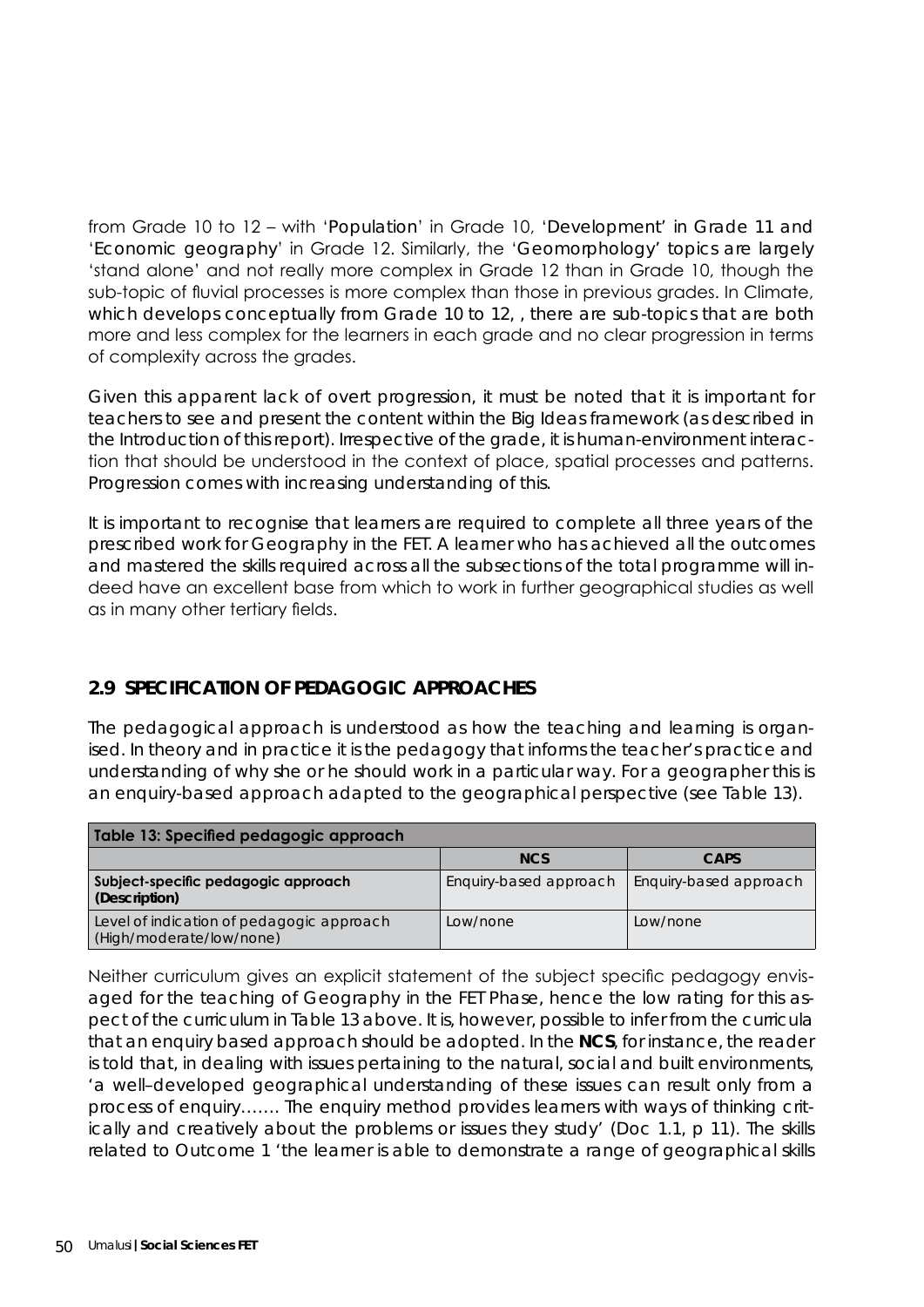*and techniques'* are encapsulated as 'enquiry skills' (Doc 1.1, p 14) and in describing the key questions that geographers ask, the Learning Programme Guidelines note that these key questions *'form an enquiry route through which to study geography'* and '*help in developing progression in enquiry skills and techniques'* (Doc 1.2, p 26). In the **CAPS**, there are few references to underlying pedagogy, but the geographical skills on p 9 of Doc 2.1 clearly include those located in enquiry based pedagogy.

The NCS is an outcomes -based curriculum. The Geography curriculum statement (Doc 1.1) makes reference to this on p 2, and notes that this implies that a learner-centred and activity based approach to education is encouraged. Similarly, the CAPS document notes that one of the principles underpinning the curriculum is *'active and critical learn*ing, rather than rote and uncritical learning of given truths' (Doc 2.1, p 4). Constructivist principles underpin the South African version of, and so, by implication, the NCS for Geography as well. Although not an OBE curriculum, the CAPS principle noted here suggests that constructivist principles should underpin teaching and learning in the CAPS as well.

The evaluation team considered that all these implied broad approaches are appropriate to the teaching of Geography.

Neither curriculum provides guidance to teachers as to how to ensure that these broad pedagogical approaches are to be implemented in practice, though the CAPS does provide examples of the kinds of questions that should be asked in an enquiry based approach which teachers can adapt to different topics being studied (Doc 2.1, p 10).

The kind of teacher envisaged is more clearly described in the NCS than in the CAPS document. For the NCS, Doc 1.1 contains a paragraph describing the kind of teacher that is envisaged as *'one who is 'able to fulfil the various roles outlined in the Norms and Standards for educators – being mediators of learning, interpreters and designers of learning programmes and materials, leaders, administrators and managers, scholars, researchers and lifelong learners, community member, citizens, pastors, assessors and subject specialists'* (Doc 1.1, p 5). No such description is given in the CAPS. However, given the highly specified nature of the curriculum as outlined earlier, it is likely that the role of the teacher will be narrower, including the roles of subject specialist and assessor, but not including that of the interpreter and designer of learning programmes, nor of materials, but rather implementer of the programme specified in the CAPS (Doc 2.1) using one of the textbooks approved by the Department of Basic Education because they comply with the specifications of the CAPS curriculum.

The kind of learner envisaged in the NCS is described in Doc 1.1, pp 4 – 5. Here it is noted that the learners must, among other things, demonstrate achievement of the outcomes, and an ability to think logically and analytically as well as holistically and laterally, and be able to transfer skills to unfamiliar situations. No actual description of the learner is given in the CAPS document. However, if the aims of the CAPS are met, the learners should develop similar competencies.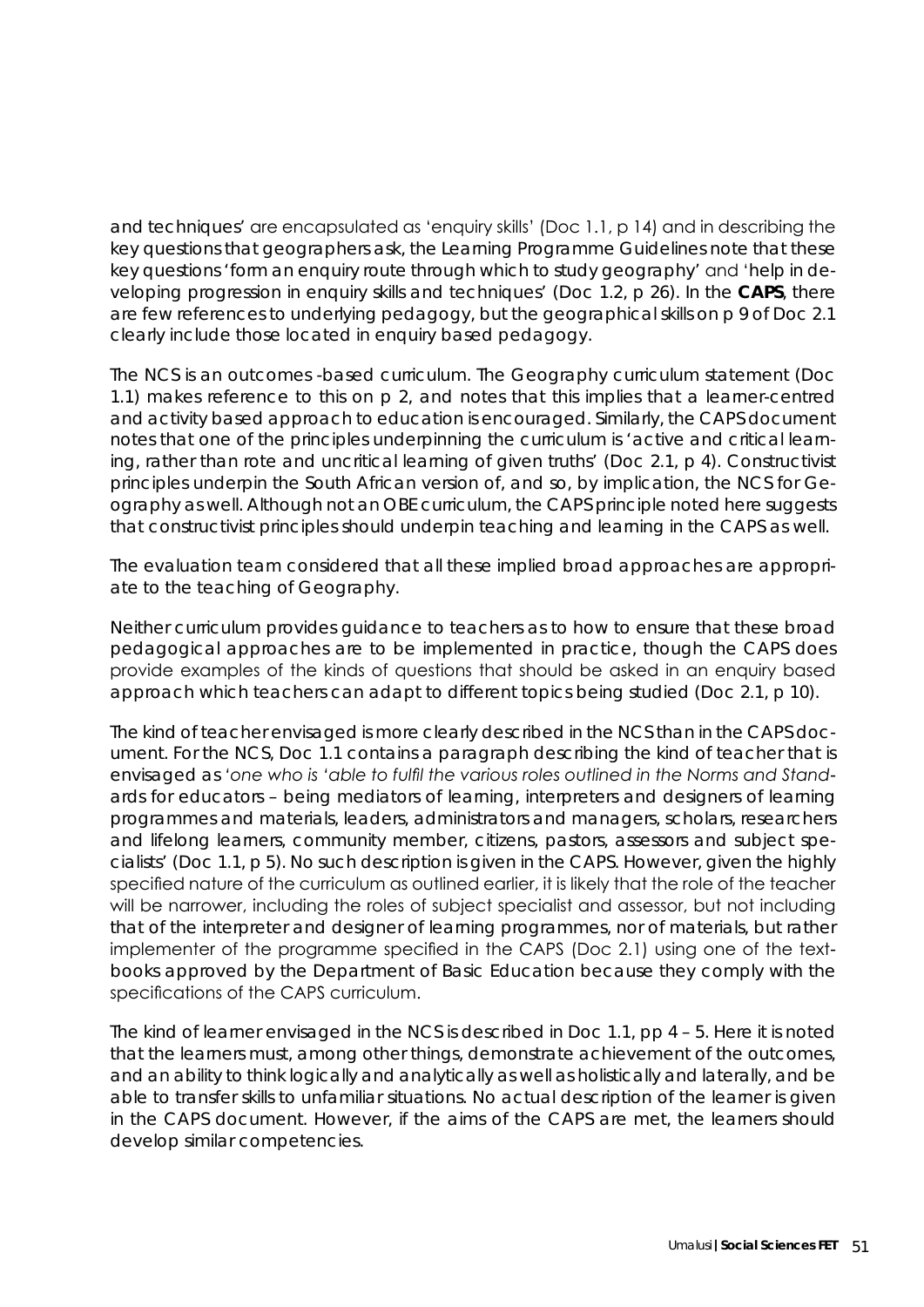# **2.10 ASSESSMENT GUIDANCE**

In Table 14, the number and types of assessment tasks specified in the NCS and the CAPS are indicated. Examples are provided of the dominant types of assessment specified for each. In addition, an indication is given of the degree of specificity and clarity of the assessment guidance provided in each curriculum. The specificity of guidance is rated as general, subject specific or both, with the degree of clarity being determined by a set of codes<sup>6</sup>.

| Table 14: Assessment                                                      |                                          |                                          |  |
|---------------------------------------------------------------------------|------------------------------------------|------------------------------------------|--|
|                                                                           | <b>NCS</b>                               | <b>CAPS</b>                              |  |
| Number of assessment tasks specified                                      | Gr 10: 7<br>Gr $11:7$<br>Gr 12: 8        | Gr 10: 7<br>Gr $11:7$<br>Gr 12: 8        |  |
| Types of assessment specified                                             | Gr 10 & 11:                              | Gr 10 & 11:                              |  |
|                                                                           | 3 assessment tasks<br>2 tests<br>2 exams | 3 assessment tasks<br>2 tests<br>2 exams |  |
|                                                                           | Grade 12:                                | Grade 12:                                |  |
|                                                                           | 3 assessment tasks<br>2 tests<br>3 exams | 3 assessment tasks<br>2 tests<br>3 exams |  |
| Examples of dominant types of assessment specified                        | Test/exams                               | Test/exams                               |  |
| Specificity of assessment guidance<br>(General / Subject-specific / Both) | <b>Both</b>                              | <b>Both</b>                              |  |
| Clarity of assessment guidance<br>(High / Moderate / Low)                 | High                                     | High                                     |  |

Assessment guidelines for the NCS are provided in 3 documents – Doc 1.1, 1.3 and 1.4, while for the CAPS they are provided in Section 4 of the single Doc 2.1, pp 49 - 60.

Table 14 indicates that the two curricula are similar with regard to specificity of assessment guidance, with both of them providing both general and subject specific information. They are both rated as having a high degree of clarity in regard to the guidance given, despite this clarity for the NCS having to be found across three documents.

Table 14 also indicates that the same number of assessment tasks are specified per grade in the two curricula - 7 in Grades 10 and 11, and 8 in Grade 12. Of these, tests and exams make up more than half of the tasks specified for each grade. In both curricula, all of the assessment is internal, apart from the final examination in Grade 12. In all years, the final examination (internal end of year in Grades 10 and 11, and the externally set national examination in Grade 12) count 75% of the total mark for the grade, while all the other tasks together count 25% (Doc 1.3, p 9 and15, Doc 2.1, p 53). Given that in each grade

Low - there are broad statements about assessment that lack clarity and allow for multiple interpretations; **None** - there is no guidance provided for assessment

High - high degree of clarity - assessment information is detailed, specific, clear, and comprehensive, and is not likely to result in differing interpretations

**Moderate** - there is a moderate degree of information regarding assessment that is generally clear;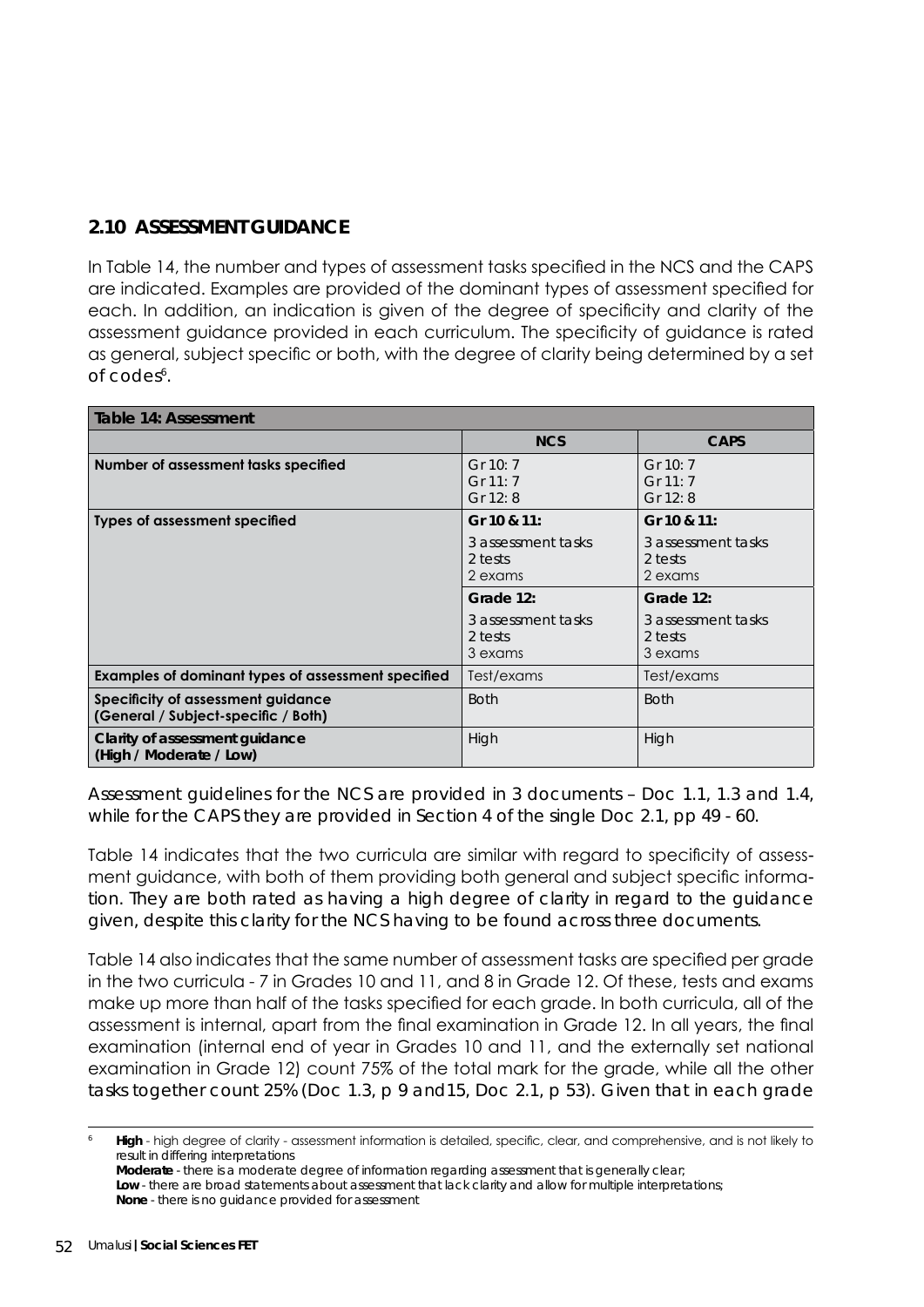there is also at least one other examination, and 2 tests, this form of controlled assessment is clearly dominant in both curricula.

Assessments which are not examinations or tests are referred to as assessment tasks. In the CAPS these include a data handling task, a map work task, and a research/essay writing task, which could encompass fieldwork (Doc 2.1, pp 53 - 54). In the NCS, there is less specification about these three assessment tasks, and these can take different forms, such as a research project (or assignment or fieldwork); a practical task (based on map skills and analysis) and a case study or creative response or data handling or contextual analysis) - with this broader range suggested but not prescribed (Doc 1.3, pp 9; 15). The same proportion of marks for each task/test/exam is specified in the CAPS and suggested in the NCS. In both curricula, the terms in which a task must be submitted, or test or examination written, is specified. Given that the range of possible tasks is more limited for the CAPS than the NCS, this specification becomes somewhat restrictive in the CAPS, with teachers on the evaluation team expressing frustration at having, for example, to do a data handling task in Term 1 when they might for good reason prefer to do the prescribed research task when that content is taught instead.

In both curricula, very clear and specific information is provided about the structure, type of questions to be set in various sections and the relative weighting of different cognitive levels of the examinations. In all examinations there are two papers - Paper 1, which is a theory paper, and Paper 2, which is a map work paper. The examination specifications are given for the NCS in Doc 1.3, pp 11 - 14 (Grades 10 and 11), pp 16 - 17 (Grade 12). In the CAPS, detailed specification of the examinations is given in Doc 2.1, pp 56 - 58.

From the descriptions provided thus far, it is clear that both curricula have a very high degree of specificity and clarity with regard to the required assessment practices in each.

Although very similar in many regards, there are several differences in the specified assessment practices between the CAPS and the NCS that need to be noted. Firstly, the six rating codes of the NCS (Doc 1.1, p 53) have become seven in the CAPS (Doc 2.3, p 21). In practice (especially in textbooks) the use of seven is preferred as Code 4 can be used as a median. In addition, the extra level has meant that level 5 of the NCS, which was 60 – 79 %, has been split into two levels, from 60 – 69%, and from 70 to 79, allowing for finer grading of learners' work. The evaluation team thus felt that the change is a sensible one.

While the marks and times allocated to the examination papers remain the same in Grade 10, the marks and times allocated to Paper 1(theory) and Paper 2 (map work) have changed in Grades 11 and 12 from the NCS to the CAPS (see Table 15) (Doc 1.3, p 12; Doc 2.1, pp 56 - 58). In these grades, the number of marks for Paper 1 has decreased from 300 to 225, and the number of marks for Paper 2 has decreased from 100 to 75. Thus, in both these papers, candidates will have more time proportionally in the examinations to earn the marks allocated to the papers.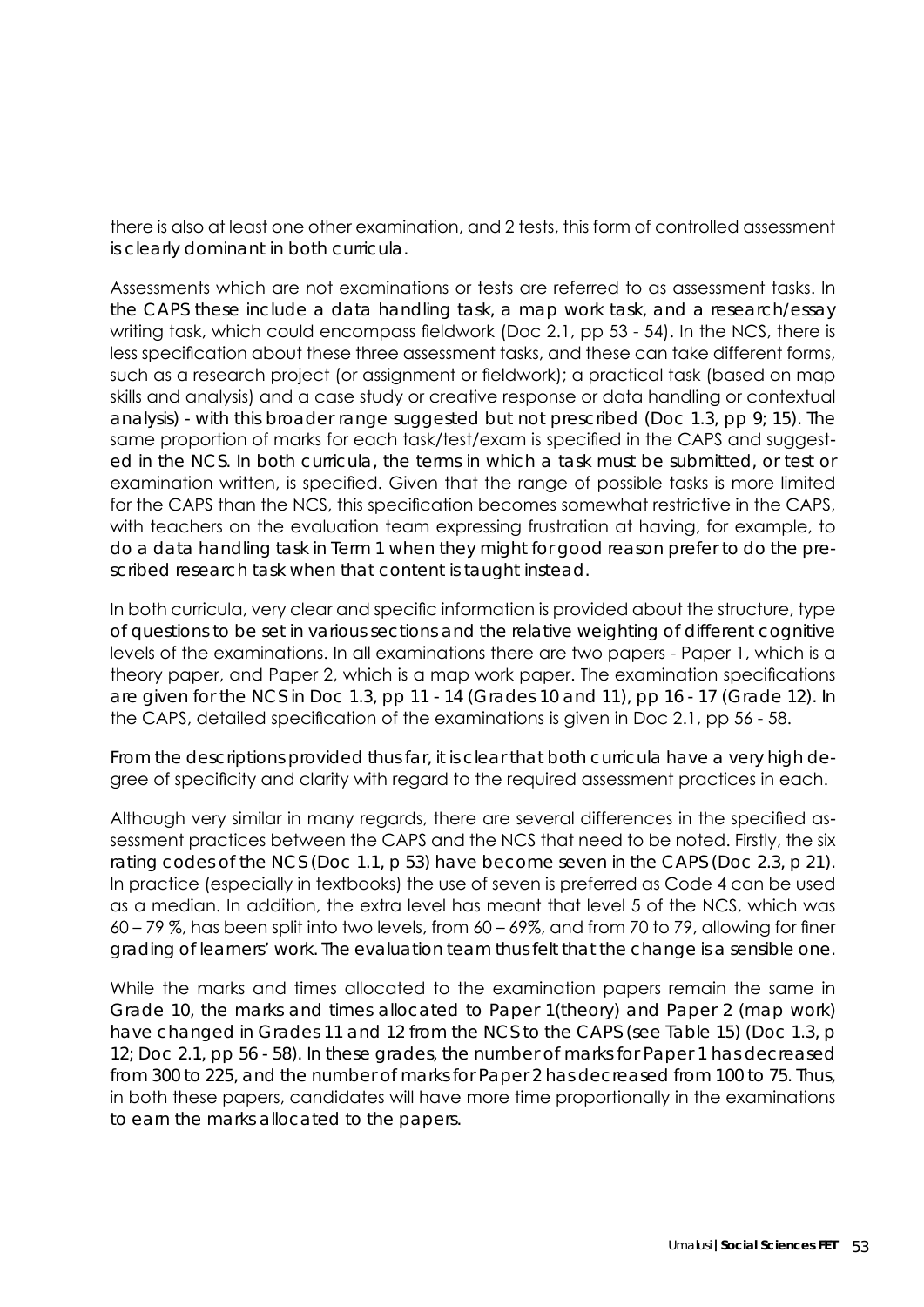| Table 15: Time and mark allocations for Papers 1 and 2 |                    |                  |                |                 |  |
|--------------------------------------------------------|--------------------|------------------|----------------|-----------------|--|
|                                                        |                    | <b>NCS</b>       | <b>CAPS</b>    |                 |  |
|                                                        | Paper 1<br>Paper 2 |                  | Paper 1        | Paper 2         |  |
| Gr 10 mid-year                                         | 2hrs; 140 mks      | 1.5 hrs; 60 mks  | 2hrs; 140 mks  | 1.5 hrs; 60 mks |  |
| Gr 10 end of year                                      | 2 hrs; 225 mks     | 1.5 hrs; 75 mks  | 3 hrs; 225 mks | Same as NCS     |  |
| Gr 11 mid-year                                         | 2 hrs; 200 mks     | 1.5 hrs; 100 mks | 3 hrs; 225mks  | 1.5 hrs; 75 mks |  |
| Gr 11 end of year                                      | 3 hrs; 300 mks     | 1.5 hrs; 100 mks | 3 hrs; 225 mks | 1.5 hrs; 75 mks |  |
| Gr 12 mid-year                                         | 2 hrs; 200 mks     | 1.5 hrs; 100 mks | 3 hrs; 225 mks | 1.5 hrs; 75 mks |  |
| Gr 12 trial                                            | 3 hrs; 300 mks     | 1.5 hrs; 100 mks | 3 hrs; 225 mks | 1.5 hrs; 75 mks |  |
| Gr 12 final/external                                   | 3 hrs; 300 mks     | 1.5 hrs; 100 mks | 3 hrs; 225 mks | 1.5 hrs; 75 mks |  |

The breakdown of marks for Paper 2 is allied to the changes in times and number of marks described above is. In the NCS, marks are allocated for 'map work skills' and the application of theory, in the proportions 40:60 in Grade 10, and 20:80 in Grades 11 and 12. In the CAPS, marks are allocated according to a different system to multiple choice questions (20% except for Grade 10 mid-year, when it is 16.6%); map calculations (26.6% except in the Grade 10 mid-year paper when it is 33.3%); analysis and interpretation of a topographic map and a photograph (33.3%) and to GIS (20%) except in the Grade 10 mid-year examination when it is 16.6%). This is a helpful breakdown, though teachers might well need more guidance as to what content is to be covered in the multiple choice questions, and where skills such as giving directions or reading symbols will now be located. The team also felt that it would be beneficial if the CAPS Grade 12 mid-year examination to be structured in the same way as the examination at the end of the year, in order to afford learners appropriate practice for the final examination.

A fourth change between the NCS and the CAPS lies in the way in which levels of cognitive demand are named, allocated to orders of high, middle and low cognitive demand, and the relative weightings given to these orders. In the NCS, the terms used are based on Bloom's taxonomy (Bloom et al, 1956) – knowledge, comprehension, applications, analysis, synthesis and evaluation, with knowledge in the lowest order, comprehension in the middle order and all the others in the highest order (Doc 1.3, p 11 and p 16). In the CAPS (Doc 2.1, p 52), the cognitive demand levels are named according to the revised Bloom's taxonomy (Anderson *et al,* 2001), and are classified as follows: Remembering (incorrectly equated with knowledge in the policy document) in the lowest order; understanding and applying in the middle order; and analysing, evaluating and creating in the highest order.

Essentially, while much of the classification remains the same, there are shifts from the highest order in the NCS to the middle order in the CAPS. In addition, as can be seen in Table 16, the relative weightings in each order remain the same for Grades 10 and 11. Given that applying is now in the middle order according to the revised taxonomy, there has in effect been a shift upward in the level of cognitive demand in the examinations in these grades in the CAPS. This upward shift is more noticeable in Grade 12 (see Table 16), where the percentage of marks in the lowest order has decreased by 5%, and,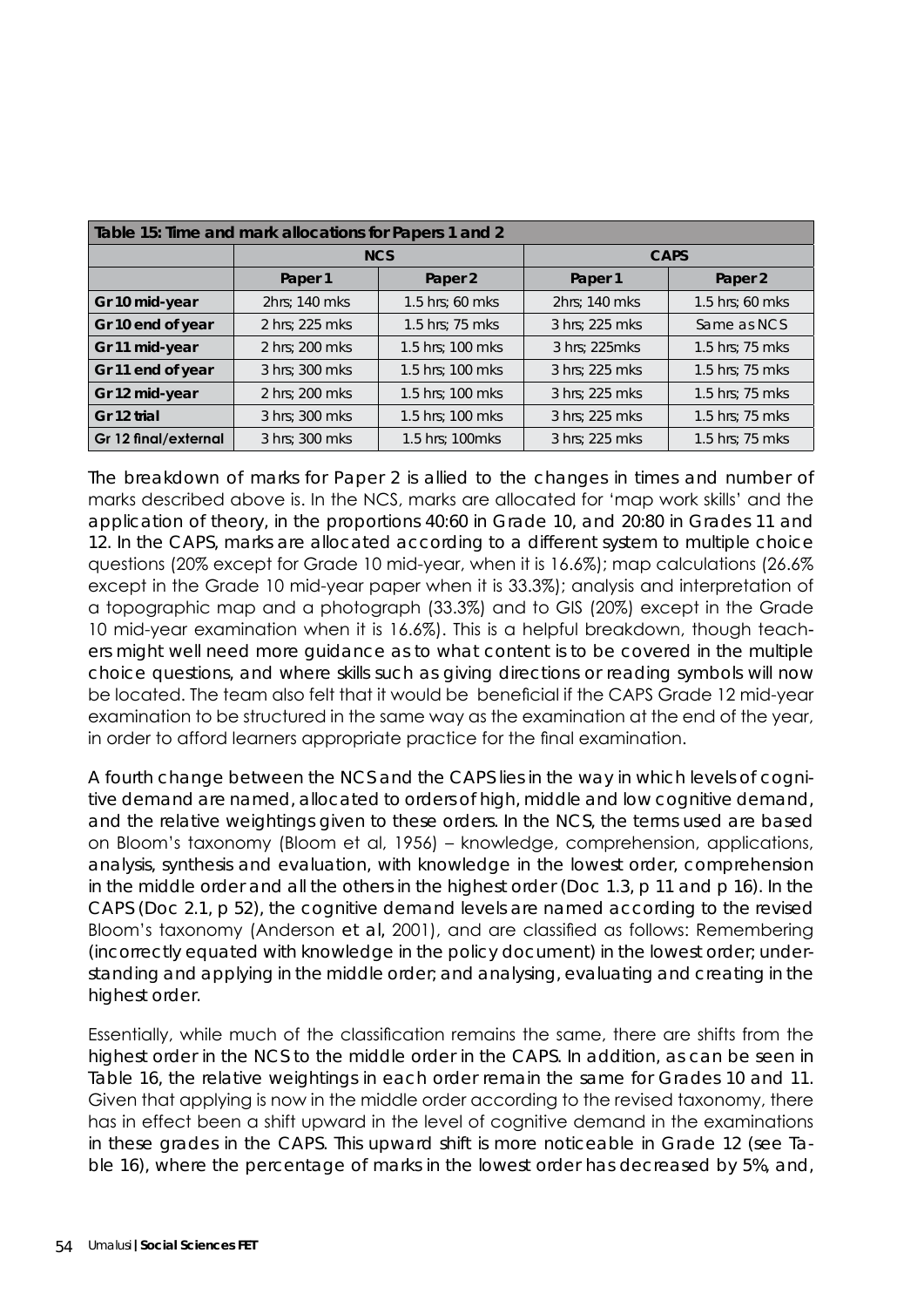though the same is true of the percentage in the highest order, this is again offset by the increased demand in the middle order of demand because of applying now being located there. This is highly commendable, making the merit of the qualification (the NSC) more significant, meaningful and dependable as a standard of accomplishment.

| Table 16: Weighting of marks (percentage) across cognitive levels in the two curricula |            |             |              |             |            |             |
|----------------------------------------------------------------------------------------|------------|-------------|--------------|-------------|------------|-------------|
|                                                                                        | Low order  |             | Middle order |             | High order |             |
|                                                                                        | <b>NCS</b> | <b>CAPS</b> | <b>NCS</b>   | <b>CAPS</b> | <b>NCS</b> | <b>CAPS</b> |
| Grade 10                                                                               | 40         | 40          | 40           | 40          | 20         | 20          |
| Grade 11                                                                               | 30         | 30          | 50           | 50          | 20         | 20          |
| Grade 12                                                                               | 30         | 25          | 40           | 50          | 30         | 25          |

Finally, there is a difference in the degree to which each curriculum offers support to teachers in actually assessing the standard achieved by their learners. While in the NCS, the ASs and outcomes are not always described in accessible language, as noted earlier, nor are they well integrated with the lists of topics specified for each grade – also noted above, in Sections 2.3 and 2.4 they do give some indication of what constitutes achievement of the outcomes. In addition, the NCS provides broad descriptions of different levels of competence at each grade, noting especially additional competences that distinguish each level from the one below (Doc 1.1, pp 56 - 67). No comparable descriptions are given in the CAPS policy document (Doc 2.1). So, while there is a clearer statement of what is to be learnt, there is no indication of how this learning should be measured, or of what constitutes achievement of this learning at different levels.

# **2.11 CURRICULUM INTEGRATION**

#### **2.11.1 Integration between subjects**

The extent of the integration between subjects in the NCS and the CAPS is indicated in Table 17 below, having been determined using a set of codes<sup>7</sup>.

| Table 17: Integration between subjects   |                      |                      |  |  |  |
|------------------------------------------|----------------------|----------------------|--|--|--|
| <b>NCS</b><br><b>CAPS</b>                |                      |                      |  |  |  |
| Level of integration (High/moderate/low) | LOW                  | LOW                  |  |  |  |
| Examples                                 | No relevant examples | No relevant examples |  |  |  |

There are many areas where there are possibilities for integration between Geography and other subjects in the curriculum, such as with Mathematical literacy (bearing), Physical Science (minerals, gradient, bearing/vectors), Business Studies and Economics (the structure of the economy and economic development), Tourism, Life Sciences (ecosys-

High – frequent and explicit references are made to integration with other subjects in the curriculum **Moderate** – in a few places reference is made to other subjects or connection to topics in other subjects is made Low – the subject is very separate from other subjects in the curriculum and there is very little or no referencing of other subjects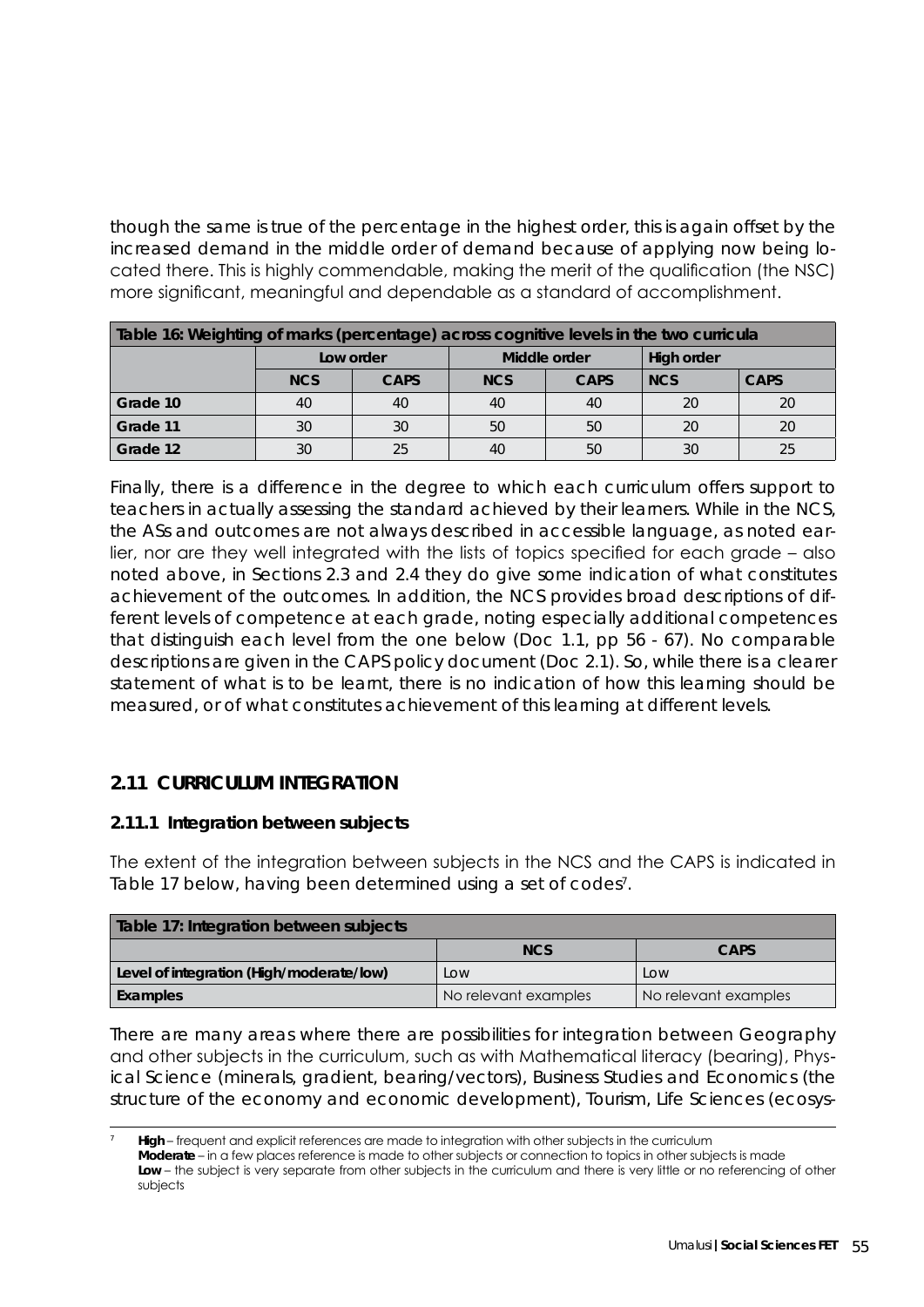tems and population evolution and continental drift) and with languages and visual arts though a host of communication skills that are embedded in the Geography curriculum. However, opportunities for integration are not made explicit in either the NCS or the CAPS, which is why the level is given as low for both in Table 17, and no examples have been provided. In the NCS, there is a paragraph which refers in general to the importance of the 'integration of knowledge and skills across subjects and terrains' (Doc 1.1, p 3), but these ideas are not contextualised for the Geography curriculum. There is not even such a generic reference in the CAPS. As a result, the onus is on the teacher to recognise and make the connections.

In both curricula, as noted above (in Section 2.5.3), there is an emphasis on bridging the divide between Physical and Human Geography, and several instances where both curricula specify the need to do this. No other integration between topics is suggested and neither curriculum has taken an integrated approach to the study of the content. The one exception could be the NCS Grade 10 topic 'The significance of water masses', (Doc 1.1, p 28) already discussed, but as already noted, the sub-topics here, though all on the same broad theme, are largely independent of each other, and thus the topic is not actually an example of integration.

# **2.11.2 Integration with the everyday world and knowledge of learners**

Table 18 below indicates the level of integration between the formal subject knowledge in Geography in the NCS and the CAPS and the everyday (general) knowledge of learners at this stage of their development and in this context $^{\mathrm{s}}$ .

| Table 18: Integration between subject and everyday knowledge |                                                              |                                                                |  |  |
|--------------------------------------------------------------|--------------------------------------------------------------|----------------------------------------------------------------|--|--|
|                                                              | <b>NCS</b>                                                   | <b>CAPS</b>                                                    |  |  |
| Level of integration (High/moderate/low)                     | Moderate                                                     | Moderate                                                       |  |  |
| Example 1                                                    | Grade 11: Water as a<br>critical resource in South<br>Africa | Grade 10: Climate                                              |  |  |
| Example 2                                                    | Grade 10: People and<br>organisations<br>Grade 12: Climate   | Grade 10: Population, HIV<br>and AIDS<br>Grade 11: Development |  |  |

In the **NCS** integration of curriculum content and learners' everyday world is supported by LO 2 and 3, as these outcomes both refer to the need for learners to know about and have critical understanding of human and physical processes and patterns in their environments, and to apply their knowledge and skills to challenge and address socio-economic and environmental injustices (Doc 1.1, pp 15 - 16). There are many examples of

High – Learners' everyday world and knowledge, the world of work and communities are constantly referenced and form part of the knowledge specified in the curriculum

**Moderate** – Learners' everyday world and knowledge, the world of work and of learners' communities are referenced in a few places in the curriculum

Low – The curriculum emphasises subject-specific knowledge, and there are no or almost no references to the everyday knowledge of learners and their communities or the world of work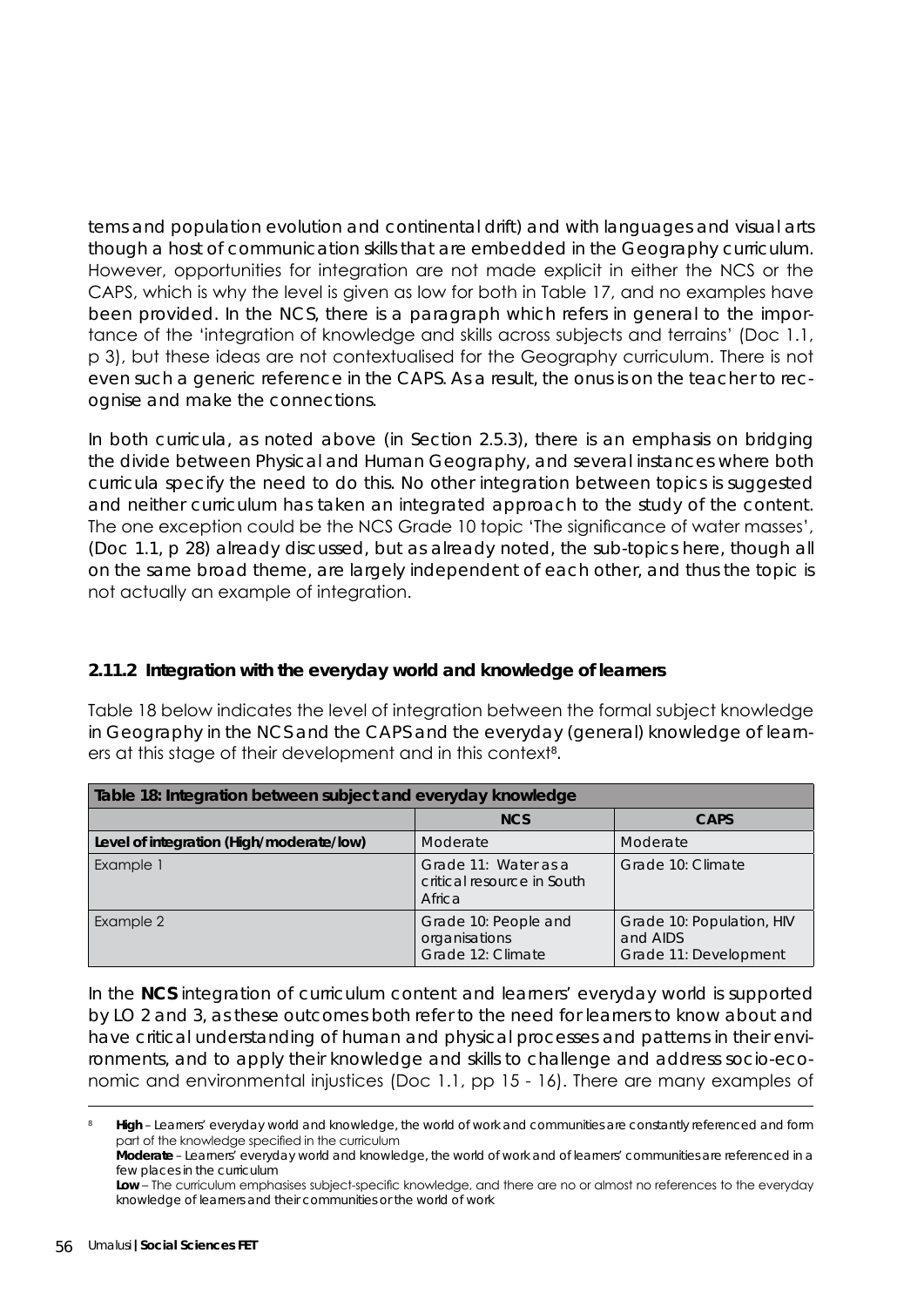places where the curriculum requires teachers to link content to the world beyond the classroom, such as in Grade 10 'Climate' where they are to study case studies of human impacts on climate in Africa (Doc 1.1, p 26); the study of civic, national, continental and global organisations (Doc 1.1, p 27), the impact of weather systems on South Africa's weather and climate in Grade 12 (Doc 1.1, p 37) and the distribution and supply of water to South African citizens, also in Grade 12 (Doc 1.1, p 45).

In the **CAPS** there are also overt expressions of the need to link content to the real world, and also to learners' personal lives. For instance, one of the listed attitudes and values and which geography is said to foster is *'the application of geographical knowledge and skills in learners' personal lives'* (Doc 2.1, p 9). Several of the aims implicitly require a link between school knowledge and the broader world beyond the school. The best example of this is: *'making and justifying informed decisions and judgement about social and environmental issues'* (Doc 2.1, p 8). Again, there are many examples where the content requires such integration, for instance, *'the impact of climate and climate change on Africa's environment and people'* (Doc 2.1, p 21); *'HIV infection rates in South Africa'* (Doc 2.1, p 25); '*factors affecting the availability of water in South Africa'* (Doc 2.1, p 26) and *'the role of state and business in development in South Africa'* (Doc 2.1, p 34).

In both the curricula, the emphasis is on global, continental and South African contexts, and little reference is made to the world of work, or community contexts, which is why the rating for both curricula in Table 18 is moderate rather than high. Explicit specific local examples are not mentioned in either curriculum, so the teacher would be responsible for bringing them to lessons and relating pertinent information gleaned from discussion of current affairs and news items to the curriculum, and for helping learners apply knowledge to their own contexts. Teaching using local examples will facilitate learners' understanding of more distant and broader abstract themes.

# **2.12 CURRICULUM OVERVIEW**

# **2.12.1 Curriculum coherence**

Curriculum coherence refers to the extent to which a curriculum reflects a logic (often inherent in the nature of the discipline itself) in the organisation of topics, where the key ideas of the subject and their development over time, is evident.

The NCS is coherent in its design according to the principles of OBE. The curriculum is structured around the LOs and ASs, and the organisation of the content is given in broad outline, allowing for teachers to interpret this in a way that best enhances the learning program that they design. Although this is unlikely to be realised in practice in South Africa, where some teachers lack a solid foundation in terms of subject knowledge and teaching expertise, there is still a clear coherence in the overall value-base, intention and structure of the curriculum.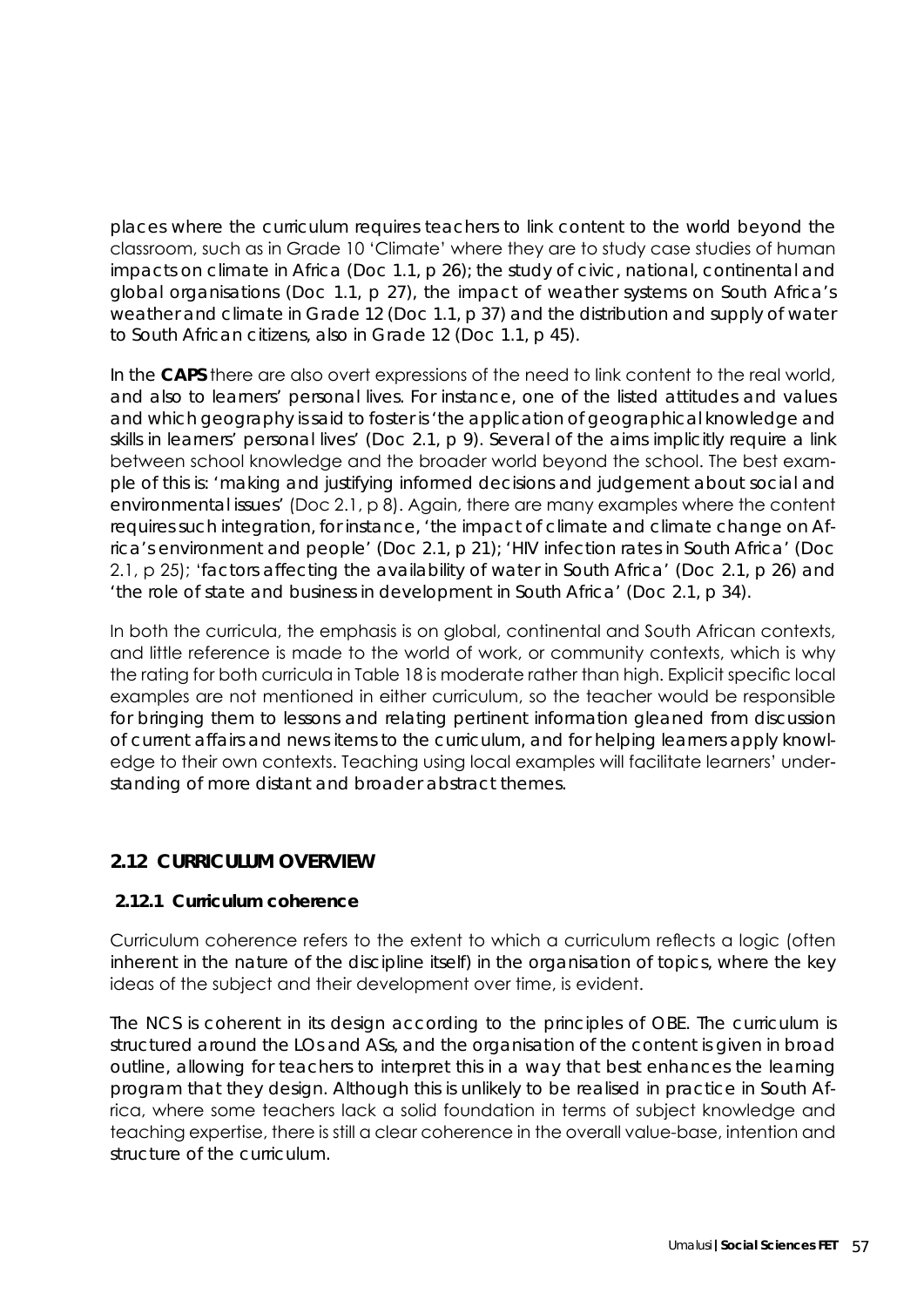Similar coherence is somewhat more difficult to trace through the CAPS. As noted earlier (in Section 2.9), there is no explicit statement of the underpinning educational approach, nor of the role of the teacher or learner. It can be inferred, though, that the Geography curriculum favours an enquiry-based pedagogy, with active and critical engagement with content. Many of the aims of the curriculum are in accord with these inferences. However, the extremely prescriptive way in which content is outlined is not consonant with these inferences, implying instead a reversion to a traditional teacher-centred, content-based syllabus. The CAPS claims to encourage '*an active and critical approach to learning, rather than rote and uncritical learning of given truths*' (Doc 2.1, p 4), but little in the articulation of the content serves to guide teachers about how to ensure that this aim is achieved.

As noted in Section 2.3, in terms of its structure, the CAPS is generally more coherent than the NCS in that it consists of one document with all the relevant information, as opposed to the several that exist for the NCS, all of which the teacher must consult to implement the curriculum. In addition, the information in these various sources is sometimes contradictory.

In both curricula, the content specified is coherent with the discipline of Geography and its role in education, as was discussed in the introductory section of this report, and in Section 2.5. The four big ideas of Geography are reflected in both the curricula; the content of both has topics from both human and physical Geography with an emphasis on the interrelationships between these two broad focuses; and the skills, attitudes and values in both the curricula accord well with both the discipline and current views on its potential role in the curriculum. The inclusion of GIS in both curricula, albeit at an elementary level, is seen as an important development in terms of keeping school geography abreast with technological developments of relevance to the discipline. Despite these similarities, the team felt that there is better coherence in the CAPS than in the NCS in terms of the selection and sequencing of topics across the three grades, particularly as topics in climate and geomorphology are included in all three grades in the CAPS, while there is a gap in the specification of these in Grade 11 in the NCS.

#### **2.12.2 Implications for South African context**

The content in each curriculum was seen to be very similar, and generally relevant for the South Africa contexts, requiring that learners consider global, regional and local contexts for the topics studied. This allows learners to develop a good knowledge of their own environments, as well as to develop sensitivity to global issues and the links between them. The emphasis in both curricula on learning about social and environmental issues, and engaging with strategies for addressing these, is important in preparing learners to participate in debates of significance to their lives beyond the school.

To some extent, the emphasis on social equality, which is strong in the NCS, has diminished in the CAPS. However, past issues have not been ignored. For example, population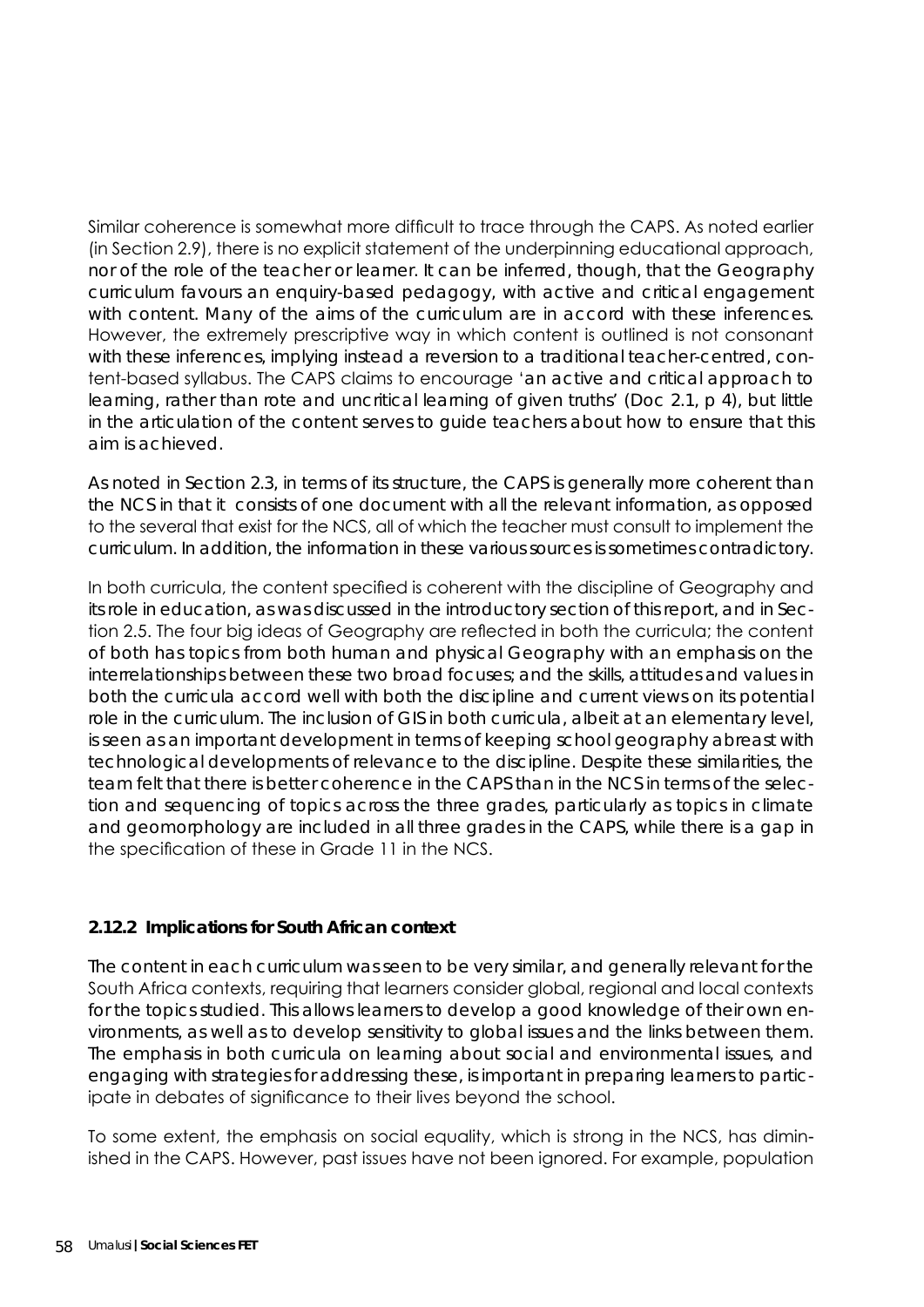density in former homelands and soil erosion in those areas and the physical disparity that is still evident should be addressed. However, there is little explicit reference to historical context and explanation of how and why the spatial patterns developed. Inclusion of this would strengthen understanding of the current South African context, and ultimately contribute to addressing its social, economic, political and environmental concerns as learners are educated to meet responsibilities of citizenship and live in a sustainable way.

In Section 2.3 of this report it was argued that the NCS is generally not a user friendly curriculum for a variety of reasons. To a large extent, the CAPS has addressed many of the concerns about the NCS, and is thus currently a more appropriate curriculum for South African schools. In particular, the structured outline of content in the CAPS is more likely to enable the development of geographic knowledge and skills than the open, non-prescriptive approach of the NCS. The more loose and open-ended structure of the NCS was intended to allow teachers a high degree of creativity and flexibility. However, this approach relies on a body of teachers who are confident in their subject knowledge, and are able to adapt to the varying needs of learners. In reality, the under-specification in the NCS led to a great deal of confusion and inconsistency in how the curriculum was implemented, and increased the divide between well-resourced and under-performing schools. The greater level of specification in the CAPS is helpful for guiding teachers who do not have a strong knowledge base or teaching expertise. Since most South African teachers are not confident in their subject knowledge (Taylor 2008), this is an important characteristic of the CAPS, and suggests that the CAPS is an appropriate curriculum for the present South African context.

#### **2.12.3 Assumptions regarding teacher expertise**

Both curricula (the NCS and the CAPS) specify content that is strongly subject based, and at times, quite complex. Both therefore require teachers with strong subject knowledge and understanding. A wide range of subject specific skills and techniques must be developed, such as map work and field work, and thus the teacher must be competent in these, too, as well as in more general literacy, information processing and numeracy skills. Through designing and planning, teachers should be able to provide learners with practical examples, demonstrations and fieldwork opportunities.

Because of the need to contextualise the work for learners in their own environment, teachers need a good knowledge of the South African context, a willingness to keep up to date with current socio-political debates and issues, and an ability to link theoretical work to the environments (natural, built and social) in which their learners are located. This means that they must be able to conduct research into and 'read' these contexts from their own observations. In addition, Geography teachers must be able to use the discipline to help learners develop the attitudes and values toward people and the environment described in both curricula. Teachers need the pedagogical expertise to implement an enquiry-based approach in their work, and to help learners develop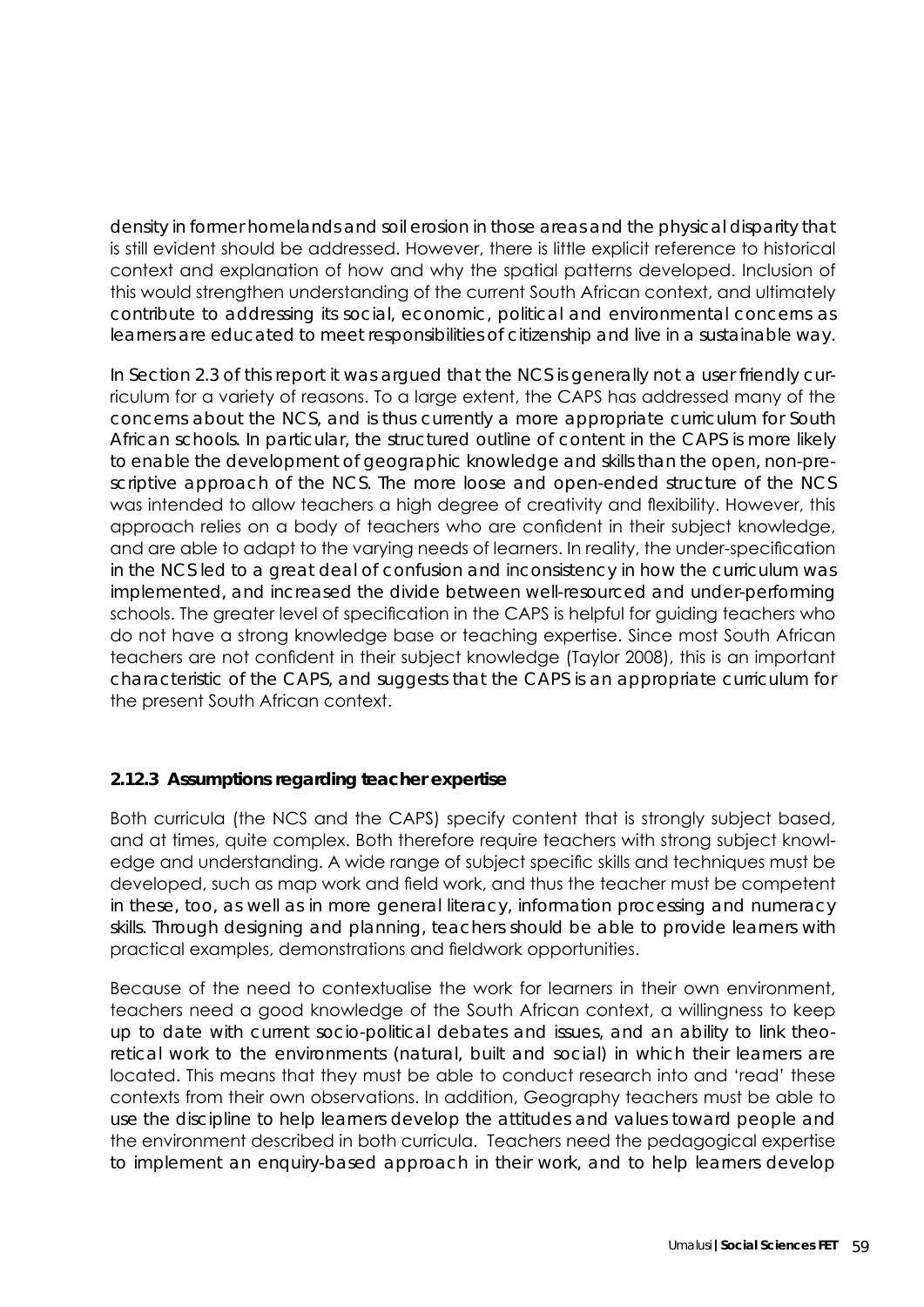competence across a range of cognitive levels in the context of Geography. An ability to move beyond traditional transmission teaching toward more activity based and learner-centred methods is essential.

As topics such as GIS develop, teachers will increasingly need the relevant computer skills on which this work is based. More broadly, since the subject requires the inclusion of visual aids to illustrate examples of a range of features and settings, it is expected that all teachers have good information technology (IT) skills.

Both curricula include school-based assessment in each grade, with external assessment only introduced in Grade 12. There is thus an assumption that teachers will be able to set the prescribed tasks, and assess their learners' work effectively.

While preparation and planning are essential skills for teachers of either curriculum, the NCS definitely places more demand on teachers to design their own learning programmes and to plan the pace at which they must move through the content. In the CAPS, as mentioned in Sections 2.7 and 2.8 of this report, teachers are given far greater support in these areas of their work.

# **2.13 CONCLUDING REMARKS**

The analysis of the two curricula provided above suggests the following:

- The CAPS is a streamlined development of the NCS, as was intended. Instead of several documents, there is one with all the required information about the curriculum aims, content and assessment. It is less complex, as there are no outcomes or ASs to integrate into practice along with delivering and assessing content; the language used is simpler. These features make the CAPS more user friendly than the NCS (Section 2.3 and Table 3).
- There is a noticeable similarity between the outcomes of the NCS and the aims of the CAPS. The latter are, however, expressed more simply. Similar skills, attitudes and values are intended to be developed through both curricula (Section 2.4 and Table 4). These are considered to be appropriate for the curriculum in terms of both the discipline itself, and its potential role in a South African learner's education.
- The CAPS has a stronger emphasis on subject knowledge than the NCS. Although much of the content is the same, the content to be covered has been better specified in the CAPS, with more detail provided than in the NCS. Without outcomes and ASs, there is more focus on the content as something to be learnt in its own right, not as a vehicle for achieving the outcomes (Section 2.5.1; 2.5.3 and Tables 5, 7 and Annexure A).
- The CAPS covers less content than does the NCS, as two topics have been removed entirely, and only shorter sub-topics added. Nonetheless, the CAPS contains sufficient appropriate content for a curriculum at this level, and it is hoped that less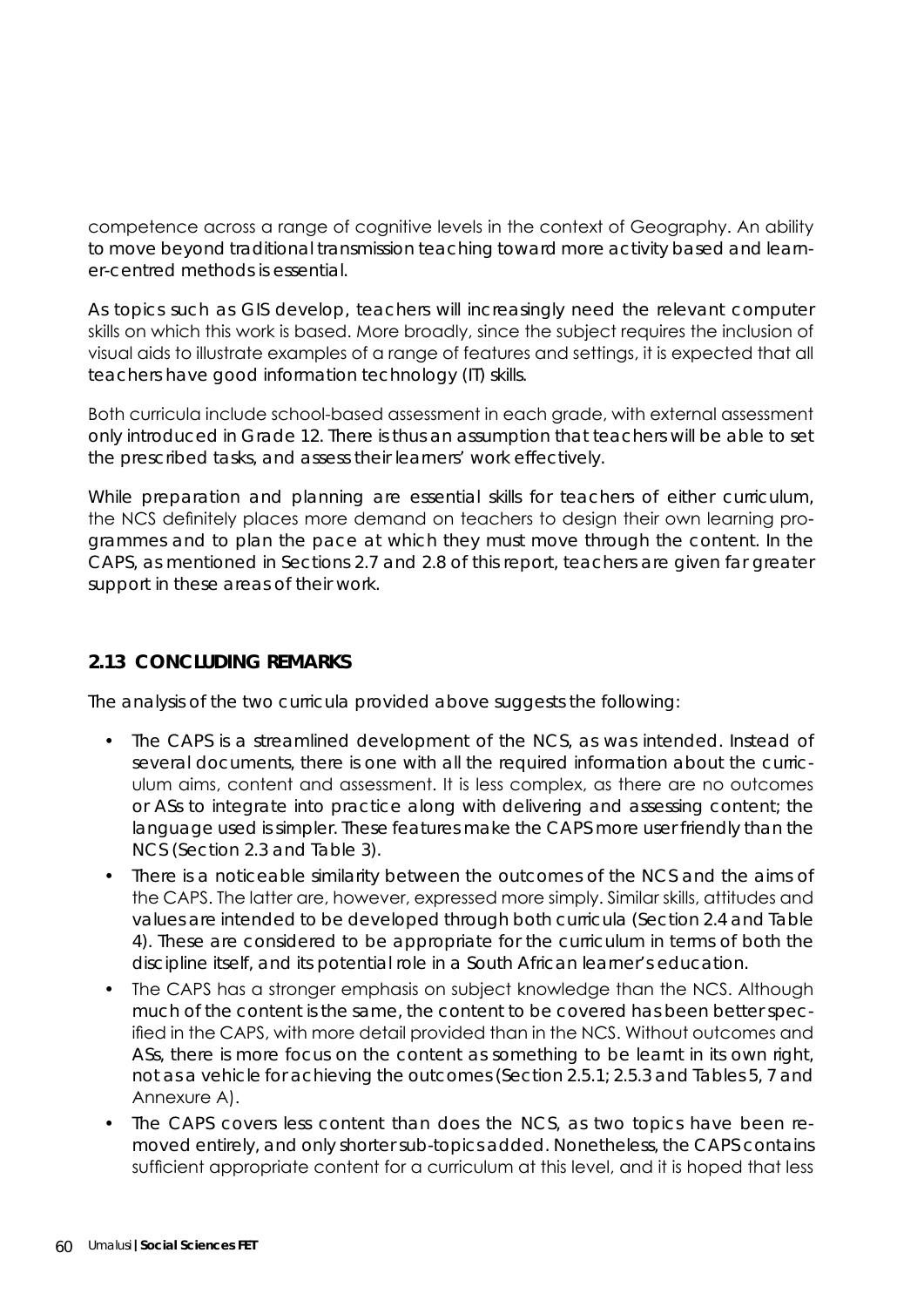breadth will allow greater depth of study. The decrease in breadth is most evident in Grade 12 (Section 2.5.1 and Table 5).

- The topics and skills included in the content to be taught/learnt in both curricula are considered to reflect a strong discipline base, with the CAPS being stronger. Current trends in the study of the subject are apparent, including some integration of the physical and human components of the discipline. There is an expressed emphasis on the inclusion of issues of social and environmental justice, human rights and the value of indigenous knowledge and diversity in both curricula. These aspects are perhaps more overtly linked to the content to be taught as specified in the NCS than in the CAPS (Section 2.5.4).
- About half of the topics in both curricula are rated at level 3 (out of 4, the highest level) with regard to depth, or degree of relative cognitive complexity. Level 2 is the next most heavily weighted in both, and level one the least weighted level. There was no noticeable increase in the percentage of topics at high levels from Grade 10 to Grade 12, with each grade in both curricula having a similar mix of topics at the four levels. Overall, the spread of depth weightings across levels was considered appropriate for learners in this phase (Section 2.5.2, and Table 6).
- The subject emphasis within the phase is very clear in the CAPS, but difficult to determine in the NCS, as there is contradictory information about the number of hours for the subject, and the number of hours of instructional time per week. However, it is probable that it is equivalent. The team felt that the weighting of the topics in the CAPS is appropriate for the amount of content to be covered in each, and the relative weighting on human and physical geography topics is appropriate. No comment was possible on topic weighting in the NCS because of the lack of specification of this in the curriculum (Sections 2.6.1 and 2.6.2, and Tables 8 and 9).
- Pacing is clearly specified in the CAPS, and was considered reasonable. This aspect is poorly specified in the NCS, but can be inferred from the topics specified for each grade, and appears fast. The CAPS pacing therefore seems an improvement on that of the NCS (Section 2.7; Table 10). The team agreed that the high degree of specification of pacing in the CAPS was useful as a guideline, but should not be so prescriptive that teachers are not able to adjust it to meet the needs of their learners.
- The sequence in which topics must be taught is highly specified in the CAPS, but not specified in the NCS, although it can be inferred from the order in which content is presented, and from illustrative learning programmes. The sequence of topics is very similar in both curricula, and was generally thought to be appropriate. However, there were concerns with some of the topic sequencing in the NCS which have been resolved in the CAPS. Some concerns about sequencing of some sub-topics in a few cases remain with regard to the CAPS. There was some concern expressed about the CAPS being over prescriptive, and teachers not being able to respond flexibly to opportunities to link their work to current events if compelled to stick rigidly to the specified sequence (Section 2.8; Table 11).
- The indication of progression was considered 'moderate' in both curricula. Neither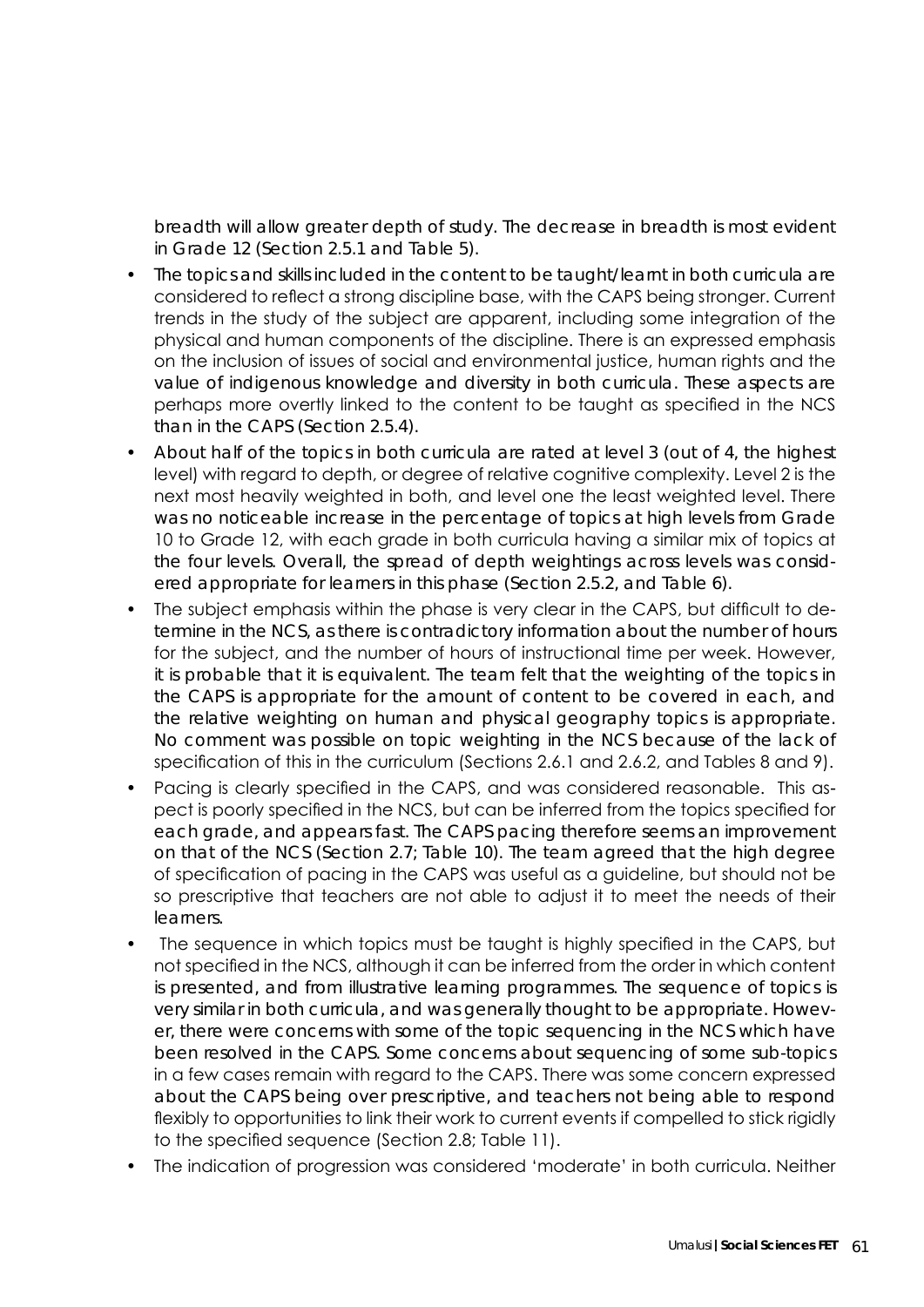the NCS nor the CAPS contains obvious progression from topic to topic within a grade. For certain topics, such as map work, there was progression from Grade 10 to Grade 12. This lack of progression is partly attributable to the 'stand alone' nature of the topics. In both curricula, generally, there was more well-defined progression in the sub-topics within the topics (Section 2.8.2, and Table 12).

- Specification of pedagogical approach is weak in both curricula. However, in both, the inference can be made that an enquiry based approach, in which learners are actively engaged in learning is favoured. For the NCS, as it is an outcomes - based curriculum, constructivism seems to be an underpinning theoretical base. The evaluation team thought that an enquiry based approach was thought to be appropriate for both these curricula. Very little guidance is given in either curriculum as to how best to implement an enquiry based approach (Section 2.9; Table 13).
- Assessment is highly specified in both curricula. There is more flexibility in the choice of type of assessment tasks in each term in the NCS, which the team considered preferable to the inflexible specification in the CAPS. Learners would be under less time pressure in the CAPS examinations than in the NCS. The team were of the opinion that weighting of marks across the cognitive orders in the CAPS is appropriate (Section 2.10; Tables 14,15 and 16).
- In neither curriculum is there strong integration with other subjects. There is a stronger integration with everyday knowledge – to similar degrees in both curricula. However, teachers themselves will need to be able to identify opportunities to link curriculum knowledge to current events and the learners' specific local contexts and experiences (Section 2.11.1 and 2.11.2; Tables 17 and 18).
- Both curricula comprise a series of topics, which, to a large extent, are self-contained and do not necessarily link to each other. Where they do progress from grade to grade, there is stronger coherence in the CAPS than the NCS. Coherence is evident within each topic (Section 2.12.1).
- The content, skills and attitudes and values underpinning each curriculum are similar, and appropriate for the South African context. However, to some extent, the focus on social and environmental issues has decreased from the NCS to the CAPS. Given the greater clarity of the CAPS, and its more accessible language, it is more appropriate for the South African school context. However, the team felt that, while the greater clarity and specification of the CAPS supports teachers better than the NCS, there is a danger that, if teachers are constrained by having to implement the CAPS exactly as specified, it will be too restrictive, preventing teachers from making appropriate changes to meet the needs of learners in various contexts (Section 2.12.2).
- Both curricula assume that teachers with a strong subject knowledge, and competence in subject-related as well as more generic skills. They must be aware of current social and environmental issues and debates, and be able to link these to local contexts. In addition, it is assumed that they will be able to implement an enquiry based approach to teaching the subject, and to be competent in designing and marking assessment tasks. The NCS makes greater demands on teachers than does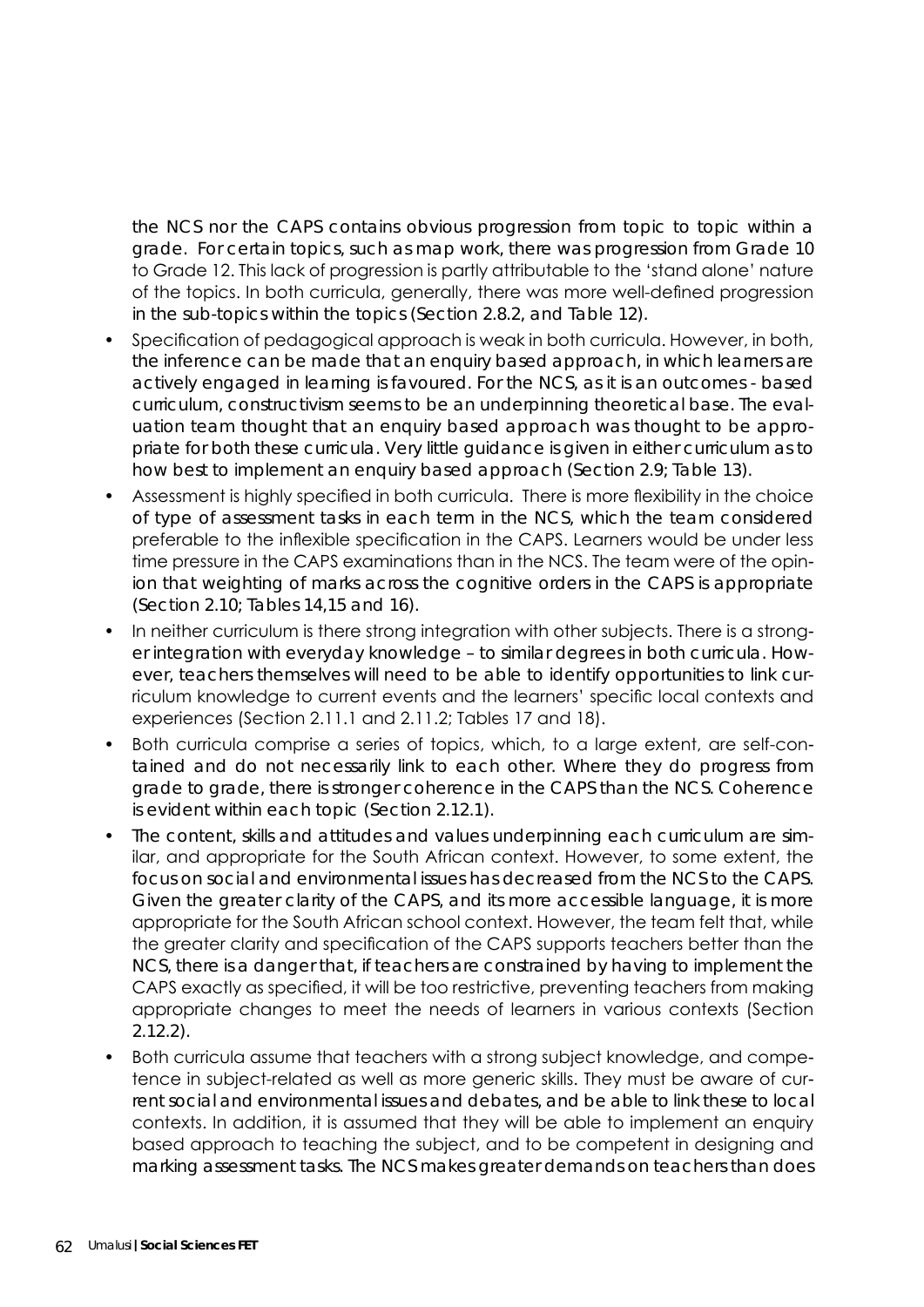the CAPS with regard to the design of learning programmes and decision making with regard to the sequence and pacing of content delivery (Section 2.12.3).

In short, the CAPS has streamlined and strengthened the NCS through restructuring and capturing the core ideas of Geography and reinforcing them appropriately. The sequencing of topics has been improved. Care must be taken that its greater specificity does not lead to inflexibility in its implementation, and that the low level of guidance with regard to pedagogy, and the strong emphasis on subject knowledge in its own right, do not by default favour a 'transmission' mode of delivery.

#### **2.14 RECOMMENDATIONS**

- Emphasis on social equality should be strengthened through the mention of explicit historical contexts and why the existing spatial patterns have developed and remained intact in the content statements.
- While the kinds of assessment tasks should be specified, teachers should have the option to do them in the context of the content they choose – i.e in whichever term they choose, or to do them as specified, but have the option to do additional tasks in other terms, and to use the best mark for the programme of assessment mark.
- Greater guidance in a 'teacher's guide' as to the pedagogical approach to adopt is required so that teachers do not lapse into dependence on rote learning.
- The four Big Ideas should be constantly referred to and explained and be standard practice for lesson and topic delivery.
- The demands made with regard to the use of GIS must respond to the practicality of available resources. As the provision of Information Communication Technology (ICT) resources develops, the curriculum should be adapted to include the use of these for GIS, not only paper GIS. An ICT-based GIS assessment task could be considered as an option for those schools with ICT capability.
- Paper 2 of the Grade 12 final examination specifications should be changed so that the 20 marks for calculations include map work skills as well. There should be 20 marks for calculations and map skills (eg CAPS Doc 2.1, pp 56-58).
- In order to meaningfully implement the curriculum properly, schools should have adequate and relevant resources for teachers to use (eg GIS programs and computers, thermometers, globes, atlases, textbooks).
- The terminology and editing changes noted in Section 2.5.4 should be addressed in revised versions of the document.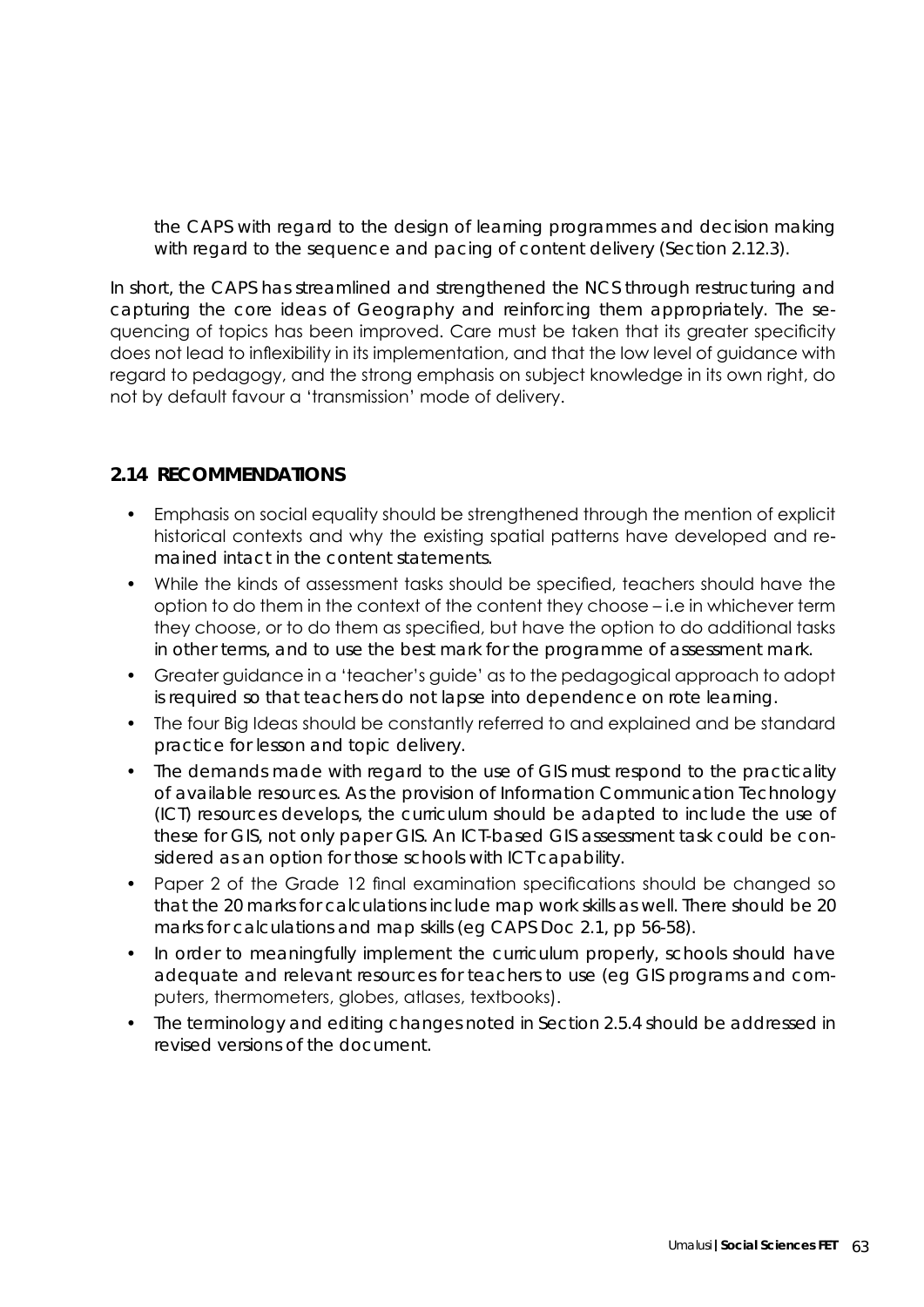# **3 GEOGRAPHY: A COMPARISON OF NCS AND CAPS FOR THE FET Phase**

The exit-level outcomes for Geography in the FET Phase can be inferred from various sections in the CAPS (DBE 2011): the specification of content and skills for Grade 12 in Doc 2.1, pp 40 - 48; the specification of geographic skills and techniques for all three grades, as Grade 12 encompasses them all (Doc 2.1, p 20); Section 2 which gives information about the nature of Geography and its role in education, and from the information about assessment (Doc 2.2, pp 49 – 59).

In Tables 19 and 20 below, the content topics and skills are treated separately. Table 19 contains the content topics that are covered in the final Grade 12 examination, clustered under the broad content areas.

| Table 19: Content Topics Examined at Exit (Grade 12)                |                                                                                                                                                                                                                                                                                                                                                                                                                                                                                                                                                                                                                             |  |
|---------------------------------------------------------------------|-----------------------------------------------------------------------------------------------------------------------------------------------------------------------------------------------------------------------------------------------------------------------------------------------------------------------------------------------------------------------------------------------------------------------------------------------------------------------------------------------------------------------------------------------------------------------------------------------------------------------------|--|
| Sub-Topic heading                                                   | Broad details of content in Grade 12                                                                                                                                                                                                                                                                                                                                                                                                                                                                                                                                                                                        |  |
| Topic 1: Climate and weather                                        |                                                                                                                                                                                                                                                                                                                                                                                                                                                                                                                                                                                                                             |  |
| Mid - latitude<br>cyclones                                          | $\bullet$<br><b>General characteristics</b><br>$\bullet$<br>Conditions necessary for their formation<br>Stages of development<br>$\bullet$<br>Weather patterns associated with cold, warm and occluded fronts<br>$\bullet$                                                                                                                                                                                                                                                                                                                                                                                                  |  |
| <b>Tropical cyclones</b>                                            | <b>General characteristics</b><br>$\bullet$<br>Conditions necessary for their formation<br>$\bullet$<br>Stages of development and related weather patterns<br>$\bullet$<br>Reading and interpreting satellite images and synoptic weather maps<br>$\bullet$<br>Impact of tropical cyclones on human activities and the environment<br>$\bullet$<br>Strategies that help prepare for and manage effects of tropical cyclones<br>$\bullet$                                                                                                                                                                                    |  |
| Subtropical<br>anticyclones and<br>associated weather<br>conditions | Location of subtropical high pressure cells that affect South Africa<br>$\bullet$<br>General characteristics of these high-pressure cells<br>$\bullet$<br>Anticyclonic air circulation around South Africa, and its influence on weather<br>$\bullet$<br>and climate<br>Travelling disturbances associated with anticyclonic circulation: moisture front,<br>$\bullet$<br>line thunderstorms, coastal low pressure systems and South African berg winds<br>Reading and interpreting satellite images and synoptic weather maps that<br>$\bullet$<br>illustrate weather associated with subtropical anticyclonic conditions. |  |
| <b>Valley climates</b>                                              | the micro-climate of valleys (the effect of the slope aspect);<br>$\bullet$<br>Development of anabatic and katabatic winds, inversions, frost pockets and<br>$\bullet$<br>radiation fog; and<br>The influence of local climates on human activities such as settlement and<br>$\bullet$<br>farming.                                                                                                                                                                                                                                                                                                                         |  |
| Urban climates                                                      | Reasons for differences between rural and urban climates;<br>$\bullet$<br>Urban heat islands - causes and effects:<br>$\bullet$<br>Concept of pollution domes - causes and effects; and<br>$\bullet$<br>Strategies to reduce the heat island effect<br>$\bullet$                                                                                                                                                                                                                                                                                                                                                            |  |
| Topic 2: Geomorphology                                              |                                                                                                                                                                                                                                                                                                                                                                                                                                                                                                                                                                                                                             |  |
| Drainage systems<br>in South Africa                                 | Important concepts: drainage basin; catchment area, river system, watershed,<br>$\bullet$<br>tributary, river mouth, source, confluence, water table, surface run-off,<br>groundwater<br>Types of rivers -permanent, periodic, episodic and exotic<br>$\bullet$<br>Drainage patterns: dendritic, trellis, rectangular, radial, centripetal, deranged<br>$\bullet$<br>and parallel<br>Stream order and density<br>Discharge of a river - laminar and turbulent flow<br>$\bullet$                                                                                                                                             |  |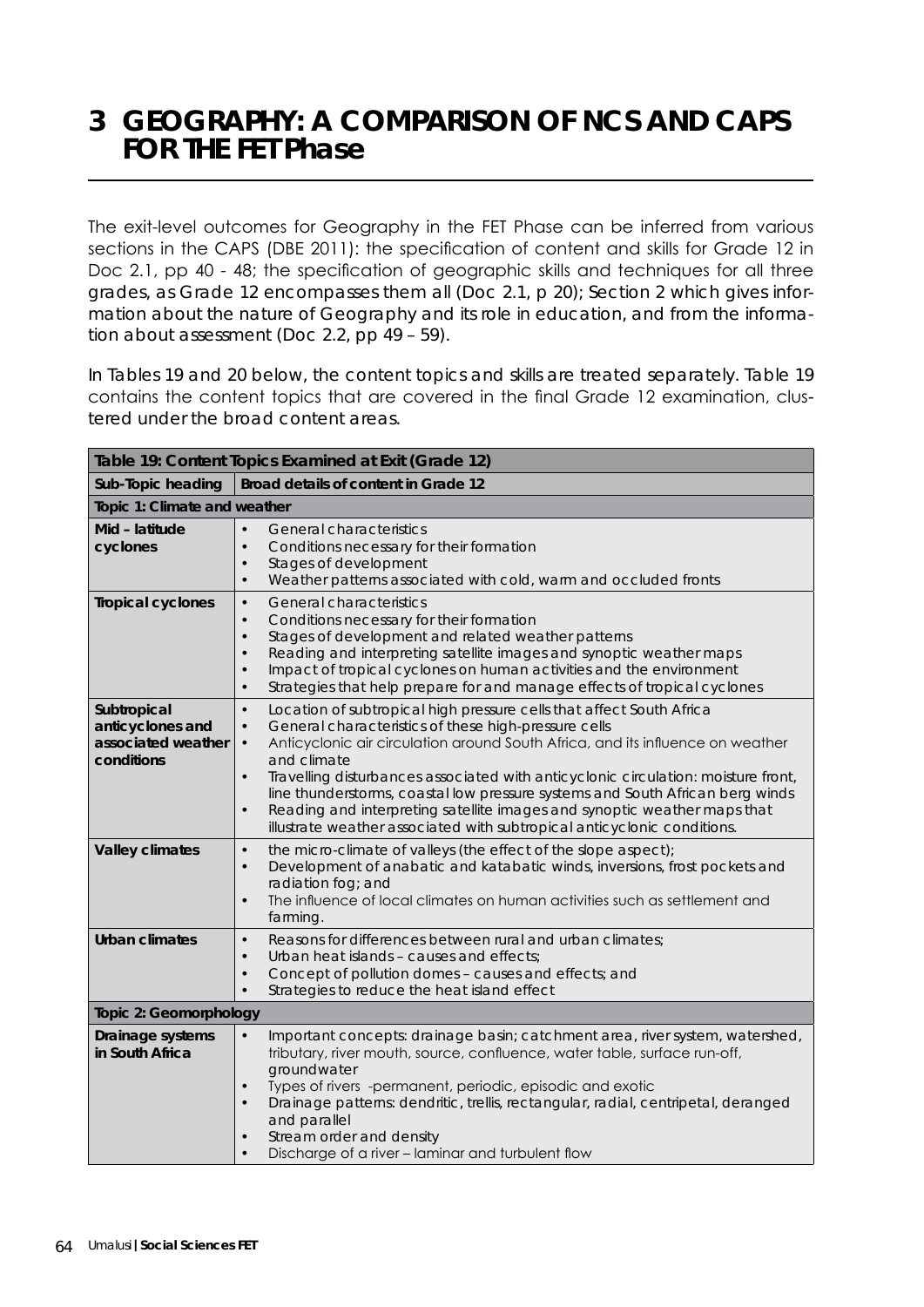| Table 19: Content Topics Examined at Exit (Grade 12) (continued) |                                                                                                                                                                                                                                                                                                                                                                                                                                                                                                                                               |  |
|------------------------------------------------------------------|-----------------------------------------------------------------------------------------------------------------------------------------------------------------------------------------------------------------------------------------------------------------------------------------------------------------------------------------------------------------------------------------------------------------------------------------------------------------------------------------------------------------------------------------------|--|
| Sub-Topic heading                                                | Broad details of content in Grade 12                                                                                                                                                                                                                                                                                                                                                                                                                                                                                                          |  |
| <b>Fluvial processes</b>                                         | River profiles and relationships to stages of a river<br>$\bullet$<br>Identification and description of fluvial landforms<br>$\bullet$<br>River grading<br>$\bullet$<br>Rejuvenation and resultant features<br>$\bullet$<br>River capture<br>$\bullet$<br>Superimposed and antecedent drainage<br>$\bullet$                                                                                                                                                                                                                                   |  |
| Catchment and<br>river management                                | $\bullet$<br>Importance of managing drainage basins and catchment areas<br>Impact of people on drainage basins and catchment areas<br>$\bullet$<br>Management strategy of a selected catchment area in South Africa<br>$\bullet$                                                                                                                                                                                                                                                                                                              |  |
| Topic 3: Settlement                                              |                                                                                                                                                                                                                                                                                                                                                                                                                                                                                                                                               |  |
| <b>Study of settlements</b>                                      | Concept of settlement<br>$\bullet$<br>Site and situation<br>$\bullet$<br>Rural and urban settlements<br>$\bullet$<br>Settlement classification according to size, complexity, pattern, function<br>$\bullet$                                                                                                                                                                                                                                                                                                                                  |  |
| <b>Rural settlements</b>                                         | How site and situation affect the location of rural settlements<br>$\bullet$<br>Classification of rural settlements according to pattern and function<br>$\bullet$<br>Reasons for different shapes of settlements: round, linear, T-shaped, crossroad<br>$\bullet$<br>Land use in rural settlements<br>$\bullet$                                                                                                                                                                                                                              |  |
| <b>Rural settlement</b><br><b>issues</b>                         | Rural-urban migration<br>$\bullet$<br>Causes and consequences of rural depopulation on people and the economy<br>$\bullet$<br>Social justice issues in rural areas, such as access to resources and land reform<br>$\bullet$                                                                                                                                                                                                                                                                                                                  |  |
| Urban settlements                                                | $\bullet$<br>The origin and development of urban settlements - urbanisation of the world's<br>population<br>How site and situation affect the location of urban settlements<br>$\bullet$<br>Classification of urban settlements according to function, such as central<br>$\bullet$<br>places, trade and transport, break of bulk points, specialised cities, junction<br>towns and gateway towns or gap towns                                                                                                                                |  |
| <b>Urban hierarchies</b>                                         | The concepts of urban hierarchy, central place, threshold population, sphere of<br>$\bullet$<br>influence and range of goods<br>Lower and higher order functions and services<br>$\bullet$<br>Lower and higher order centres<br>$\bullet$                                                                                                                                                                                                                                                                                                     |  |
| Urban structure and<br>patterns                                  | $\bullet$<br>Internal structure and patterns of urban settlements<br>Land use zones<br>$\bullet$<br>Concept of urban profile<br>$\bullet$<br>Factors influencing the morphological structure of a city<br>$\bullet$<br>Models of urban structure, such as multiple-nuclei model, the modern<br>$\bullet$<br>American-western city, the Third World city and the South African city<br>Changing urban patterns and land use in South African cities<br>$\bullet$                                                                               |  |
| <b>Urban settlement</b><br><i>issues</i>                         | Recent urbanisation patterns in South Africa<br>$\bullet$<br>Urban issues related to rapid urbanisation: lack of planning, housing shortage,<br>$\bullet$<br>overcrowding, traffic congestion and problems with service provision<br>The growth of informal settlements and associated issues case studies from the<br>$\bullet$<br>world and South Africa<br>Case studies that show how selected urban areas in South Africa are managing<br>$\bullet$<br>urban challenges, handling environmental, economic, and social justice<br>concerns |  |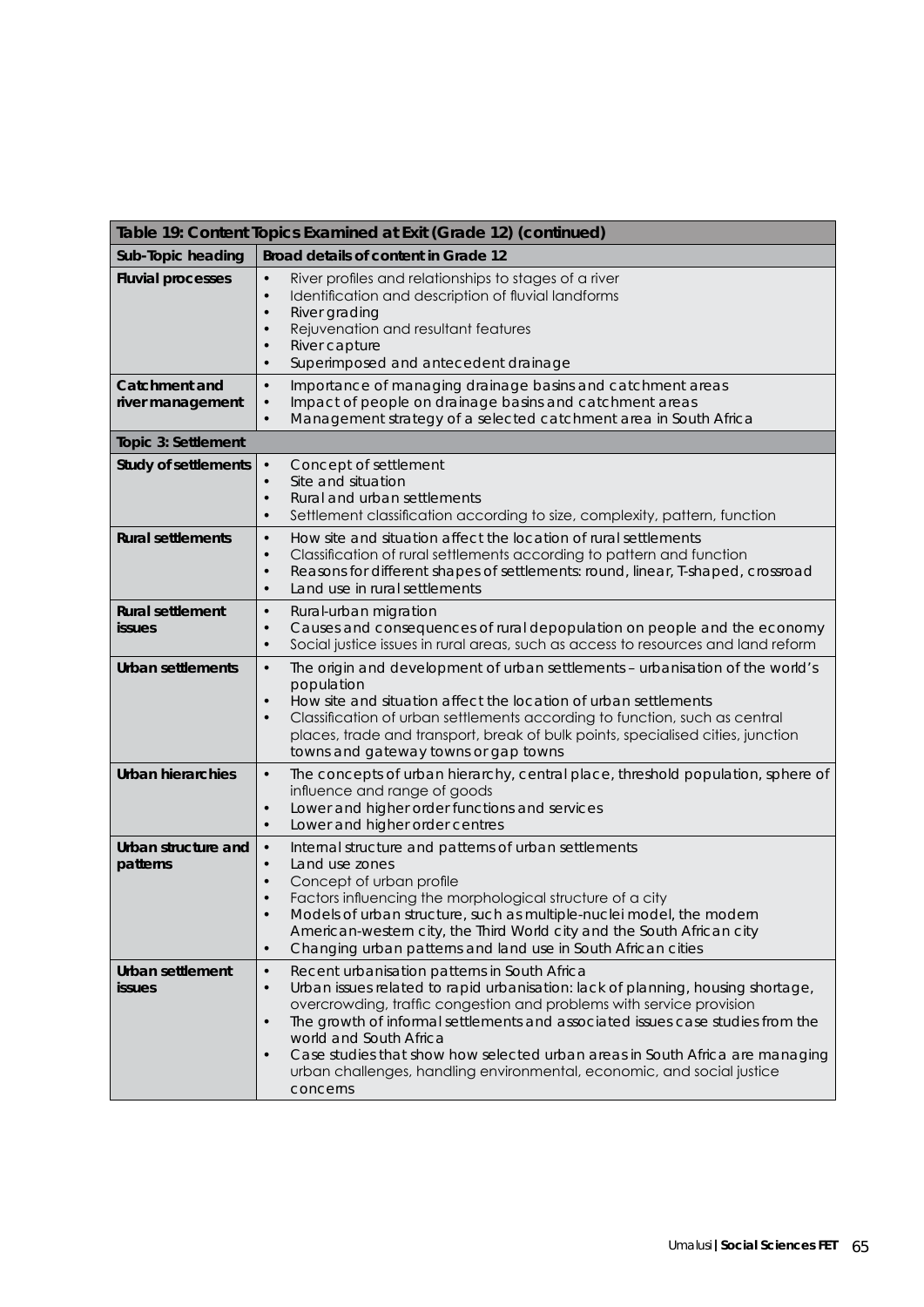| Table 19: Content Topics Examined at Exit (Grade 12) (continued) |                                                                                                                                                                                                                                                                                                                                                                                                                                                                                                                                                                                                                                                                                                                                                                 |  |
|------------------------------------------------------------------|-----------------------------------------------------------------------------------------------------------------------------------------------------------------------------------------------------------------------------------------------------------------------------------------------------------------------------------------------------------------------------------------------------------------------------------------------------------------------------------------------------------------------------------------------------------------------------------------------------------------------------------------------------------------------------------------------------------------------------------------------------------------|--|
| Sub-Topic heading                                                | Broad details of content in Grade 12                                                                                                                                                                                                                                                                                                                                                                                                                                                                                                                                                                                                                                                                                                                            |  |
|                                                                  | Topic 4: Economic Geography of South Africa                                                                                                                                                                                                                                                                                                                                                                                                                                                                                                                                                                                                                                                                                                                     |  |
| Structure of the<br>economy                                      | Economic sectors (primary, secondary, tertiary and quaternary)<br>$\bullet$<br>Economic sectors' contribution to the South African economy: value and<br>$\bullet$<br>employment                                                                                                                                                                                                                                                                                                                                                                                                                                                                                                                                                                                |  |
| <b>Agriculture</b>                                               | Contribution of agriculture to the South African economy<br>$\bullet$<br>The role of small-scale farmers and large-scale farmers<br>$\bullet$<br>Main products produced: home market and export market<br>$\bullet$<br>Factors that favour and hinder agriculture in South Africa, such as climate, soil,<br>$\bullet$<br>land ownership and trade<br>the importance of food security in South Africa - influencing factors<br>$\bullet$<br>Case studies related to food security in South Africa<br>$\bullet$                                                                                                                                                                                                                                                  |  |
| Mining                                                           | Contribution of mining to the South African economy<br>$\bullet$<br>Significance of mining to the development of South Africa<br>$\bullet$<br>Factors that favour and hinder mining in South Africa<br>$\bullet$                                                                                                                                                                                                                                                                                                                                                                                                                                                                                                                                                |  |
| Secondary and<br>tertiary sectors                                | Contribution of secondary and tertiary sectors to the South African economy<br>$\bullet$<br>Types of industries, such as heavy, light, raw material orientated, market<br>$\bullet$<br>orientated, footloose industries, ubiquitous industries and bridge (break of bulk<br>point) industries<br>Factors influencing industrial development in South Africa, such as raw<br>$\bullet$<br>materials, labour supply, transport infrastructure, political intervention,<br>competition and trade<br>South Africa's industrial regions - Gauteng (PWV), Durban-Pinetown, Port<br>$\bullet$<br>Elizabeth-Uitenhage, South-western Cape - factors influencing their location -<br>main industrial activities (Case studies from South Africa to illustrate the above) |  |
| <b>Strategies</b><br>for industrial<br>development               | Overview of apartheid and post-apartheid industrial development strategies<br>$\bullet$<br>Concept and distribution of industrial Development Zones (IDZs)<br>$\bullet$<br>Case studies of two Spatial Development initiatives (SDIs)<br>$\bullet$<br>Issues associated with industrial centralisation and decentralisation<br>$\bullet$                                                                                                                                                                                                                                                                                                                                                                                                                        |  |
| Informal sector                                                  | Concept and characteristics of informal sector employment<br>$\bullet$<br>Reasons for high informal sector employment in South Africa<br>$\bullet$<br>Challenges facing South Africa's informal sector<br>$\bullet$                                                                                                                                                                                                                                                                                                                                                                                                                                                                                                                                             |  |

Table 20 below summarises the skills that are both stated and implicit in the formulation of content statements, the introductory overview of the nature of Geography and of Geography in the FET curriculum and in assessment guidelines in the CAPS (Doc 2.1). They have been categorised into two broad categories, each with subcategories.

| Table 20: Skills both stated and embedded in the CAPS for Geography                                       |                                                                                                                                                                                                                                                                                                                                                                                                                                                                                                                                                                                                |  |
|-----------------------------------------------------------------------------------------------------------|------------------------------------------------------------------------------------------------------------------------------------------------------------------------------------------------------------------------------------------------------------------------------------------------------------------------------------------------------------------------------------------------------------------------------------------------------------------------------------------------------------------------------------------------------------------------------------------------|--|
| Geographic skills and techniques                                                                          |                                                                                                                                                                                                                                                                                                                                                                                                                                                                                                                                                                                                |  |
| General<br>mapwork skills<br>and techniques<br>$-$ atlas, 1; 50 000<br>topographic maps<br>and other maps | Measure straight and curved line distances on large and small scale maps,<br>$\bullet$<br>including 1:50 000 topographic maps<br>Convert map distance to ground distance using various scales<br>$\bullet$<br>Determine direction using compass points and bearing<br>$\bullet$<br>Calculate magnetic bearing<br>$\bullet$<br>Give and find exact position of features and places using alphanumeric grids,<br>$\bullet$<br>and 4 and 6 digit figure co-ordinates; and relative position using direction and<br>magnetic bearing<br>Read symbols<br>$\bullet$<br>Draw sketch maps<br>$\bullet$ |  |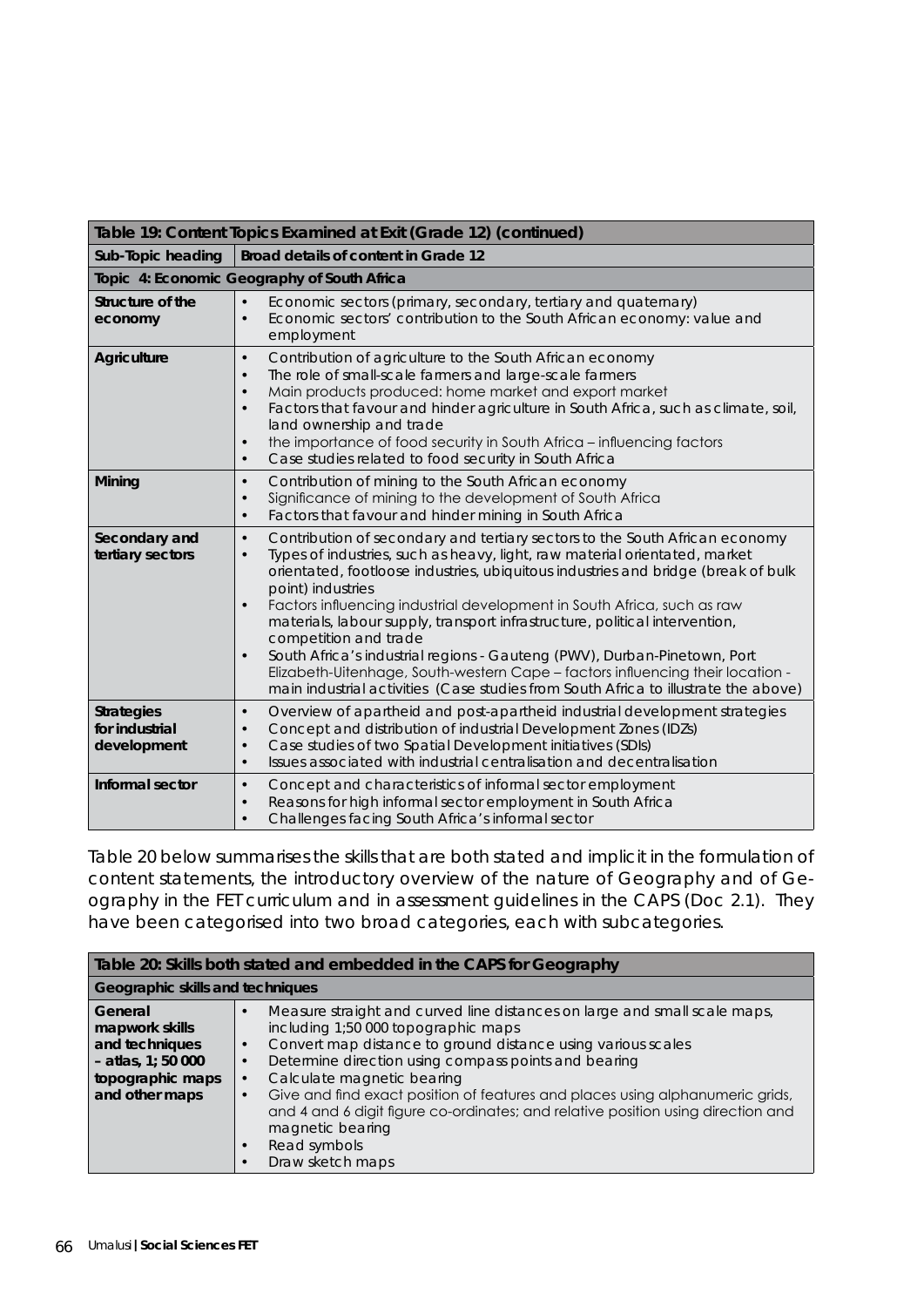|                                                                                                                                                                                                                                                                                                                                                                                                                                              | Table 20: Skills both stated and embedded in the CAPS for Geography (continued)                                                                                                                                                                                                                                                                                                                                                                                                                                                         |
|----------------------------------------------------------------------------------------------------------------------------------------------------------------------------------------------------------------------------------------------------------------------------------------------------------------------------------------------------------------------------------------------------------------------------------------------|-----------------------------------------------------------------------------------------------------------------------------------------------------------------------------------------------------------------------------------------------------------------------------------------------------------------------------------------------------------------------------------------------------------------------------------------------------------------------------------------------------------------------------------------|
|                                                                                                                                                                                                                                                                                                                                                                                                                                              | Cross reference from one map to others<br>Calculate area of regular and irregular shapes<br>$\bullet$<br>Identify features and patterns in spatial distribution<br>$\bullet$<br>Identify changes over time from maps of places at different dates<br>$\bullet$<br>Apply theoretical knowledge to map information to describe, explain and<br>$\bullet$<br>predict events, patterns, and processes                                                                                                                                       |
| Mapwork<br>techniques related<br>to 1:50 000 maps                                                                                                                                                                                                                                                                                                                                                                                            | Draw accurately, sketch and interpret cross sections<br>$\bullet$<br>Determine vertical exaggeration of a cross section<br>$\bullet$<br>Determine intervisibility<br>$\bullet$<br>Calculate gradient<br>$\bullet$<br>Locate a map within the 1:50 000 referencing system<br>$\bullet$                                                                                                                                                                                                                                                   |
| <b>Techniques related</b><br>to photographs                                                                                                                                                                                                                                                                                                                                                                                                  | $\bullet$<br>Identify features<br>Orientate photos and maps<br>$\bullet$<br>Compare information on photos with that on maps<br>$\bullet$                                                                                                                                                                                                                                                                                                                                                                                                |
| <b>Concepts and skills</b><br>related to GIS                                                                                                                                                                                                                                                                                                                                                                                                 | $\bullet$<br>Understand the concept of GIS and associated concepts:<br>- Spatial and attribute data; vector and raster data<br>- data standardization and data security; scales;<br>- spatial and spectral resolution;<br>- data manipulation: data integration, buffering, querying and statistical<br>analysis<br>- Capture different types of data from existing maps photographs, fieldwork or<br>other records on tracing paper to make a paper GIS<br>Interpret satellite images in context of content areas studied<br>$\bullet$ |
| Synoptic weather<br>maps                                                                                                                                                                                                                                                                                                                                                                                                                     | Interpret pressure patterns shown by isobars<br>$\bullet$<br>Interpolate wind flows<br>$\bullet$<br>Interpret station models<br>$\bullet$<br>Identify weather systems<br>$\bullet$<br>Describe and explain present weather conditions,<br>$\bullet$<br>Predict and explain likely future changes in weather systems and conditions.                                                                                                                                                                                                     |
|                                                                                                                                                                                                                                                                                                                                                                                                                                              | Research and information processing skills                                                                                                                                                                                                                                                                                                                                                                                                                                                                                              |
| Work with data                                                                                                                                                                                                                                                                                                                                                                                                                               | Draw bar and line graphs<br>$\bullet$<br>Interpret bar, line, pie and other graphs, including population pyramids<br>$\bullet$<br>Tabulate data, and interpret information in tables<br>$\bullet$<br>Use basic numerical skills: fractions, ratios, rates, proportions, percentages,<br>$\bullet$<br>mean, average<br>Use data in formulae<br>$\bullet$<br>Categorise and classify<br>$\bullet$                                                                                                                                         |
| Work with diagrams                                                                                                                                                                                                                                                                                                                                                                                                                           | $\bullet$<br>Draw and label diagrams – illustrative, flow, cycle<br>Interpret information provided in diagrams                                                                                                                                                                                                                                                                                                                                                                                                                          |
| <b>Fieldwork</b>                                                                                                                                                                                                                                                                                                                                                                                                                             | Collect and record data using a variety of techniques<br>$\bullet$<br>- Observation<br>- Measuring (including using weather instruments)<br>- Interviewing<br>Process, collate, interpret and present fieldwork findings<br>$\bullet$                                                                                                                                                                                                                                                                                                   |
| Note about fieldwork in Grade 12                                                                                                                                                                                                                                                                                                                                                                                                             |                                                                                                                                                                                                                                                                                                                                                                                                                                                                                                                                         |
| No fieldwork is specified in the CAPS content for Grade 12; the content specified for fieldwork noted<br>above has a proviso 'time permitting' next to it (Doc 2.1, p 16). It is included as one of the suggested tasks<br>for assessment (Doc 2.1, p 54) and so some candidates might do some fieldwork in this grade. Fieldwork<br>skills above are derived from information for all three grades, shown on page 16 of the CAPS (Doc 2.1). |                                                                                                                                                                                                                                                                                                                                                                                                                                                                                                                                         |
| Language and<br>cognitive skills                                                                                                                                                                                                                                                                                                                                                                                                             | Write short answers, paragraphs and essays (essay is an optional assessment<br>$\bullet$<br>task; Doc 2.1, p 53)<br>Present a research report - written/orally (optional assessment task, Doc 2.1, p 53)<br>$\bullet$                                                                                                                                                                                                                                                                                                                   |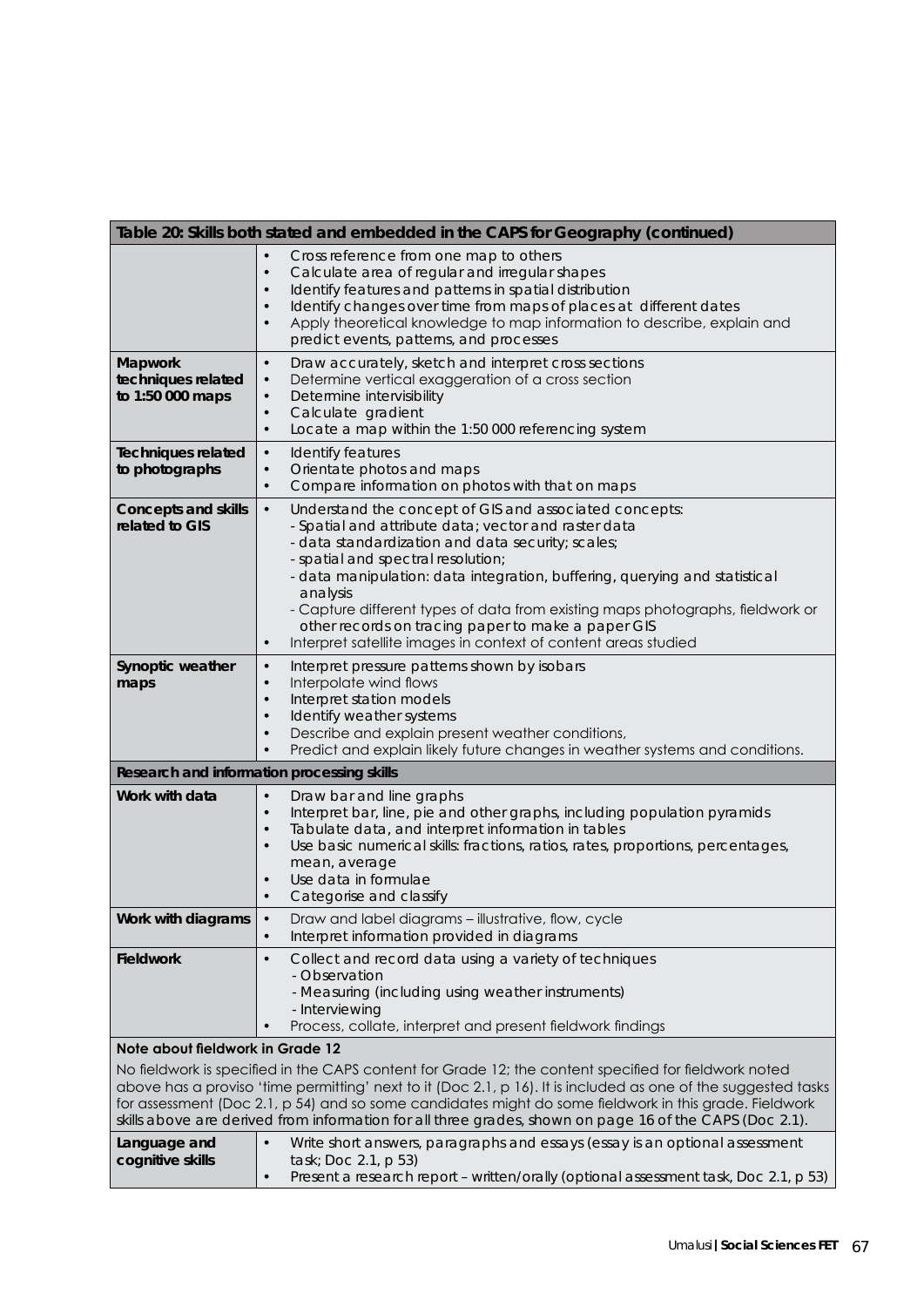| Table 20: Skills both stated and embedded in the CAPS for Geography (continued) |                                                                                                                                                                                                                                                                                                                                                                                                                                                                                                                                                                                                                                                                                                                                                                                                                                                                                                                                                                                                                                                                                                                                                                                                               |  |
|---------------------------------------------------------------------------------|---------------------------------------------------------------------------------------------------------------------------------------------------------------------------------------------------------------------------------------------------------------------------------------------------------------------------------------------------------------------------------------------------------------------------------------------------------------------------------------------------------------------------------------------------------------------------------------------------------------------------------------------------------------------------------------------------------------------------------------------------------------------------------------------------------------------------------------------------------------------------------------------------------------------------------------------------------------------------------------------------------------------------------------------------------------------------------------------------------------------------------------------------------------------------------------------------------------|--|
|                                                                                 | Express and support a point of view<br>$\bullet$<br>Formulate questions<br>$\bullet$<br>Analyse and synthesise information from different sources<br>$\bullet$<br>Critically evaluate information(such as detect bias; identify points of view;<br>$\bullet$<br>accuracy)<br>Use and analyse case studies (implied: read for comprehension; apply general<br>$\bullet$<br>principles to specific cases; identify relevant and key information)<br>Categorise and classify information (implied)<br>$\bullet$<br>Compare and contrast; differentiate (implied)<br>$\bullet$<br>Identify issues, challenges, relationships and influencing factors<br>$\bullet$<br>Suggest solutions to problems<br>$\bullet$<br>Link cause and effect<br>$\bullet$<br>Evaluate impacts and strategies<br>$\bullet$<br>Define and explain concepts: Implied: use subject specific terminology<br>$\bullet$<br>correctly<br>Describe and explain relationships, patterns, processes, trends<br>$\bullet$<br>Predict possible future events, tends, impacts<br>$\bullet$<br>Identify relationships between the physical and human environments<br>$\bullet$<br>Translate between symbolic and textual representation<br>$\bullet$ |  |
| <b>Social skills</b>                                                            | Work collaboratively and independently<br>$\bullet$<br>In reasoning and making judgements, demonstrate, where appropriate:<br>$\bullet$<br>- sensitivity to and concern for the environment and the need for sustainable<br>development<br>- an aesthetic appreciation of the earth, including its people, their activities,<br>places, landscapes, natural processes and phenomena<br>- an appreciation of the attitudes, values, beliefs and indigenous knowledge<br>systems of others in cultural, economic, environmental, political and social<br>issues that have a geographical dimension<br>- an awareness of the contrasting opportunities and constraints of people living<br>indifferent places and under different physical and human conditions<br>- a willingness to review own attitudes in the light of knowledge and<br>experiences<br>Apply geographical knowledge and skills in learners' personal lives                                                                                                                                                                                                                                                                                   |  |

- a) The **exit level outcomes** described in Tables 19 and 20 are considered adequate and appropriate. Learners are required to demonstrate competence at a range of cognitive levels, and to develop generic skills in literacy and numeracy, as well as key geographic skills and techniques. One gap that was noted is the lack of an ICT base to the GIS work, with only a paper GIS being required. This is understandable in the context of the country as a whole, but it is hoped that over time learners will increasingly have access to the technology required for this work. The content covers both physical and human Geography, and requires links to be made between these two dimensions of the subject. There are several large topics that are not examined in Grade 12 – such as population, development and various aspects of geomorphology and climate. However, the choice of topics for Grade 12 is appropriate, and in many cases they are the natural exit point for work done in previous years and allow for meaningful application of theory to map work interpretation.
- b) Across the phase as a whole, there are 12 broad content areas. The **emphasis on the various content areas** is appropriate over the phase. There is a good balance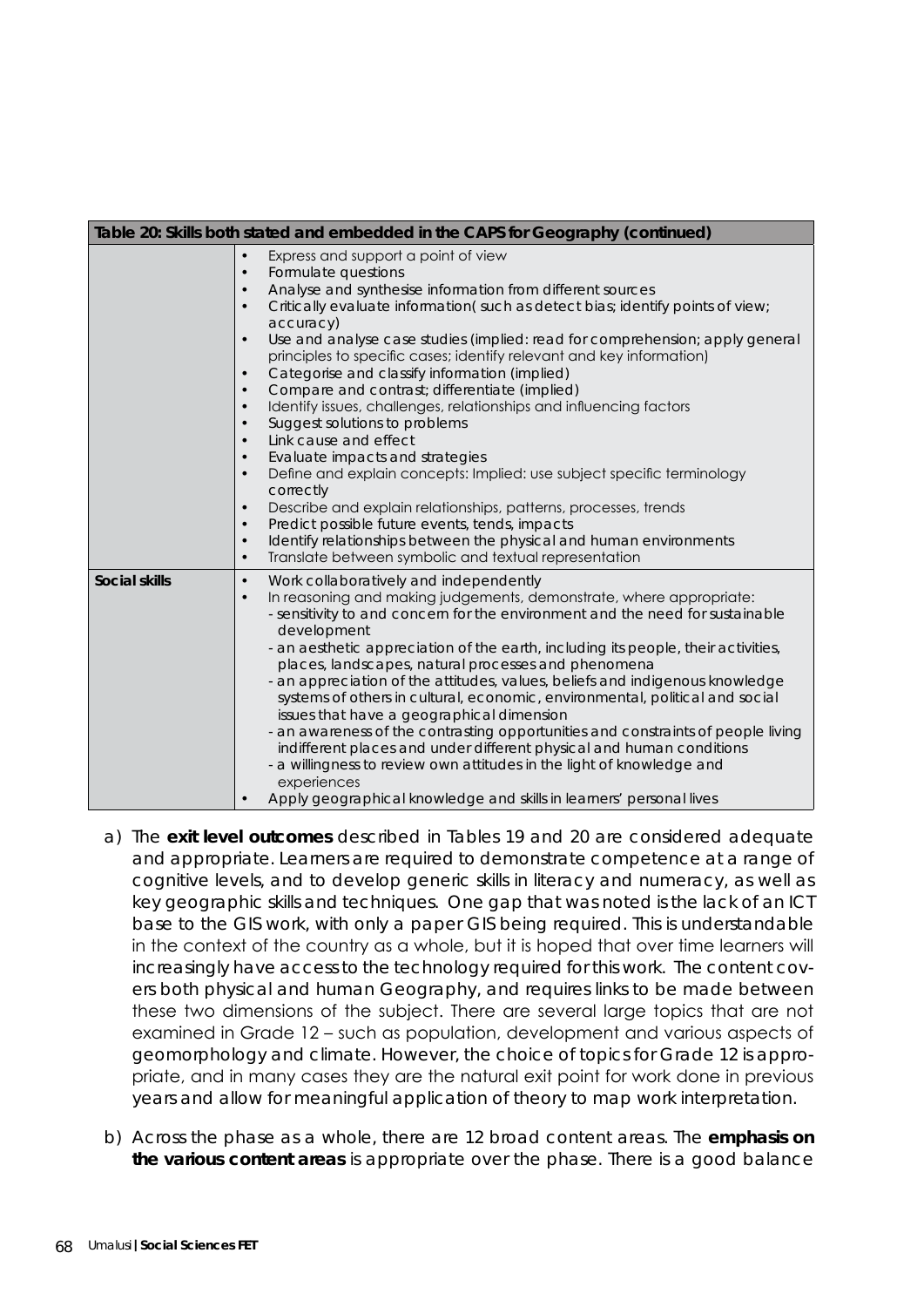between physical and human geography topics (four of each), while two more integrated topics on the sustainable uses of resources are also included. Geographic skills and techniques are built up over the three years, and the requirement that these be integrated into the study of the other topics is sensible, as is the specification of time allocated to this work. Over the three years, the content is studied at different scales, giving learners appropriate perspectives on systems, processes and issues in local, regional and global contexts. In addition, there is an appropriate balance between theoretical work and its application in various contexts, though in the settlement section some work on land use competition might be included.

- c) **The skills directly specified** are generally appropriate. However, the fact that essay writing is optional is problematic, and learners should be expected to apply skills of more sustained writing developed in languages to work in Geography, too. While there are logistical considerations associated with practical and fieldwork, opportunities should be created for learners to develop the skills associated with these in the phase. This is an area in which teachers might need support beyond that offered in the CAPS. While geographical skills and techniques are very clearly specified, it would be helpful to make more specific reference to some of the generic language skills implied in the CAPS, and encapsulated by aims such as 'practising essential transferrable skills – literacy, numeracy oracy and graphicacy' (Doc 2.1, p 8).
- d) **The emphasis on cognitive skills** is appropriate as a wide range of skills, including high order skills, is included. These skills are noted in the introductory section where reference is made to the curriculum aiming to develop a range of subject specific skills – such as interpreting and evaluating data, making decisions and judgements, and suggesting solutions to problems (Doc 2.1, p 9), and also in the examples of assessment activities, which include analysing and synthesising information from different sources, evaluating arguments, expressing and /or supporting or disagreeing with a point of view. The geographic skills and techniques also refer to a wide range of cognitive skills, including higher order ones. However, as can be seen in Table 19, the statements of content to be covered do not by and large suggest the need to do more than remember and perhaps understand the concepts listed. There is, however, clear and appropriate weighting of cognitive levels in the assessment guidelines in the final section of the document (Doc 2.1, p 52), which must influence the teaching of the content.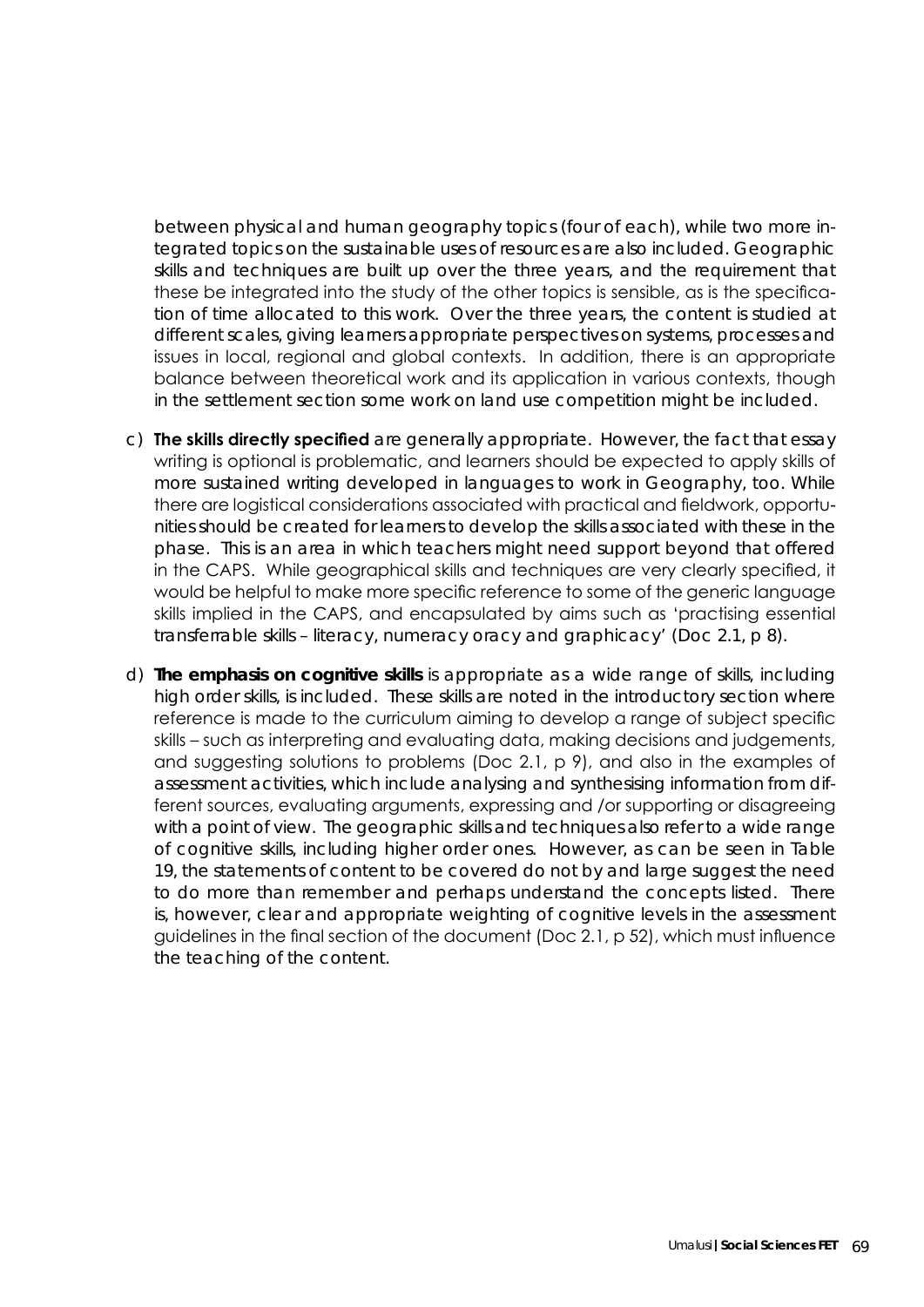# **4 HISTORY: A COMPARISON OF THE NCS AND CAPS FOR THE FET Phase**

**Evaluators** Dr Carol Bertram Dr Gengs Pillay Mr Brian Mathews Mr Edward Smuts Mr Simon Haw

#### **4.1 INTRODUCTION**

#### **4.1.1 The features / characteristics of History**

According to the CAPS FET for History (Doc 2.1, see Section 4.2 for references):

History is the study of change and development in society over time. The study of History enables us to understand how past human action affects the present and influences the future, and it allows us to evaluate these effects. History is about learning how to think about the past, which affects the present, in a disciplined way. History is a process of enquiry. Therefore, it is about asking questions of the past and using evidence critically about the stories people tell us about the past. (Doc 2.1, p 8)

The CAPS goes on to state that *'The study of History also supports citizenship within a democracy by:* 

- *• upholding the values of the South African Constitution and helping people to understand those values;*
- *• reflecting the perspectives of a broad social spectrum so that race, class, gender and the voices of ordinary people are represented;*
- *• encouraging civic responsibility and responsible leadership, including raising current social and environmental concerns;*
- *• promoting human rights and peace by challenging prejudices that involve race, class, gender, ethnicity and xenophobia; and*
- preparing young people for local, regional, national, continental and global re*sponsibility.*' (Doc 2.1, p 8)

Thus the History curriculum aims to both develop learners who can think systematically about the past, and who will understand the values of the South African Constitution, will promote human rights and will take up civic responsibility roles.

#### **4.1.2 The role of the subject in the FET Phase**

History can be selected from a range of Group B subjects offered in the NCS and the CAPS as an elective. The time allocation per week is 4 hours (Doc 2.1, p 7).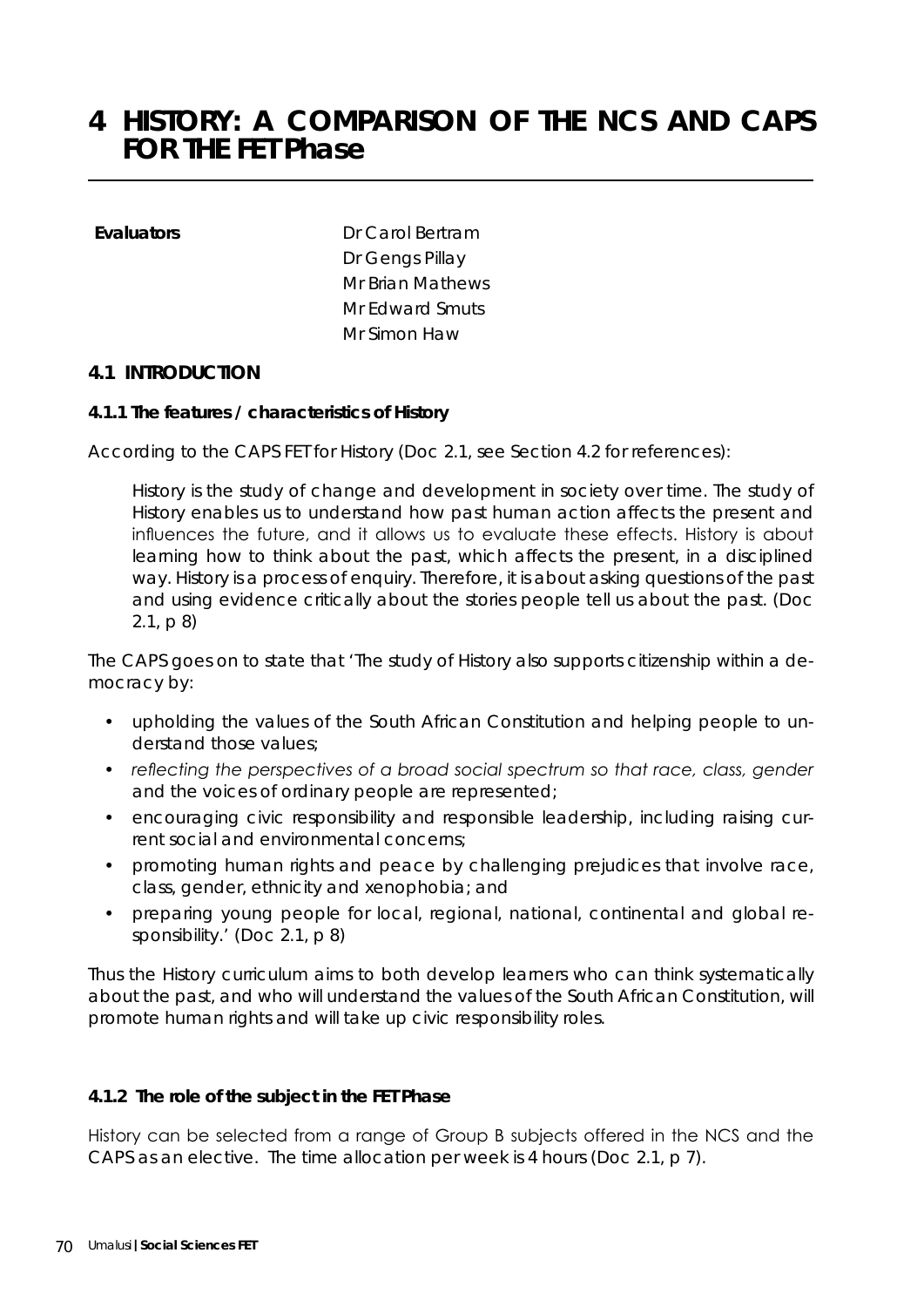According to the NCS History curriculum, history learners are *'taught to think in a rigorous and critical manner about society… they will interpret and construct historical knowledge and understanding and be encouraged to communicate this in a variety of ways'*  (Doc 1.1, p 10).

While the CAPS does not mention the role of History in the workplace, the NCS states that *'The study of History provides a sound vocational preparation for a wide range of jobs and careers, including those which call for analysing and seeking solutions to many present-day challenges. Training in History teaches one to analyse evidence, to organise ideas and to construct coherent arguments. History nurtures effective communication, which is an essential life and professional skill in the contemporary world. History qualifications can, therefore, lead to future careers in management and administration, marketing, public relations and the media. As result of these skills, qualifications in History are highly valued'* (Doc 1.1, pp 10 -11).

The role of History in the CAPS is also understood as promoting citizenship education.

# **4.2 LIST OF DOCUMENTS REFERENCED**

The evaluation team consulted four documents relating to the NCS and four documents that define the CAPS. These are listed in Table 21. Each document is given a reference code which is used when referring to it throughout the rest of this report.

| Table 21: Referenced documents                                                                                                                                                              |           |  |
|---------------------------------------------------------------------------------------------------------------------------------------------------------------------------------------------|-----------|--|
| 1 National Curriculum Statement (NCS)                                                                                                                                                       |           |  |
| Department of Education. 2003. National Curriculum Statement for Grades 10-12 (Gen-<br>eral): History                                                                                       | Doc 1.1   |  |
| Department of Education. 2008. National Curriculum Statement for Grades 10-12 (Gener-<br>al): Learning Programme Guidelines - History                                                       | Doc 1.2   |  |
| Department of Education. 2008. National Curriculum Statement for Grades 10-12 (Gener-<br>al): Subject Assessment Guidelines - History                                                       | Doc. 1.3  |  |
| Department of Education. 2009. History Grade 12 Examination Guidelines                                                                                                                      | Doc. 1.4  |  |
| 2 Curriculum and Assessment Policy Statement (CAPS)                                                                                                                                         |           |  |
| Department of Basic Education. 2011. National Curriculum Statement (NCS) Curriculum<br>and Assessment Policy Statement (CAPS) Further Education and Training Phase Grades<br>10-12. History | Doc 2.1   |  |
| Department of Basic Education. (n.d.) National Policy Pertaining to the Programme and<br>Promotion Requirements of the National Curriculum Statement. Gr R - 12                             | Doc 2.2   |  |
| Department of Basic Education. (n.d.) National Protocol for Assessment. Gr R - 12                                                                                                           | Doc $2.3$ |  |
| Department of Basic Education. 2011. National Curriculum Statement (NCS) Curriculum<br>and Assessment Policy Statement (CAPS) General Education and Training Phase Grades<br>7-9. History   | Doc 2.4   |  |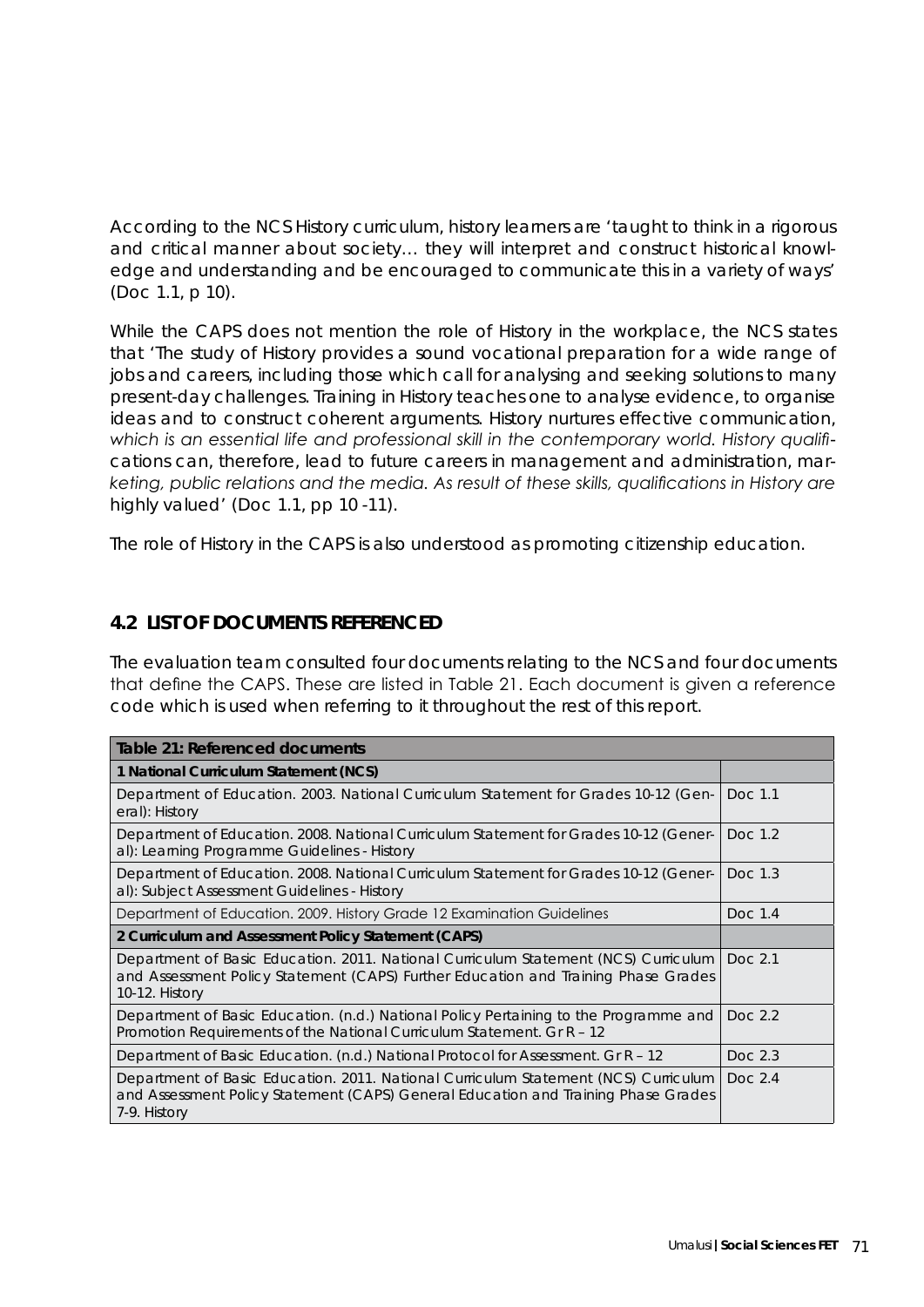## **4.3 BROAD CURRICULUM DESIGN, FORMAT AND USER-FRIENDLINESS OF CURRICULUM DOCUMENTATION**

Table 22 below indicates the number of subject-related documents for History for the NCS and the CAPS. The total number of pages in all the subject-related documents together is also indicated. The documents were assessed for their user-friendliness using a scale of good, moderate and poor<sup>9</sup>.

The accessibility of the language used in the documentation was assessed using a scale of good, moderate, and poor<sup>10</sup>.

The alignment between the various documents is assessed using a set of codes<sup>11</sup>.

Finally, the central design principle of the curriculum is indicated in the last row of Table 22.

| Table 22: Number and length of documents, broad design, format and user-friendliness               |                                                                                |                          |  |  |
|----------------------------------------------------------------------------------------------------|--------------------------------------------------------------------------------|--------------------------|--|--|
|                                                                                                    | <b>NCS</b>                                                                     | <b>CAPS</b>              |  |  |
| Number of documents (subject-related)                                                              | 4                                                                              |                          |  |  |
| Total number of pages (in subject-related documents)                                               | $15$ (Doc $1.4$ )<br>38 (Doc 1.3)<br>51 (Doc 1.2)<br>62 (Doc 1.1)<br>166 TOTAL | 52 (Doc 2.1)<br>52 TOTAL |  |  |
| User-friendliness (Good/moderate/poor)                                                             | Poor                                                                           | Good                     |  |  |
| Accessibility of language (Good/moderate/poor)                                                     | Good                                                                           | Good                     |  |  |
| Alignment (Good/moderate/poor)                                                                     | Moderate                                                                       | Good                     |  |  |
| Central design principle (the technical curriculum design<br>aspect that organises the curriculum) | Outcomes-based                                                                 | Skills based             |  |  |

Regarding the issue of **user-friendliness**, the fact that there are four NCS History-specific documents means that it is less user-friendly than the CAPS. The length of the documents and the repetition of information, such as LOs and ASs, did not make them easy to use, since teachers may not have had all four of the documents. There were some sections, such as Competence descriptors (Doc 1.1, pp 44 - 61) which did not serve a very clear

Good: Very user-friendly – the function and the structuring of the documents is clear. **Moderate:** Moderately user-friendly – the function and the structuring of the documents is sometimes clear and at other times the function is unclear or the structuring confusing Poor: Not user-friendly – the function and the structuring of the documents is often unclear or the structuring is overly complex

<sup>10</sup> **Good:** Very accessible language – the documents use plain, direct language **Moderate:** Moderately accessible language – the documents sometimes use plain, direct language and at other times the language is complex or obscure or terms are ill-defined **Poor:** Inaccessible language – the documents often use complex or obscure language and terms that are not defined

<sup>11</sup> **Good:** Good alignment - it is clear how documents relate to one another and complement one another **Moderate:** Moderate alignment – it is sometimes clear how documents relate to one another; there are some contradictions across documents or there are instances where it is not clear how documents complement or relate to one another

**Poor:** Poor alignment – it is not clear how documents relate to one another. There are contradictions across documents, or it is not clear at all how documents complement one another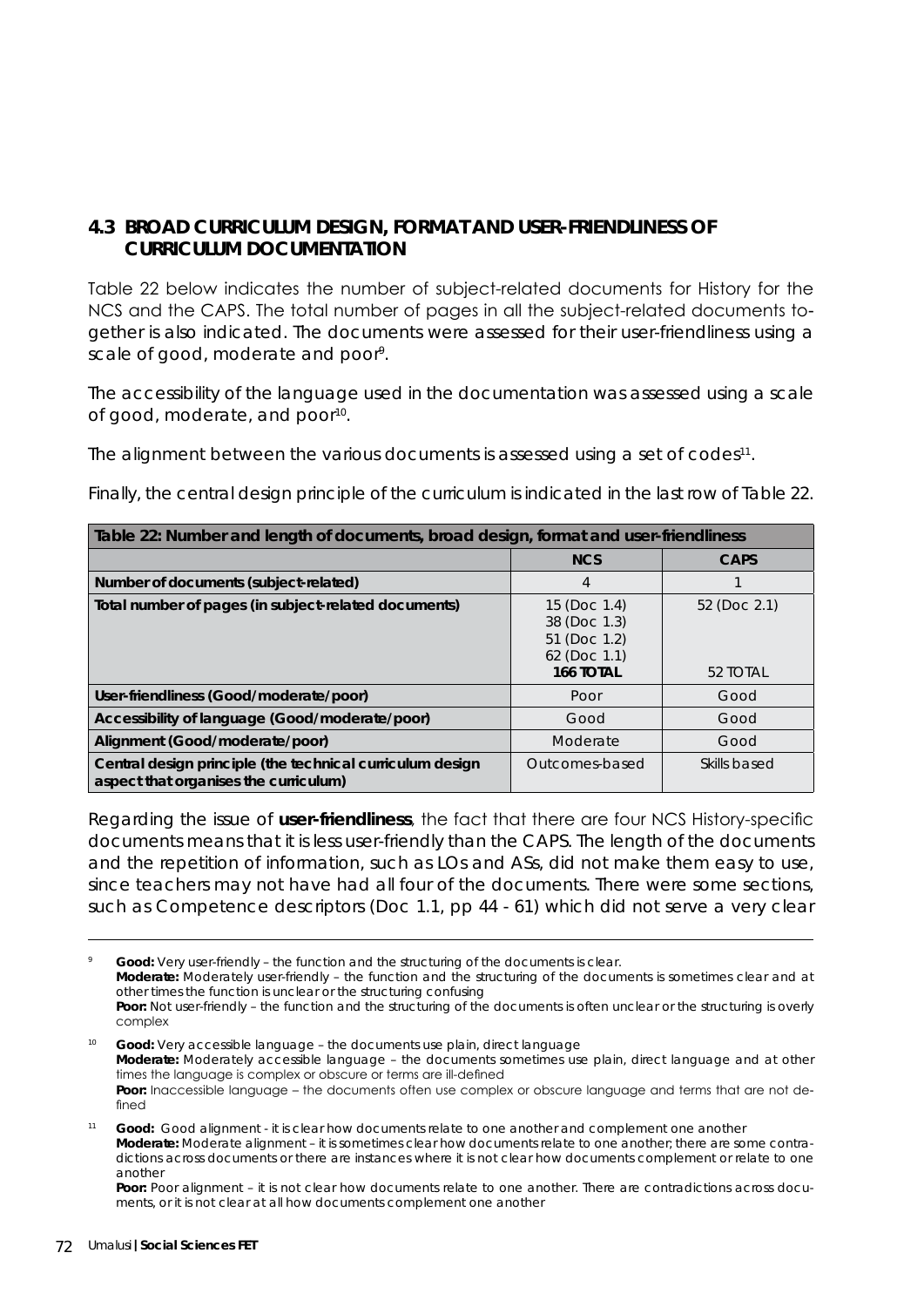purpose. This section comprises 18 pages of Doc 1.1, but the evaluation team did not regard these lists as very useful, or ever used by teachers.

The CAPS (Doc 2.1) is more user-friendly than the NCS. The section on History is clear, and uses bullet points to explain the nature, specific aims and the skills and concepts of History. The content lists are very specific, and include a lot of detail. Each topic section includes a '*Background and focus*' section which explains the topic. There are times when the guidance is not clear, for example, in Grade 12, Topic 2 (Independent Africa) there is a comparative case study about Tanzania and the Congo, where the basis of comparison is not made clear (Doc 2.1, p 27).

There are a number of typographical errors in the CAPS, which have subsequently been addressed by the DBE. There is a document of Errata on the DBE website.

In terms of **language accessibility**, the team judged the NCS as moderately accessible. There are some terms in the content that are not easy to understand, such as 're-imagining' Africa, 'social construct', as well as the technical terms such as 'reflexive competence', and 'competence descriptors'. The language used in the CAPS is more accessible than in the NCS. For example, the topic on Africa in Grade 12 is simply called 'Independent Africa' in the CAPS (Doc 2.1, p 27) rather than 'How was uhuru realised in Africa in the 1960s and 1970s?' (Doc 1.2, p 27).

In terms of **alignment** between the documents, the CAPS (Doc 2.1) contains both curriculum and assessment information. It refers to the necessary information from Doc 2.2 and Doc 2.3, so it is not really essential for a teacher to read these other policies. However, there is not always complete alignment within the document. For example, there is not sufficient detail about assessment in Grade 12 Topic 1 about the Cold War, as it is not clear if both Vietnam and China are required to be assessed (p 39), however this is clarified on p 45. Grade 12 Topic 5 (Doc 2.1, p 30) on negotiated settlement and Government of National Unity is poorly structured and the chronology is incorrect.

The NCS documents are moderately aligned. The Examination Guidelines (Doc 1.4) are more comprehensive than Doc 1.1 in terms of the details of the topics that are to be assessed in the NSC examination. The Learning Programme Guideline (Doc 1.3) is a detailed document with a huge amount of detail about how to design a learning programme, how to work with sources, how to set source-based questions etc. This document has a methodological focus, and the subject advisors feel that it contains useful information for teachers.

In terms of the **central design principle**, it is clear that the NCS is outcomes-based, as there are clearly stated LOs and ASs.

The CAPS document contains no stated outcomes and appears to have a content focus. There are 18 pages of the total of 52 pages that contain detail of the content. However, the assessment section of the CAPS makes it clear that *'in history, assessment*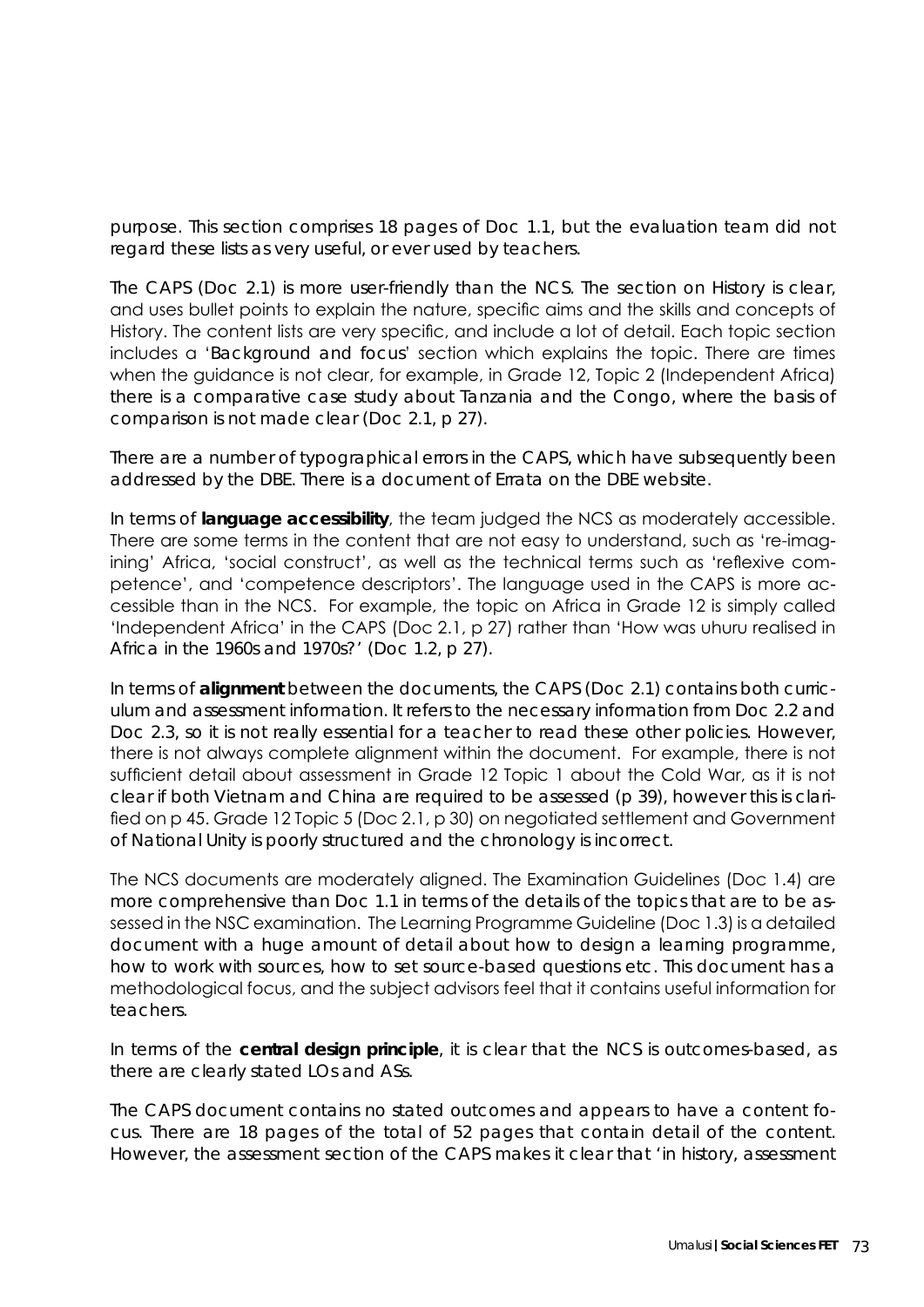*is always based on content knowledge and skills (based on the specific aims)'* (Doc 2.1, p 32) Thus the design principle is skills-based in that learners are assessed on their ability to engage with sources using a range of cognitive levels (from extracting evidence, to interpretation, analysis and evaluation) and to write an essay in which they demonstrate both understanding of the topic and the ability to write coherently and sustain an argument (Doc 2.1, p 40). There are clearly described skills that learners need to acquire (Doc 2.1, p 9), but these are not highly specified per grade. The assumption is that all these skills will be developed over the three years in the FET Phase.

## **4.4 CURRICULUM OBJECTIVES**

The objectives of the NCS and the CAPS curricula were identified from the introductory section to the subject in each document. The objectives are indicated with a (Y) in Table 23 for the curriculum where they are mentioned.

| Table 23: Subject-specific aims/objectives of the curricula                                                                                                         |            |             |  |  |
|---------------------------------------------------------------------------------------------------------------------------------------------------------------------|------------|-------------|--|--|
| <b>Objectives</b>                                                                                                                                                   | <b>NCS</b> | <b>CAPS</b> |  |  |
| Support citizenship within a democracy by upholding Constitutional values,<br>encouraging civic responsibility, promoting human rights and challenging<br>prejudice | Υ          | Υ           |  |  |
| Create an interest in and enjoyment of the study of the past                                                                                                        |            | Υ           |  |  |
| Create knowledge, understanding and appreciation of the past                                                                                                        |            | Y           |  |  |
| Develop the ability to undertake a process of historical enquiry based on skills                                                                                    | Υ          | Y           |  |  |
| Develop an understanding of historical concepts, including historical sources<br>and evidence.                                                                      | Y          | Y           |  |  |
| Engender in learners an understanding of human agency                                                                                                               | Υ          |             |  |  |
| Be used as vehicle for human rights to promote non-discrimination and focus on<br>the crucial role of memory, oral history and indigenous knowledge systems         | Y          |             |  |  |
| Encourage constructive debate and understanding that historical truth consists of<br>a multiplicity of voices.                                                      | Υ          |             |  |  |
| Provide a sound vocational preparation for a wide range of jobs and careers                                                                                         | Y          |             |  |  |

The broad subject-specific aims of developing citizenship and developing the skills of historical enquiry are similar across both curricula, hence there is coherence between them. The NCS has a strong focus on History as a vehicle for human rights (Doc 1.1, p 9). Although this aim is mentioned in the CAPS, it is not presented in much detail. The focus on historical enquiry is present in both the NCS and the CAPS. The CAPS has a more detailed description of historical concepts, such as multi-perspectivity (Doc 2.1, p 10) than is captured under Learning Outcome 2 in the NCS (Doc 1.1, pp 18 -19). The CAPS describes the following concepts as pertinent to the study of History: working with evidence; multi-perspectivity; cause and effect; change and continuity (which also relates to similarity and difference) and time and chronology.

The NCS mentions that History engenders an understanding of human agency, which is that learners have choices to change the world (Doc 1.1, p 9). This notion is not men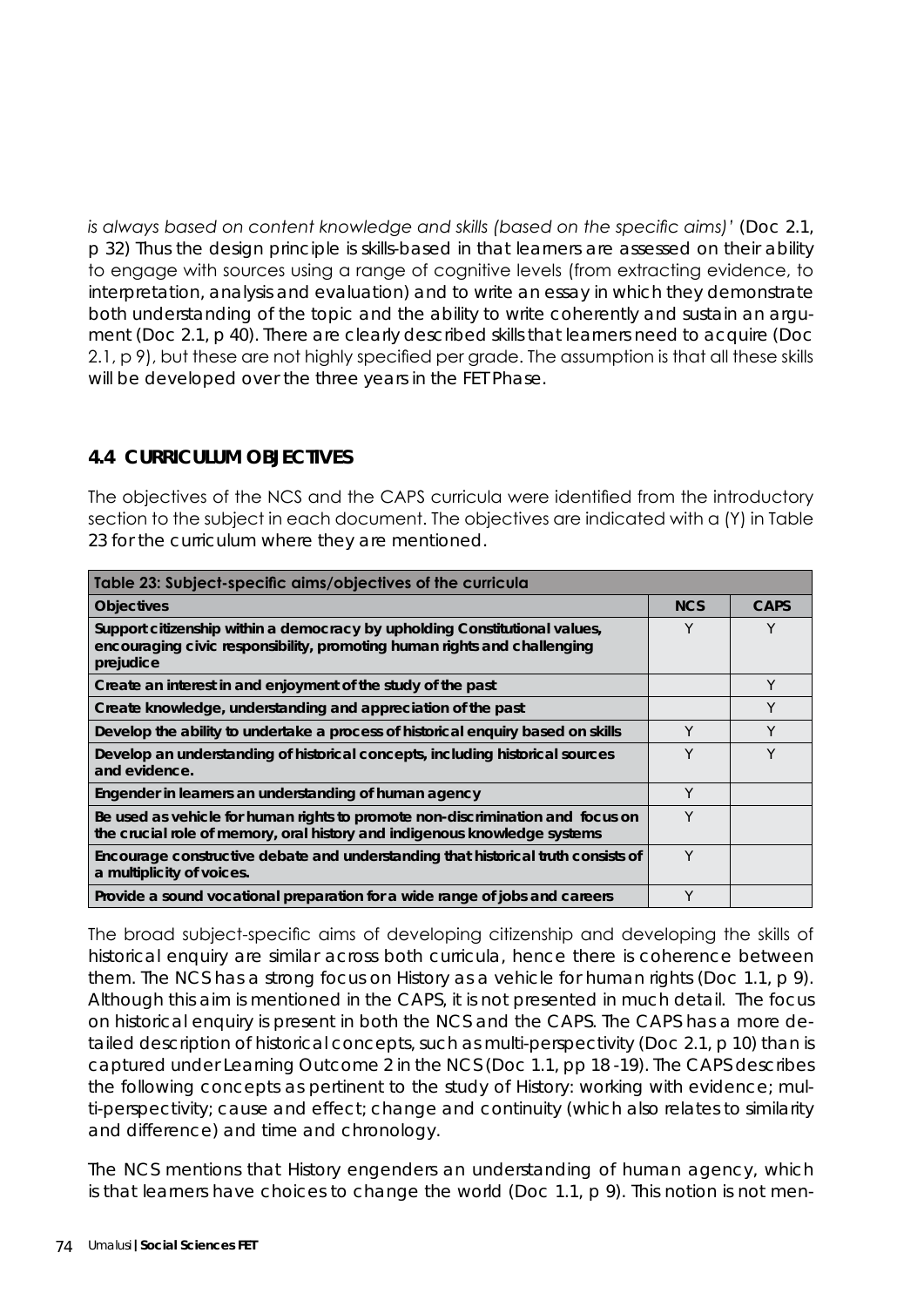tioned in the CAPS. Similarly, the emphasis on memory and oral history and understanding of indigenous knowledge systems in the NCS (Doc 1.1, p 9) is not mentioned in the CAPS. The aim of developing agency in learners is also not mentioned in the CAPS. The one broad aim mentioned by the CAPS which is not in the NCS is that of developing *'an interest and enjoyment of the study of the past'* (Doc 2.1, p 8).

Overall, the broad objectives of the subject, namely developing citizenship within a democracy and historical enquiry skills, remain similar in the NCS and the CAPS, but appear much less nuanced in the CAPS.

# **4.5 CONTENT / SKILL COVERAGE: BREADTH AND DEPTH**

This section addresses curriculum coverage by comparing the content, concepts and skills that are covered in each curriculum. This is done by considering the **breadth** (the number of topics and/or sub-topics represented in the curricula) and the **depth** (the complexity and extent of cognitive challenge associated with the topics).

## **4.5.1 Coverage (Breadth)**

In History, there is no 'universal' list of topics exists that must be covered, as there may be in Science or Mathematics. While there are some European content topics that are often covered (such as the '*Industrial Revolution'*, the '*Cold War'*, the ''), the national History emphasis in each curriculum will vary in different countries. It is thus not possible to indicate which content is 'left out' in any grades as such a list would be almost infinite, covering the national History of hundreds of countries.

The team started the process of engaging with content coverage by first listing the content topics listed in the NCS (using the numbering of the NCS topics), and then added new topics to this list, if new topics are listed in the CAPS. The NCS content topics for Grade 12 were supplemented and clarified by the DOE Exam Guidelines (2009) (Doc 1.4, pp 6 -11) where appropriate.

Annexure B is a table showing the content statements represented for the FET Phase for the NCS and the CAPS. Table 24 below presents a summary of the breadth of content for each grade, and for the whole FET Phase, for each curriculum.

| Table 24 : Content coverage         |       |              |                  |       |              |       |
|-------------------------------------|-------|--------------|------------------|-------|--------------|-------|
|                                     |       | <b>NCS</b>   |                  |       | <b>CAPS</b>  |       |
|                                     | Gr 10 | <b>Gr 11</b> | Gr <sub>12</sub> | Gr 10 | <b>Gr 11</b> | Gr 12 |
| Total number of main topics         |       | 8            |                  |       |              |       |
| Total number of topics in FET Phase |       | 24           |                  |       |              |       |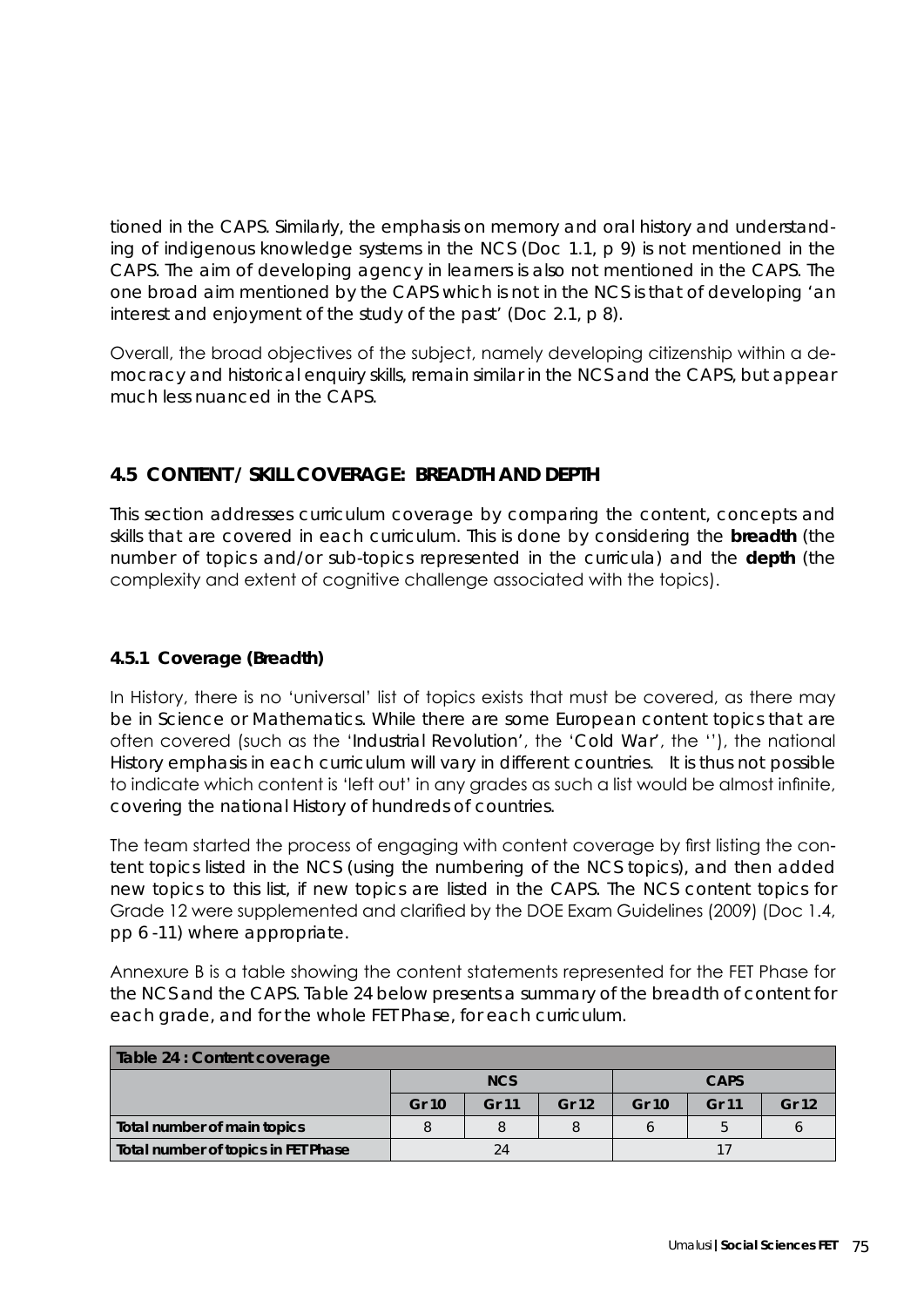Figure 5 below represents the comparison of the relative breadth of each grade for the NCS and the CAPS curricula.



This graph indicates that the number of topics is reduced in the CAPS. However, the evaluation team is of the opinion that the content breadth is in fact very similar as some topics have been grouped together. For example, in the NCS, the impact of the collapse of the Union of Soviet Socialist Republics (USSR) and the topic on globalisation (Doc 1.1, p 27) have been grouped together in the CAPS to form one topic called '*The end of the Cold War and new world order1989 to the present*' (Doc 2.1, p 31).

Figure 6 below represents the comparison of the relative breadth of the specified content for the whole FET Phase.

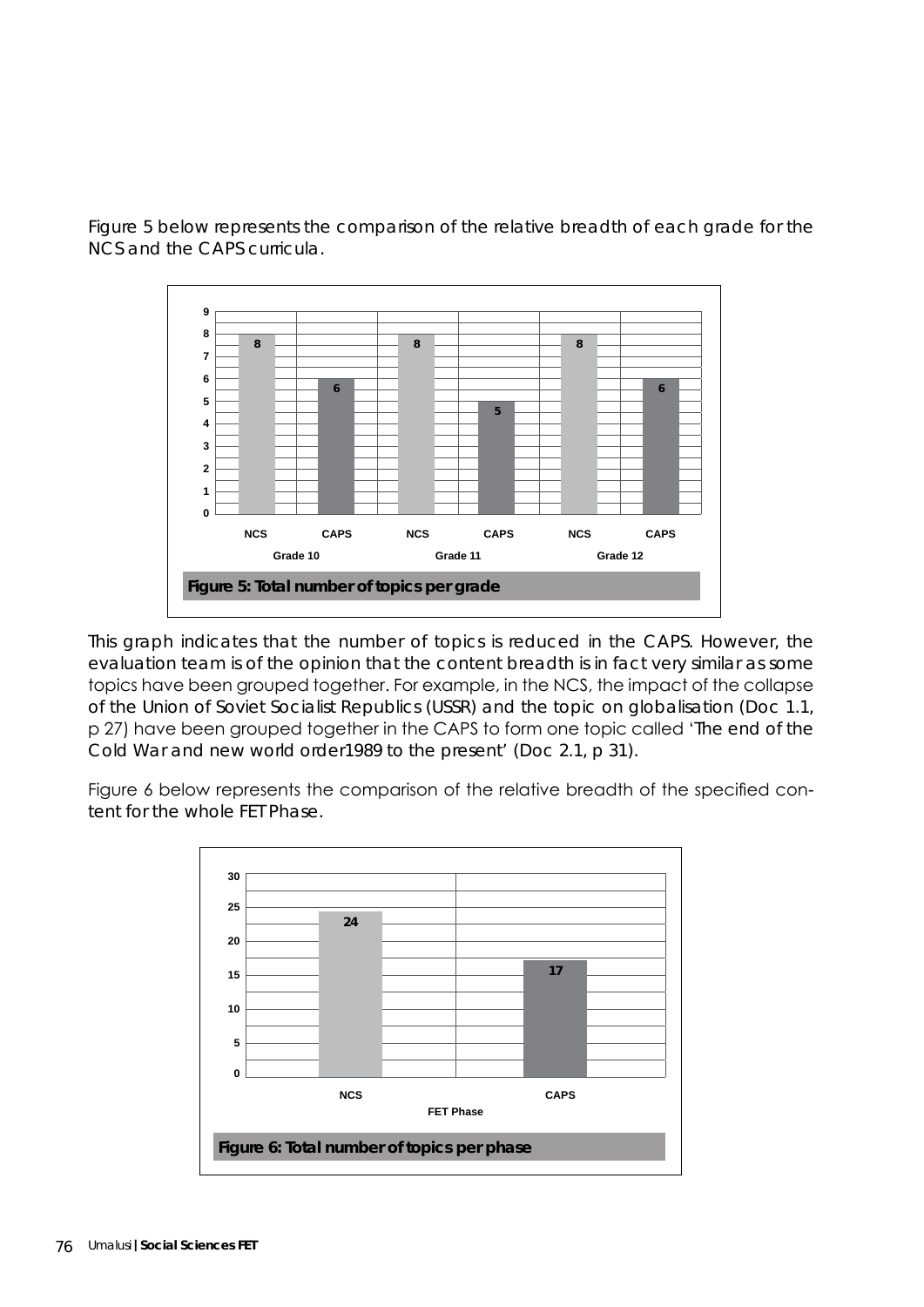If the number of main topics in the NCS and the CAPS is counted, the NCS appears to cover more topics. The total number of topics in the NCS (Doc 1.1) is 24 and the total topics in the CAPS is 17 (Doc 2.1, p 22). The CAPS document in fact states that content overload has been addressed, *'by cutting down the number of topics in each grade, and streamlining some topics. In Grade 10 and 11, the content coverage is now approximately 70% of what learners were expected to cover according to the NCS'* (Doc 2.1, p 10).

However, a detailed analysis of the topics, through analysing the sub topics, shows that in fact the **Grade 10** CAPS appears to cover more content than the NCS. While it seems that the topic on '*Heritage*' has been removed, in fact it is still included as a '*Heritage*' assignment which is allocated two weeks of the year. '*The French Revolution and Napoleon*' is added as a separate topic in the CAPS (Doc 2.1, p 15), whereas the '*French Revolution*' used to form only a small subsection of a NCS topic called '*The quest for liberty*'. Thus in the CAPS, the French Revolution is afforded more prominence than in the NCS. Although it appears that a new topic '*Colonial expansion after 1750*' has been added in the CAPS Grade 10, this content existed under the much broader heading, '*Transformations 1750 to 1850*', in the NCS document. This topic is expanded in the CAPS quite substantially to include '*British control of the Cape, the Zulu kingdom and the Basotho kingdom*'. The CAPS adds a new topic which is not in the NCS, namely '*The South African War and Union*' which includes the impact of mining on the Rand as background to the war.

A few sub-topics have been removed from the main topic on '*Conquest warfare and*  early colonialism', such as the colonial expansion of Britain and France in the 19<sup>th</sup> century. '*Slavery*' is now dealt with within this topic on European expansion, as it no longer has its own separate topic.

Thus on the basis of this assessment, it was concluded that the breadth of the content to be covered in the Grade 10 CAPS is slightly greater than the NCS, and has not been reduced as much as the CAPS document claims in Section 2.4 (Doc 2.1, p 10).

The **Grade 11** topics have been reduced from eight to five topics. The NCS topic on the '*Nature of Imperialism*' has been removed, and the number of case studies in the topic on 'Ideas of race in late 19<sup>th</sup> and 20<sup>th</sup> Century' has been reduced to include only Australia and Germany. New sub-topics include a case study of the Middle East and Ghana, and the positive and negative features of nationalism. In the theme on apartheid, the Rivonia Trial is now included. The focus on museums and monuments has moved to Grade 12.

In terms of the **Grade 12** topics, the CAPS document claims that the content has been reorganised more logically (Doc 2.1, p 10). In terms of the topic, the '*Cold War*', the Middle East has moved to Grade 11, Angola has moved to topic 2 ('*Independent Africa*') and China and Vietnam are now case studies. Topic 2 on '*Independent Africa*' has changed, with new case studies (Congo and Tanzania) now included, along with Angola as a case study of the Cold War in Africa. The dates of Topic 3 '*Civil Society protest*' have changed to the 50s to 70s rather than 60s to 90s. The sub-topics of '*Black Consciousness*' and the '*Crisis of apartheid*' have moved to topic 4 ('*Civil Resistance in South Africa*'). The topic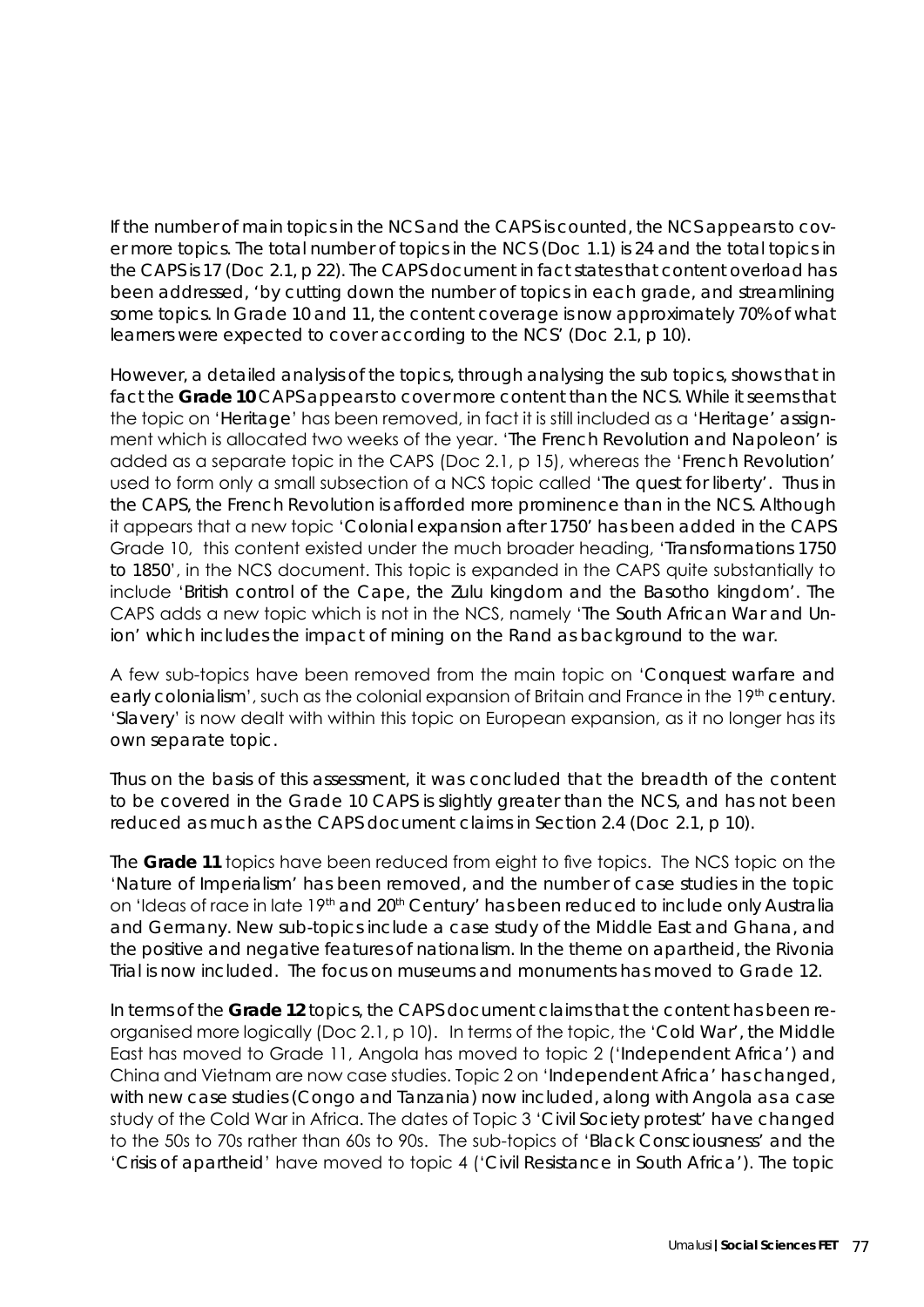of '*Globalisation*' is still in the CAPS but has changed focus to a broader look at the new '*Global world order*'.

The '*Role of United Nations and Organisation of African Unity*' are no longer included in the curriculum. The NCS topic on construction of heritage has moved to topic 5 ('The coming of democracy') but has been narrowed to only focus on apartheid. The '*Heritage*' assignment has moved from Grade 12 to Grade 10.

The increased specification of content in the CAPS means that there is in fact more content to teach, although the number of topics has reduced. For example, the CAPS Grade 12 topic on Civil Society Protest now includes more specification such as a case study on school segregation, and the Black Panthers (Doc 2.1, p 30).

Appropriateness of the breadth for Grade 10 in the CAPS is particularly problematic. A lot of new content has been included, with detailed specification. The curriculum (Doc 2.1) states that there are six weeks allocated to each topic, but does not specify how those six weeks should be spent. The teachers are required to plan their work schedule for the year and ensure that they cover all the required topics. Grade 11 is also quite content heavy. Grade 12 content is appropriate for the level, particularly since the examination guidelines are very clear as to which topics are for source-based examination, and which are assessed by essay.

The breadth of the CAPS, particularly for Grade 10, is likely to be problematic for learners who are not English home language speakers. It also may to be problematic in terms of developing the eight skills listed in the CAPS (Doc 2.1, p 9). When there is a lot of content to cover, this reduces the time that can be spent on source-based work and developing writing competence.

Table 25 below lists the skills that are covered in each curriculum. Where a skill is not explicitly stated in any of the grades in the curriculum document, the relevant blocks are shaded. Thus the shaded blocks do not necessarily mean that these skills are excluded, but that they are not explicitly identified in the CAPS. For example, '*drawing conclusions from statistical data*' may be subsumed under the more generic skill of '*interpreting a variety of sources*'.

| Table 25: Skills coverage                                 |       |            |       |       |             |                  |  |
|-----------------------------------------------------------|-------|------------|-------|-------|-------------|------------------|--|
| <b>Skill</b>                                              |       | <b>NCS</b> |       |       | <b>CAPS</b> |                  |  |
| (Covered in curriculum: Y: Yes)                           | Gr 10 | Gr 11      | Gr 12 | Gr 10 | Gr 11       | Gr <sub>12</sub> |  |
| Formulate questions within a topic                        |       |            |       |       |             |                  |  |
| Identify issues within a topic and ask critical questions |       |            |       | v     |             |                  |  |
| Identify and select sources of information                |       |            |       | ν     | v           | $\vee$           |  |
| Extract relevant information and data from sources and    |       |            |       | v     |             |                  |  |
| organise it logically                                     |       |            |       |       |             |                  |  |
| Judge the usefulness of sources (for the task)            |       | v          |       | v     |             |                  |  |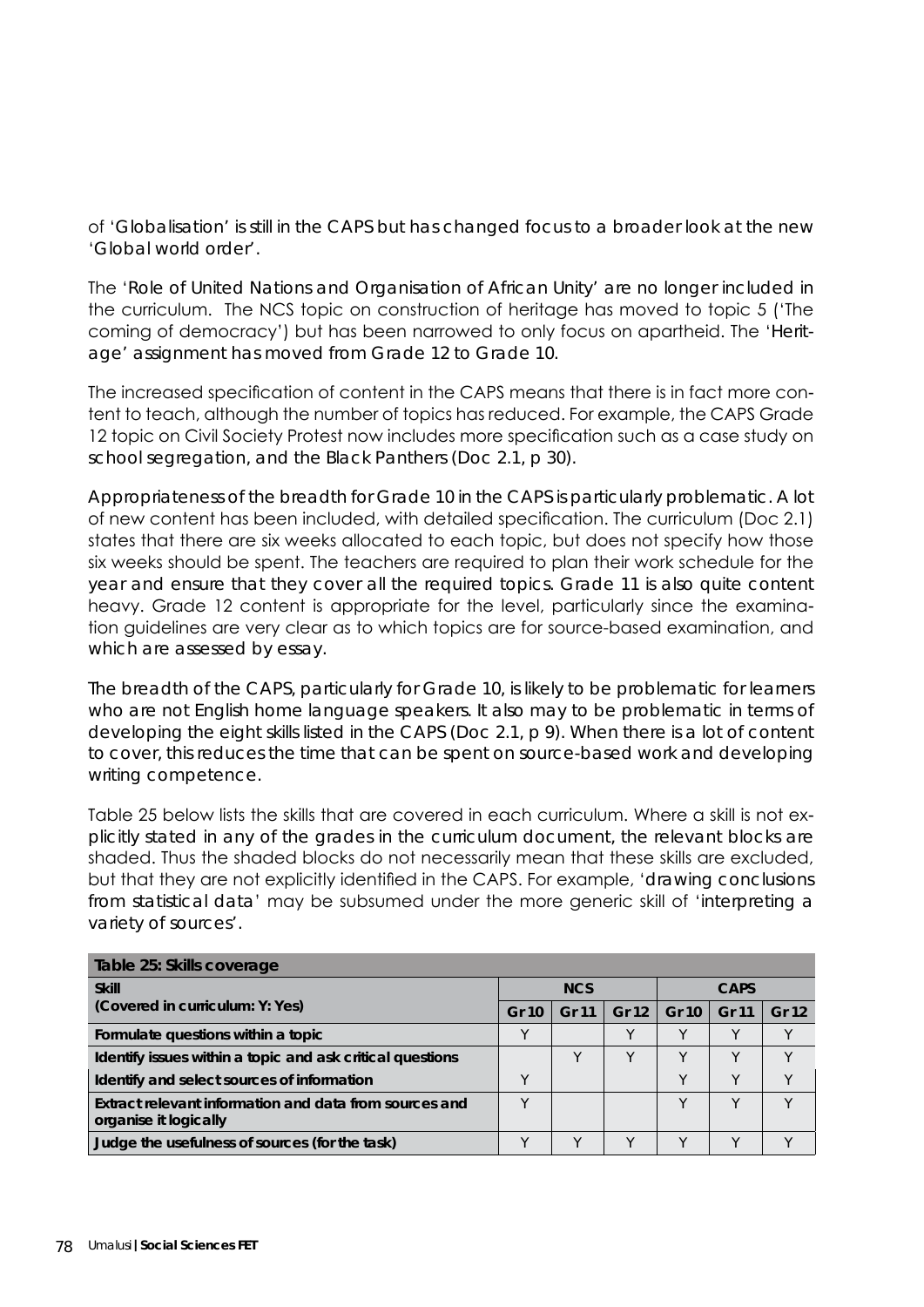| Table 25: Skills coverage (continued)                                                                 |       |              |       |              |              |              |
|-------------------------------------------------------------------------------------------------------|-------|--------------|-------|--------------|--------------|--------------|
| <b>Skill</b>                                                                                          |       | <b>NCS</b>   |       | <b>CAPS</b>  |              |              |
| (Covered in curriculum: Y: Yes)                                                                       | Gr 10 | <b>Gr 11</b> | Gr 12 | <b>Gr 10</b> | <b>Gr 11</b> | <b>Gr 12</b> |
| Analyse the information                                                                               |       | Y            |       | Υ            | Y            | Y            |
| Interpret information                                                                                 |       |              | Y     | Υ            | Y            | Y            |
| <b>Evaluate information</b>                                                                           |       |              | Y     | Υ            | Y            | Y            |
| Convert statistical information to graphical written<br>information                                   | Y     |              |       |              |              |              |
| Handle and draw conclusions from quantitative data                                                    |       | Y            |       |              |              |              |
| Plan and construct an argument based on evidence                                                      | Y     | Y            | Y     | Y            | Y            | Y            |
| Use evidence to reach a conclusion                                                                    |       | Υ            | Y     | Υ            | Y            | Y            |
| Sustain a coherent and balanced argument                                                              |       |              | Y     | Υ            | Y            | Y            |
| Communicate knowledge and understanding in a variety<br>of appropriate ways                           | Y     | Y            | Y     | Y            | Υ            | Y            |
| Analyse public representation and commemorations of<br>the past                                       |       | Y            | Y     |              |              |              |
| Recognise that and explain why there is often more than<br>one perspective of a historical event      | Y     | Y            | Y     | Υ            | Υ            | Υ            |
| Engage critically with issues of heritage and public<br>representations of the past, and conservation |       | Y            | Y     | Υ            | Y            | Υ            |

The CAPS document has taken the LOs and ASs from the NCS (Doc 1.1) and summarised them into a table of skills (Doc 2.1, p 9). The skills that are stated in the NCS but do not appear explicitly in the CAPS are those related to identifying sources and formulating questions, of working with statistical information, and analysing public representations. However, this does not necessarily mean that they are not developed during the implementation of the CAPS.

There is an assumption in the CAPS that these eight skills are essentially all developed across all three FET grades. There is no progression for the development of these skills in each grade, and all need to be developed across the three grades. (The Senior Phase CAPS states that a Grade 9 learner should exit Grade 9 with most of these skills (Doc 2.4, p 11). The NCS does attempt to differentiate in terms of the ASs and the NCS Subject Assessment Guideline (Doc 1.3) does differentiate across the grades. The skills are assessed differently in the three grades in the NCS. For example, in terms of LO1 '*Historical enquiry*', the NCS states that Grade 10 learners should extract relevant information from sources, while Grade 11 learners should analyse the information, and Grade 12 learners should *interpret* and *evaluate* the data from sources (Doc 1.1, pp 16 - 17).

 There are eight skills listed in the CAPS and the document states that *'a rigorous process of enquiry enables learners to acquire the eight skills'* (Doc 2.1, p 8) but since there is no specification of the progression and sequencing of when these will be acquired, it is assumed that all are to be acquired across the whole phase.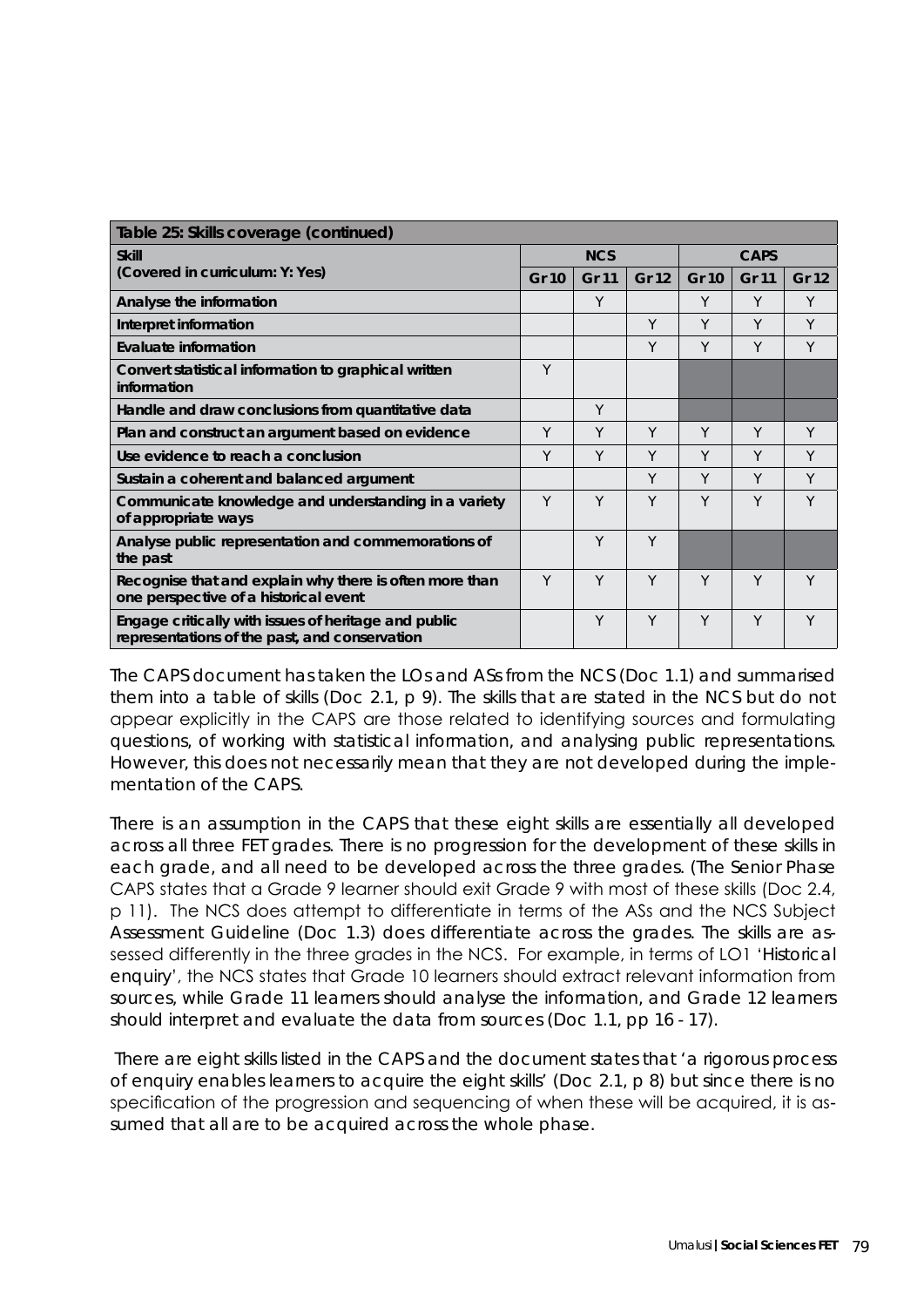## **4.5.2 Depth**

The History team devised a set of criteria to differentiate and describe depth of content<sup>12</sup>.

These indicate the depth with which the topic can be engaged, within the time frames allocated, given the amount of content that is listed to be covered.

The question of cognitive complexity of each topic was not engaged with in this evaluation, as this generally is a function of the cognitive demand of the source-based tasks and the essay writing, rather than being inherent in a particular topic. Nevertheless, there are topics that learners often experience as more complex than others, for example, those that deal with more abstract concepts, like 'pseudo-scientific ideas of race' (Doc 2.1, p 21) as well as topics which have minimal information and resources in the public domain (such as independence in Africa, and racism in Australia).

It is not possible to make judgements about the depth with which topics should be covered according to the NCS, as the amount of time that teachers should spend on each topic is not given in the curriculum document, and the level of specification of the topics is not very detailed. This makes it difficult to make judgements about the depth of the content. Thus a comparison with the CAPS is not possible. Table 26 therefore only shows the depth of topics for the CAPS.

| Table 26: Degree of depth of topics per grade, CAPS only |                |                |       |  |  |
|----------------------------------------------------------|----------------|----------------|-------|--|--|
| <b>Skill</b>                                             |                | <b>CAPS</b>    |       |  |  |
| (Covered in curriculum: Y: Yes)                          | Gr 10          | Gr 11          | Gr 12 |  |  |
| The world around 1600                                    | 2              |                |       |  |  |
| Expansion and conquest during the 15th – 18th Century    | 3              |                |       |  |  |
| The French Revolution                                    | 3              |                |       |  |  |
| Transformations in the Southern Africa after 1750        | 3              |                |       |  |  |
| Colonial expansion after 1750                            | 3              |                |       |  |  |
| The South African war and Union                          | $\overline{2}$ |                |       |  |  |
| Communism in Russia 1900 to 1940                         |                | 3              |       |  |  |
| Capitalism and the USA 1900 to 1940                      |                | 3              |       |  |  |
| Ideas of race in the 19th and 20th C                     |                | 3              |       |  |  |
| Nationalisms: South Africa, the Middle East and Africa   |                | $\overline{4}$ |       |  |  |
| Apartheid in SA 1940s to 1960s                           |                | 3              |       |  |  |
| The Cold War                                             |                |                | 3     |  |  |
| Independent Africa                                       |                |                | 2     |  |  |
| Civil Society protests 1950s to 1990s                    |                |                | 3     |  |  |
| Civil resistance 1970s to 1980s in SA                    |                |                | 2     |  |  |

<sup>1:</sup> Far too much content to be covered in the time allocated, which likely leads to superficial engagement

<sup>2:</sup> A large amount of content to be covered in the time allocated, engagement would not be very deep

<sup>3:</sup> Appropriate amount of content to be covered in the time allocated, allows for good engagement at appropriate depth.

<sup>4:</sup> Amount of content in time allocated allows for very in-depth engagement.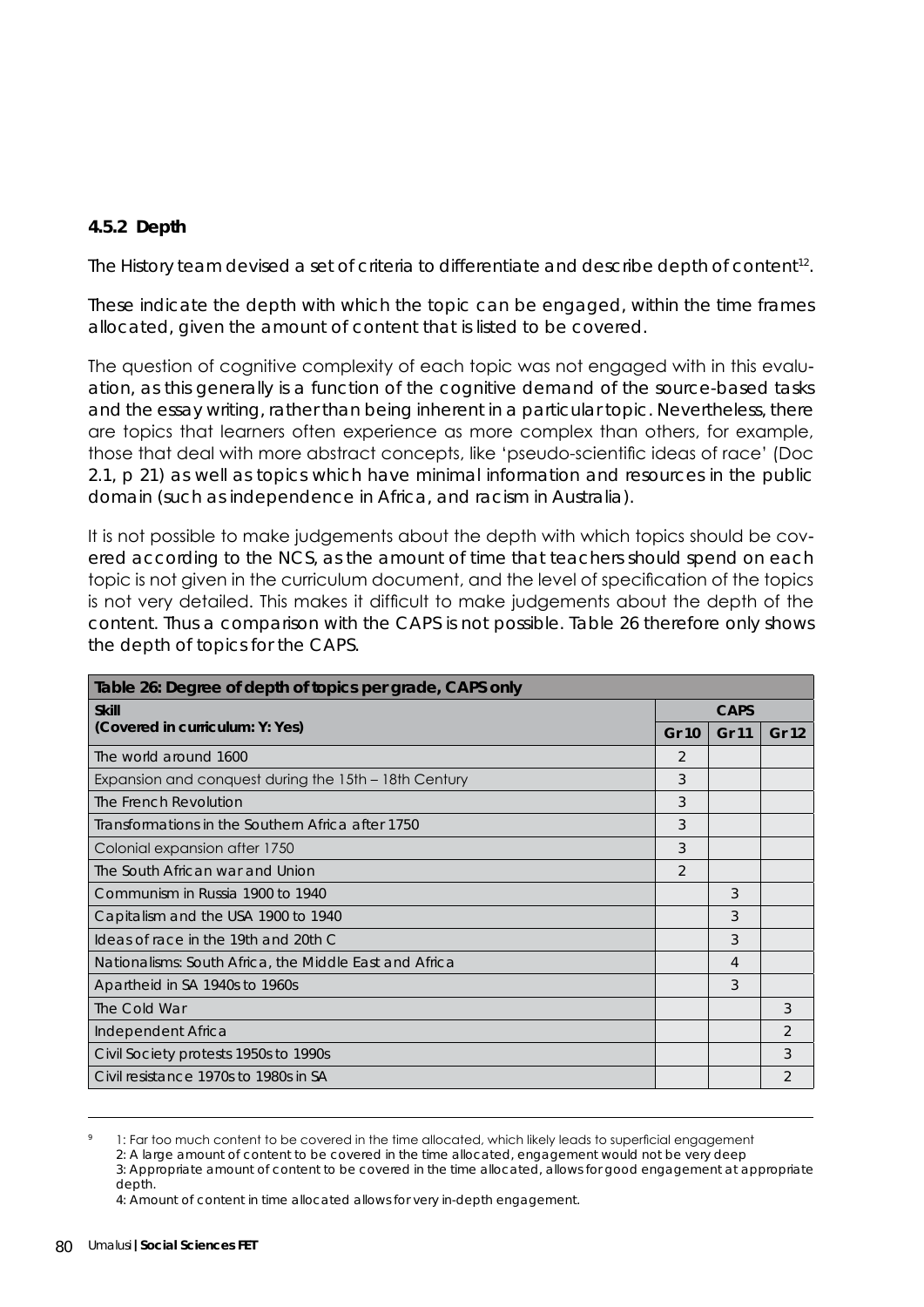| Table 26: Degree of depth of topics per grade, CAPS only (continued) |                |                  |              |  |  |
|----------------------------------------------------------------------|----------------|------------------|--------------|--|--|
| <b>Skill</b>                                                         |                | <b>CAPS</b>      |              |  |  |
| (Covered in curriculum: Y: Yes)                                      | <b>Gr 10</b>   | Gr 11            | <b>Gr 12</b> |  |  |
| Coming of democracy to SA                                            |                |                  | 3            |  |  |
| End of the Cold War and a new global order 1989 to present.          |                |                  |              |  |  |
| <b>SUMMARY</b>                                                       |                |                  |              |  |  |
| Total topics at 1                                                    | $\Omega$       | $\Omega$         | 0            |  |  |
| Total topics at 2                                                    | $\overline{2}$ | $\Omega$         | 3            |  |  |
| Total topics at 3                                                    | 4              | $\boldsymbol{A}$ | 3            |  |  |
| Total topics at 4                                                    | $\Omega$       |                  | $\Omega$     |  |  |
| Overall Depth Score (Average, maximum score of 4)                    | 2.67           | 3,2              | 2.5          |  |  |

'The world around 1600' is set up as a brief introduction of a range of societies and how they were organised in 1600. Thus the purpose and the short time allocated to this topic indicates that it would not be covered in great depth. The evaluation team allocated a 2 to the Grade 10 topic of the 'South African War and Union' because it not only covers these topics, but also the mining revolution, the beginning of capitalism in South Africa, with the topic ending with the '*1914 Land Act*'. The only topic that the team judged could be covered in great depth is Nationalisms in Grade 11, since this topic is allocated 10 weeks of learning time. Since all the topics in Grade 12 are allocated four weeks, none of these could be covered in great detail.

Figures 7 and 8 below represent this information in graphical form.

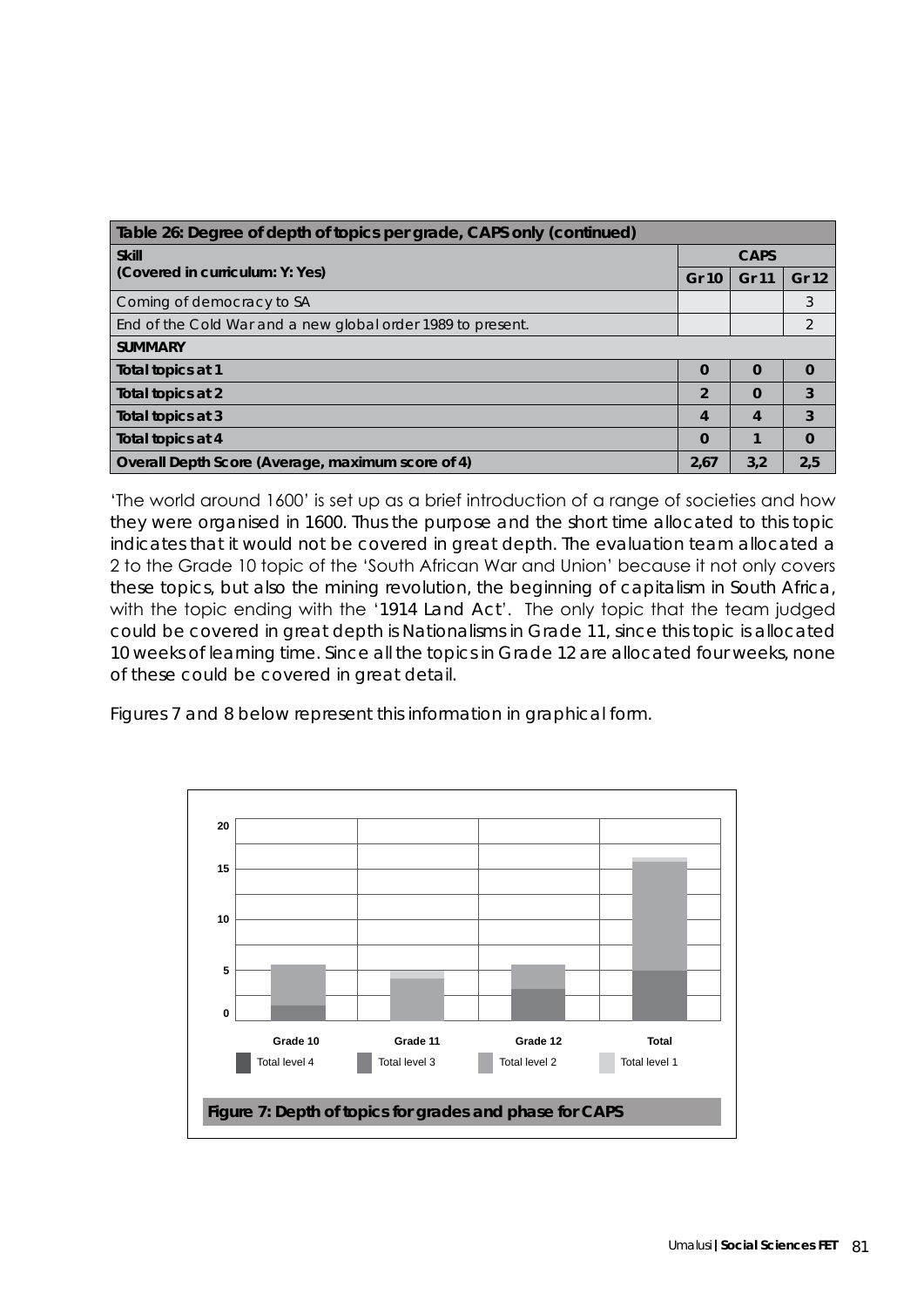

The CAPS scores on average 2.76 on the criterion of depth, where 3 indicates an '*Appropriate amount of content to be covered in the time allocated, allows for good engagement at appropriate depth*'. This is in line with the early observation that the curriculum covers a lot of breadth.

### **4.5.3 Specification of topics**

The curriculum specification, or degree to which knowledge is broken down for stipulation, was considered for the NCS and the CAPS. A set of codes ranging from high to low<sup>13</sup> was used to make a judgement of each curriculum, and examples were provided as justification for this coding:

| <b>Table 27: Degree of specification of topics</b> |                                                                                                        |                                                                               |  |  |  |  |
|----------------------------------------------------|--------------------------------------------------------------------------------------------------------|-------------------------------------------------------------------------------|--|--|--|--|
|                                                    | <b>NCS</b>                                                                                             | <b>CAPS</b>                                                                   |  |  |  |  |
| Degree of specification (High/<br>medium/low)      | Low                                                                                                    | High                                                                          |  |  |  |  |
| Example 1                                          | Gr 10<br>What transformations occurred<br>in Southern Africa between<br>1750 and 1850? (Doc 1.1, p 25) | Gr 10<br>Transformations in southern Africa<br>after 1750<br>(Doc 2.1, p 16). |  |  |  |  |
| Example 2                                          | Gr 11<br>How did the world change<br>between 1850 and 1950? (Doc<br>1.1, $p 26$                        | Gr 11<br>Apartheid South Africa 1940s to<br>1960s<br>(Doc 2.1, p 24).         |  |  |  |  |

<sup>13</sup> **High:** High specification – extremely clear subject-specific specification: very little chance for multiple interpretations **Medium:** Medium specification – moderately clear subject-specific specifications, some generic statements /skills or some topics underspecified

**Low:** Low specification – not clear subject-specific specification, minimal guidance provided for users and allows for multiple interpretations.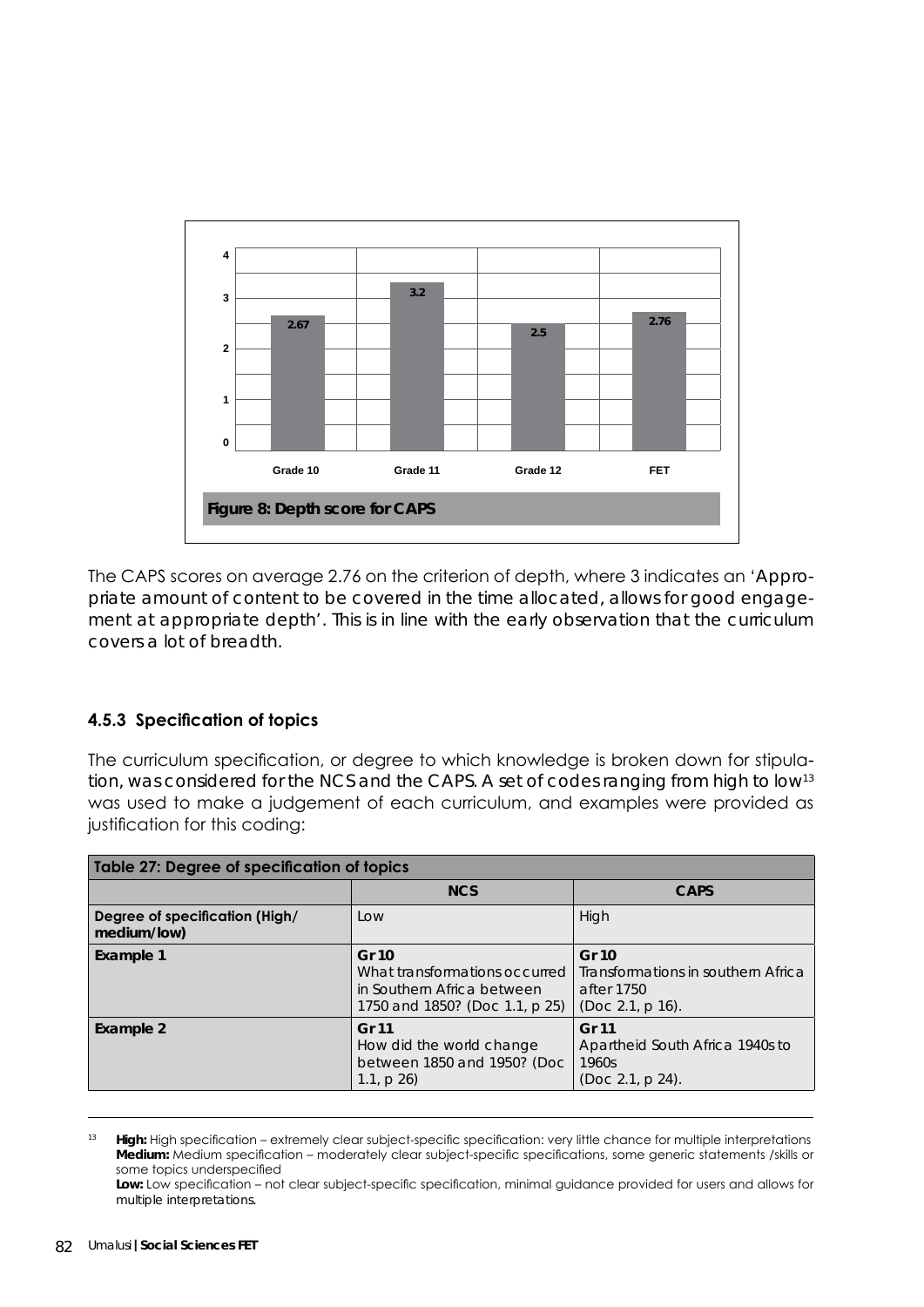| Table 27: Degree of specification of topics (continued) |                                                                                                                   |                                          |  |  |  |  |
|---------------------------------------------------------|-------------------------------------------------------------------------------------------------------------------|------------------------------------------|--|--|--|--|
|                                                         | <b>NCS</b>                                                                                                        | <b>CAPS</b>                              |  |  |  |  |
| Example 3                                               | Gr 12<br>What was the impact of the<br>Cold War in forming the world<br>as it was in the 1960s? (Doc<br>1.1, p 26 | Gr 12<br>The Cold War<br>(Doc 2.1, p 25) |  |  |  |  |

The topics as stipulated in the NCS do not give much detail in terms of topic specification and lack clarity in terms of depth with regard to both the content/ concepts and skills that are to be covered for specific content areas. Hence, as was reported by subject advisors, many teachers experienced difficulties interpreting the curriculum. As an extreme example in the NCS, the Grade 10 topic: *'What transformations occurred in Southern Africa between 1750 and 1850?'* does not give any clear guidelines on how this topic should be taught and assessed (Doc 1.1, p 25). Only the title of the topic is provided in the curriculum.

On the other hand, the CAPS specifies clearly what the teacher needs to teach and assess in this topic. The key question *'What transformations took place in Southern Africa after 1750?'* is amplified by *'Debates about the emergence of new states'*. Greater elaboration on the content focus areas (Doc 2.1, p 16) is shown in the excerpt below:

### **'What was South Africa like in 1750?**

### *Political change from 1750-1820.*

- *hiterior: expansion of southern Tswana chiefdoms;*
- *• And in the east: the rise of the Ndwandwe kingdom under Zwide.*

### *Political revolution between 1820 and 1835*

- In the east: break-up of the Ndwandwe kingdom and the rise of the Zulu state and *its consolidation under Dingane;*
- *• northern interior: rise of the Ndebele kingdom under Mzilikazi;*
- *• southern interior: role of the Boer, Kora and Griqua raiders, the emergence of Sotho kingdom under Moshoeshoe and his relations with his neighbours; and*
- *• Other states and paramountcies: Gaza, Swazi, Pedi, Mpondo, southern Tswana*

### *Legacies*

- *• How has Shaka been remembered?*
- *• How Shaka has been portrayed past and present representations of Shaka*
- Source/evidence for our histories of Shaka; and
- *• Why was Shaka portrayed in this way?'*

The CAPS curriculum gives teachers some indication of depth with which each topic should be covered in the 'background and focus' part of each topic. For example,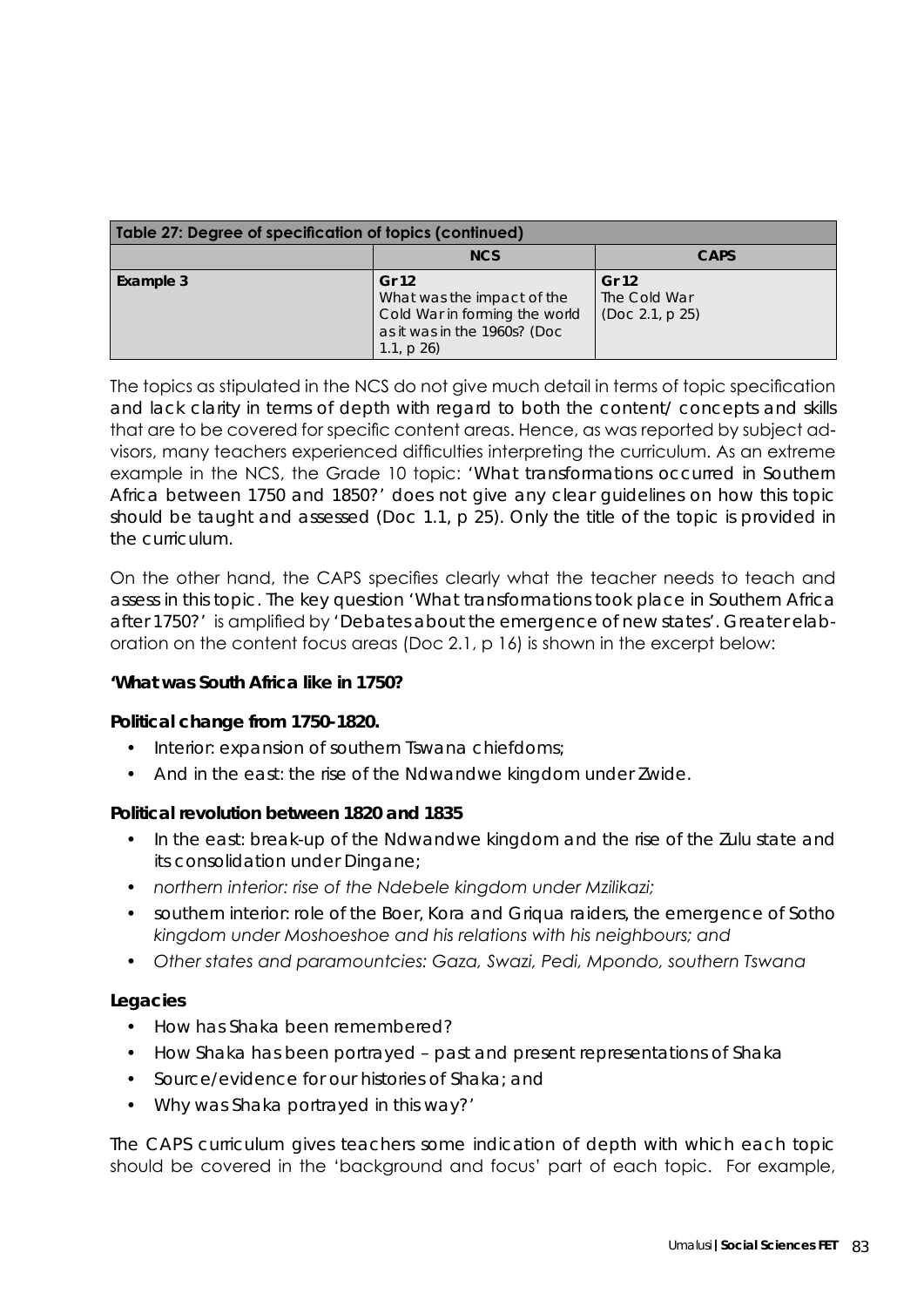for the Grade 10 Topic 1 'What was the world like around 1600?', the CAPS states that it *'consists of a broad comparative overview'* (Doc 2.1, p 13). The fact that only three weeks are allocated to the topic should also alert teachers that this topic should not be covered in depth. However, the evaluation team noted that the CAPS could provide more specifications on the depth and detail in which each topic should be covered.

## **4.5.4 Comments on Content / Skill Coverage**

In terms of **appropriateness of the content** of the CAPS for the relevant age group, the team agreed that the nature of the content is appropriate for the age group, although discussion did take place around the fact that eugenics is unfamiliar for many teachers, but worthwhile to teach. The team were of the opinion that there is still has too much content in Grade 10.

Both curricula are informed by the overall question: 'How do we understand our world today?' The CAPS further clarifies this question by allocating a critical question to each grade for consideration:

- Grade 10: How was the world transformed by the late 19<sup>th</sup> Century? (Doc 2.1, p 13)
- Grade 11: How do the concepts of imperialism, capitalism, communism and racism and nationalism define the century 1850 – 1950? (Doc 2.1, p 19)
- Grade 12: What is the nature of the post-Second World War world? (Doc 2.1, p 25)

The skills of historical enquiry are holistic and it is appropriate that all the skills (i.e. extraction of information from sources, interpretation, evaluation and drawing conclusions) are developed in all three grades.

The *NCS* has **statements of learning** in the form of the ASs linked to LOs. LO 1 about the acquisition and application of historical enquiry skills is generally clear. However, not all of the statements are easily measureable or unambiguous. For example: *'Categorise appropriate/relevant sources of information provided to answer the questions raised'*  (Grade 11 Assessment Standard for LO 1 Doc 1.1, p 17). The meaning of this Assessment Standard is not clear, nor is the Grade 12 AS *'Analyse historical concepts…as social constructs'* (Doc 1.1, p 19).

The AS for LO 2 for all grades *'Examine and explain the dynamics of changing power relations within the societies studied'* (Doc 1.1, pp 18 -19) is not clear and is difficult to understand and measure.

So, in summary, the NCS did have statements of learning, but these were not always appropriate and unambiguous. The evaluation team also concurred that in practice, many teachers probably did not use these statements to measure learning.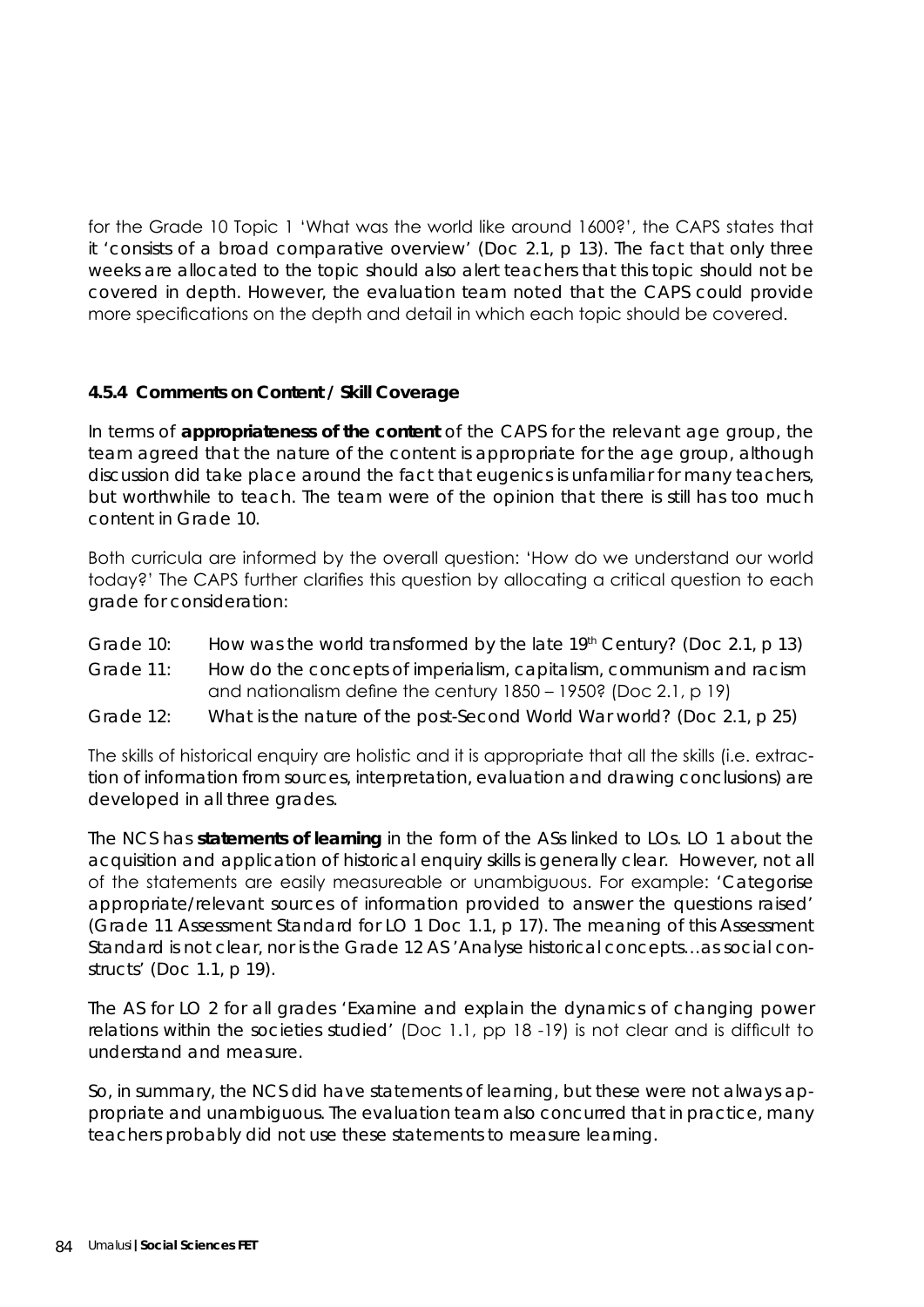In the CAPS, there are no ASs. The statements of learning are now contained in the list of eight skills which are described on p 9 (Doc 2.1). These are more realistic and simple for teachers to manage, as the table gives some description to teachers on how these skills can be achieved. The CAPS takes a discipline-based and a skills-based approach to the teaching of History.

Both curricula aim to induct learners into the procedural and the substantive discipline knowledge of History. A strong focus on History as enquiry encourages an approach where learners engage critically with sources and with the fact that there are many interpretations of particular events.

In the field of History Education in the United Kingdom (UK), the shift to enquiry-based History has strongly influenced the South African History curriculum. The Natal Education Department started this change in the 1980s and influenced the Western Cape to introduce a source-based approach and holistic essay assessment in the 1997 provincial examination. These developments in these two provinces had a major impact at a national conference in Pretoria in June 2002. These two provinces convinced the representatives of most of the other provinces, and eventually the national DoE, to move to an enquiry-based approach when the national examination for History was introduced in 2003. It can therefore be concluded that the way in which subject knowledge is presented is up-to-date in terms of the focus on an enquiry-based curriculum.

In terms of content, the Grade 10 Topic 4 '*Transformations in southern Africa after 1750*' (Doc 2.1, p 16) takes a current position on the *mfecane/difaqane*. This area requires teachers to be up-to-date with the latest historiography in the field. The content of the Grade 12 curriculum covers recent events in the world and thus is current (Doc 2.1, p 31).

**Concerns about content:** Overall, the content is well-selected, and FET learners will develop a good overview of the key events in the world over the past 400 years.

The belief that history teaching should demonstrate the current relevance of events informs the selection of content in the CAPS (Doc 2.1, p 10). Using relevance as a criterion for selection can lead to some topics being taught out of context, as an exemplar of a particular historical concept. For example, the Middle East is included as an example of nationalism, and thus is not presented within a detailed context of the history of the region. Kallaway (2012) wonders how learners will engage with the case studies of nationalism without having a thorough understanding of the rise of nationalism in nineteenth century Europe.

The evaluation team was concerned that the '*Industrial Revolution*' has been removed from Grade 10 and moved to Grade 8. The industrial revolution is central to understanding the rise of capitalism. The topic on independent Africa is problematic as it requires a comparative case study of Tanzania and Congo, when in fact there are no clear grounds to compare these two countries.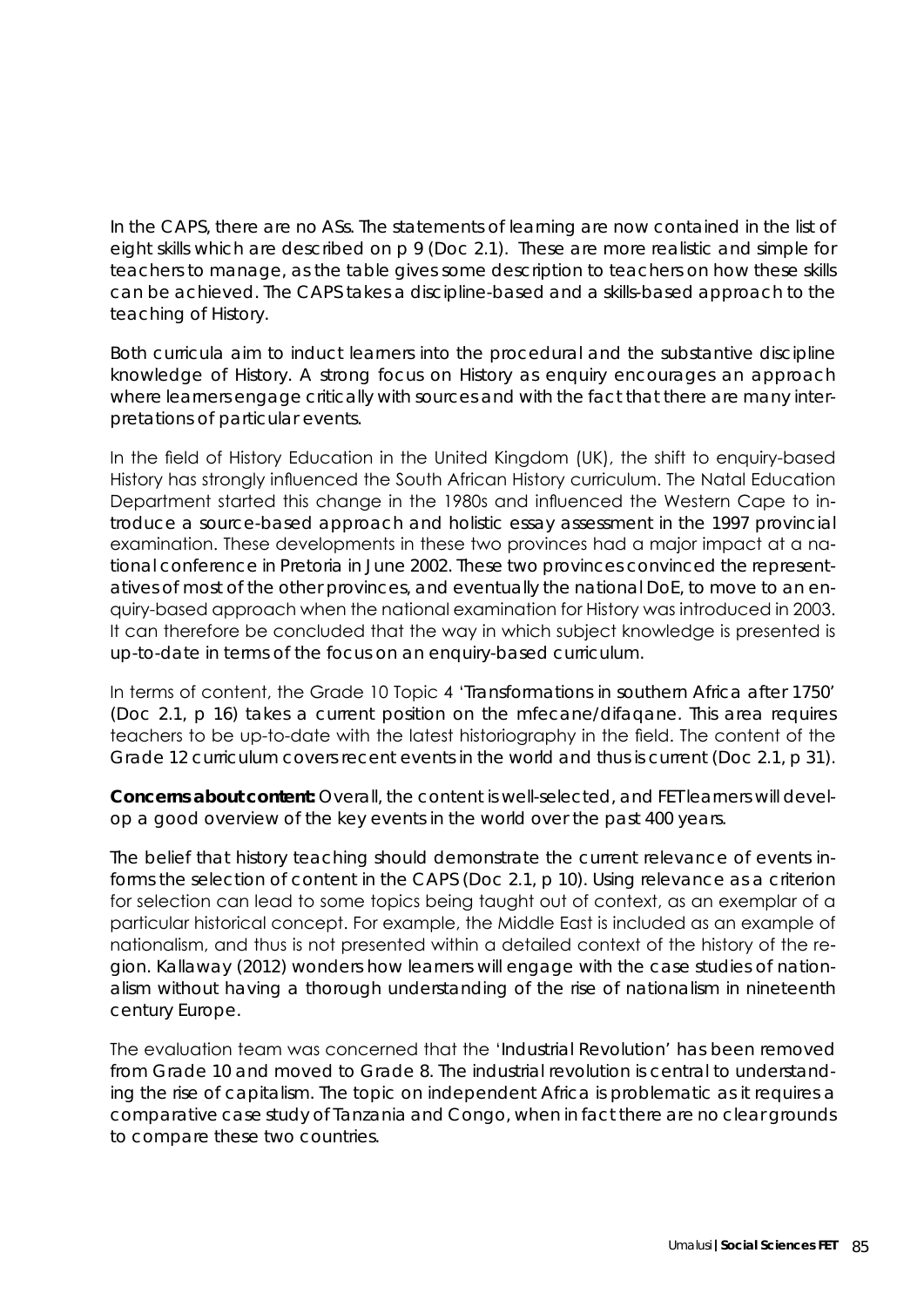The CAPS has a greater emphasis on South African history than the NCS. This is particularly so in the Grade 10 curriculum. The mining revolution is omitted in the NCS, so its inclusion is an improvement, albeit a very small mention as one of the precursors to the South African War.

One way of lessening the content in Grade 10 would be to regionalise Topic 4 '*Colonial expansion after 1750*' (Doc 2.1, p 17). Thus a teacher could choose to either focus on the Cape expansion or the Zulu kingdom or the Basotho kingdom.

Under Topic 5 of Grade 11 '*Apartheid South Africa 1940s to 1960s*', the bullet point, '*Overcoming apartheid – the nature of internal resistance to apartheid before 1960*' is followed by 'From petitions to the Programme of Action – orientation towards mass mobilisation; strengthening of the ANC by forming alliances.' These points seem to overlap and are not very clear. A simpler approach is suggested, the first bullet point followed by sub-bullets clearly showing the topics to be covered.

Regarding the Grade12 topic 3 *'Civil society protests 1950s to 1970s'* (Doc 2.1, p 28), the focus on women's movements is included, but it is not examined formally. It is assessed only through a school-based assessment (SBA) which seems to minimise its importance. It is recommended that this topic should not only be for SBA, but also for examination purposes.

In Topic 2 for Grade 12 '*Independent Africa*' Cuito Cuanavale appears in the Angola case study, and it reappears in Topic 6 for Grade 12 'The end of the Cold War and a new world order'. No guidance is given as to how this repetition is to be handled.

Within the same topic, the points of comparison between Congo and Tanzania seem to be tenuous at best. It would have been better to choose two states that could be easily compared. The evaluation team strongly suggested leaving out the word 'comparison' and simply have case studies on the above two countries with some links. It would be helpful to have more explanation and some examples of the successes and challenges faced by Independent Africa. It is not clear what is required in this section.

Within Grade 12, Topic 5 'The coming of democracy in South Africa and coming to terms with the past', the '*Negotiated settlement and Government of National Unity*' lacks sequence and chronology (Doc 2.1, p 30).

There is some repetition of topics between the Senior Phase and the FET curriculum, for example, '*Nazi Germany*' is covered in Grade 9 and again in Grade 11. The Grade 8 curriculum also covers a number of turning points in South African history – 1948 and 1950s; 1960, 1976 and 1994 (Grade 8). However, the emphasis of these topics is usually different from the focus in the FET.

It is difficult to balance the breadth of coverage of world history, African history and national history, together with sufficient depth to achieve understanding. The CAPS man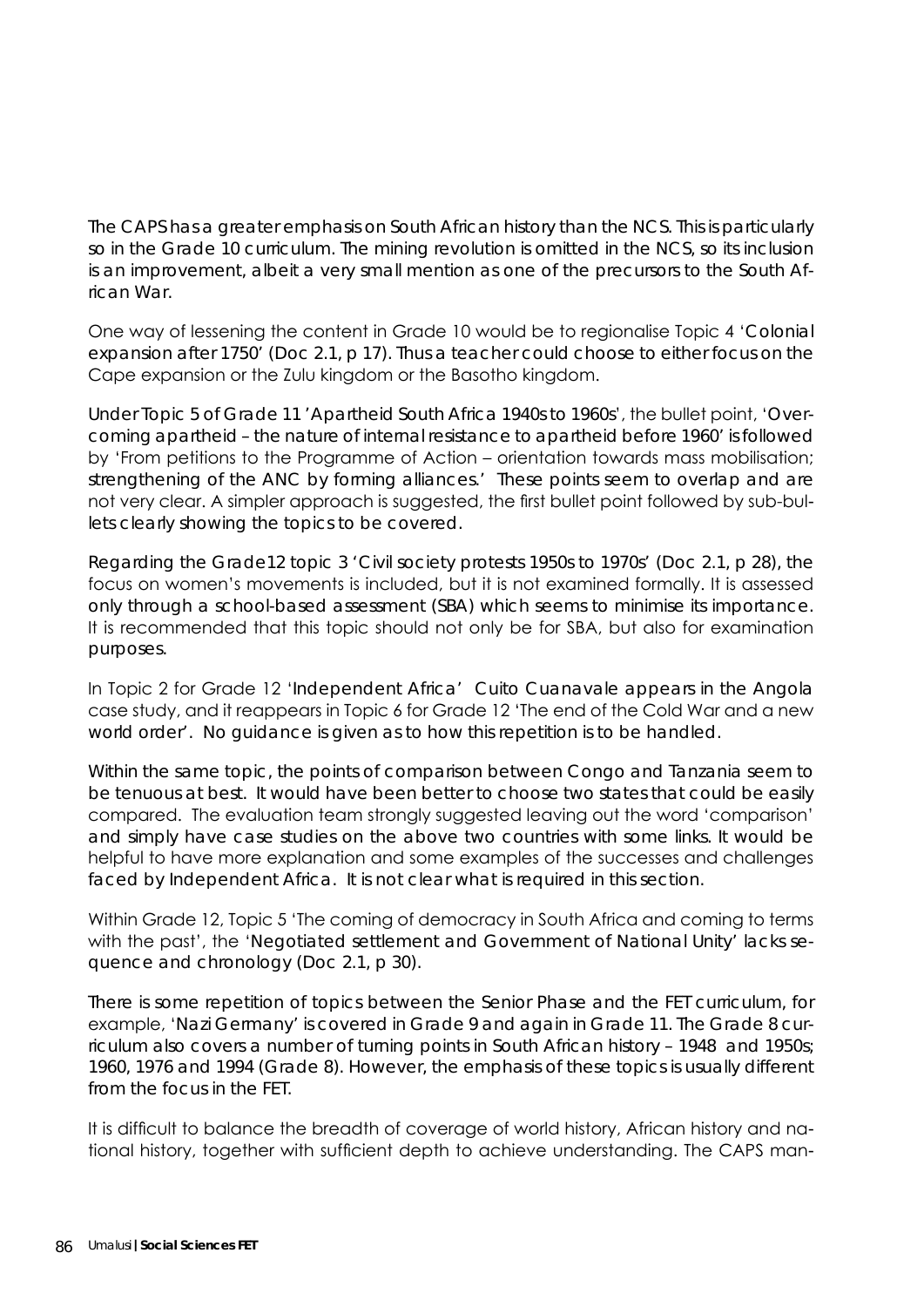ages the tensions between breadth and depth as well as is possible, although there is probably still a greater emphasis on breadth than depth. Overall, the assessment of the team was there are no major omissions of content topics.

## **4.6 CURRICULUM WEIGHTING AND EMPHASIS**

#### **4.6.1 Curriculum emphasis within the phase (Subject time allocation)**

The emphasis of the whole FET Phase was ascertained by considering the number of hours allocated to History as a percentage of the total teaching time.

| Table 28 : Subject time allocation                                   |                    |                  |  |  |  |  |  |
|----------------------------------------------------------------------|--------------------|------------------|--|--|--|--|--|
|                                                                      | <b>NCS</b>         | <b>CAPS</b>      |  |  |  |  |  |
| Total classroom time allocated for History in the phase              | 4.5 hours per week | 4 hours per week |  |  |  |  |  |
| % of total classroom time allocated for all subjects in the<br>phase | 15.25%             | 14.50%           |  |  |  |  |  |

There is little significant difference between the two curricula in terms of the time allocated to History.

### **4.6.2 Curriculum emphasis within the subject (Topic Weighting)**

The emphasis on each topic of History was ascertained by considering the number of hours allocated to each central topic as a percentage of the total time allocated to the subject, as shown in Table 29.

| Table 29: Weighting per topic / emphasis within the subject                        |                                  |                                         |  |  |  |  |
|------------------------------------------------------------------------------------|----------------------------------|-----------------------------------------|--|--|--|--|
| Central topics<br>(NOTE: This information is not available in the NCS)<br>Grade 10 | <b>CAPS</b><br>(number of weeks) | <b>CAPS</b><br>(% of time<br>allocated) |  |  |  |  |
| The world around 1600                                                              | 3                                | 9                                       |  |  |  |  |
| Expansion and conquest during the 15th – 18th C                                    | 6                                | 17                                      |  |  |  |  |
| The French Revolution                                                              | 6                                | 17                                      |  |  |  |  |
| Transformations in the Southern Africa after 1750                                  | 6                                | 17                                      |  |  |  |  |
| Colonial expansion after 1750                                                      | 6                                | 17                                      |  |  |  |  |
| The South African war and Union                                                    | 6                                | 17                                      |  |  |  |  |
| Heritage assignment                                                                | $\mathfrak{D}$                   | 6                                       |  |  |  |  |
| <b>TOTAL FOR GR 10</b>                                                             | 35                               | 100                                     |  |  |  |  |
| Grade 11                                                                           |                                  |                                         |  |  |  |  |
| Communism in Russia 1900 to 1940                                                   | 6                                | 17                                      |  |  |  |  |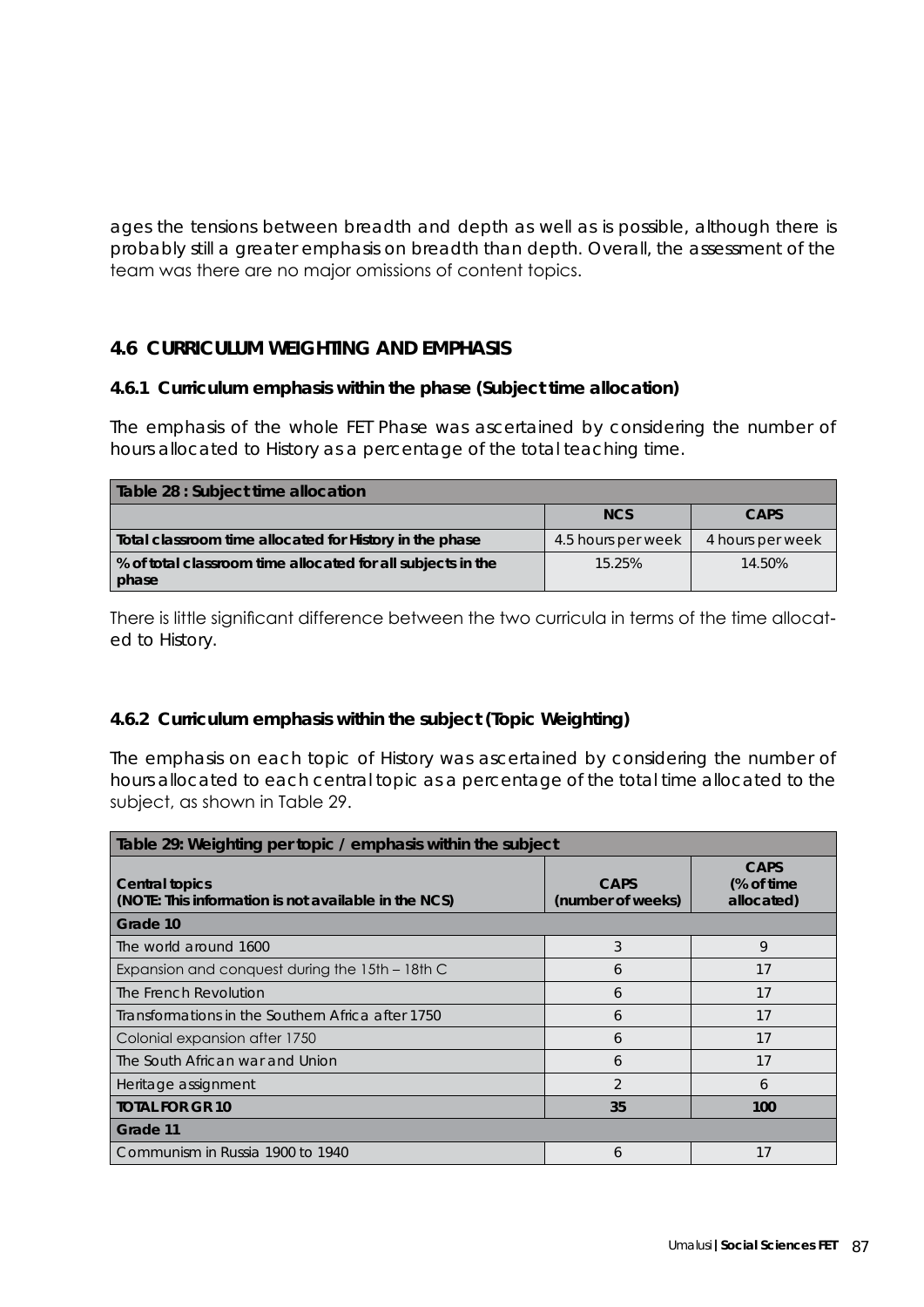| Table 29: Weighting per topic / emphasis within the subject (continued)       |                                  |                                         |  |  |
|-------------------------------------------------------------------------------|----------------------------------|-----------------------------------------|--|--|
| <b>Central topics</b><br>(NOTE: This information is not available in the NCS) | <b>CAPS</b><br>(number of weeks) | <b>CAPS</b><br>(% of time<br>allocated) |  |  |
| Capitalism and the USA 1900 to 1940                                           | 6                                | 17                                      |  |  |
| Ideas of race in the 19th and 20th C                                          | 6                                | 17                                      |  |  |
| Nationalisms: South Africa, the Middle East and Africa                        | 10                               | 29                                      |  |  |
| Apartheid in SA 1940s to 1960s                                                | 6                                | 17                                      |  |  |
| Research assignment                                                           | 1                                | 3                                       |  |  |
| <b>TOTAL FOR GR 11</b>                                                        | 35                               | 100                                     |  |  |
| Grade 12                                                                      |                                  |                                         |  |  |
| The Cold War                                                                  | 4                                | 16.6                                    |  |  |
| Independent Africa                                                            | 4                                | 16.6                                    |  |  |
| Civil Society protests 1950s to 1990s                                         | 4                                | 16.6                                    |  |  |
| Civil resistance 1970s to 1980s in SA                                         | 4                                | 16.6                                    |  |  |
| Coming of democracy to SA                                                     | 4                                | 16.6                                    |  |  |
| End of the Cold War and a new global war 1989 to present.                     | 4                                | 16.6                                    |  |  |
| <b>TOTAL FOR GR 12</b>                                                        | 24                               | 100                                     |  |  |

The NCS does not allocate time weighting to the eight topics per year, so a comparison is not possible. It is not possible to calculate the weighting per topic or compare weightings with the CAPS. For the NCS, if each topic were weighted equally, they would have a weighting of 12.5%.

In the CAPS Grade 10, each topic is given equal emphasis except for the first topic on '*The world in 1600*' which is given less emphasis, as it is an introductory overview (Doc 2.1, p 11). In Grade 11, four topics are given equal weighting, and one topic, '*Nationalisms*', is given 10 weeks, as it has more content than the others. In Grade 12, all topics have equal weighting. In Grades 10 and 11, two weeks and one week respectively are allocated for the completion of the research assignment.

## **4.7 CURRICULUM PACING**

The pacing of a curriculum is the rate at which content is expected to be covered, in given time frames, over the course of a grade or phase. This was assessed for the NCS and the CAPS curricula.

In Table 30 below, the degree of **specification** of the pacing for each of the curricula is indicated, having been determined using a set of codes<sup>14</sup>.

<sup>14</sup> **High:** very clear and explicit stipulation – pacing is made very explicit through clearly stipulating what topics are to be covered in what time frame over the course of the grade

**Moderate:** there is a moderate/some degree of specification of pacing, providing broad parameters as to what should be covered over the course of the grade

Low: pacing is left open to the discretion of the teacher and little or no indication is given of the rate at which content should be covered over the course of the grade beyond a specification of content per phase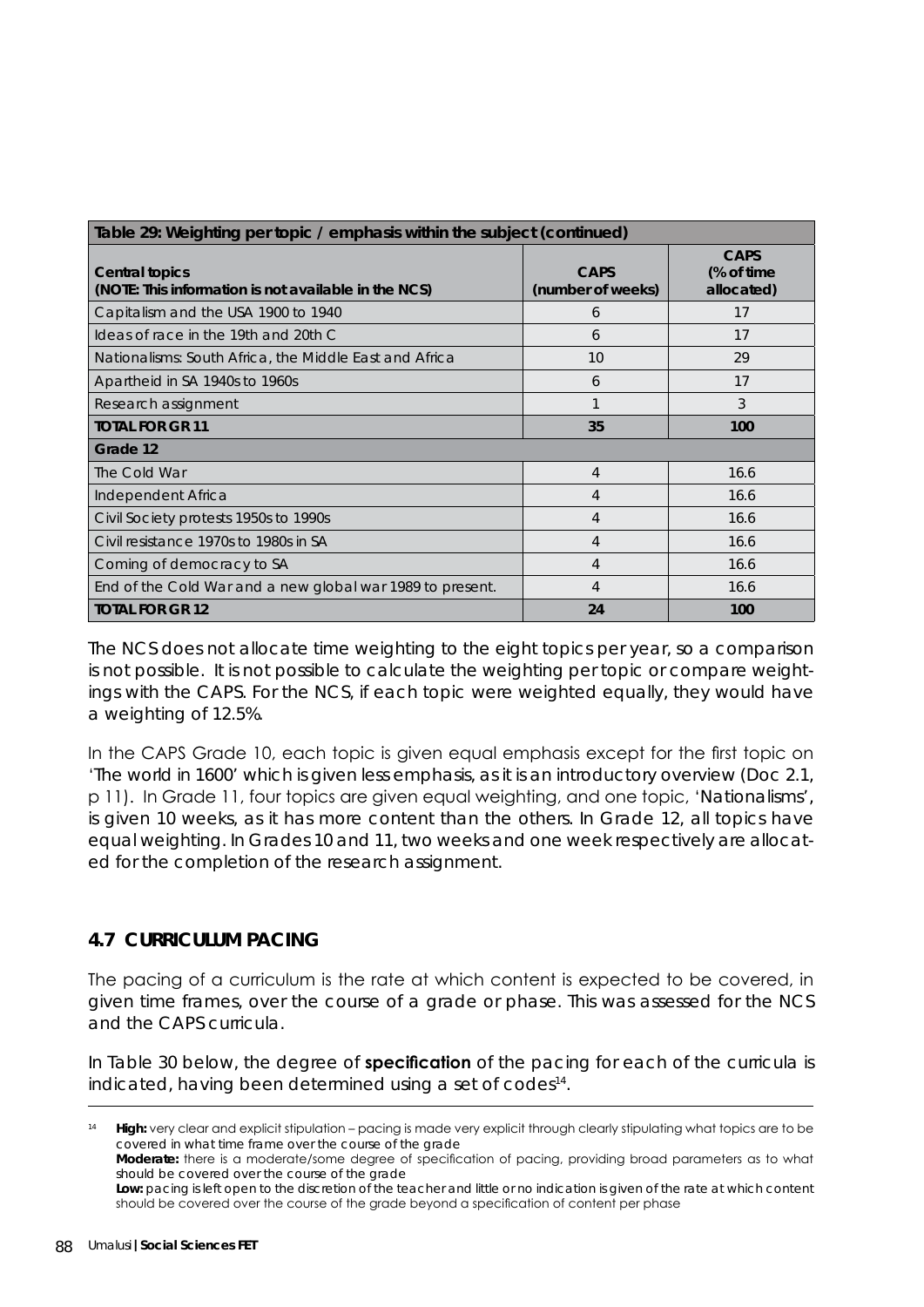In addition, the **level of the pacing** itself as it would be experienced by learners at the FET Phase is indicated in Table 30, also determined from a set of codes .

| Table 30: Pacing                                        |                             |                                                                                                                                                                              |  |
|---------------------------------------------------------|-----------------------------|------------------------------------------------------------------------------------------------------------------------------------------------------------------------------|--|
|                                                         | <b>NCS</b>                  | <b>CAPS</b>                                                                                                                                                                  |  |
| Level of specification of pacing<br>(High/moderate/low) | LOW                         | Moderate                                                                                                                                                                     |  |
| <b>Rationale/justification</b>                          | No time specification given | Moderate, as the number of<br>weeks per topic is specified, but<br>not the number of hours/lessons.                                                                          |  |
| Level of pacing itself (Fast/<br>moderate/slow)         | Not possible to judge.      | Gr 10: Fast/moderate<br>Gr 11: Moderate<br>Gr 12: Moderate                                                                                                                   |  |
| <b>Rationale/justification</b>                          | No time specification given | Greater depth is specified for<br>Gr 10 in the content areas, but<br>teachers will be confronted with<br>time constraints to complete the<br>syllabus in the time allocated. |  |

The CAPS provides moderate specification of pacing, as the document allocates the number of weeks per topic. However the specification is not very detailed, for example, there is no allocation of the number of lessons per topic. The evaluation team noted that the pacing is appropriate, as a highly prescriptive approach may not be helpful for all teachers. The team did note that some teachers would prefer more prescription of what should be taught in each lesson.

The NCS provides no pacing guidelines for teachers.

## **4.8 CURRICULUM SEQUENCING AND PROGRESSION**

### **4.8.1 Specification of sequence**

The sequencing of a curriculum is the order in which topics are required to be taught. In Table 31 below, the degree of specification of the sequencing for each of the curricula is indicated having been determined using a set of descriptors<sup>16</sup>.

<sup>&</sup>lt;sup>15</sup> **Fast:** the pace expected is too fast for learners at this level of development **Moderate:** the pace is moderate, and is appropriate for learners at this level of development **Slow:** the pace is too slow for learners at this level of development

<sup>&</sup>lt;sup>16</sup> High – Highly specified sequence – the order in which topics are to be taught is clearly specified and prescribed within and across grades **Moderate** – Moderately specified sequence – there is a general suggested order in which topics are expected to be taught within and across grades, but allowance is made for some discretion on the part of the teacher

**Low** – Topics are presented to be taught in no particular order within and across grades, and sequence is at the discretion of the teacher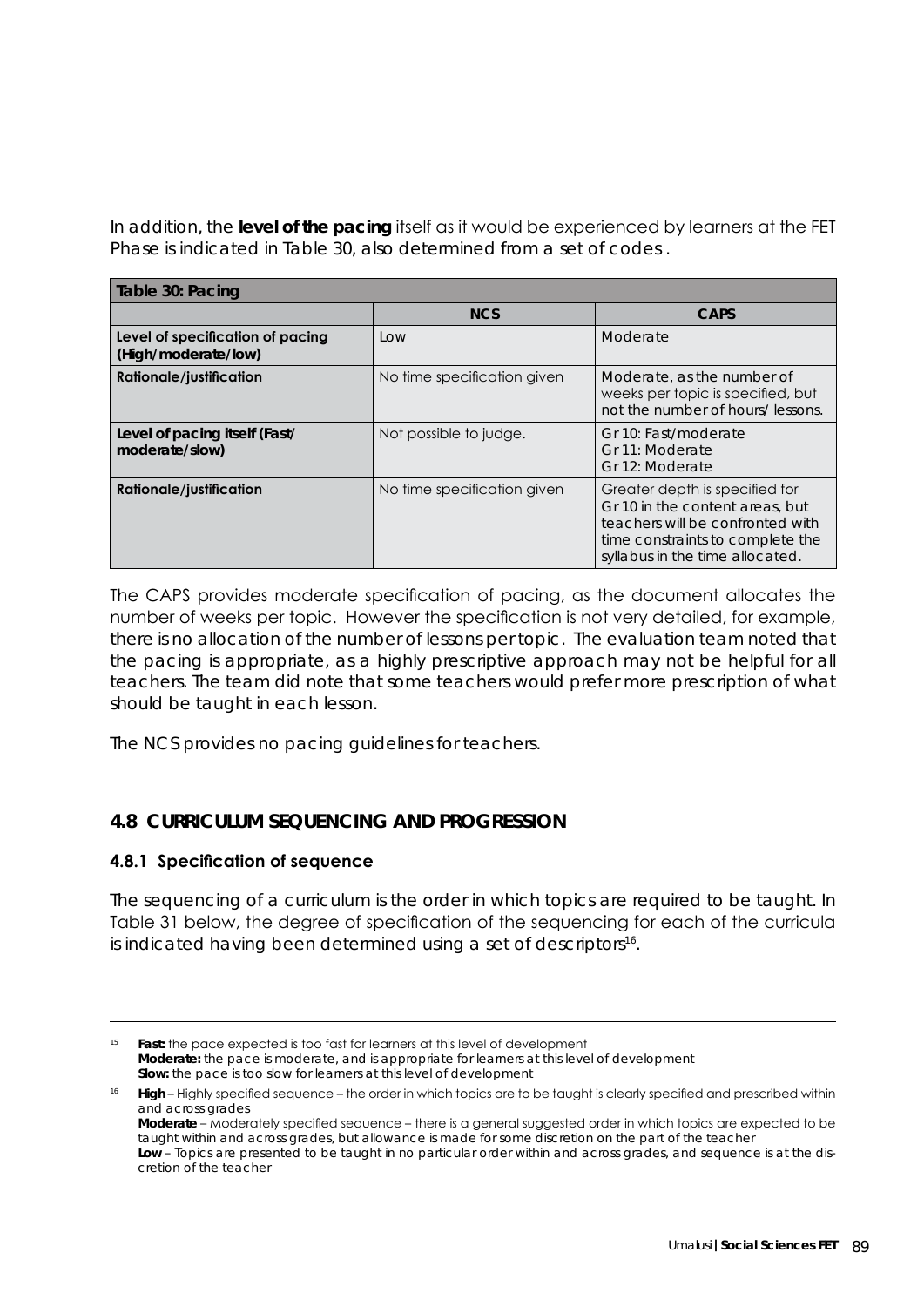| <b>Table 31: Specification of sequencing</b> |                                                                            |                                                                                                          |  |  |
|----------------------------------------------|----------------------------------------------------------------------------|----------------------------------------------------------------------------------------------------------|--|--|
|                                              | <b>NCS</b>                                                                 | <b>CAPS</b>                                                                                              |  |  |
| Level of specification (High/moderate/low)   | Moderate                                                                   | High                                                                                                     |  |  |
| Rationale/justification                      | Chronology is the<br>ordering principle, but no<br>specification required. | Chronology is the ordering<br>principle. The school terms in which<br>each topic is taught is specified. |  |  |

The NCS shows moderate specification of sequencing. The teaching of topics is not completely random, as the topics are organised chronologically. However, the document does not allocate topics to particular school terms. The CAPS specifies sequencing in more detail, in that topics are allocated to specific terms.

This specification of sequencing is appropriate for History as it follows a broad chronological sequence, which is a principle for the content organisation (Doc 2.1, p 10).

#### **4.8.2 Indication of progression**

Progression is evident when the content and skills in a course increase in cognitive complexity within a given grade or level, and from one level to the next. Table 32 below describes the level of indication of progression in each curriculum within each grade and across grades in the FET Phase, using a set of  $codes<sup>17</sup>$ .

| Table 32 : Indication of progression - within and across grades |                                                        |                               |                                                                                                                           |  |
|-----------------------------------------------------------------|--------------------------------------------------------|-------------------------------|---------------------------------------------------------------------------------------------------------------------------|--|
|                                                                 |                                                        | <b>NCS</b>                    | <b>CAPS</b>                                                                                                               |  |
| grades                                                          | Level of indication<br>(Strong/moderate/weak/<br>none) | <b>None</b>                   | <b>None</b>                                                                                                               |  |
| Within                                                          | <b>Rationale justification</b>                         | <b>NA</b>                     | <b>NA</b>                                                                                                                 |  |
| grades                                                          | Level of indication<br>(Strong/moderate/weak/<br>none) | Moderate                      | Weak                                                                                                                      |  |
| Across                                                          | <b>Rationale/justification</b>                         | This was indicated in the ASs | In the assessment of source-based<br>questions, there is some progression<br>in terms of weighting of cognitive<br>levels |  |
|                                                                 |                                                        |                               | (Doc 2.1 p 33)                                                                                                            |  |

<sup>17</sup> **Strong** – Strong indication of progression - there is clear movement from one type of content / concept / skill to another, or the progression is clear in terms of increasing complexity / difficulty from one level to the next;

**Moderate** – Moderate indication of progression – there is some indication of a flow through the different content / concept / skill, or some increase in the complexity or difficulty at which topics are addressed at different levels;

**Weak** – Weak indication of progression – there is very little indication of progression in terms of a shift between content / concept / skill from one level to the next, or in increasing complexity / difficulty across levels.

**None** – No indication of progression – there is no flow in the shift between the content / concept / skill or indicated change in complexity / difficulty from one level to the next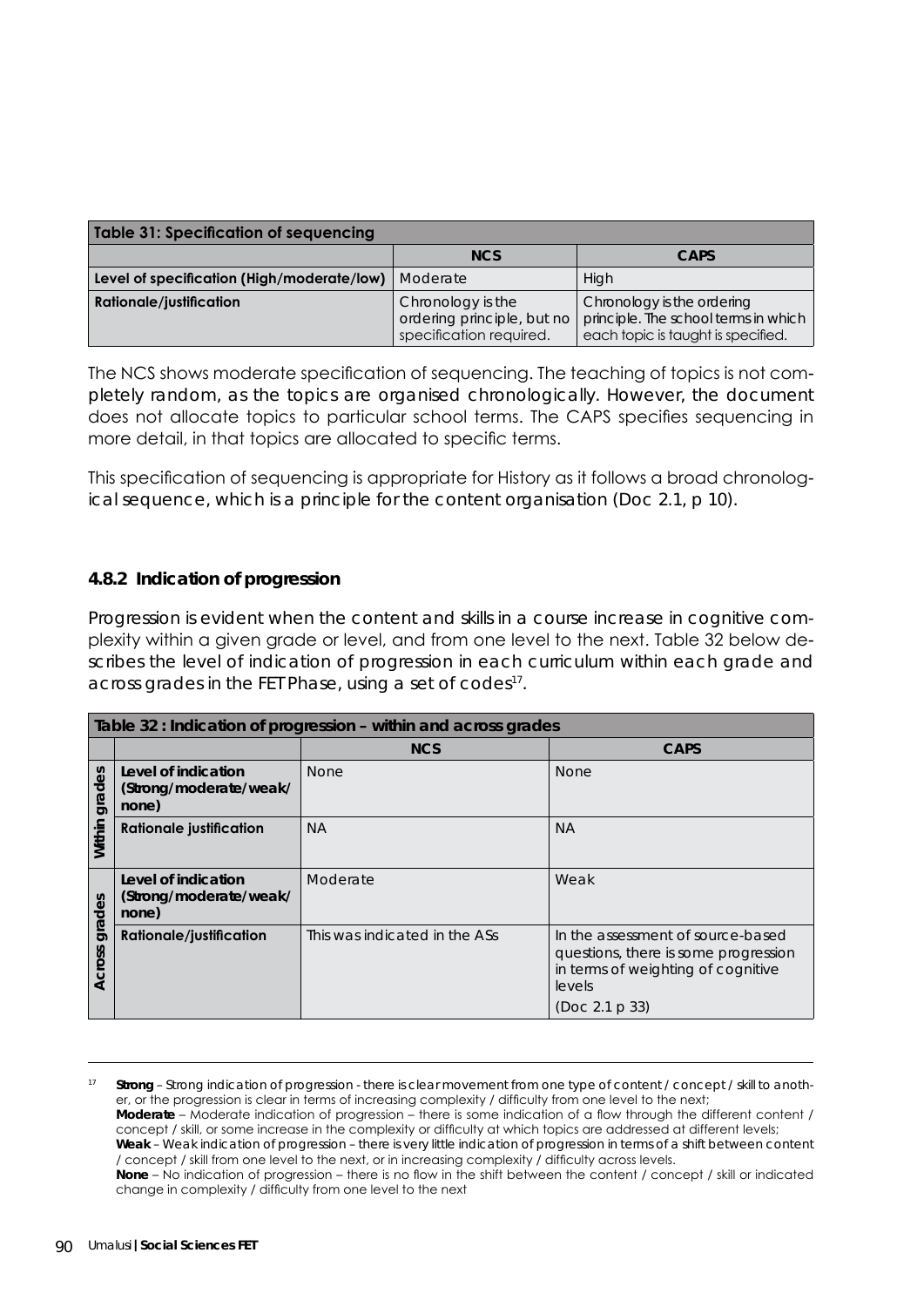It is difficult in History to assess the **complexity and difficulty** of content topics, as this depends entirely on the depth of engagement. A topic like the French Revolution, for example, may be taught by just focusing on the causes and the events, which is not difficult for learners to understand, or it may be taught with a stronger focus on the abstract philosophical ideas which underpinned the Revolution, which would be more conceptually demanding.

Generally topics that engage with different interpretations of events (historiography) are more difficult as they deal with abstract ideas (for example the debates around the transformations in Southern African society). The level of difficulty increases when teachers are unfamiliar with topics as they have not taught them before (for example, '*Eugenics*'). Grade 12 learners may find some difficulty in engaging with the economic history in the topic, '*A New World Order*', because of the recency of the topic, and teachers' unfamiliarity with it.

The principle of progression is seen in the chronology of the topics, which begins in 1600 in Grade 10 and ends at the current era in Grade 12. The team noted that there is no obvious progression in terms of the complexity and difficulty of the topics.

Skills are described in the CAPS, but no progression is described, either within the grade or across the grades. The assumption is that all the skills of enquiry-based History will be developed across all three years of the FET Phase (Doc 2.1, p 9). The NCS does attempt to show how skills could be developed across the grades, but it is not clear to what extent teachers are able to assess these levels in the different grades. For example, according to the NCS in Grade 10, learners should be able to *'identify the socio-economic and political power relations operating in societies'* (Doc 1.1, p 18, LO 2), in Grade 11 they should be able to **analyse** these power relations, and then in Grade 12, they should be able to **examine and explain** these (Doc 1.1, p 19). These cognitive levels do not appear to be hierarchical as generally 'analyse' is understood as a higher cognitive skill than 'examine' and 'explain'.

## **4.9 SPECIFICATION OF PEDAGOGIC APPROACHES**

The pedagogic approach of a curriculum is the way in which teaching and learning is intended to happen in the classroom. Table 33 below describes the pedagogic approach, where this is able to be inferred from the curriculum documents.

The table also indicates the degree to which the curriculum in question offers subject-specific guidance regarding the preferred pedagogic approach to be adopted using a set of descriptors<sup>18</sup>.

<sup>&</sup>lt;sup>18</sup> High – High specification – detailed guidance is given in the curriculum regarding the preferred subject-specific pedagogic approach

**Moderate** – Moderate specification – some guidance is given in the curriculum regarding the preferred subject-specific pedagogic approach

Low – Low specification – the preferred subject-specific pedagogic approach is mentioned in a few places but no details are provided

**None** – No specification - the curriculum provides no information or guidance regarding the subject-specific pedagogic approach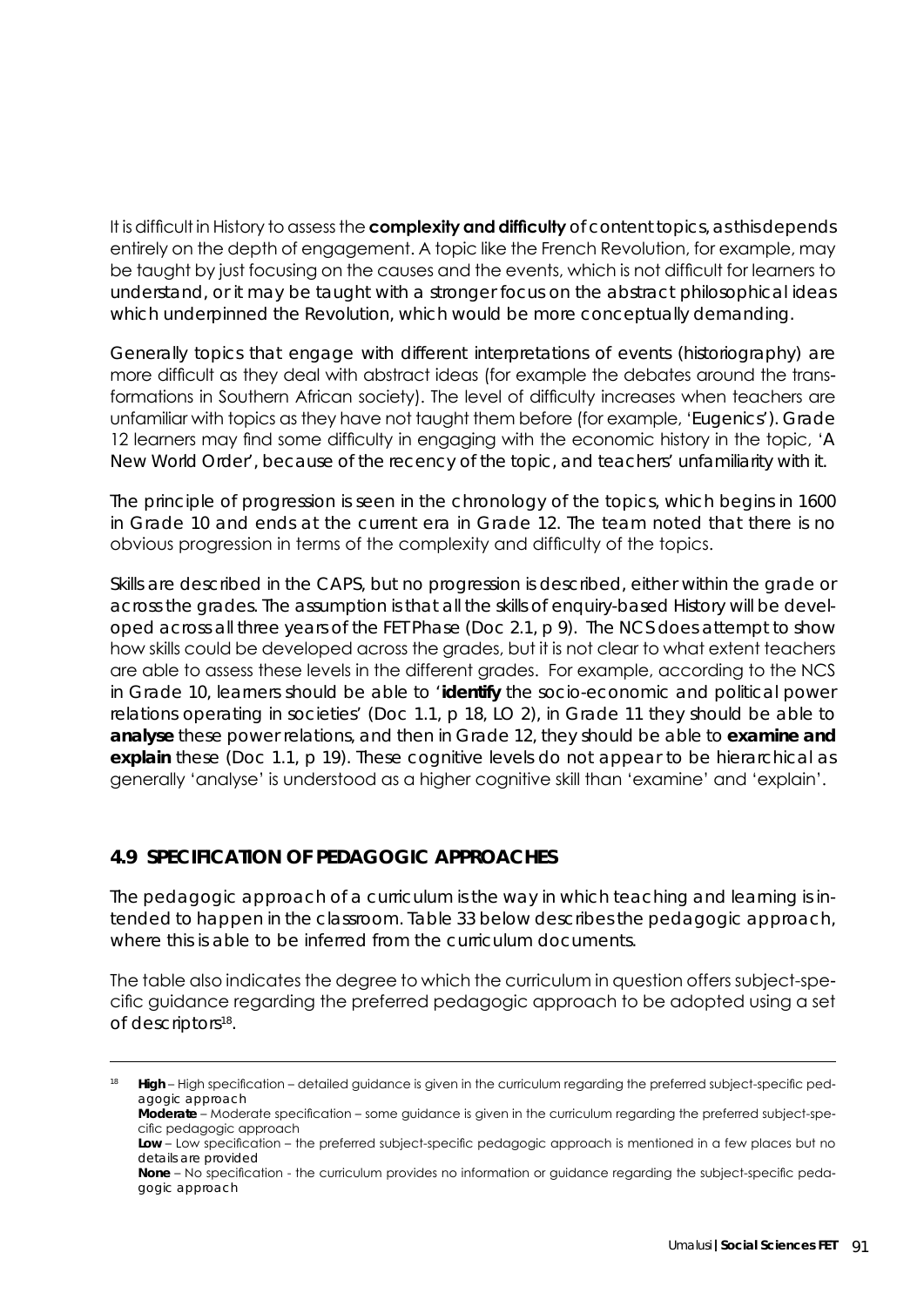| Table 33: Specified pedagogic approach               |                                     |                  |  |
|------------------------------------------------------|-------------------------------------|------------------|--|
|                                                      | <b>NCS</b>                          | <b>CAPS</b>      |  |
| Subject-specific pedagogic approach<br>(Description) | 'Doing History' Enquiry<br>approach | Enquiry approach |  |
| Level of indication (High/moderate/low/<br>none)     | Moderate                            | <b>None</b>      |  |

Both curricula are underpinned by an enquiry-based approach to History. Basically this means that learners must read and engage with sources (both primary and secondary).

The NCS Learning Programme Guidelines (Doc 1.2) does give some guidance for teachers regarding the specification of pedagogy. Annexure 1A of Doc 1.2, p 29 gives an example of how teachers should organise and practice a historical enquiry approach. There is a moderate amount of specification, but which is not very clear about all the pedagogical approaches. On p 37 (Doc 1.2), a table labelled 'Teaching strategies' is not helpful in directing teachers about how to teach History in particular.

The CAPS describes History as a process of enquiry, but gives no explicit specification with regard to pedagogy.

In the NCS, the **role of the teacher** was to develop a Subject Framework for Grades 10 -12, a work schedule for each grade and lesson plans (Doc 1.2, p 4). Teachers were regarded as programme developers, and they were also expected to develop their own source-based material. Teachers were viewed as having the professional judgement to select their own sources and set a range of appropriate questions on the source (Doc 1.2, p 33).

In the CAPS, **the role of the teacher** is to encourage an active and critical approach to learning (Doc 2.1, p 4). There is no other mention of the teacher's role, however it can be inferred that the teacher needs to have an in-depth knowledge of all the topics in the curriculum, as well as the competence to do historical research, and to support learners in doing their own history research projects.

A key difference in the role of the teacher is that the CAPS teacher is no longer understood as a materials developer.

The **ideal learner** in the NCS is *'imbued with the values and acts in the interests of a society based on respect for democracy, equality, human dignity and social justice'* (Doc 1.1, p 5). The Learning Programme Guidelines (Doc 1.2, p 11) describes a learner who comes from Grade 9 as being able to demonstrate historical enquiry by asking questions about the past, identifying sources, organising, interpreting sources, asking questions about omissions in the evidence/sources, understanding why there are different interpretations of historical events. These are the same skills that are developed in the FET Phase. Learners in the NCS *'should have the insights and skills of historians'* (Doc 1.2, p 8).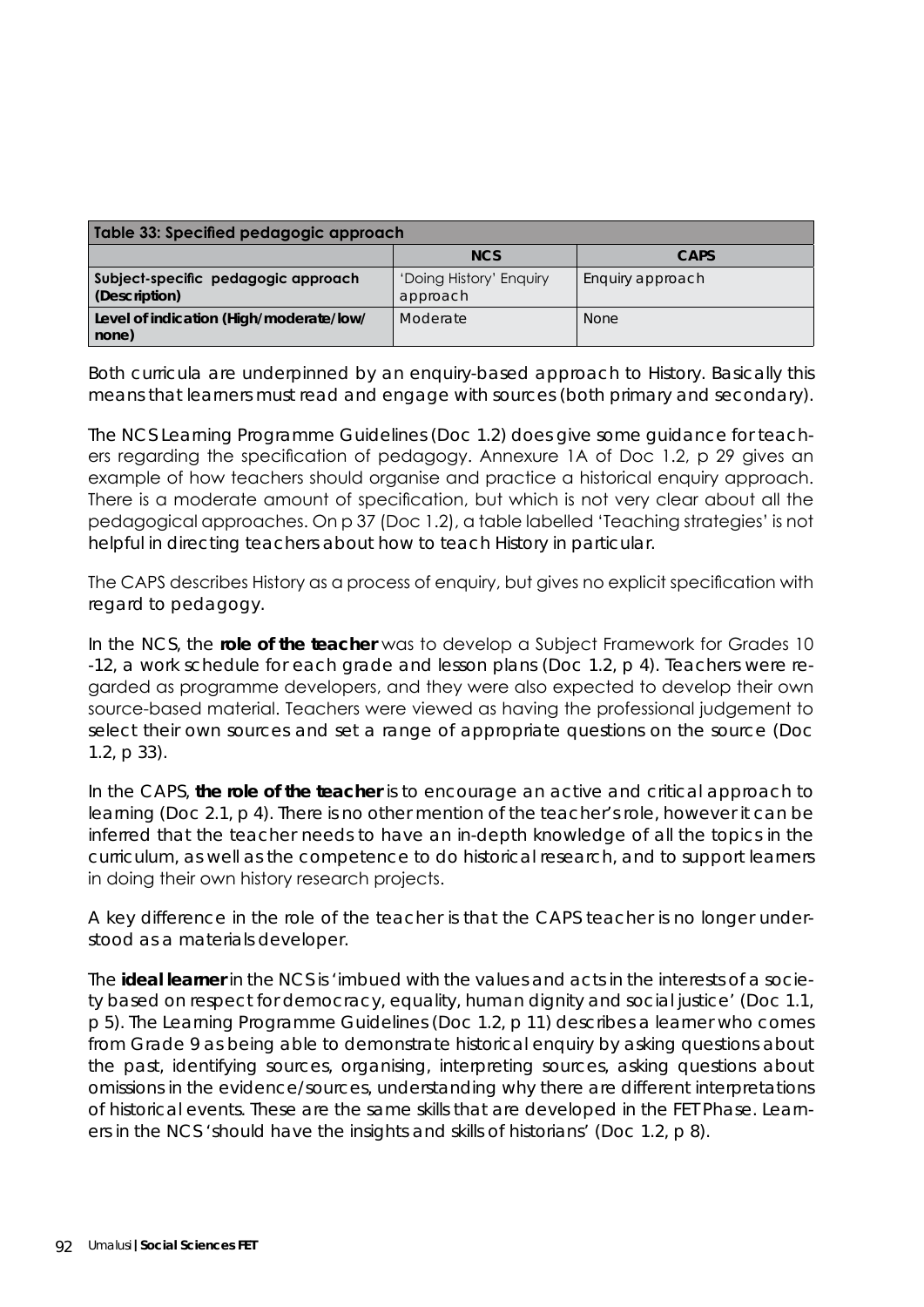The CAPS suggests that the **learner** must have a critical and active approach to learning (Doc 2.1, p 4). They also need to develop a range of enquiry-based skills, the ability to write a coherent argument that is substantiated with evidence, an ability to engage critically with public representations of the past and to do their own historical research projects (Doc 2.1, p 9).

The two curricula do not have different criteria in terms of the ideal learner, who is a person able to engage with an enquiry approach to History. In addition, the CAPS learner should be able to write an *'original, coherent and balanced piece of historical writing'*  (Doc 2.1, p 9). This may not be a practical goal for second language English speakers.

## **4.10 ASSESSMENT GUIDANCE**

In Table 34, the number and types of assessment tasks specified in the curriculum are indicated. Examples are provided of the dominant types of assessment specified for the different curricula.

The table further indicates whether the assessment guidance given is general, subject-specific, both or neither. The degree of clarity of guidance regarding assessment was determined using a set of codes<sup>19</sup>.

| Table 34: Assessment                                                  |                                                                                                                                                                    |                                                                                                 |  |
|-----------------------------------------------------------------------|--------------------------------------------------------------------------------------------------------------------------------------------------------------------|-------------------------------------------------------------------------------------------------|--|
|                                                                       | <b>NCS</b>                                                                                                                                                         | <b>CAPS</b>                                                                                     |  |
| Number of assessment tasks specified                                  | 22                                                                                                                                                                 | 22                                                                                              |  |
| Types of assessment specified                                         | Source-based; extended<br>writing; heritage<br>investigation; oral history,<br>research or enrichment<br>assignment; test under<br>controlled conditions:<br>exams | Source-based; essays; research<br>projects; tests (including source-<br>based and essay); exams |  |
| Examples of dominant types of assessment<br>specified                 | Source-based and<br>extended writing                                                                                                                               | Source-based and essay.                                                                         |  |
| Specificity of assessment guidance<br>(General/subject-specific/both) | <b>Both</b>                                                                                                                                                        | <b>Both</b>                                                                                     |  |
| Clarity of assessment guidance (High/<br>moderate/low)                | Low                                                                                                                                                                | High                                                                                            |  |

In the NCS, learners are required to do a '*Heritage*' investigation as well as an oral history assignment (i.e. two assignments) in Grade 12. However, this was never implemented, and Grade 12 learners only ever did one assignment. This has now been clarified in the CAPS where students only have to do one research assignment.

High - high degree of clarity - assessment information is detailed, specific, clear, and comprehensive, and is not likely to result in differing interpretations

**Moderate** - there is a moderate degree of information regarding assessment that is generally clear;

Low - there are broad statements about assessment that lack clarity and allow for multiple interpretations; **None** - there is no guidance provided for assessment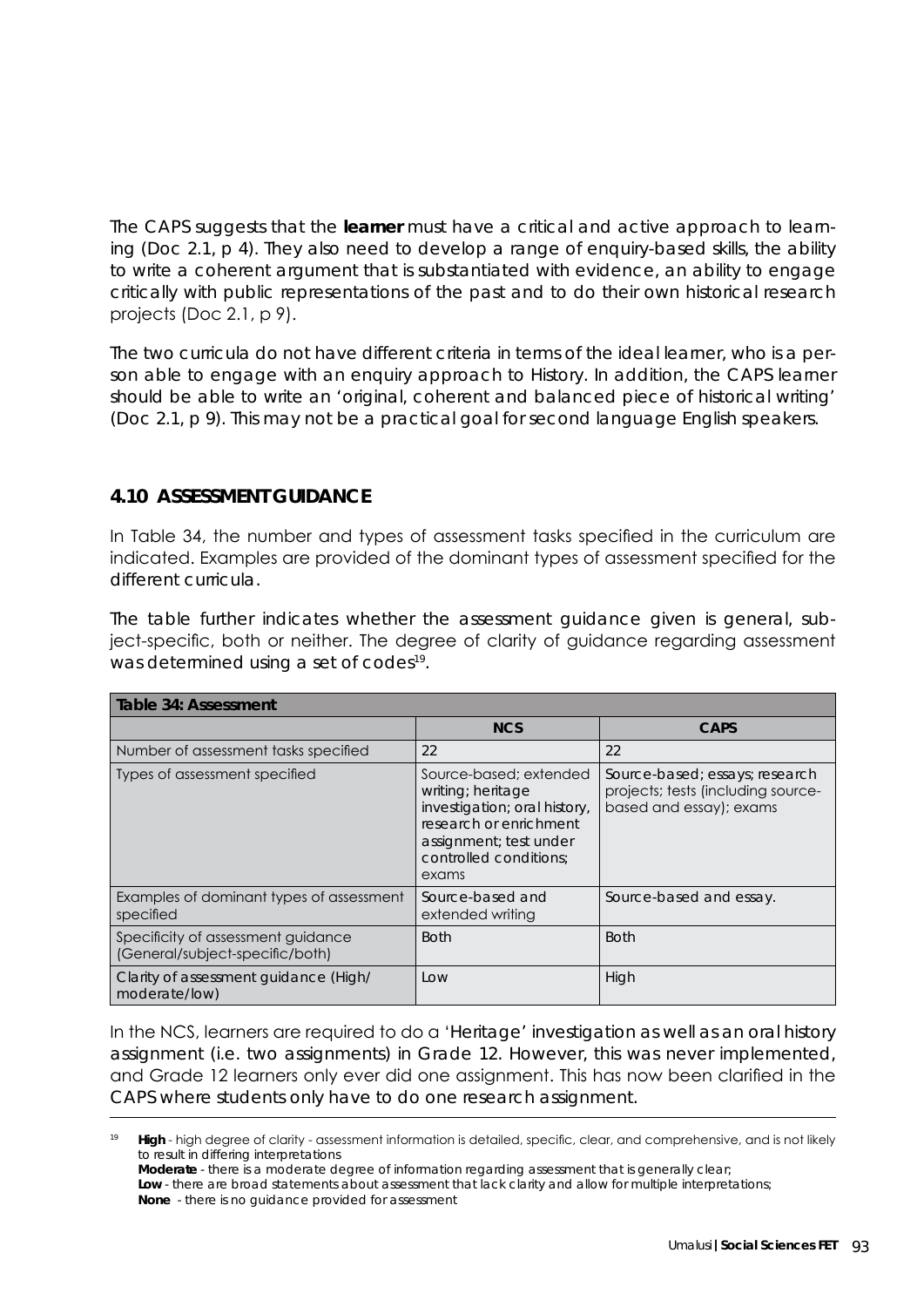In Grade 12, the make-up of the Continuous Assessment mark has shifted. Under NCS, the research assignment and heritage added up to 50 marks, whereas the research assignment is now weighted only at 20 in the CAPS (Doc 2.1, pp 36 - 37). The 30 marks that were allocated to the heritage assignment is now located within midyear and trial exams. So in Grade 12, 30 marks fewer are allocated for school-based assessment (SBA) and 30 marks more allocated to examinations (Doc 2.1, pp 36 - 37).

The NCS (Doc 1.1) gives no clarity on the examinations, and thus the NCS Exam Guidelines (Doc 1.4) were developed to give clarity to the NCS. These were made policy by Circular E2 of 2008. The CAPS gives clear guidelines for the Grade 12 examinations in terms of which topics will be examined in each paper; which topics will be source based and which will be examined through essay topics (Doc 2.1, p 42 - 50).

The structure of tests/examinations in the CAPS has shifted. The NCS allocates 45 marks to source-based and 30 for essays (75 mark question). The CAPS allocates 50 marks to source-based questions and 50 marks to essay questions. Learners must choose one source-based question and one essay, then choose either another essay or another source-based question for their third question. Thus there are three questions for a total of 150 marks. The questions in the tests/examinations are no longer integrated between source-based and extended writing, as they were in the NCS.

In the NCS, each question is guided by a key question, and the sources and the extended writing had to link to these key questions. The CAPS takes a less integrated approach, where the essays are no longer source-based. Essentially, the structure of the test/essay is reverting to was done under the NATED (which was the national curriculum in place in South Africa prior to 2008). This CAPS structure will make it easier for examiners to set papers, and will probably be easier for learners and teachers as well.

In terms of the type of essay, the CAPS states that there is only one level of essay. All Grade 12 learners must be able to write an essay which develops an argument (Doc 2.1, p 40). In terms of setting essay questions, all questions require an argument to be made, and if learners write a narrative essay instead, they will be able to score a maximum of 46% (according to the rubric).

 The NCS SAG (Doc 1.3, pp 30-31), on the other hand, differentiates between two levels of extended writing. Level 1 requires learners to discuss or describe according to a given line of argument, and Level 2 i requires learners to *'sustain and defend a coherent and balanced argument with evidence'.*

The descriptors in the rubric for extended writing have changed in minor ways (Doc 2.1, p 41). However, the rubric has errors, showing that the curriculum was never proof read closely. The errors were noted by the DBE, and the marks allocated to the cells in the rubric were changed in teacher training workshops. The errata have been addressed on the DBE website.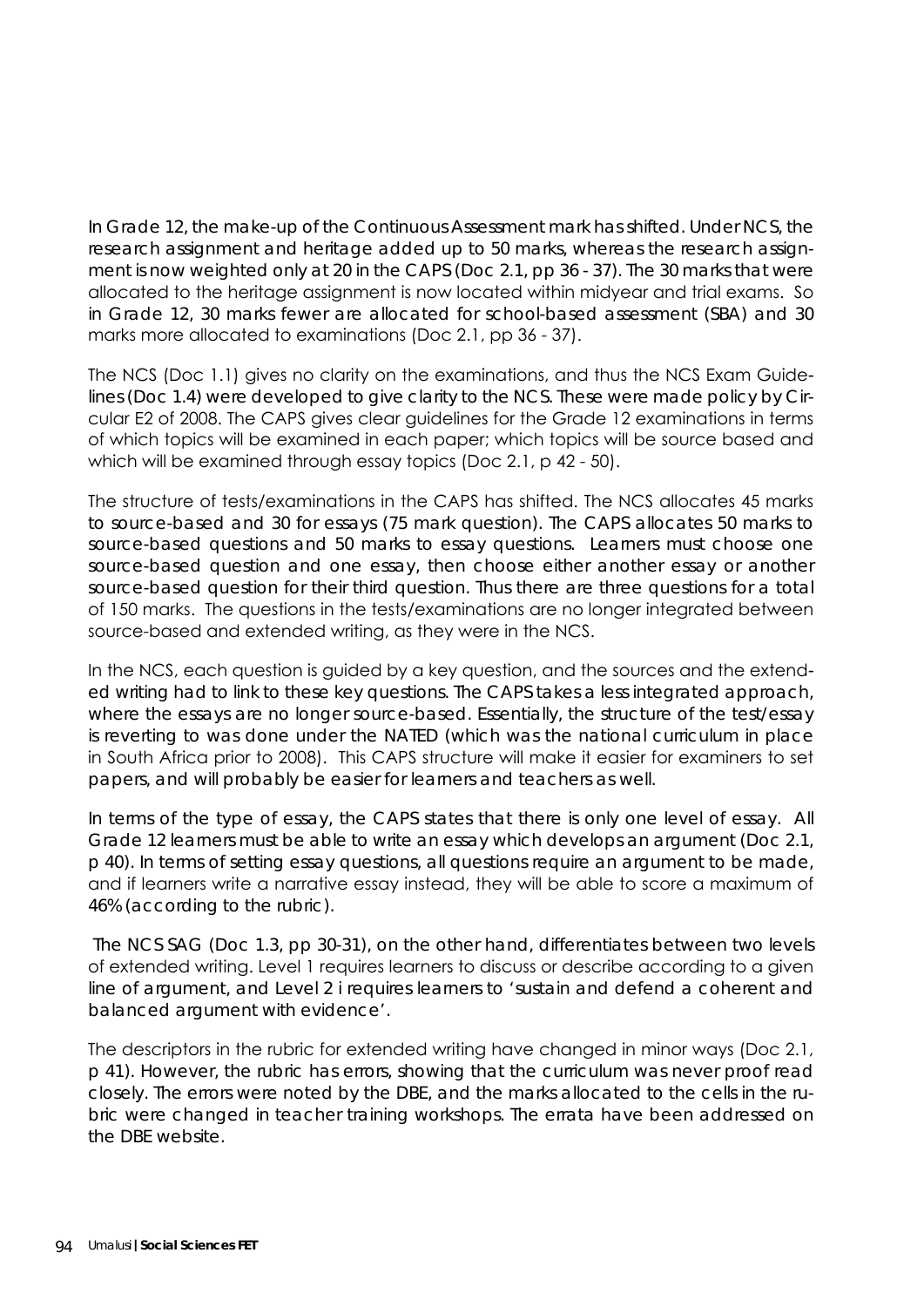The criterion for Level 7 in the NCS Grade 12 Guidelines (Doc 1.4, p 12) is described as: *'Very well planned and structured essay'*. In the CAPS (Doc 2.1, p 41) this description for Level 7 has changed to *'Well planned and structured essay'*, which is the same for Level 6 and Level 5. These there is not enough discrimination between the three levels.

# **4.11 CURRICULUM INTEGRATION**

#### **4.11.1 Integration between subjects**

The extent of the integration between History and other subjects in the NCS and the CAPS is indicated in Table 35 below, using a set of codes<sup>20</sup>.

| Table 35: Integration between subjects      |                                                                                                                                                                 |                                                                            |  |
|---------------------------------------------|-----------------------------------------------------------------------------------------------------------------------------------------------------------------|----------------------------------------------------------------------------|--|
|                                             | <b>NCS</b>                                                                                                                                                      | <b>CAPS</b>                                                                |  |
| Level of integration<br>(High/moderate/low) | Moderate                                                                                                                                                        | Low                                                                        |  |
| <b>Example 1</b>                            | Learning Outcome 4 for Grade 12<br>where learners will 'investigate the<br>links between knowledge systems,<br>palaeontology and archaeology'<br>(Doc 1.1 p 14) | Gr 12 topic 6 A new world order has a<br>focus on current economic issues. |  |
| Example 2                                   | Gr 12 Content topic 'what are the<br>ideologies and debates around the<br>constructed heritage icons from the<br>period?' (Doc 1.1 p 27)                        |                                                                            |  |

The NCS states in the definition that history also *'draws on archaeology, palaeontology, genetics and oral history to interrogate the past'* (Doc 1.1, p 9). These connections are also stated in LO 4 for Grade 12 where learners will *'investigate the links between knowledge systems, palaeontology and archaeology'* (Doc 1.1, p 14). These are reiterated in the Grade 12 topic on 'Heritage', but this topic was never for examination purposes, and thus was seldom taught. So the integration was probably more in the intended curriculum than in the enacted curriculum.

In the CAPS, no mention is made of explicit integration with other subjects, nor is integration mentioned in the definition of the subject. There are obviously some incidental integration examples, such as the studying of globalisation in Grade 12, which deals with economics, and the Great Depression in the USA cannot be taught without linking to economics.

**High** – frequent and explicit references are made to integration with other subjects in the curriculum **Moderate** – in a few places reference is made to other subjects or connection to topics in other subjects is made Low – the subject is very separate from other subjects in the curriculum and there is very little or no referencing of other subjects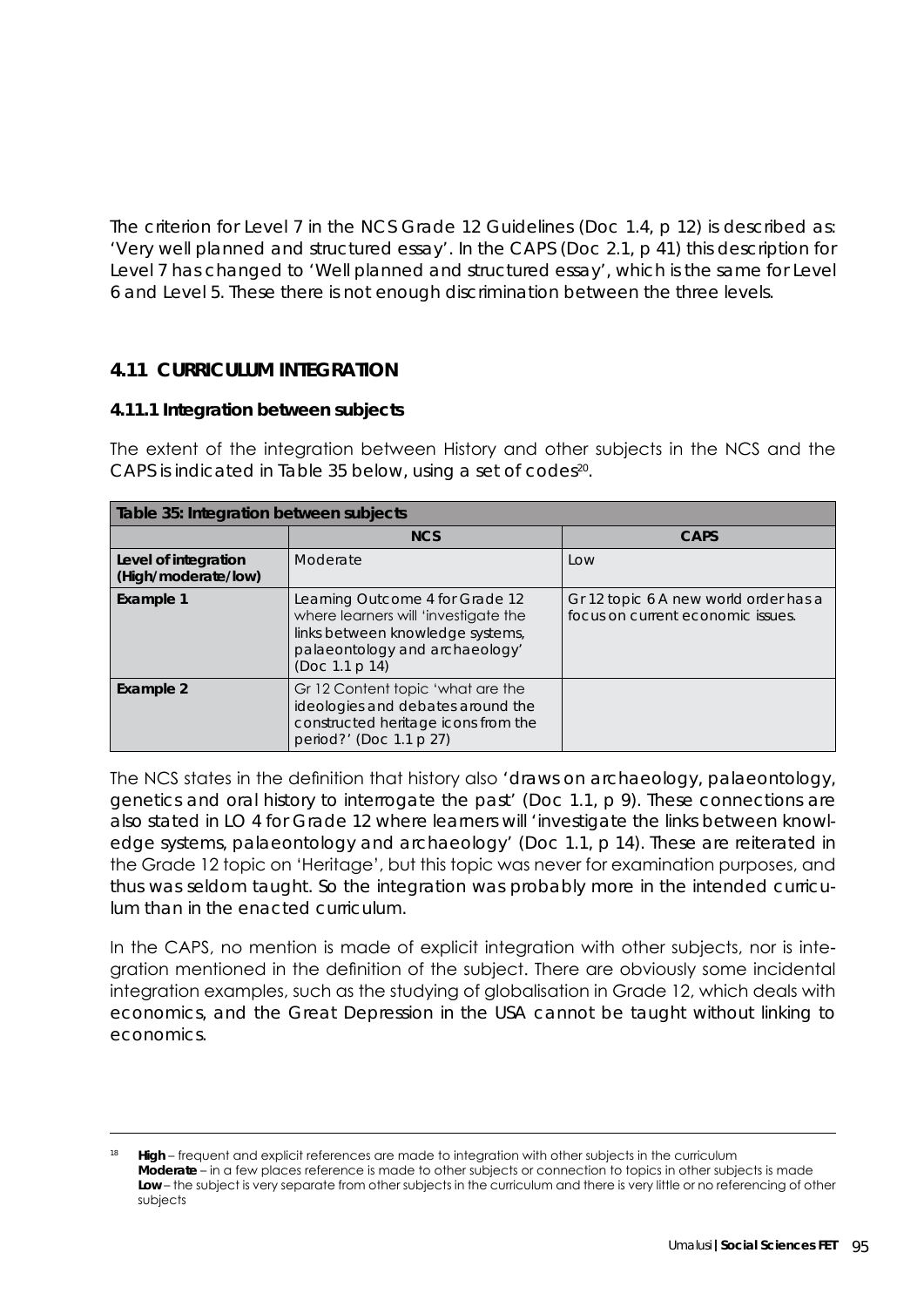## **4.11.2 Integration with the everyday world and knowledge of learners**

Table 36 below indicates the level of integration between the formal subject knowledge in History in the NCS and the CAPS and the everyday (general) knowledge of learners using a set of codes $21$ .

| Table 36: Integration between subject and everyday knowledge |                                                                                            |                                     |  |  |
|--------------------------------------------------------------|--------------------------------------------------------------------------------------------|-------------------------------------|--|--|
|                                                              | <b>NCS</b>                                                                                 | <b>CAPS</b>                         |  |  |
| Level of integration<br>(High/moderate/low)                  | LOW                                                                                        | Low                                 |  |  |
| Example 1                                                    | Heritage topics (Doc 1.1, p 25, 27)                                                        | Heritage assignment (Doc 2.1, p 35) |  |  |
| Example 2                                                    | Teachers should be aware of local<br>contexts and learners' experiences<br>(Doc 1.1, p 24) |                                     |  |  |

In neither the NCS nor the CAPS does the curriculum content make much explicit reference to the learners' everyday world and experience. However, the NCS does make reference to the idea that teachers should make use of local contexts which could be more suited to the experiences of the learner (Doc 1.1, p 24). The only opportunity where there is an explicit possibility of engaging with one's own experience is in the research assignment in the CAPS. In the assignment, learners may do an oral history assignment where they interview family members, and investigate family and local history, for example (Doc 2.1, p 35).

## **4.12 CURRICULUM OVERVIEW**

### **4.12.1 Curriculum coherence**

Curriculum coherence refers to the extent to which a curriculum reflects a logic (often inherent in the nature of the discipline itself) in the organisation of topics, where the key ideas of the subject and their development over time, is evident.

The coherence of both the NCS and the CAPS is developed through the chronological sequencing of the topics. The CAPS states that *'a broad chronology of events is applied from the 17th century to the present'* (Doc 2.1, p 10). Both curricula make connections between the topics, but this is more explicit in the CAPS. For example, the background and focus section of Topic 2, 'How did European expansion change the world?' in Grade 10, states *'This topic follows on from the previous one. Having looked at a period when it was not clear that Europe would dominate the world, this topic now explores how and why, in less than two centuries, Europe was able to colonise large parts of the world'* (Doc 2.1, p 14).

High – Learners' everyday world and knowledge, the world of work and communities are constantly referenced and form part of the knowledge specified in the curriculum

**Moderate** – Learners' everyday world and knowledge, the world of work and of learners' communities are referenced in a few places in the curriculum

**Low** – The curriculum emphasises subject-specific knowledge, and there are no or almost no references to the everyday knowledge of learners and their communities or the world of work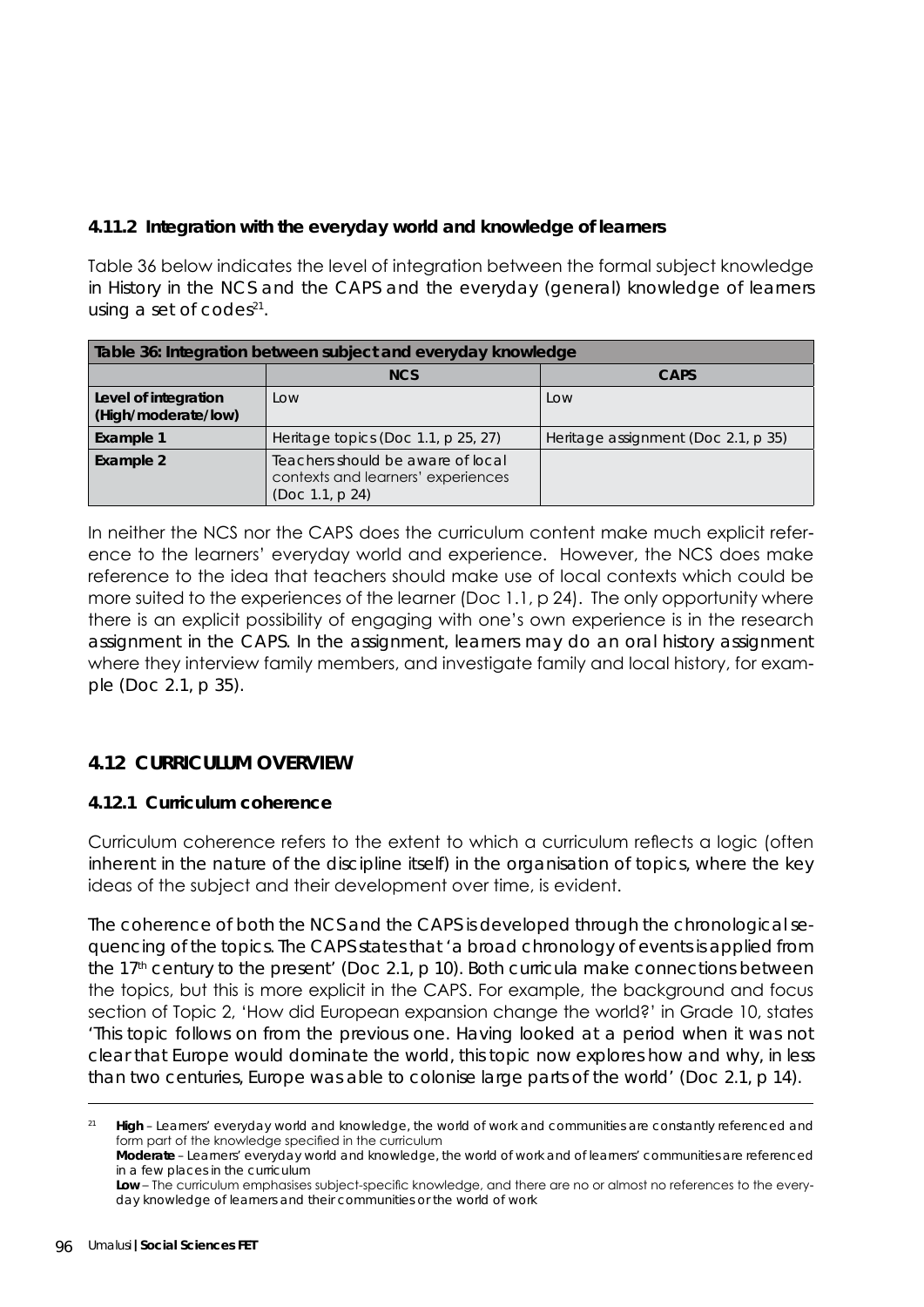The evaluation team noted that a Grade 12 learner who has completed the History curriculum would have developed a broad overview of the key historical concepts and events in Europe, the USA, USSR, China (or Vietnam), in Africa and in South Africa. There are attempts to engage with concepts in a range of contexts, for example, eugenics is discussed within both Australia and the context of Nazi Germany. In these instances, coherence is thus created through the historical concept of nationalism, for example, and not through a chronological engagement with one country or region. The unintended consequence of this may be that the concept is understood superficially because there is not sufficient time to get an in-depth understanding of the context.

### **4.12.2 Implications for the South African context**

The evaluation team noted that the selected content was generally appropriate for learners in South Africa, as it gives them a broad overview of South African, African and world history. However there were some concerns that not all South African children and teachers would be able to relate to this History curriculum. One reason for this is that only Afrikaner and African nationalisms are included in the CAPS. Tin contrast, the NCS mentions the roots of South African nationalisms and includes English, Coloured and Indian nationalism, which have now been excluded from the CAPS.

The evaluation team had some concerns about the practical implications of the 'Heritage' assignment. Having this assignment is critical so that learners 'do history' and develop their enquiry skills. However, large discrepancies may exist in the quality of assignments that learners put together. The rubrics developed by teachers to assess these assignments are mostly inappropriate and do not assess what is specified in the CAPS on p 35 (Doc 2.1). These differences in standards are due to teachers' varying experience and competence in History research, as well as the lack of libraries and the internet at many schools.

Language and levels of literacy is an important issue in History learning, as is the issue of resources. Often schools do not have enough textbooks for each learner to have one. An enquiry, source-based history requires that teachers have access to a range of sources, (often only to be found on the Internet) and photocopying facilities. This approach also requires learners to have good levels of both visual and textual literacy.

Given that History is often taken by a small number of learners, many schools have only one History teacher. This means that the Head of Department often does not have the expertise to supervise the assessment and marking of the History teacher.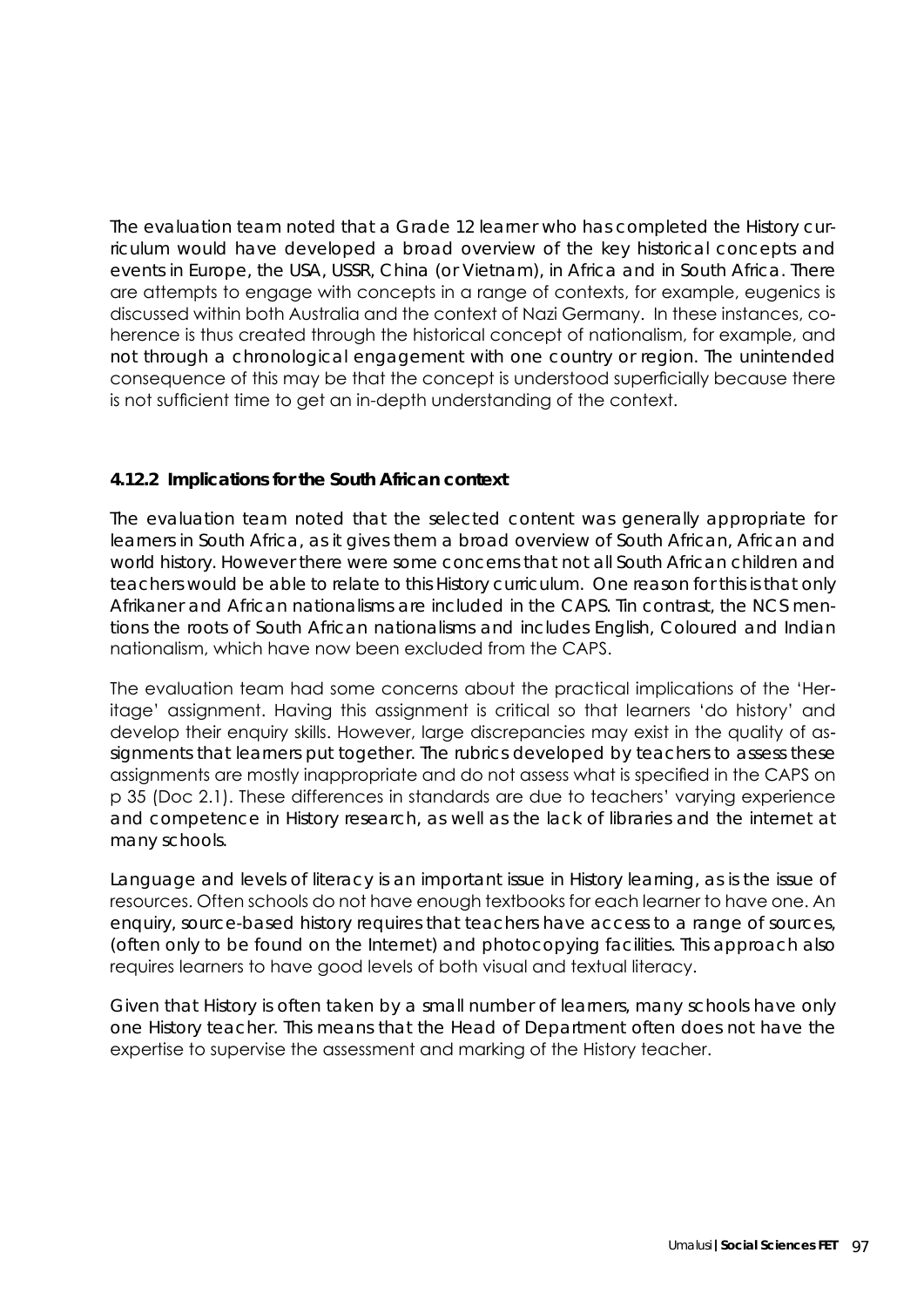### **4.12.3 Assumptions regarding teacher expertise**

The NCS assumes very high levels of teacher expertise, in terms of knowledge expertise and the ability to teach source-based History and to create their own learning materials and source-based tasks. The NCS introduces new topics such as '*Pseudo-scientific racism*'; '*Social Darwinism*'; '*South Africa post-1994*' and '*Globalisation and a new world order*'. Many of these topics are also covered in the CAPS.

The CAPS teacher needs to have a deep understanding of the underpinning principles which inform the study of History, such as interpreting evidence from sources, multi-perspectivity, seeing connections through cause and effect and change and continuity, and working with chronology (Doc 2.1, p 10). The CAPS covers a wide range of topics that requires teachers to have an in-depth knowledge of topics beyond the 'traditional' ones of the French Revolution, the Cold War etc. Not all South African teachers have the specialised History knowledge and education that is expected. For example, teachers may put different value judgements (good/ bad) on '*Afrikaner nationalism*' and '*African nationalism*'. Similar differences may apply to 'Nationalism in the Middle East', depending on the background of the teacher or learner. This is a misunderstanding of the concept, as any nationalism can have positive and negative aspects.

The CAPS document makes fewer assumptions than the NCS about teachers' ability to select knowledge, as it specifies the content in greater detail. However it does assume that teachers are able to plan their year schedule using the broad allocation of weeks per topic as given by the CAPS (Doc 2.1, p 11)

By taking an enquiry-based approach to History, both curricula assume that teachers have a good understanding of History as a discipline which requires an understanding of different interpretations of events. Teachers who were schooled with an understanding that History is a set of objective facts may find this shift to multi-perspectivity a difficult one to make. The CAPS makes an assumption that teachers have a deep knowledge not just of the History 'content' but also of the key historiography debates around issues such as the mfecane/difaqane, about the role of nationalisms and the role of globalisation in our current world. The ideal History teacher is a person who reads very widely, has an understanding of how different events are connected, and is able to show learners how events are understood in different ways, and given varying significance at different times.

The ideal History teacher should have high levels of literacy needed to engage critically with a range of different textual and visual sources, and have the ability to teach these reading and interpreting skills to learners. Thus although the CAPS does not expect teachers to develop their own materials, it nevertheless still requires high levels of expertise in disciplinary knowledge (both substantive and procedural) and generic literacy skills.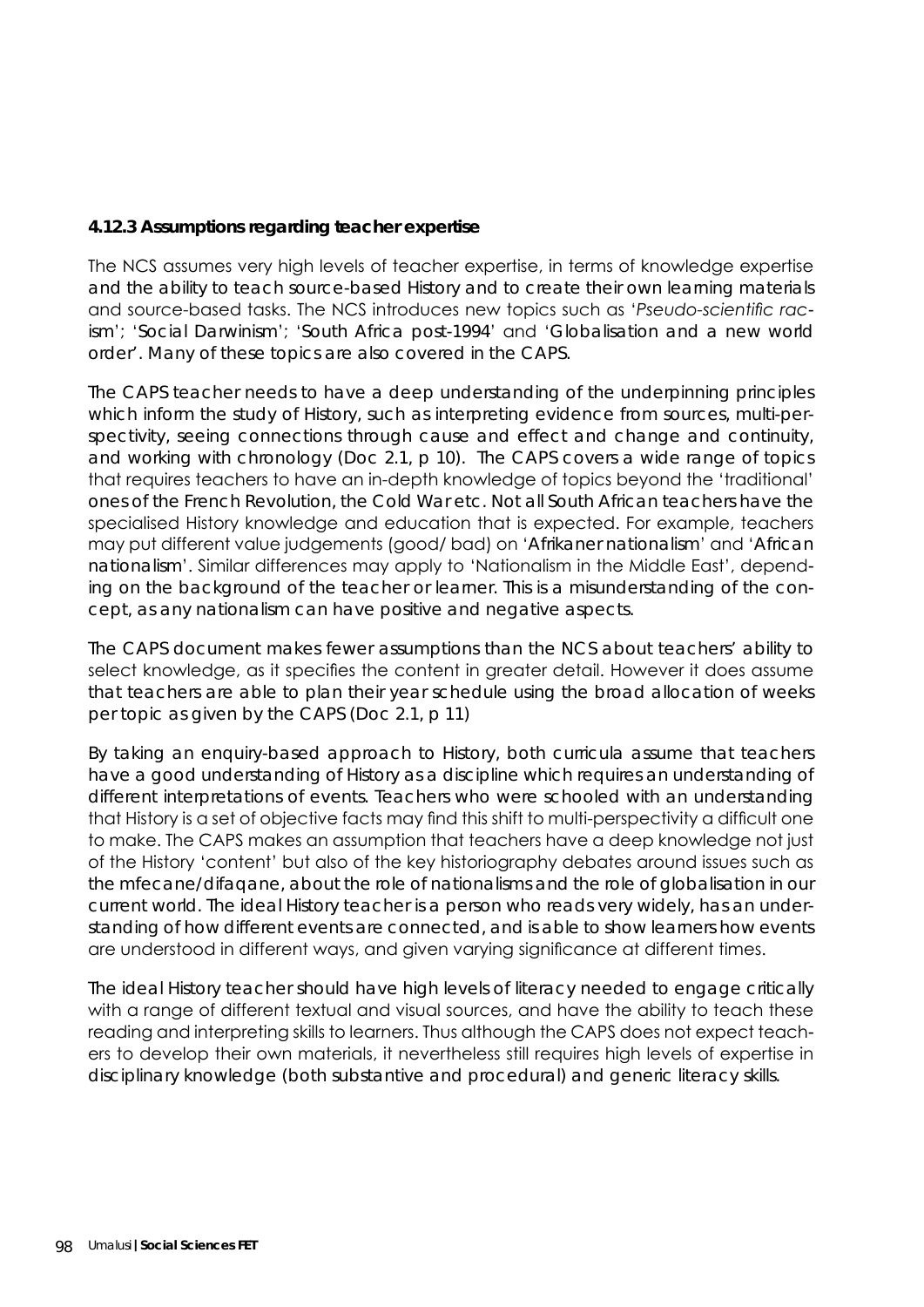# **4.13 CONCLUDING REMARKS**

In terms of the broad **aims** of the curriculum, and the underpinning focus on History as enquiry, the NCS and the CAPS are very similar. Thus a new approach to History as a school subject has not been taken.

In terms of historical **skills** to be developed, the CAPS is a repackaging of NCS, as most of the skills are the same.

In terms of the **content areas**, there has been some re-writing in Grade 10. Some new topics have been introduced in Grade 10, namely a deeper focus on the French revolution and a new topic on '*Napoleon*'; the '*South African war and Union*' are also new. In Grade 11 and 12, content has generally been removed or shifted around, rather than any big new topics added. So in terms of content, it was concluded that the curriculum has not been rewritten, but there have been changes made to the content that amount to more than simply a repackaging (that is, content is only re-organised, and that new content is not introduced).

The team was of the opinion that there was not much of a difference in the **depth and breadth** of the two curricula. In CAPS Grades 11 and 12, the content has been reduced, allowing greater depth in the engagement with the topics.

Although in Grade 10, some topics have been removed (such as '*Slavery*', '*The Industrial Revolution*' and parts of '*The quest for liberty*') there is a similar amount of content to cover in the CAPS. Thus for the CAPS Grade 10, we would say that there has not been a significant reduction in breadth, which would mean less depth than could be achieved at Grades 11 and 12.

The CAPS has taken a stronger case study approach than the NCS. This approach should support a greater depth of engagement. For example, Grade 11 Topic 4 '*Nationalisms*' gives three cases: South Africa; Middle East and Ghana. However, the fact that these examples are not taught within a coherent focus on that region, means that a lot of time will be spent understanding the context.

The **assessment guidelines** of the CAPS do not give any indication that one topic would be assessed in more detail, or more depth. Each topic is allocated the same weighting in the examinations.

The most significant shift in the **design** of the curriculum is that the CAPS no longer has LOs, ASs and Competence Descriptors. So the CAPS shifts away from an outcomes-based design, to a more explicitly skills-based design, where eight skills are described that learners need to acquire. The content is better organised in the CAPS. In both curricula, coherence of content is created through chronology.

The CAPS **specifies** the content in greater detail, and also specifies the pacing of the curriculum in more detail. While the NCS never indicates time frames for each topic, the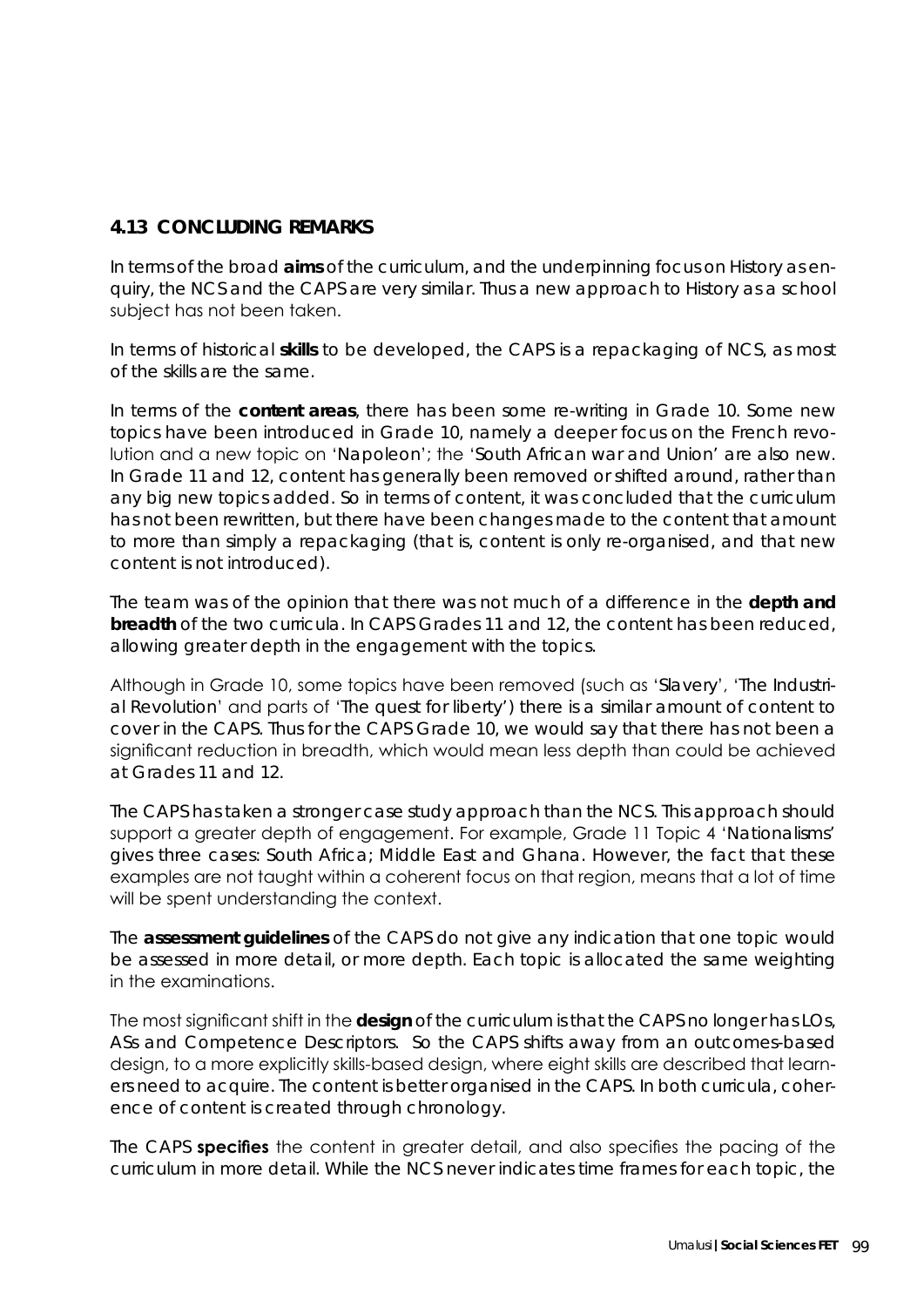CAPS clearly shows how many weeks should be spent on each topic. The sequencing of topics is slightly more specified in the CAPS, as topics are allocated to particular terms.

The NCS provides greater detail on **how to teach** the curriculum (in the Learning Programme Guidelines) and the guidance on the assessment is quite complicated. The CAPS provides very little guidance on teaching the subject, but the assessment guidelines are much clearer than the NCS.

## **4.14 RECOMMENDATIONS**

Given all the issues that the team has discussed in this report, the recommendations are as follows:

• Clarify the heading 'Concepts' (Doc 2.1, 2.3.2 p 10) to explain that this list refers to the *organising concepts of the discipline of History* which give an indication of how to focus the learners in the presentation and assessment of a specific topic. This is different from substantive historical concepts such as '*revolution*', '*communism*' etc.

### **Recommendations about content (Section 3)**

- Provide more detail on the Grade 10 topic of the 'Union' and '1913 Land Act' (Doc 2.1, p 18). It is covered in a cursory way for such a key issue in South Africa.
- The suggestion is made that for Grade 10 Topic 1 '*The world around 1600*', only two of the cases are covered.
- Provide greater guidance in terms of the depth that is required for Grade 10 Topic 4 'Transformations in southern Africa', and note whether choices can be made within the topic. If all the chiefdoms mentioned are taught in detail, this leads to too much content that must be covered. It may be useful if some sub-topics were optional.
- Allow a choice so that teachers can focus in depth on two and not three cases of expansion in Grade 10 Topic 5 '*Colonial expansion after 1750*' (Doc 2.1, p 17). A regional choice may be a good idea, where teachers in the western and eastern Cape could focus on that region, while teachers in KwaZulu-Natal focus more in depth on that region (for example, the 'Anglo-Zulu war').
- Include a wider range of *South African nationalisms* in the NCS Grade 11 topic about South African 'Nationalisms and identities' (Doc 1.1, p 26). The CAPS currently excludes English, coloured and Indian nationalism.
- Avoid emotive language to describe topics in the curriculum, for example the 'destructive face of nationalism' (Doc 2.1 p 22).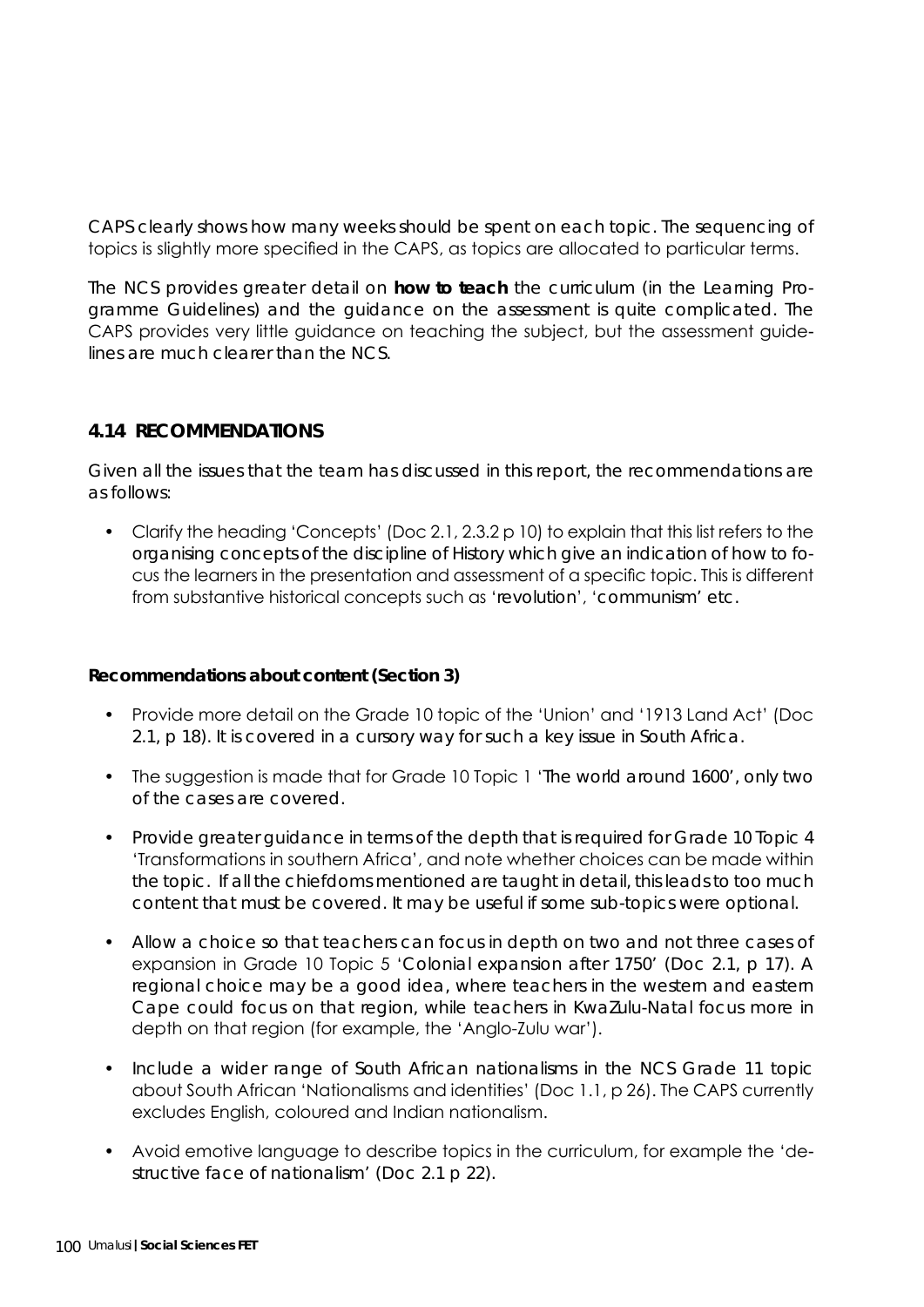#### **Recommendations about Assessment (Section 4)**

- Review allocation of 40% (in Grade 10) to Level 1 questions which is only to 'extract evidence from sources' (p 33). The team is of the opinion that 40% is too high. The bullet point '*explain historical concepts*' from Level 2 could be moved up to cognitive Level 1, or alternatively, the Level 1 allocation could be reduced to 30%.
- Provide examples of how to phrase a question that will assess cognitive level in the table on p 33 (Doc 2.1).
- Provide more support and guidelines for the heritage and research/oral assignments. Subject advisors reported that many teachers are unclear about the nature of these projects and use very varied assessment criteria. There is a full page of guidelines on '*setting up a heritage assignment*' which is the Grade 10 requirement (Doc 2.1, p 35). Similar detail is needed on the '*research or oral history task*' for Grade 11.
- Include an exemplar assessment rubric which could be used to assess the heritage and research/ oral assignment. Currently, teachers are all drawing up their own rubrics, with varying degree of success.
- Clarify the terms '*Heritage assignment*', '*oral history*' and '*research assignment*'. These terms seem to be used in different ways.
- Include a detailed exemplar of a possible research project so teachers can see the depth of engagement required by learners.
- Provide a link to the National DBE, which has a lead project in the Race and Values Directorate called the Chief Albert Luthuli Oral History competition.
- Provide guidance for teachers about how to teach writing skills needed for the study of History.
- In the case of Grade 10 and 11 provincial examinations, provide details regarding which topics in Grade 10 and 11 could be assessed as source-based questions, and which topics could be assessed as essay topics. This is done for the Grade 12 exam (Doc 2.1, p 39) and it was noted this would also be helpful for Grade 10 and 11, if provincial exams are set at these levels.
- Review the assessment rubric *'Global assessment of essays'* (Doc 2.1, p 41) to clarify the criteria allocated to each level. There are a number of errors in the figures in this table, which have been rectified on the DBE website, However the mark, 14, is still missing in the lower right hand cells of the rubric.
- Change the weighting of Grade 12 (Doc 2.1, p 36) Term 2 mid-year exam from 2 papers of 2 ½ hours to **two papers of 2 hours** each.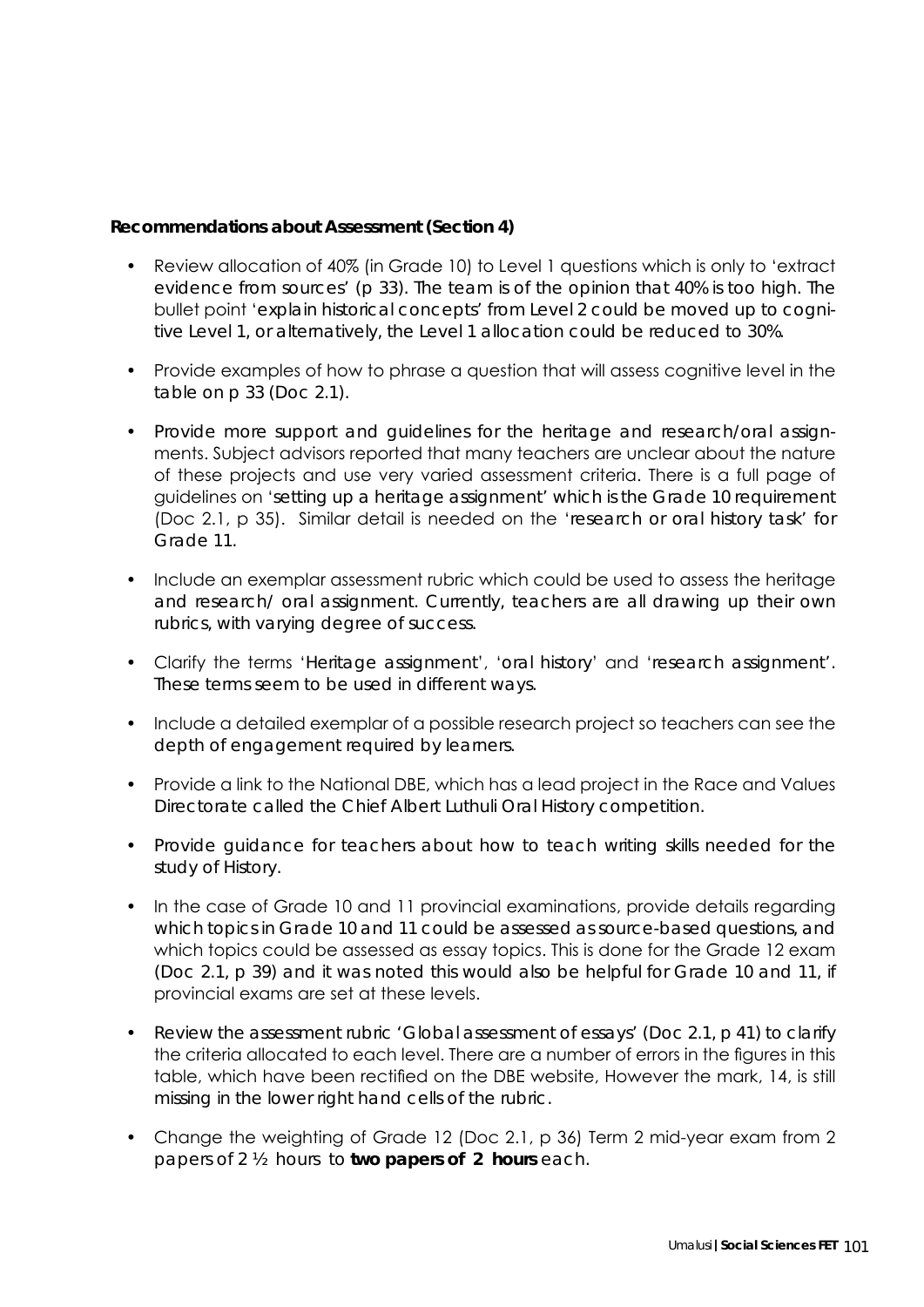# **5 HISTORY: EXIT-LEVEL OUTCOMES FOR THE FET Phase**

#### **Exit-Level Requirements for content in the FET CAPS**

The final Grade 12 exam assesses only the topics that are covered in Grade 12. The following topics are assessed in the two examination papers (History CAPS, pp 45 -50):

#### **Table 37: Exit-Level Requirements for content in the FET CAPS**

**Paper 1**

The Cold War (Origins, Cold War in Europe and Cuban crisis as source-based questions, and case study of either China or Vietnam as essay question)

 Independent Africa (Africa in the Cold War as source-based questions, and comparative case studies(- Congo and Tanzania) as essay question)

Civil society protests 1950s to 1970s (US Civil rights and Black Power movements as source-based questions and essay question)

#### **Paper 2**

Civil resistance in SA 1970s to 1980s (The challenge of Black Consciousness as source-based questions and the Crisis of apartheid in the 1980s as essay question)

Coming of democracy in SA and TRC (Negotiated settlement and Government of National Unity as essay question, and TRC as source-based questions)

End of the Cold War and new world order (End of the Cold War and events of 1989 as essay question, and A new world order as source-based questions)

#### **Discussion**

Table 37 provides an overview of the content that Grade 12 learners should understand when they exit the school system. They should have an understanding of some key historical events that impacted Europe, USA, USSR, China (or Vietnam), Cuba, selected countries in Africa and South Africa from the mid-1940s until the present.

However, it is possible for learners to learn only two topics in each exam, as they have a choice of questions, so they may choose to only focus on two thirds of the content topics.

#### **Exit-level requirements for skills in the FET CAPS**

In evaluating the exit level skills for the FET Phase, the History team listed the entry level skills that a learner would be expected to have on entering the FET Phase, and then pegged the exit level skills against these. These are reflected in Table 38 below. The aim was to describe how progression within each skill might be described.

There are three key areas of skills that exit level students should demonstrate:

- 1. Source-based enquiry skills
- 2. Discursive essay writing skills
- 3. An ability to undertake research and research writing skills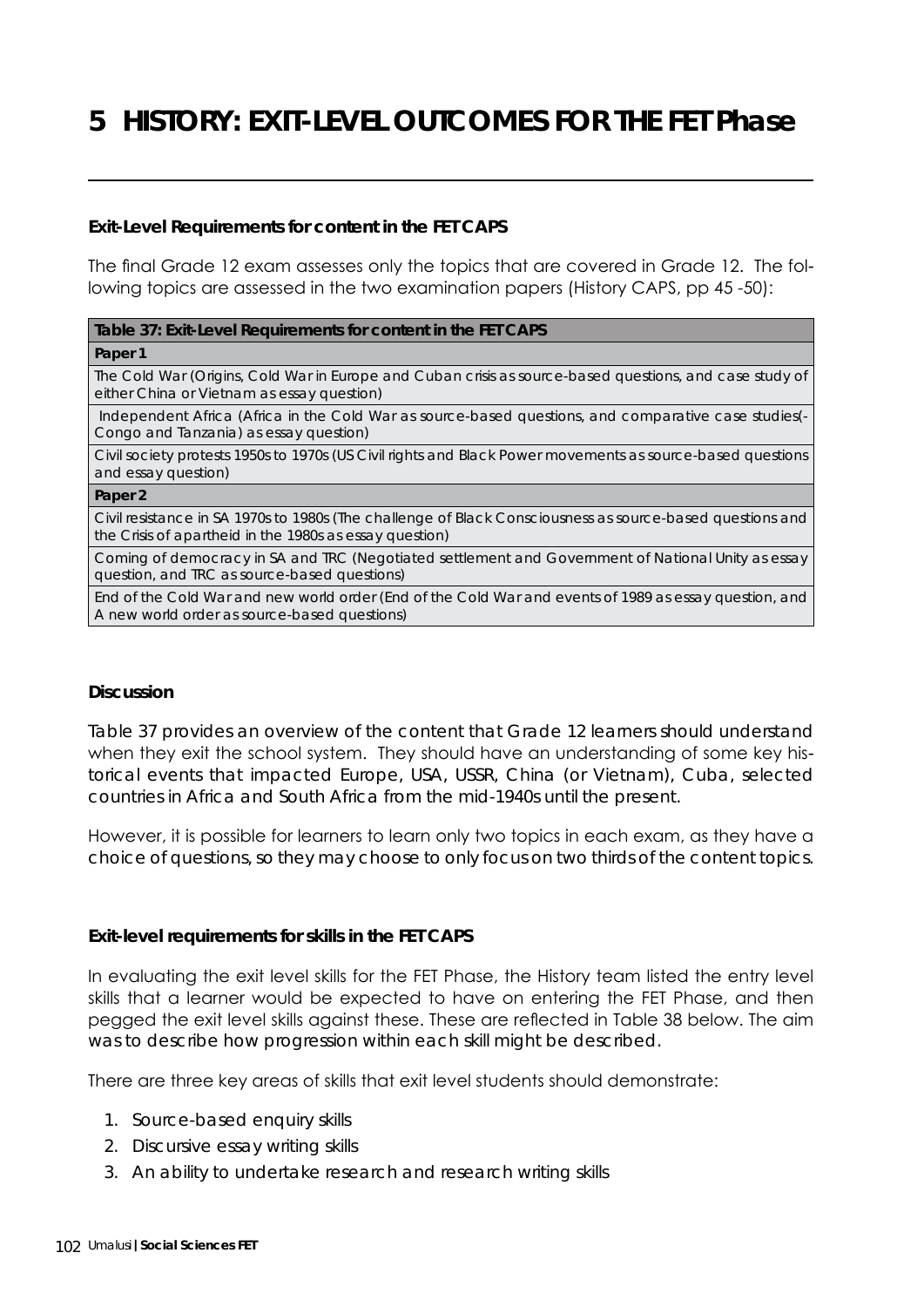All of these are expanded in the table of skills below.

| Table 38: Exit-level requirements for skills in the FET CAPS                                                                        |                                                                                                                                                                                                         |                                                                                                                                                                                                                                 |  |
|-------------------------------------------------------------------------------------------------------------------------------------|---------------------------------------------------------------------------------------------------------------------------------------------------------------------------------------------------------|---------------------------------------------------------------------------------------------------------------------------------------------------------------------------------------------------------------------------------|--|
|                                                                                                                                     | Entry-level skills required                                                                                                                                                                             | <b>Exit level required</b>                                                                                                                                                                                                      |  |
| 1. Understand the range<br>of sources available for<br>studying the past.<br>(This is also an organising<br>concept - see Table 1b) | Understand that sources provide<br>evidence to construct historical<br>knowledge. History is the accounts<br>written by historians using a range of<br>sources.                                         | Understand the contested nature of<br>different histories that are constructed<br>by historians.                                                                                                                                |  |
|                                                                                                                                     | Ability to interrogate different types<br>of sources appropriately e.g. visual,<br>textual, oral, statistical, primary and<br>secondary.                                                                | Ability to interrogate more complex,<br>longer, in-depth sources.                                                                                                                                                               |  |
| 2. Extract and interpret<br>information from a<br>number of sources                                                                 | Basic comprehension of a source<br>(what does it say?)<br>Ability to select appropriate<br>information from a source and<br>organise it coherently (possibly in a<br>different form).                   | Deeper comprehension and ability to<br>'read between the lines', Display an<br>understanding of tone, register, genre.<br>Deeper interpretation of a source,<br>drawing on a broader and deeper set<br>of conceptual knowledge. |  |
|                                                                                                                                     | Basic interpretation of a source (what<br>does it mean?)                                                                                                                                                | Ability to distinguish between fact and<br>opinion in complex texts.                                                                                                                                                            |  |
|                                                                                                                                     | Ability to distinguish between fact and<br>opinion.                                                                                                                                                     | Ability to ask questions about sources<br>and not to take them at face-value.                                                                                                                                                   |  |
|                                                                                                                                     | Ability to ask questions about sources<br>and not to take them at face-value.                                                                                                                           | Ability to interpret a source from its<br>own historical context, and not from<br>our present understanding of the<br>world.                                                                                                    |  |
| 3. Evaluate the<br>usefulness of sources,<br>including reliability,<br>stereotyping and<br>subjectivity.                            | An ability to make a basic evaluation<br>as to whether a source can be<br>trusted, by asking the questions of who<br>wrote it, why was it written, for whom<br>was it written, when it was written etc. | An ability to make a nuanced<br>evaluation as to whether a source<br>can be trusted, by asking the<br>questions of who wrote it, why was it<br>written, for whom was it written, when<br>it was written etc.                    |  |
|                                                                                                                                     |                                                                                                                                                                                                         | An ability to substantiate your<br>judgement with reasoned evidence.                                                                                                                                                            |  |
| 4. Recognise that there<br>is often more than<br>one perspective of a<br>historical event.                                          | Have an understanding that history<br>depends on who wrote it and why<br>they wrote it.                                                                                                                 | Show a deeper and more nuanced<br>understanding of how history depends<br>on who wrote it and why they wrote it.                                                                                                                |  |
| (This is also an organising<br>historical concept of<br>multi-perspectivity).                                                       | The ability to be able to imagine what<br>it was like to live in the past, using<br>one's knowledge of the past.                                                                                        | The ability to be able to imagine<br>what it was like to live in the past,<br>using one's broader and deeper<br>conceptual knowledge of the past.                                                                               |  |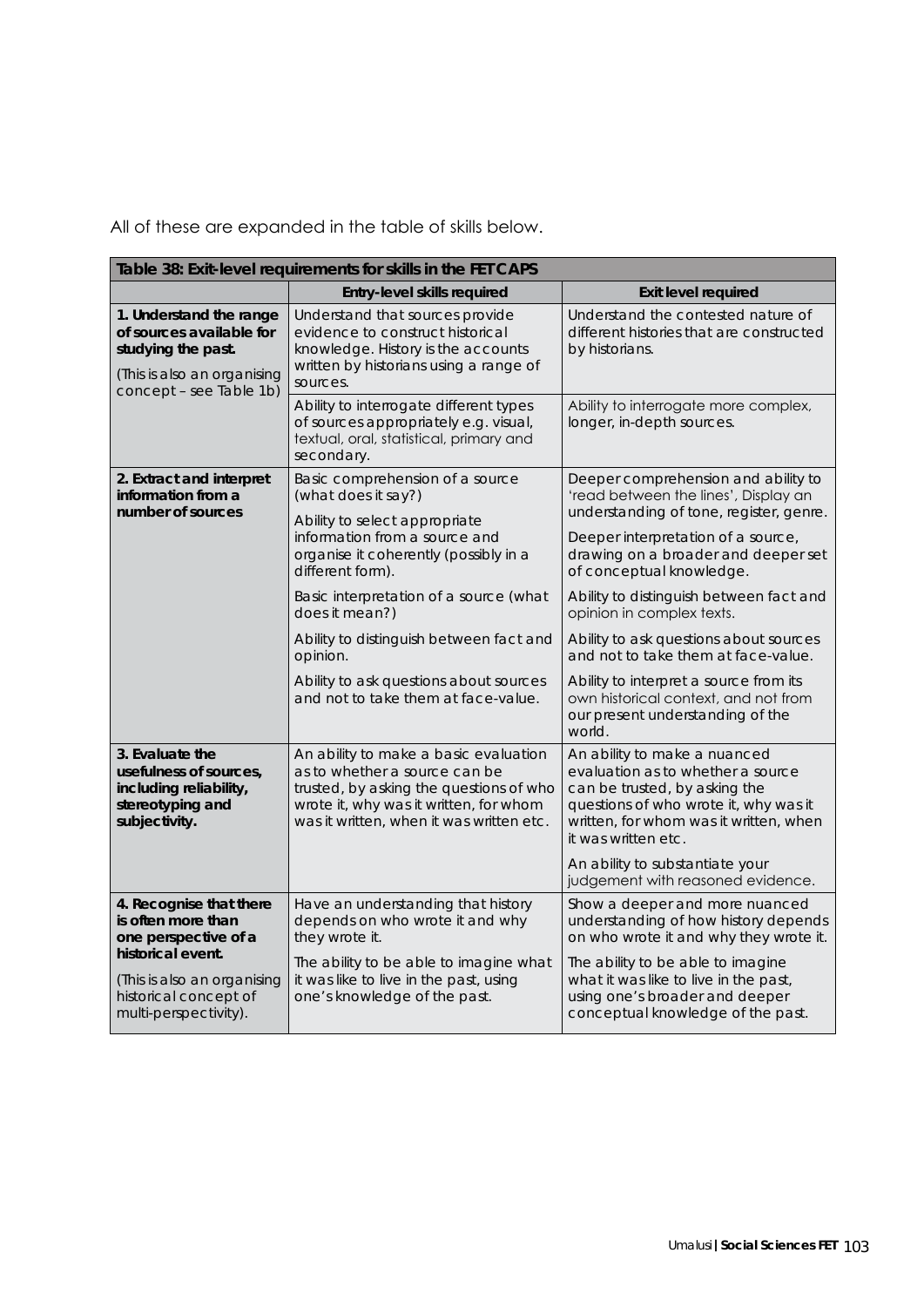| Table 38: Exit-level requirements for skills in the FET CAPS (continued)                                                                             |                                                                                                                                                                                                                                                                                                                                                                                                             |                                                                                                                                                                                                                              |  |  |
|------------------------------------------------------------------------------------------------------------------------------------------------------|-------------------------------------------------------------------------------------------------------------------------------------------------------------------------------------------------------------------------------------------------------------------------------------------------------------------------------------------------------------------------------------------------------------|------------------------------------------------------------------------------------------------------------------------------------------------------------------------------------------------------------------------------|--|--|
|                                                                                                                                                      | Entry-level skills required                                                                                                                                                                                                                                                                                                                                                                                 | <b>Exit level required</b>                                                                                                                                                                                                   |  |  |
| 5. Explain why there are<br>different interpretations<br>of historical events and<br>peoples' actions.                                               | An ability to explain why two primary<br>sources may give different versions of<br>the same event.<br>[Note: The team felt that the ability<br>to evaluate the interpretations of<br>historians and producers of history and<br>to explain the reasons for these different<br>interpretations, is an exit level skill that<br>will be developed through the FET<br>Phase, and is not an entry-level skill.] | The ability to evaluate the<br>interpretations of historians and<br>producers of history and to explain<br>the reasons for these different<br>interpretations.<br>A basic understanding of the concept<br>of historiography. |  |  |
| 6. Participate in<br>constructive and<br>focused debate through<br>the careful evaluation of<br>historical evidence                                  | Ability to discuss and debate various<br>aspects of History, based on evidence<br>(possibly only from one or two<br>sources).                                                                                                                                                                                                                                                                               | Sustain and defend a synthesised and<br>logical argument, based on a wide<br>range of evidence.                                                                                                                              |  |  |
| 7. Organise evidence<br>to substantiate an<br>argument in order to<br>create an original,<br>coherent and balanced<br>piece of historical<br>writing | Ability to structure a coherent<br>narrative paragraph.<br>Select appropriate information and<br>organise it logically.                                                                                                                                                                                                                                                                                     | Ability to construct a coherent and<br>logical argumentative essay, taking<br>an independent line of argument.<br>Select appropriate information form a                                                                      |  |  |
|                                                                                                                                                      | A basic ability to draw conclusions.                                                                                                                                                                                                                                                                                                                                                                        | wide range of sources and organise it<br>logically.                                                                                                                                                                          |  |  |
|                                                                                                                                                      | [Note: The team felt that the skill of<br>writing an argumentative essay will be<br>developed through the FET Phase].                                                                                                                                                                                                                                                                                       | A competent ability to draw<br>independent and logical conclusions.                                                                                                                                                          |  |  |
| 8. Engage critically with<br>issues of heritage and<br>public representations<br>of the past, and                                                    | Ability to explain how the past is<br>remembered and why particular<br>people and events are represented.<br>Ability to engage with a historical                                                                                                                                                                                                                                                            | Ability to explain how the past is<br>remembered and why particular<br>people and events are represented<br>and others are not.                                                                                              |  |  |
| conservation                                                                                                                                         | question, by collecting evidence from<br>at least one source (for example,<br>interviewing one person)                                                                                                                                                                                                                                                                                                      | Understanding the debates about<br>how public representations of the past<br>represent different perspectives.                                                                                                               |  |  |
|                                                                                                                                                      | Ability to take notes and record<br>information                                                                                                                                                                                                                                                                                                                                                             | Ability to engage with a historical<br>question, by collecting evidence from<br>various sources.                                                                                                                             |  |  |
|                                                                                                                                                      |                                                                                                                                                                                                                                                                                                                                                                                                             | Interpret and compare the various<br>data provided by the sources.                                                                                                                                                           |  |  |
|                                                                                                                                                      |                                                                                                                                                                                                                                                                                                                                                                                                             | Write a coherent account of the data<br>collected in an independent manner.                                                                                                                                                  |  |  |
| 9. Generic academic<br>skills                                                                                                                        | Ability to take notes from the<br>teachers' lectures and explanations,<br>and to make notes and summaries<br>from a range of textbooks.                                                                                                                                                                                                                                                                     | Ability to take notes from the<br>teachers' lectures and explanations,<br>and to make notes and summaries<br>from a range of textbooks and<br>reference books.                                                               |  |  |
|                                                                                                                                                      | Basic visual literacy                                                                                                                                                                                                                                                                                                                                                                                       | Competent visual literacy                                                                                                                                                                                                    |  |  |
|                                                                                                                                                      | Have a sufficient vocabulary which is<br>essential for both reading and writing.                                                                                                                                                                                                                                                                                                                            | Have a broad vocabulary which is<br>essential for both reading and writing.                                                                                                                                                  |  |  |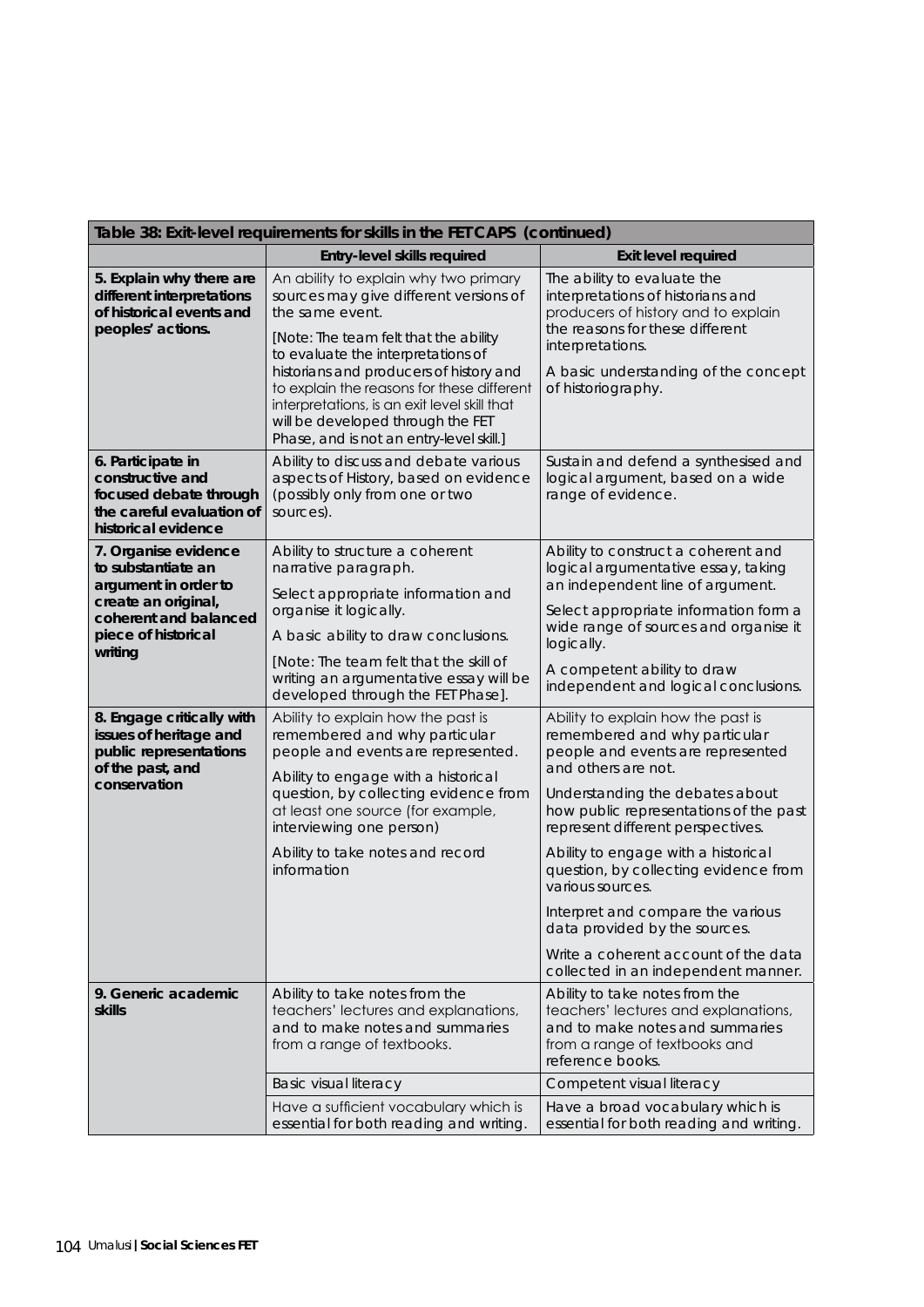| Table 38: Exit-level requirements for skills in the FET CAPS (continued) |                                                                                             |                                                                                                                         |  |
|--------------------------------------------------------------------------|---------------------------------------------------------------------------------------------|-------------------------------------------------------------------------------------------------------------------------|--|
|                                                                          | Entry-level skills required                                                                 | <b>Exit level required</b>                                                                                              |  |
|                                                                          | Ability to write a coherent and<br>structured paragraph                                     | Ability to write a coherent and<br>structured discursive essay, and a<br>research assignment.                           |  |
|                                                                          | Ability to read and comprehend<br>secondary texts, such as textbooks or<br>reference books. | Ability to read and comprehend<br>secondary texts of increasing<br>complexity, such as textbooks or<br>reference books. |  |

#### **Discussion:**

These exit-level skills would describe the 'ideal' learner who has engaged with a wide range of source-based tasks during the FET Phase, has been explicitly taught how to construct an academic essay and has had the opportunity to engage with research projects in a supported and scaffolded classroom environment. However, not all learners who pass the NSC exam will necessarily achieve the exit- level outcomes to this level.

When the CAPS Section 4 on Assessment is examined, it is clear that learners may pass the NSC without achieving what the team has described as the exit-level outcomes.

The CAPS (Doc 2.1, p 33) describes the weighting of cognitive levels and abilities to be covered during formal assessment of source based tasks as follows:

| Table 39: Weighting of cognitive levels                                                                                                                                                                                                |             |              |       |  |
|----------------------------------------------------------------------------------------------------------------------------------------------------------------------------------------------------------------------------------------|-------------|--------------|-------|--|
|                                                                                                                                                                                                                                        | <b>CAPS</b> |              |       |  |
|                                                                                                                                                                                                                                        | Gr 10       | <b>Gr 11</b> | Gr 12 |  |
| Level 1<br>Extract evidence from sources                                                                                                                                                                                               | 40%         | 30%          | 30%   |  |
| Level 2<br>Explain historical concepts<br>Straightforward interpretation of sources<br>Compare information in sources                                                                                                                  | 40%         | 50%          | 40%   |  |
| Level 3<br>Interpret and evaluate information in sources<br>Engage with questions of bias, reliability and usefulness of sources<br>Compare and contrast interpretations and perspectives within sources and by<br>authors of sources. | 20%         | 20%          | 30%   |  |

From Table 39 above, it will be noted that learners can pass the source-based section of the Grade 12 History exam by only answering Level 1 and Level 2 source-based questions. Thus learners who pass with between 40% and 50% will not have achieved all the exit-level outcomes as described in Table 38.

According to the CAPS, the essays that learners write in the final Grade 12 exam must show that they are able to *'develop and sustain an independent and well-balanced*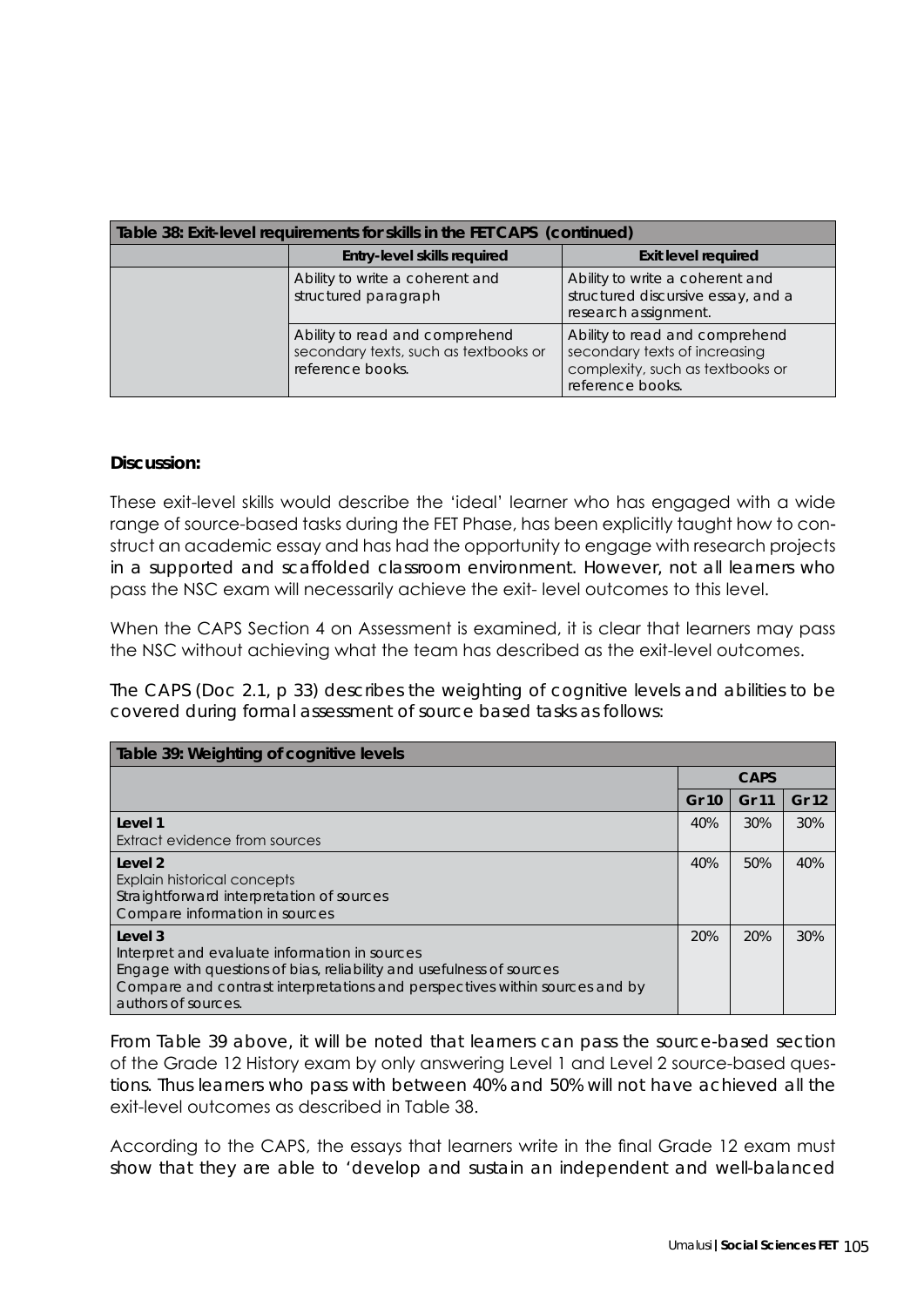*argument'* and can *'use evidence to support an argument'* (p 40). However the *'Global assessment of essay'* rubric (p 41) shows that a learner can still achieve 40% (20 -23 out of 50 marks) for an essay even if the essay is *'largely descriptive'* and they have only *'made some attempt at developing an argument'* (Level 2 for presentation) and that the *'content does relates to the question, but does not answer it and has omissions in coverage'*  (Level 3 for Content on the 'Global assessment of essays' rubric). Thus an achievement of 40% for an essay in Grade 12 does not indicate that the learner has met what the team has described as the exit-level outcomes in Table 38.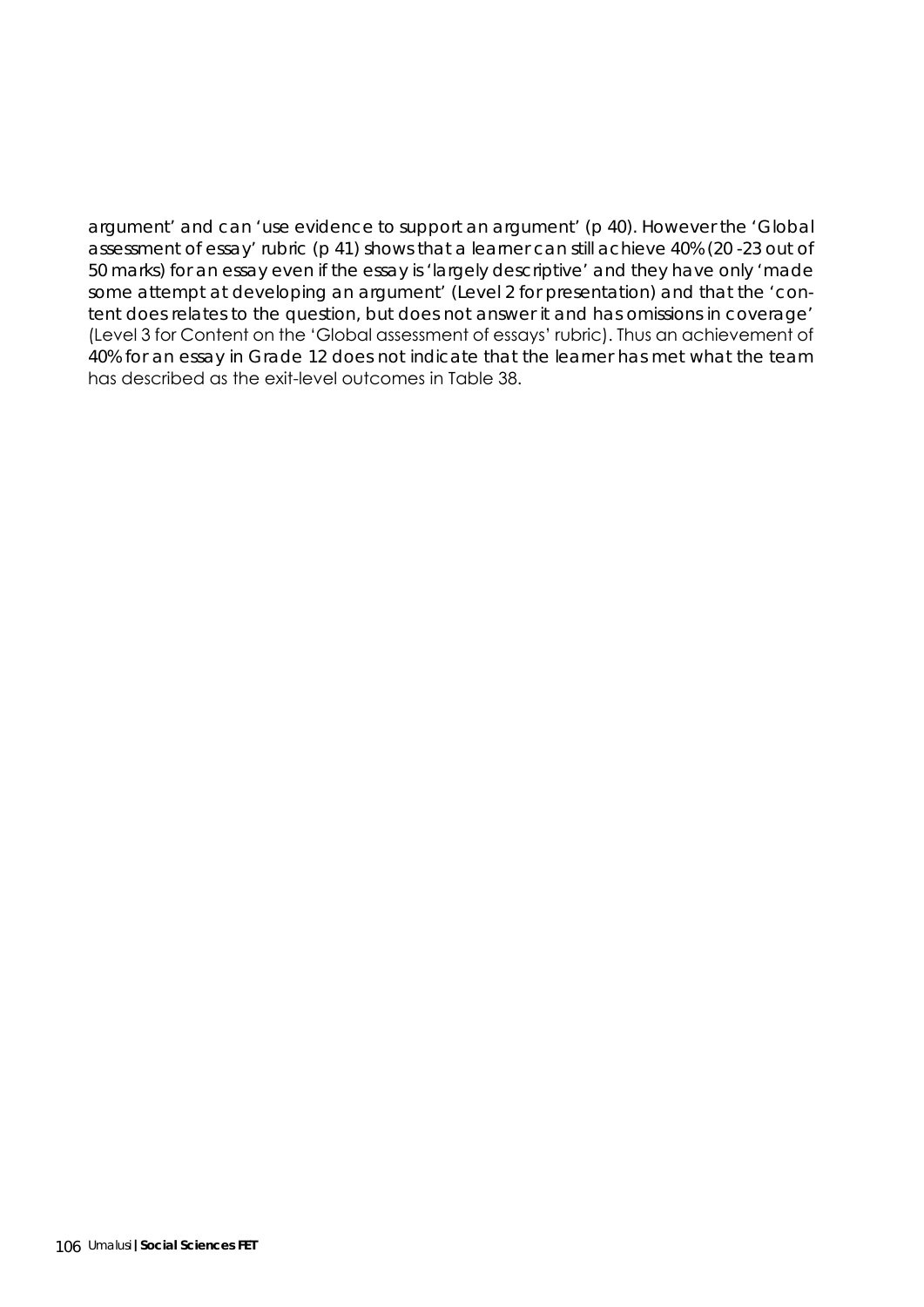# **6 REFERENCES**

Anderson, L.W., Krathwohl, D.R., Airasian, P.W., Cruikshank, K. A., Mayer, R. E., Pintrich, P.R., Raths, J. & Wittrock, M.C. 2001. *A taxonomy for learning, teaching, and assessing: A revision of Bloom's taxonomy of educational objectives*. New York: Longman.

Bernstein, B. 1975. *Sources of consensus and disaffection in education. Class, Codes and Control.* London: Routledge and Kegan Paul.

Bernstein, B. 1990. *The Structuring of pedagogic discourse, Vol iv. Class, Codes and Control.* London: Routledge.

Bernstein, B. 1996. *Pedagogy, symbolic control and identity: theory, research, critique.*  London: Taylor and Francis.

Bloom, B.S., Engelhart, M.D., Furst, E.J., Hill, W.H., & Krathwohl, D.R. (eds.) 1956. *Taxonomy of educational objectives: The classification of educational goals: Handbook I, Cognitive domain*. New York: David McKay.

Bruner, J. S. 1995. *On learning mathematics. Mathematics Teacher*, 88(4): 330 - 335.

Donnelly, K. 1999. An international comparative analysis across education systems: Benchmarking the Victorian CSF. *Seminar Series*, May 1999, No 83. Melbourne. IARTV.

Donnelly, K. 2002. *A review of New Zealand's school curriculum*. Wellington. Education Forum.

Donnelly, K. 2005. Benchmarking Australian primary school curricula. Canberra. Department of Education, Science and Training. Retrieved on 16 July, 2007 from *http://www.dest.gov.au/sectors/school\_education/publications\_resources/profiles/ benchmarking\_curricula.htm*

Donnelly, K. 2007. Australia's adoption of outcomes based education: *A critique. Issues in Educational Research*,17(2.):183-205. Melbourne: Education Strategies

Kallaway, P. 2012. History in Senior Secondary School CAPS 2012 and beyond: A comment. *Yesterday and Today*, 7: 23 – 62.

Hoadly, U. & Jansen, J. 2009. Curriculum: *Organizing knowledge for the classroom*. *2nd edition*. Chapter 6, 171-201. SAIDE (South African Institute for Distance Learning): Oxford University Press Southern Africa, Cape Town. Retrieved on 5 October 2013 from http:// www.oxford.co.za/files/lookinside/9780195987218.pdf.

Schmidt, W.H., Wang, H.C. & McKnight, C.M. 2005. Curriculum coherence: An examination of U.S. mathematics and science content standards from an international perspective. *Journal of Curriculum Studies*, 37: 525–559.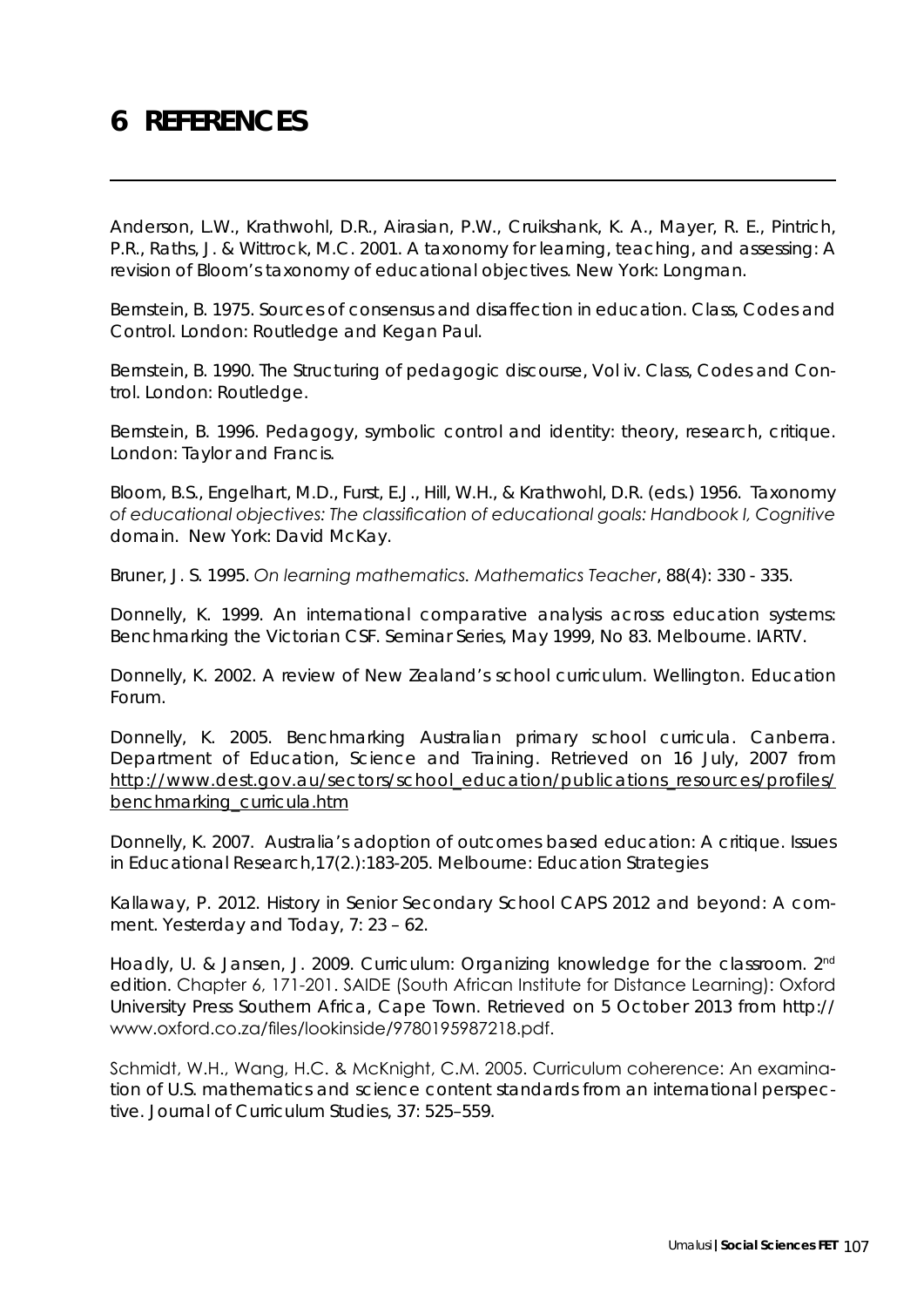Schwartz, M. S., Sadler, P. M., Sonnert, G. & Tai, R.H. 2008. Depth versus breadth: How content coverage in high school science courses relates to later success in college Science coursework. *Science Education*, 93(5): 798-826.

Taylor, N. 2008. What's wrong with South African Schools? Presentation to the Conference: *What's working in school development*. Johannesburg: JET Education Services.

Umalusi. 2004. *Investigation into the standard of the Senior Certificate examination. A report on research conducted by Umalusi*. Pretoria: Umalusi Council of Quality Assurance in General and Further Education and Training.

Umalusi. 2006a. *Apples and oranges: A comparison of school and college subjects.* Pretoria: Umalusi Council of Quality Assurance in General and Further Education and Training.

Umalusi. 2006b. *Making educational judgements: Reflections on judging standards of intended and examined curricula.* Pretoria: Umalusi Council of Quality Assurance in General and Further Education and Training.

Umalusi. 2007. *Cognitive challenge: A report on Umalusi's research on judging standards of intended and examined curricula.* Pretoria: Umalusi Council of Quality Assurance in General and Further Education and Training.

Umalusi. 2008. *Learning from Africa-Science: Umalusi's research comparing syllabuses and examinations in South Africa with those in Ghana, Kenya and Zambia.* Pretoria: Umalusi Council of Quality Assurance in General and Further Education and Training.

Umalusi. 2010a. *Evaluating the South African National Senior Certificate in relation to selected international qualifications: A self-referencing exercise to determine the standing of the NSC.* Pretoria: Umalusi Council of Quality Assurance in General and Further Education and Training.

Umalusi. 2010b. *Comparing the learning bases: An evaluation of Foundation Phase curricula in South Africa, Canada (British Columbia), Singapore and Kenya.* Pretoria: Umalusi Council of Quality Assurance in General and Further Education and Training.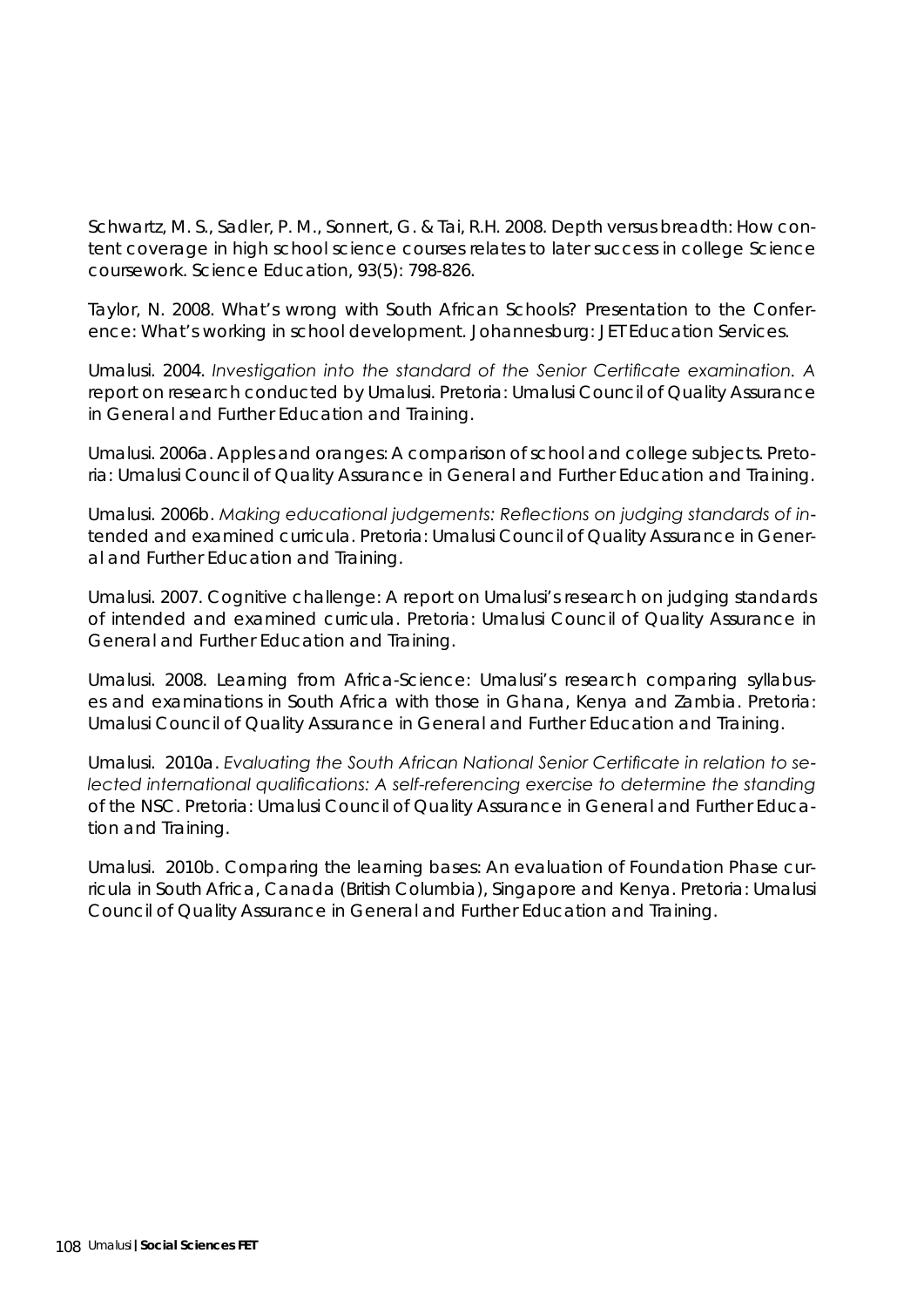## **ANNEXURE A: GEOGRAPHY**

## **TOPICS AND SUB-TOPICS COVERED IN THE NCS AND CAPS PER GRADE, AND THE DEPTH AT WHICH THEY ARE COVERED**

The table below indicates the content topics and sub-topics covered per grade in each curriculum, and the degree of cognitive complexity (depth) at which each topic is dealt with in the NCS and the CAPS. The following codes were used to categorise the cognitive complexity:

- 1. Introductory level content; superficial; mainly definitions and descriptions
- 2. Definitions and descriptions plus some detail provided; involving simple relationships between concepts, and simple numerical calculations
- 3. Detailed indications of concepts/topics; requires understanding of relationships between concepts; involving complex computations and interpretations
- 4. High level of abstraction; topic required to be dealt with in a conceptually challenging way; requires complex understanding of relationships between concepts; requiring very demanding mathematical computations and problem solving

Where a topic is not covered at all in a curriculum, the relevant blocks are shaded. Where a similar topic is described in each curriculum, but named differently, the two names are given in the table, separated by a forward slash. The table thus provides a good overview of the breadth of each curriculum, and their similarities and differences with regard to content coverage.

| Topics and sub-topics covered in the NCS and CAPS per grade, and the depth at which they<br>are covered |                             |            |       |               |              |              |  |
|---------------------------------------------------------------------------------------------------------|-----------------------------|------------|-------|---------------|--------------|--------------|--|
| Topic (content/skill)                                                                                   | <b>Degree of Complexity</b> |            |       |               |              |              |  |
|                                                                                                         |                             | <b>NCS</b> |       |               | <b>CAPS</b>  |              |  |
|                                                                                                         | <b>Gr 10</b>                | Gr 11      | Gr 12 | <b>Gr 10</b>  | <b>Gr 11</b> | <b>Gr 12</b> |  |
| PHYSICAL GEOGRAPHY                                                                                      |                             |            |       |               |              |              |  |
| Climate                                                                                                 |                             |            |       |               |              |              |  |
| Gr 10: The atmosphere<br>Composition and structure of the atmosphere                                    | 3                           |            |       | 3             |              |              |  |
| Heating of the atmosphere                                                                               | 3                           |            |       | 3             |              |              |  |
| Moisture in the atmosphere                                                                              | 4                           |            |       | 4             |              |              |  |
| Reading and interpreting synoptic weather maps                                                          |                             |            |       | $\mathcal{P}$ | 3            | 3            |  |
| Macro/meso weather systems over Africa / Africa's<br>weather and climate                                | $\overline{4}$              |            |       |               | 4            |              |  |
| Impact of weather systems on vegetation & human<br>activities                                           | 3                           |            |       |               |              |              |  |
| Impact of humans on atmosphere & weather                                                                | 3                           |            |       | 3             |              |              |  |
| Deserts - landforms                                                                                     | $\overline{2}$              |            |       |               |              |              |  |
| Gr 11: The atmosphere<br>The Earth's energy balance                                                     |                             |            | 4     |               | 4            |              |  |
| Global air circulation                                                                                  |                             |            | 4     |               | 4            |              |  |
| Drought and desertification                                                                             | 3                           |            |       |               | 3            |              |  |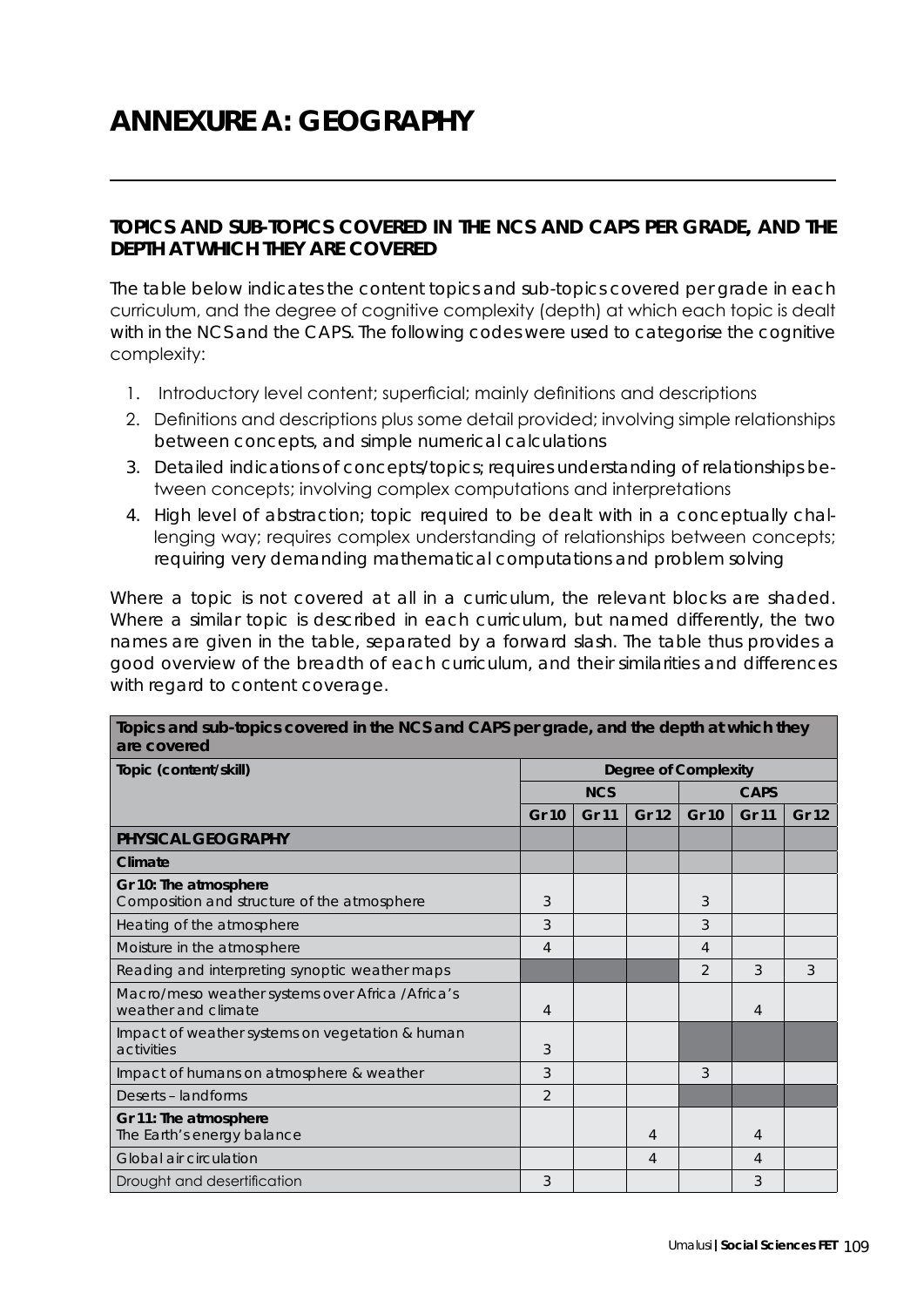| Topics and sub-topics covered in the NCS and CAPS per grade, and the depth at which they<br>are covered (continued) |                             |                |                |                |              |                |
|---------------------------------------------------------------------------------------------------------------------|-----------------------------|----------------|----------------|----------------|--------------|----------------|
| Topic (content/skill)                                                                                               | <b>Degree of Complexity</b> |                |                |                |              |                |
|                                                                                                                     | <b>NCS</b>                  |                |                |                | <b>CAPS</b>  |                |
|                                                                                                                     | <b>Gr 10</b>                | <b>Gr 11</b>   | <b>Gr 12</b>   | <b>Gr 10</b>   | <b>Gr 11</b> | Gr 12          |
| Climate change - effects of El Nino & La Nina in Africa                                                             |                             | 4              |                |                | 4            |                |
| Gr 12: Climate and weather                                                                                          |                             |                |                |                |              |                |
| Mid-latitude cyclones                                                                                               |                             |                | 4              |                |              | 4              |
| Tropical cyclones                                                                                                   |                             |                | 4              |                |              | 4              |
| Subtropical anticyclones                                                                                            |                             |                | $\overline{4}$ |                |              | $\overline{4}$ |
| Valley climates                                                                                                     |                             |                | 3              |                |              | 3              |
| Urban climates                                                                                                      |                             |                | 3              |                |              | 3              |
| Climate Hazards & human responses                                                                                   |                             |                | 3              |                |              |                |
| <b>GEOMORPHOLOGY</b>                                                                                                |                             |                |                |                |              |                |
| Gr 10: Geomorphology<br>The structure of the Earth                                                                  |                             |                |                | 3              |              |                |
| Plate tectonics                                                                                                     | $\overline{4}$              |                |                | 4              |              |                |
| Folding and faulting                                                                                                | 3                           |                |                | 3              |              |                |
| Earthquakes                                                                                                         | 3                           |                |                | 3              |              |                |
| Volcanoes                                                                                                           | 3                           |                |                | 3              |              |                |
| Gain an understanding of the time perspective within the<br>geomorphological context                                | 3                           |                |                |                |              |                |
| External forces: weathering & erosion                                                                               | $\overline{2}$              |                |                |                |              |                |
| Gr 11: Geomorphology<br>Topography associated with horizontally layered rocks                                       |                             |                | 3              |                | 3            |                |
| Topography associated with inclined/tilted rock strata                                                              |                             |                | 3              |                | 3            |                |
| Topography associated with                                                                                          |                             |                |                |                |              |                |
| massive igneous rocks                                                                                               |                             |                | 3              |                | 3            |                |
| Slopes                                                                                                              |                             |                | 3              |                | 3            |                |
| Mass movements and human responses                                                                                  |                             |                | 3              |                | 3            |                |
| <b>Gr 11: Significance of water Masses</b><br>Hydrological cycle                                                    |                             | 1              |                | $\mathbf{1}$   |              |                |
| Water masses of Africa                                                                                              |                             | $\mathbf{1}$   |                |                |              |                |
| <b>Coastal Environments</b>                                                                                         |                             | $\overline{4}$ |                |                |              |                |
| Gr 12: Geomorphology<br>Drainage systems in South Africa                                                            |                             |                | 3              |                |              | 3              |
| <b>Fluvial processes</b>                                                                                            |                             |                | 4              |                |              | 4              |
| Catchment and river Management                                                                                      |                             |                | 3              |                |              | 3              |
| Gr 10: Water resources<br>Water in the world                                                                        |                             |                |                | $\overline{2}$ |              |                |
| The world's oceans                                                                                                  |                             | 3              |                | 3              |              |                |
| Water management in South Africa                                                                                    |                             | 3              | 3              | 3              |              |                |
| Floods                                                                                                              |                             | 3              |                | $\overline{4}$ |              |                |
| Gr 11: Ecosystems<br>Concepts                                                                                       |                             |                |                |                |              |                |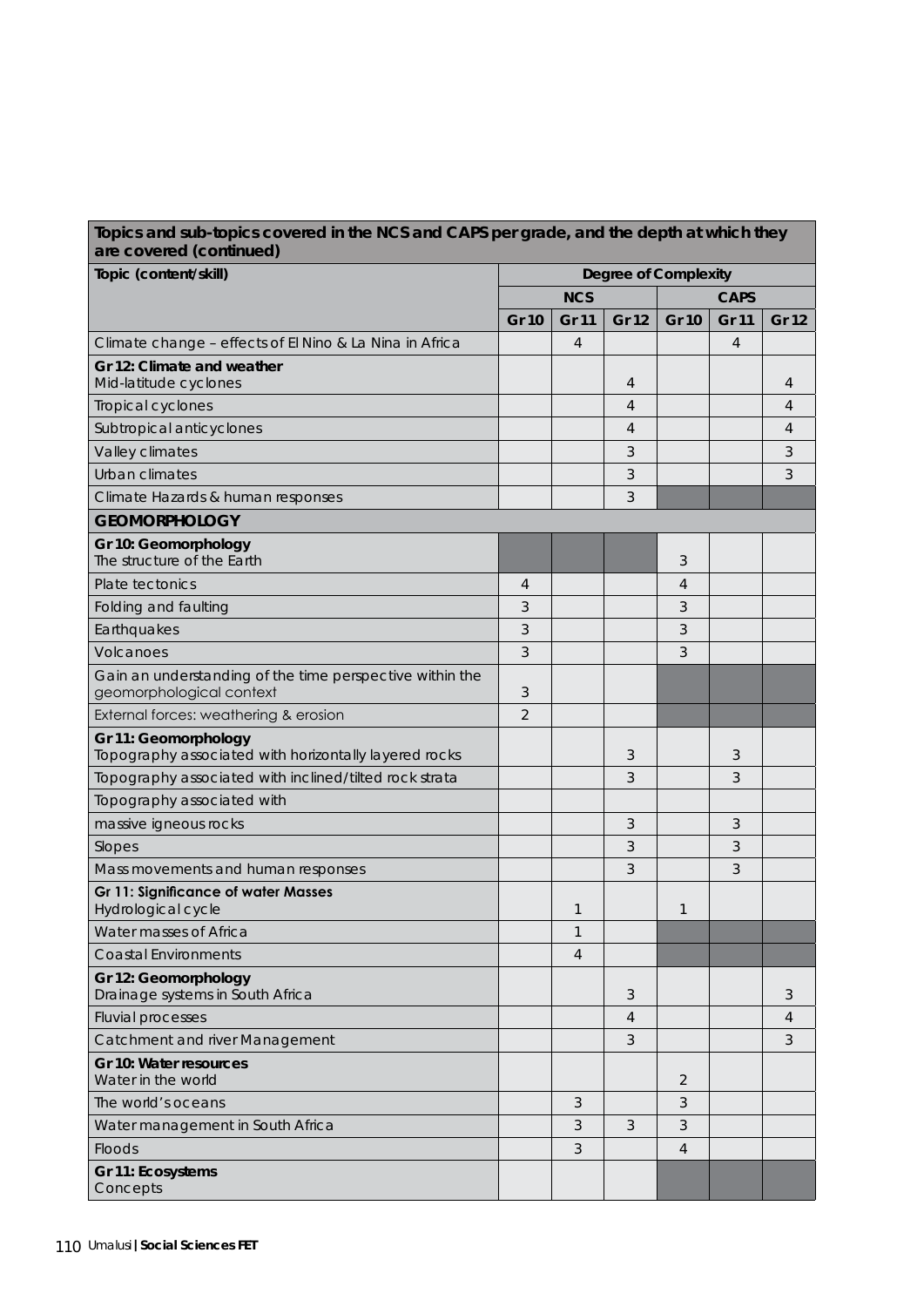| Topic (content/skill)                                      | <b>Degree of Complexity</b> |                |                |                |                |                |
|------------------------------------------------------------|-----------------------------|----------------|----------------|----------------|----------------|----------------|
|                                                            |                             | <b>NCS</b>     |                | <b>CAPS</b>    |                |                |
|                                                            | <b>Gr 10</b>                | <b>Gr 11</b>   | <b>Gr 12</b>   | <b>Gr 10</b>   | <b>Gr 11</b>   | <b>Gr 12</b>   |
| <b>Ecological processes</b>                                |                             | 4              |                |                |                |                |
| Human impact on ecosystems                                 |                             | 3              |                |                |                |                |
| Vegetation regions                                         |                             | 3              |                |                |                |                |
| Environmental relationships                                |                             | 3              |                |                |                |                |
| <b>HUMAN GEOGRAPHY</b>                                     |                             |                |                |                |                |                |
| Population                                                 |                             |                |                |                |                |                |
| Gr 10: Population<br>Population distribution and Density   | $\overline{2}$              |                |                | $\overline{2}$ |                |                |
| Population structure                                       | $\overline{4}$              |                |                | $\overline{4}$ |                |                |
| Population growth                                          | $\overline{4}$              |                |                | 4              |                |                |
| Population movements                                       | 3                           |                |                | 3              |                |                |
| <b>HIV and AIDS</b>                                        | 3                           |                |                | 3              |                |                |
| Gr 10 People & Organisations<br>Civic organisations        | 4                           |                |                |                |                |                |
| National organisation                                      | $\overline{4}$              |                |                |                |                |                |
| Continental organisations                                  | 4                           |                |                |                |                |                |
| Global organisations                                       | $\overline{4}$              |                |                |                |                |                |
| Development                                                |                             |                |                |                |                |                |
| Gr 11: Development Geography<br>The concept of development |                             | 3              |                |                | 3              |                |
| Frameworks for development                                 |                             | 4              |                |                | 4              |                |
| Trade and development                                      |                             | $\overline{4}$ | 3              |                | 4              |                |
| Development issues and                                     |                             |                |                |                |                |                |
| Challenges                                                 |                             | 4              |                |                | 4              |                |
| Role of development aid                                    |                             | $\overline{4}$ |                |                | $\overline{4}$ |                |
| Settlement                                                 |                             |                |                |                |                |                |
| Gr 12: Rural settlement<br>Study of settlements            |                             |                | $\overline{2}$ |                |                | $\overline{2}$ |
| Rural settlements                                          |                             |                | $\overline{2}$ |                |                | $\overline{2}$ |
| Rural settlement issues                                    |                             |                | 3              |                |                | 3              |
| Urban settlement<br>Urban settlements                      |                             |                | $\overline{2}$ |                |                | 2              |
| Urban hierarchies                                          |                             |                | 3              |                |                | 3              |
| Urban structure and patterns                               |                             |                | 3              |                |                | 3              |
| Urban settlement issues                                    |                             |                | 3              |                |                | 3              |
| Resources and sustainability                               |                             |                |                |                |                |                |
| Gr 11: Resources and sustainability<br>Using resources     |                             |                |                |                |                |                |
| Soil and soil erosion                                      |                             | 3              |                |                | 3              |                |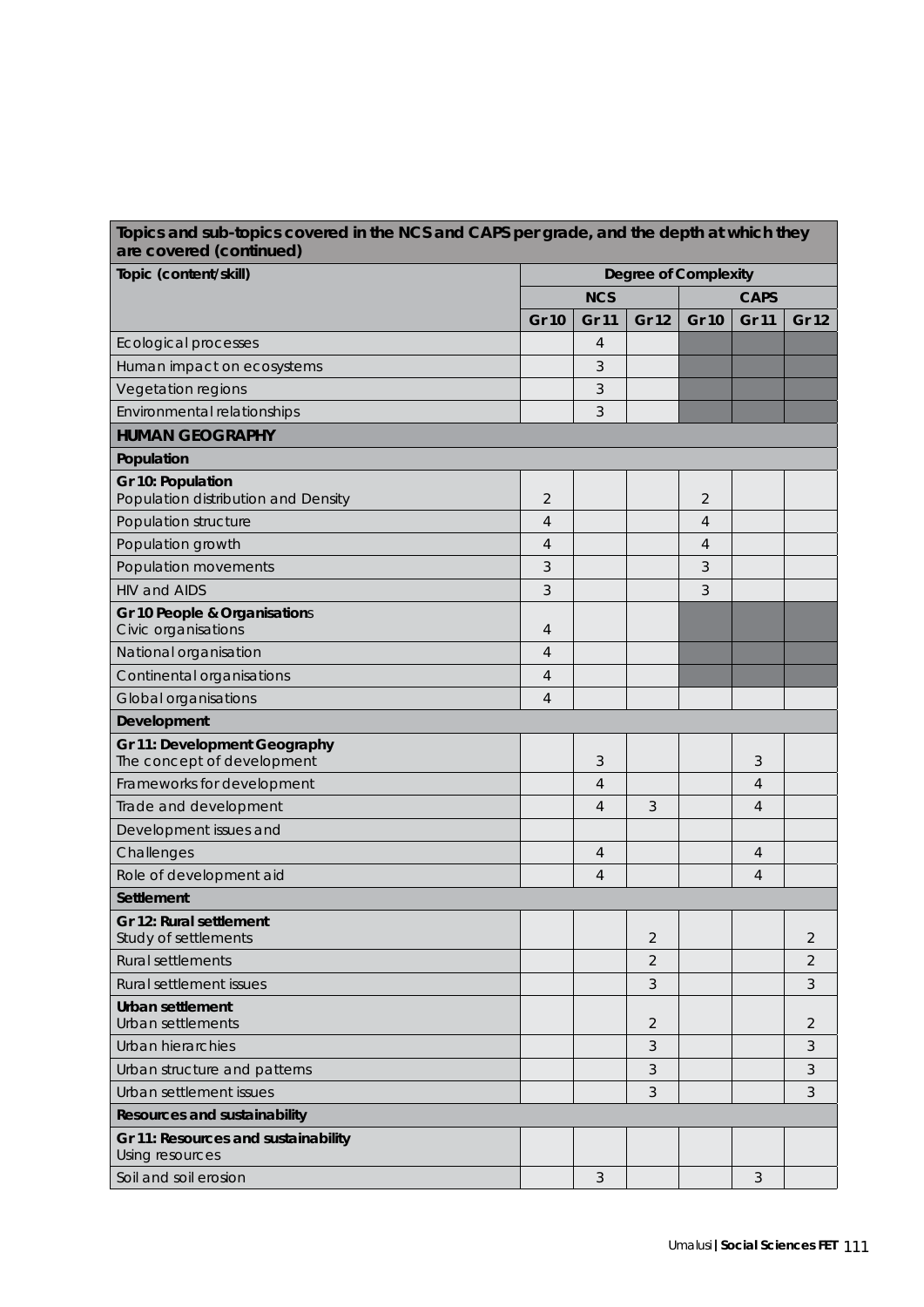| Topics and sub-topics covered in the NCS and CAPS per grade, and the depth at which they are covered<br>(continued)             |                |                |                |                |                |                |
|---------------------------------------------------------------------------------------------------------------------------------|----------------|----------------|----------------|----------------|----------------|----------------|
| Topic (content/skill)                                                                                                           |                |                |                |                |                |                |
|                                                                                                                                 | <b>NCS</b>     |                |                |                |                |                |
|                                                                                                                                 | <b>Gr 10</b>   | <b>Gr 11</b>   | <b>Gr 12</b>   | <b>Gr 10</b>   | <b>Gr 11</b>   | Gr 12          |
| Conventional energy sources and their impact on the<br>environment                                                              |                | 3              |                |                | 3              |                |
| Non-conventional energy Sources                                                                                                 |                | 3              |                |                | 3              |                |
| Energy management in South Africa                                                                                               |                | 3              |                |                | 3              |                |
| <b>Economic Geography</b>                                                                                                       |                |                |                |                |                |                |
| Gr 12: Economic Geography of SA<br>Structure of the economy                                                                     |                |                | $\overline{2}$ |                |                | $\overline{2}$ |
| Agriculture                                                                                                                     |                |                | 3              |                |                | 3              |
| Mining                                                                                                                          |                |                |                |                |                | 3              |
| Secondary and tertiary sectors                                                                                                  |                |                | 3              |                |                | 3              |
| Strategies for industrial                                                                                                       |                |                |                |                |                |                |
| Development                                                                                                                     |                |                | 4              |                |                | 4              |
| Informal sector                                                                                                                 |                |                | 3              |                |                | 3              |
| <b>GEOGRAPHIC SKILLS &amp; TECHNIQUES</b>                                                                                       |                |                |                |                |                |                |
| Map work skills                                                                                                                 |                |                |                |                |                |                |
| Locating exact position: degrees, minutes and seconds                                                                           | 3              | 3              | $\overline{2}$ | 3              | 3              | $\overline{2}$ |
| <b>Map orientation</b>                                                                                                          |                |                |                |                |                |                |
| Scale: word, ratio, line scale                                                                                                  | 3              | 3              | $\overline{2}$ | 3              | 3              | $\overline{2}$ |
| <b>Direction</b>                                                                                                                | 2              | 1              | 1              | 2              | 1              | 1              |
| <b>True Bearing</b>                                                                                                             | $\overline{2}$ | $\overline{2}$ | 1              | $\overline{2}$ | $\overline{2}$ | $\mathbf{1}$   |
| Magnetic Bearing & Declination                                                                                                  | 3              | 3              | 3              | 3              | 3              | 3              |
| Distance (straight & curved)                                                                                                    | $\overline{2}$ | 3              | 2              | $\overline{2}$ | 3              |                |
| Calculating area (regular & irregular)                                                                                          | 3              | 3              | 2              |                | 3              |                |
| Topographic maps (5 hours)                                                                                                      |                |                |                |                |                |                |
| South African 1:50 000 map referencing system                                                                                   | 3              | 3              | 2              | 3              |                |                |
| Conventional signs/symbols                                                                                                      | 1              | $\mathbf{1}$   | 1              | 1              |                |                |
| Contours, Landforms & Cross sections on 1:50000 maps                                                                            | 3              | 3              | 3              | 3              | 3              | 3              |
| Vertical exaggeration                                                                                                           | $\overline{4}$ | 3              | 3              |                | 3              | 3              |
| Intervisibility                                                                                                                 | 3              | $\overline{2}$ | 2              |                | $\overline{2}$ | $\overline{2}$ |
| Gradient                                                                                                                        | 3              | 3              | 3              |                | $\mathfrak{Z}$ | 3              |
| Aerial Photos and orthophoto maps                                                                                               |                |                |                |                |                |                |
| Gr 10: Photographs of landscapes<br>Oblique and vertical aerial photos                                                          | 4              | 3              | 3              | 3              |                |                |
| Gr 11: Aerial photographs and orthophoto maps<br>Oblique and vertical aerial photographs: identifying<br>landforms and features | 3              | 3              | 3              |                | 3              | $\overline{2}$ |
| Use of tone, texture and shadow in the interpretation of<br>photos                                                              | 3              | 3              | 2              |                | 3              |                |
| Orthophoto maps: identifying features                                                                                           | 3              | 3              | 2              |                |                |                |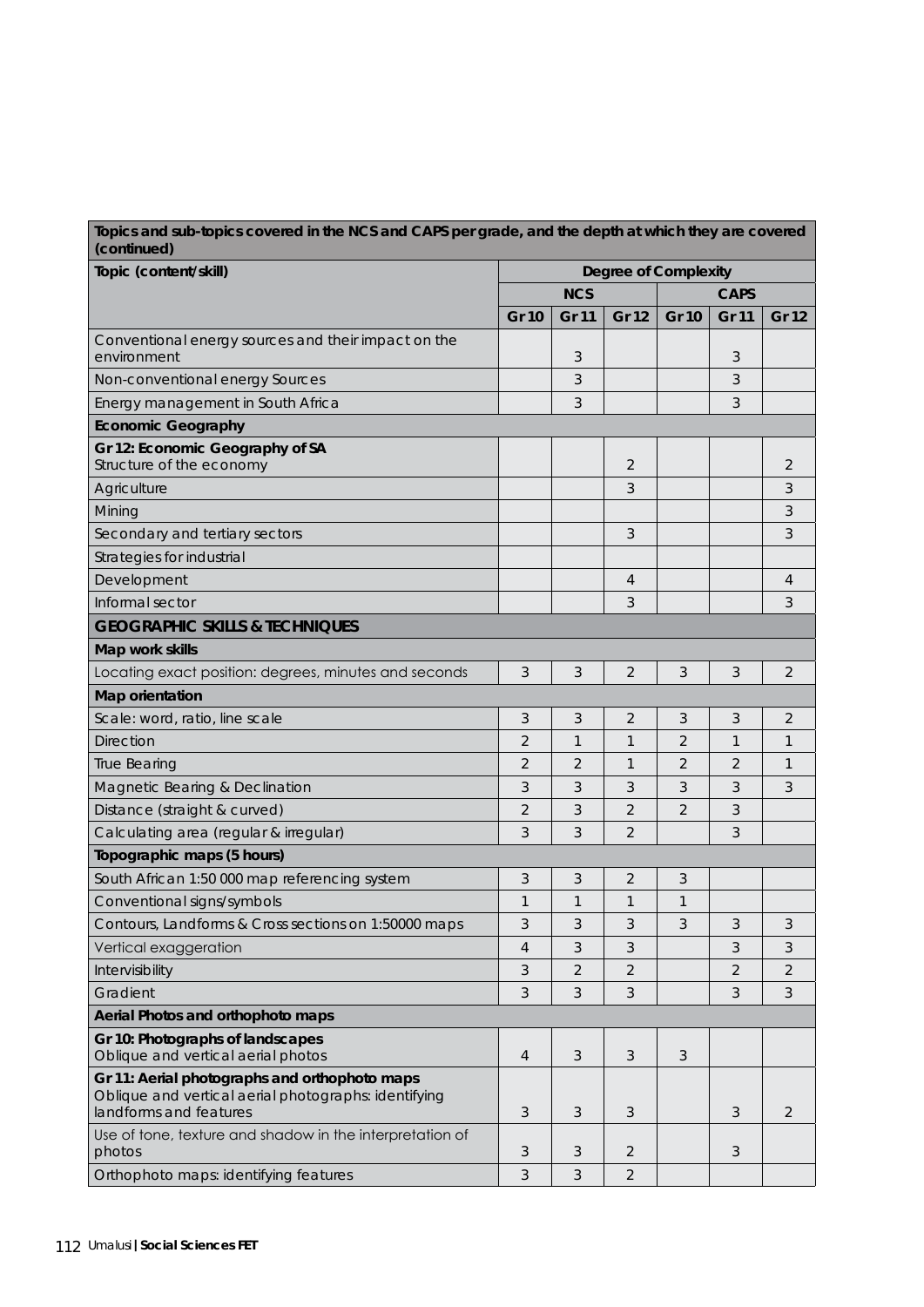| Topics and sub-topics covered in the NCS and CAPS per grade, and the depth at which they are covered<br>(continued)                                                                   |                             |                |                |                |                |                |
|---------------------------------------------------------------------------------------------------------------------------------------------------------------------------------------|-----------------------------|----------------|----------------|----------------|----------------|----------------|
| Topic (content/skill)                                                                                                                                                                 | <b>Degree of Complexity</b> |                |                |                |                |                |
|                                                                                                                                                                                       |                             | <b>NCS</b>     |                |                | <b>CAPS</b>    |                |
|                                                                                                                                                                                       | <b>Gr 10</b>                | <b>Gr 11</b>   | Gr 12          | <b>Gr 10</b>   | <b>Gr 11</b>   | Gr 12          |
| Gr 12: Aerial photographs and orthophoto maps<br>Comparing orthophoto map with a topographic map<br>Orthophoto maps to be used in conjunction with 1:50 000<br>maps and aerial photos | 3                           | 3              | 3              | 3              | 3              | 3              |
| <b>Geographical Information Systems (GIS)</b><br>Concept of GIS                                                                                                                       | 2                           | $\overline{2}$ | $\mathbf{1}$   | 2              |                |                |
| Reasons for the development of GIS                                                                                                                                                    |                             |                |                | $\overline{2}$ |                |                |
| Concept of remote sensing                                                                                                                                                             | 2                           | $\overline{2}$ | $\overline{2}$ | 2              |                |                |
| How remote sensing works                                                                                                                                                              | $\overline{2}$              | $\overline{2}$ | $\overline{2}$ | $\overline{2}$ |                |                |
| GIS concepts: spatial objects, lines, points, nodes and scales                                                                                                                        | $\overline{2}$              |                | 2              | $\overline{2}$ |                | 2              |
| Gr 11: Spatially referenced data                                                                                                                                                      |                             | $\overline{2}$ | $\overline{2}$ |                | $\overline{2}$ | $\overline{2}$ |
| Spatial and spectral resolution                                                                                                                                                       | $\overline{2}$              | $\overline{2}$ | $\overline{2}$ |                | $\overline{2}$ | $\overline{2}$ |
| Different types of data: line, point, area and attribute                                                                                                                              | 1                           |                | $\mathbf{1}$   |                | 1              |                |
| Raster and vector data                                                                                                                                                                |                             | $\overline{2}$ | $\overline{2}$ |                | $\overline{2}$ | 2              |
| Application of GIS to all relevant topics in the grade                                                                                                                                |                             |                | 3              | 3              | 3              | 3              |
| Capturing different types of data from existing maps,<br>photographs, fieldwork or other records, on tracing paper                                                                    |                             | 3              | 3              |                | 3              | 3              |
| Gr 12: Data standardisation, data sharing and data<br>security                                                                                                                        |                             |                | 3              |                |                | 3              |
| Data manipulation: data integration, buffering, querying<br>and statistical analysis                                                                                                  |                             |                | 4              |                |                | 4              |
| Application of GIS by government and the private sector                                                                                                                               |                             |                | $\overline{4}$ |                |                | 4              |
| <b>Using atlases</b><br>Map reading: comparing information from different maps                                                                                                        | 2                           | $\overline{2}$ | $\overline{2}$ | 2              |                |                |
| Atlas index: locating physical and constructed features                                                                                                                               | $\overline{2}$              | $\mathbf{1}$   | $\mathbf{1}$   | $\overline{2}$ | $\mathbf{1}$   |                |
| Concept of map projections: equal area and true<br>direction projections - examples, limitations and values                                                                           | 2                           | $\overline{2}$ | $\overline{2}$ | 3              |                |                |
| Four-digit grid reference (latitude and longitude, degrees<br>and minutes) for identifying and locating features on maps                                                              | 3                           | $\mathfrak{Z}$ | $\sqrt{2}$     | 3              | 3              | 2              |
| <b>Fieldwork</b>                                                                                                                                                                      |                             |                |                |                |                |                |
| Observing                                                                                                                                                                             | $\overline{2}$              | $\overline{2}$ | $\overline{2}$ | $\overline{2}$ | 2              | $\overline{2}$ |
| Collecting data by using instruments and from media &<br>field - questionnaires etc.                                                                                                  | 3                           | 3              | 3              | 3              | 3              | 3              |
| Recording data                                                                                                                                                                        | $\overline{2}$              | $\overline{2}$ | $\overline{2}$ | $\overline{2}$ | $\overline{2}$ | $\overline{2}$ |
| Processing & collating data                                                                                                                                                           |                             | $\overline{2}$ | 3              | 3              | 3              | 3              |
| Presenting findings using graphs, maps, diagrams                                                                                                                                      | 3                           | 3              | 4              | 3              | 3              | 3              |
| Interpreting                                                                                                                                                                          | $\overline{4}$              | $\overline{4}$ | 4              | 4              | $\overline{4}$ | 4              |
| Identify issues & formulate questions                                                                                                                                                 | 3                           |                |                |                |                |                |
| Plan & structure an enquiry process                                                                                                                                                   |                             | $\overline{4}$ | $\overline{4}$ |                |                |                |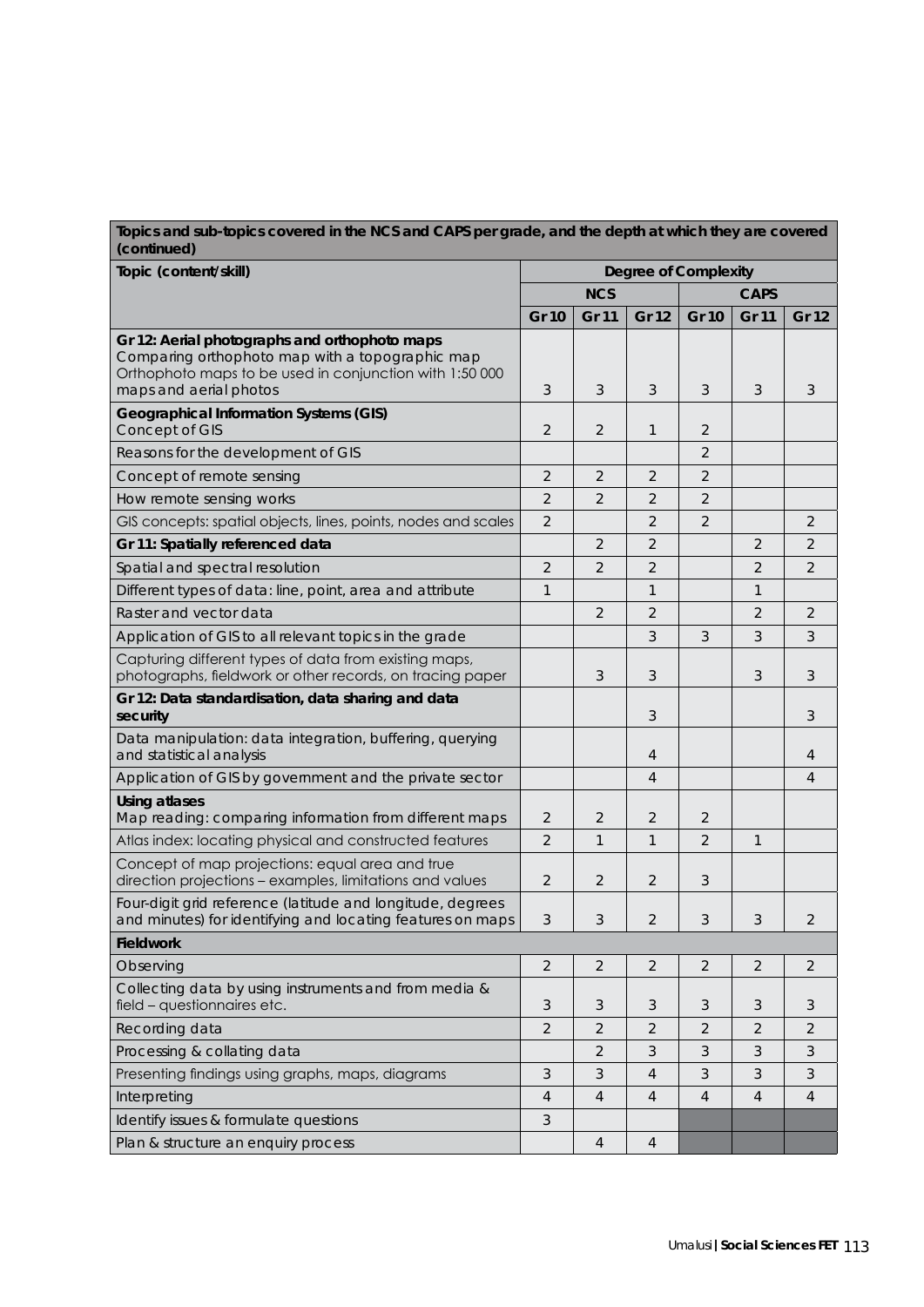| Topics and sub-topics covered in the NCS and CAPS per grade, and the depth at which they are covered<br>(continued) |                      |       |       |                |       |                |  |  |
|---------------------------------------------------------------------------------------------------------------------|----------------------|-------|-------|----------------|-------|----------------|--|--|
| Topic (content/skill)                                                                                               | Degree of Complexity |       |       |                |       |                |  |  |
|                                                                                                                     | <b>NCS</b>           |       |       | <b>CAPS</b>    |       |                |  |  |
|                                                                                                                     | Gr 10                | Gr 11 | Gr 12 | Gr 10          | Gr 11 | <b>Gr 12</b>   |  |  |
| Total topics at 1                                                                                                   | $\overline{2}$       | 5     | 6     | $\overline{2}$ | 3     | $\overline{2}$ |  |  |
| Total topics at 2                                                                                                   | 16                   | 14    | 23    | 15             | 8     | 15             |  |  |
| Total topics at 3                                                                                                   | 26                   | 30    | 31    | 24             | 29    | 24             |  |  |
| Total topics at 4                                                                                                   | 12                   | 9     | 12    | 6              | 9     | 8              |  |  |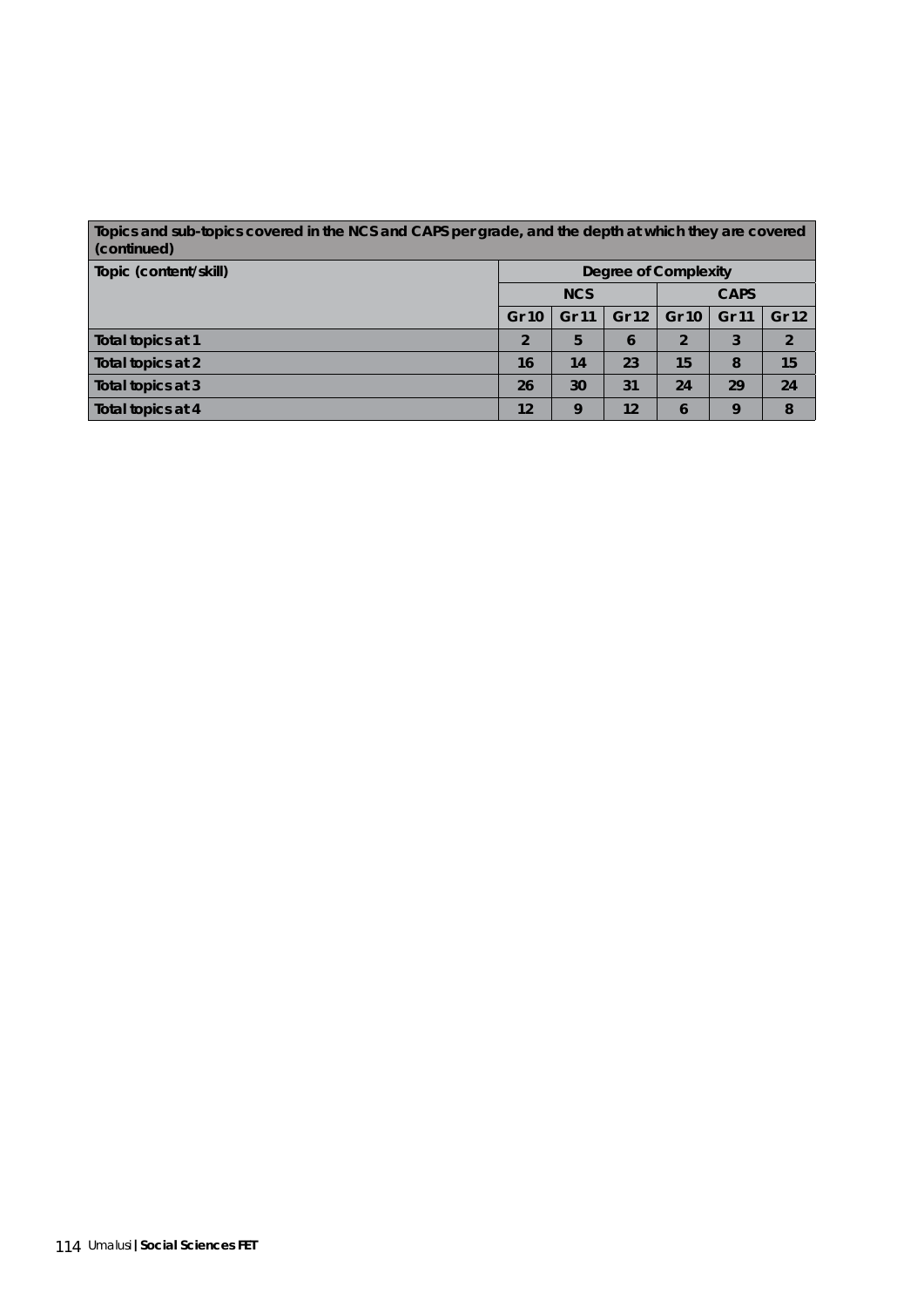## **ANNEXURE B: HISTORY**

## **TABLE OF DETAILED CONTENT COVERAGE FOR HISTORY IN THE NCS AND THE CAPS**

In the table below, the main topics are in bold, with sub topics beneath them. Where a topic or sub-topic is not covered in any of the grades in a curriculum, the relevant blocks are shaded in blue.

| <b>Content coverage</b>                                        |              |            |       |              |             |       |  |  |
|----------------------------------------------------------------|--------------|------------|-------|--------------|-------------|-------|--|--|
| Topic (content/skill)                                          |              | <b>NCS</b> |       |              | <b>CAPS</b> |       |  |  |
|                                                                | <b>Gr 10</b> | Gr 11      | Gr 12 | <b>Gr 10</b> | Gr 11       | Gr 12 |  |  |
| 1. What was the world like in the mid-fifteenth<br>century?    | Y            |            |       | Y            |             |       |  |  |
| Africa (Songhay)                                               | $\mathsf y$  |            |       | Υ            |             |       |  |  |
| China (Ming)                                                   | y            |            |       | Y            |             |       |  |  |
| India (Mogul)                                                  | Y            |            |       | Y            |             |       |  |  |
| Ottoman Empire                                                 | Y            |            |       |              |             |       |  |  |
| the Americas                                                   | Y            |            |       |              |             |       |  |  |
| Organisation of European societies                             | Y            |            |       | Y            |             |       |  |  |
| Southern African societies                                     | Y            |            |       |              |             |       |  |  |
| 2. Conquest, warfare and early colonialism 18th<br>century     | Y            |            |       | Y            |             |       |  |  |
| Americas (Spain),                                              | Y            |            |       | Y            |             |       |  |  |
| Africa (Portugal, Holland)                                     | Y            |            |       | Y            |             |       |  |  |
| India (France, Britain)                                        | Υ            |            |       |              |             |       |  |  |
| Attitudes to race (eg Sarah Baartman)                          | Y            |            |       |              |             |       |  |  |
| 3. Slavery.                                                    | Y            |            |       | Y            |             |       |  |  |
| Atlantic slave trade and racism                                | Υ            |            |       | Υ            |             |       |  |  |
| 4. The quest for liberty                                       | Y            |            |       |              |             |       |  |  |
| American War of Independence;                                  | Y            |            |       |              |             |       |  |  |
| French Revolution;                                             | Y            |            |       | Y            |             |       |  |  |
| Napoleon                                                       |              |            |       | Y            |             |       |  |  |
| Ending of slavery in British colonies;                         | Υ            |            |       |              |             |       |  |  |
| American society after the Civil War                           | Υ            |            |       |              |             |       |  |  |
| 5. Industrial Revolution                                       | Y            |            |       |              |             |       |  |  |
| 6. Transformations in southern Africa between<br>1750 and 1850 | Y            |            |       | Y            |             |       |  |  |
| Mfecane                                                        | Y            |            |       | Y            |             |       |  |  |
| Colonial expansion after 1750 in SA                            | Y            |            |       | Y            |             |       |  |  |
| British control of the Cape                                    | Υ            |            |       | Υ            |             |       |  |  |
| Zulu Kingdom and Natal colony                                  | Y            |            |       | Υ            |             |       |  |  |
| Boers republics and Basotho kingdom                            |              |            |       | Y            |             |       |  |  |
| 7. How did the world change between 1450 and<br>1850?          | Y            |            |       |              |             |       |  |  |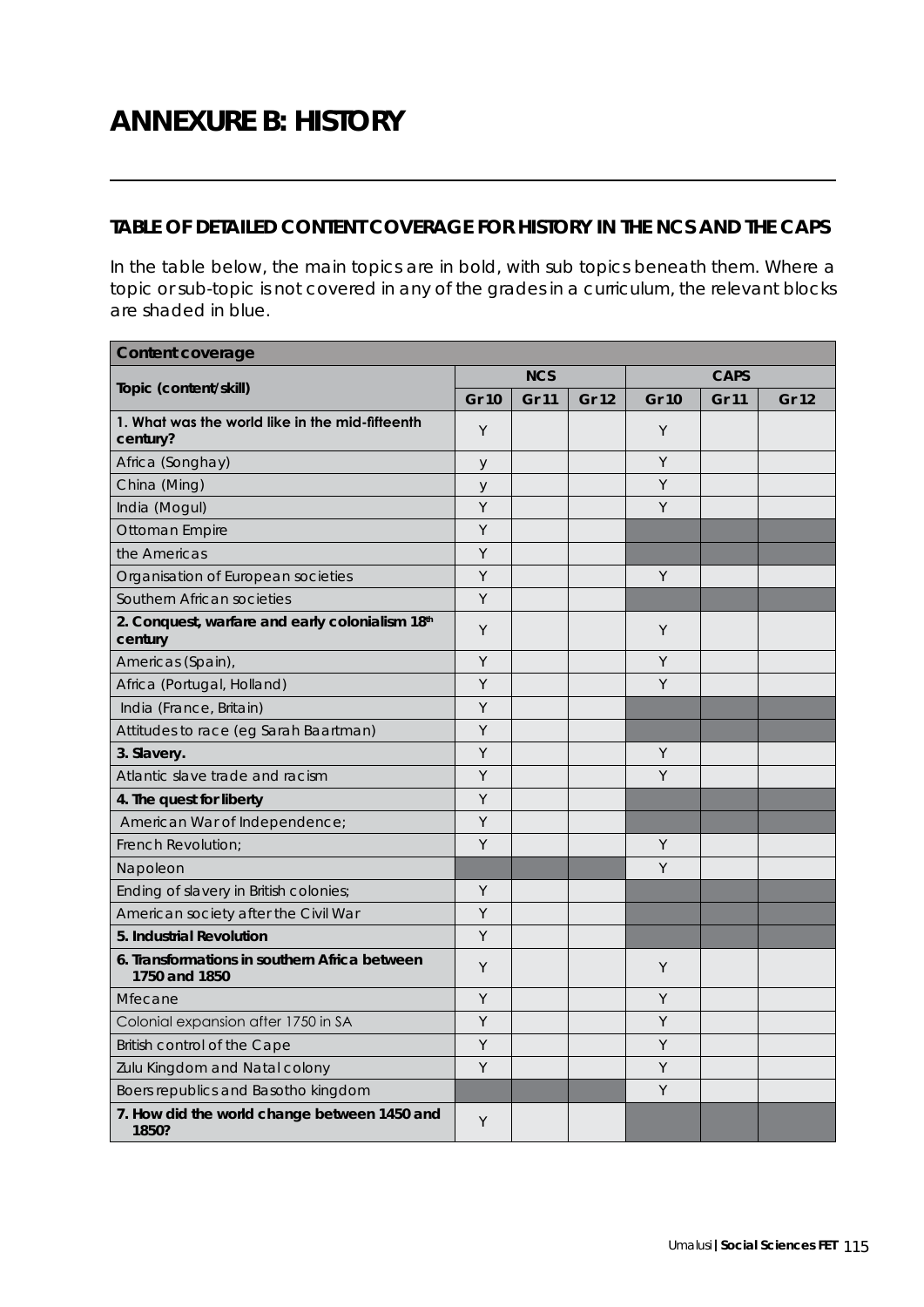| <b>Content coverage</b>                                                                       |              |              |              |              |             |       |  |  |
|-----------------------------------------------------------------------------------------------|--------------|--------------|--------------|--------------|-------------|-------|--|--|
|                                                                                               |              | <b>NCS</b>   |              |              | <b>CAPS</b> |       |  |  |
| Topic (content/skill)                                                                         | <b>Gr 10</b> | <b>Gr 11</b> | <b>Gr 12</b> | <b>Gr 10</b> | Gr 11       | Gr 12 |  |  |
| E.g. Great Zimbabwe, Sarah Baartman                                                           | Y            |              |              |              |             |       |  |  |
| Background to SA War: mining capitalism                                                       |              |              |              | Υ            |             |       |  |  |
| South African War 1899 - 1902                                                                 |              |              |              | Y            |             |       |  |  |
| Union of South Africa                                                                         |              |              |              | Y            |             |       |  |  |
| Natives Land Act 1913                                                                         |              |              |              | Y            |             |       |  |  |
| 1. What was the world like by 1850?                                                           |              | Y            |              |              |             |       |  |  |
| African state formations                                                                      |              | Y            |              |              |             |       |  |  |
| the Americas                                                                                  |              | Y            |              |              |             |       |  |  |
| Europe                                                                                        |              | Y            |              |              |             |       |  |  |
| Asia                                                                                          |              | Y            |              |              |             |       |  |  |
| 2. What was the nature of imperialism in the<br>nineteenth and early twentieth centuries?     |              | Y            |              |              |             |       |  |  |
| 3. What were the range of responses to<br>colonialism in Africa and Asia?                     |              | Y            |              |              |             |       |  |  |
| 4. Communism in Russia 1900-1940                                                              |              | Y            |              |              | Y           |       |  |  |
| The Russian Revolution                                                                        |              | Y            |              |              | Y           |       |  |  |
| The establishment of the communist state                                                      |              | Y            |              |              | Y           |       |  |  |
| 5. Crisis of capitalism                                                                       |              | Y            |              |              | Y           |       |  |  |
| <b>Great Depression</b>                                                                       |              | Y            |              |              | Y           |       |  |  |
| Emergence of fascist economies (eg. Nazi<br>Germany and Japan)                                |              | Y            |              |              | Y           |       |  |  |
| 6. Pseudo-scientific racism and Social Darwinism<br>on the nineteenth and twentieth centuries |              | Y            |              |              | Y           |       |  |  |
| <b>USA</b>                                                                                    |              | Y            |              |              |             |       |  |  |
| Africa                                                                                        |              | Y            |              |              |             |       |  |  |
| Australia                                                                                     |              | Y            |              |              | Y           |       |  |  |
| Nazi Germany                                                                                  |              | Y            |              |              | Υ           |       |  |  |
| 7. Competing nationalisms and identities in<br>Africa                                         |              | Y            |              |              | Y           |       |  |  |
| Roots of Pan Africanism to 1945                                                               |              | Y            |              |              | Y           |       |  |  |
| SA nationalisms and identities                                                                |              | Y            |              |              | Y           |       |  |  |
| Impact of WW2                                                                                 |              | Y            |              |              |             |       |  |  |
| Case study: Middle East,                                                                      |              |              |              |              | Y           |       |  |  |
| Case study: Ghana                                                                             |              |              |              |              | Y           |       |  |  |
| Negative and positive features of nationalisms                                                |              |              |              |              | Y           |       |  |  |
| 8. Apartheid South Africa 1948-1960.                                                          |              | $\mathsf Y$  |              |              | Y           |       |  |  |
| Segregation                                                                                   |              | Y            |              |              | Y           |       |  |  |
| Apartheid 1948-1960                                                                           |              | Y            |              |              | Y           |       |  |  |
| Nature of resistance to apartheid                                                             |              | Y            |              |              | Y           |       |  |  |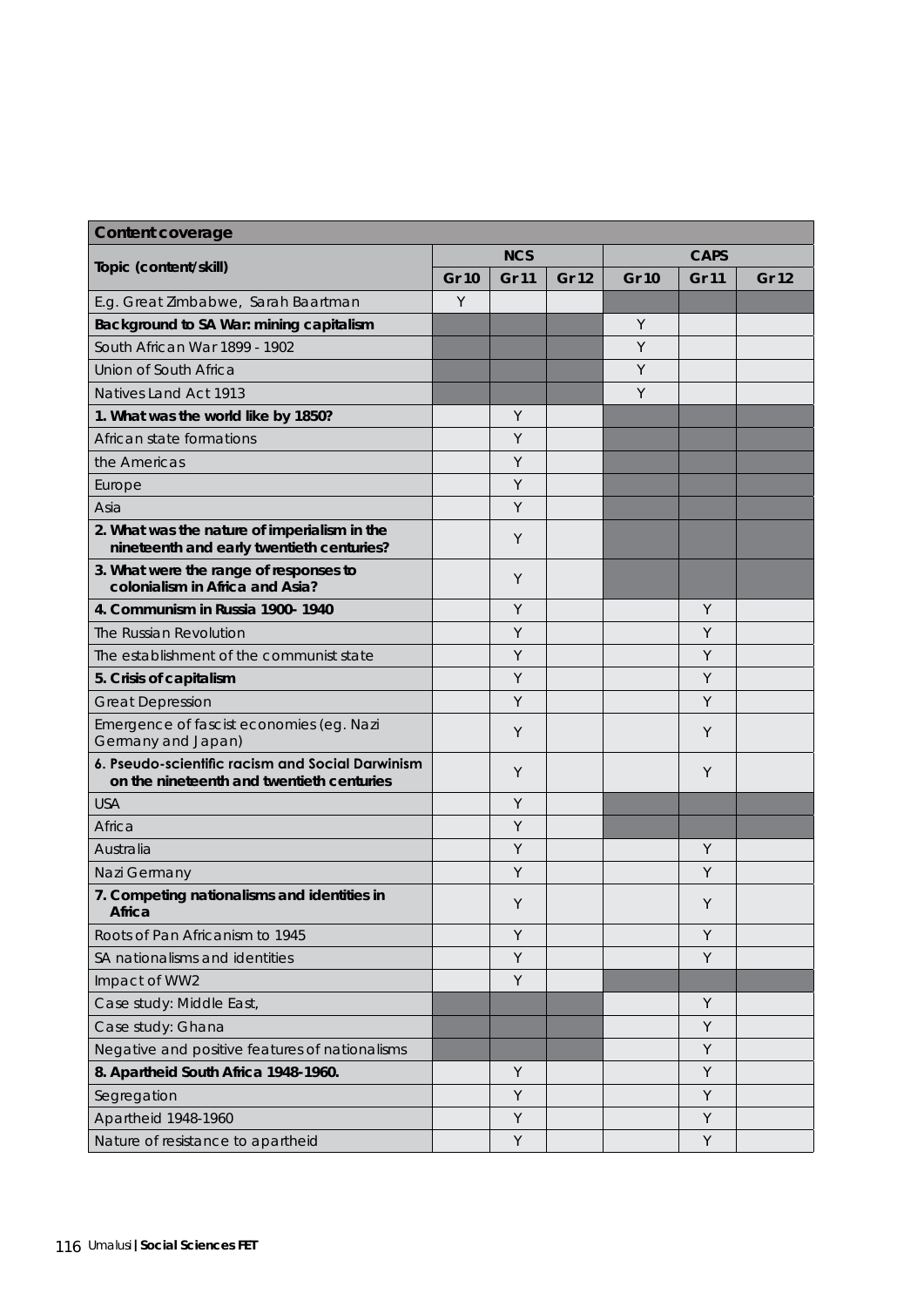| <b>Content coverage</b>                                                            |              |              |              |              |              |                     |
|------------------------------------------------------------------------------------|--------------|--------------|--------------|--------------|--------------|---------------------|
|                                                                                    |              | <b>NCS</b>   |              | <b>CAPS</b>  |              |                     |
| Topic (content/skill)                                                              | <b>Gr 10</b> | <b>Gr 11</b> | <b>Gr 12</b> | <b>Gr 10</b> | <b>Gr 11</b> | <b>Gr 12</b>        |
| 10. How has the South African past been publicly<br>represented?                   |              | Y            |              |              |              |                     |
| 1. Cold War in the 1960s.                                                          |              |              | Y            |              |              | Y                   |
| USSR/USA spheres of interest                                                       |              |              | Y            |              |              | Y                   |
| Role of China                                                                      |              |              | Y            |              |              | Y                   |
| Forms of conflict: Vietnam                                                         |              |              | Y            |              |              | Y                   |
| Cuba                                                                               |              |              | Y            |              |              | Y                   |
| Angola                                                                             |              |              | Y            |              |              |                     |
| Middle East                                                                        |              |              | Y            |              |              |                     |
| Role of UN, OAU and NAM                                                            |              |              | Y            |              |              |                     |
| 2. How was uhuru realised in Africa in the 1960s<br>and 1970s?                     |              |              | Y            |              |              | Y                   |
| Congo and Tanzania (Doc 1.4)                                                       |              |              | Y            |              |              | Y                   |
| Ghana and Kenya (Doc 1.4)                                                          |              |              | Y            |              |              |                     |
| Cold War in Africa: Angola (Doc 1.4)                                               |              |              | Y            |              |              | Y                   |
| 3. What forms of civil society protest emerged<br>from the 1960s up to the 1970s?  |              |              | Y            |              |              | Y                   |
| 1950s civil rights                                                                 |              |              |              |              |              | Y                   |
| 1960s civil rights, Black power movement,<br>students movements, women's' movement |              |              | Y            |              |              | Y                   |
| 1970s Black Consciousness in SA                                                    |              |              | Y            |              |              | Moved to<br>Topic 4 |
| Apartheid SA and Eastern Europe in 1980s                                           |              |              | Y            |              |              | Moved to<br>Topic 4 |
| 4. What was the impact of the collapse of the<br><b>USSR in 1989?</b>              |              |              | Y            |              |              | У                   |
| Impact on SA                                                                       |              |              | Y            |              |              | Moved to<br>Topic 6 |
| Impact on Africa in the 1990s                                                      |              |              | Y            |              |              |                     |
| Impact on the dominance of the USA                                                 |              |              | Υ            |              |              |                     |
| 5. How did South Africa emerge as a democracy<br>from the crises of the 1990s?     |              |              | Y            |              |              | Y                   |
| Crisis of apartheid in the 1980s                                                   |              |              | Y            |              |              | Y                   |
| Collapse of apartheid: internal and external<br>pressures                          |              |              | Y            |              |              | Y                   |
| GNU and making of the constitution                                                 |              |              | Y            |              |              | Y                   |
| Dealing with the past: TRC, memorials                                              |              |              | Y            |              |              | Y                   |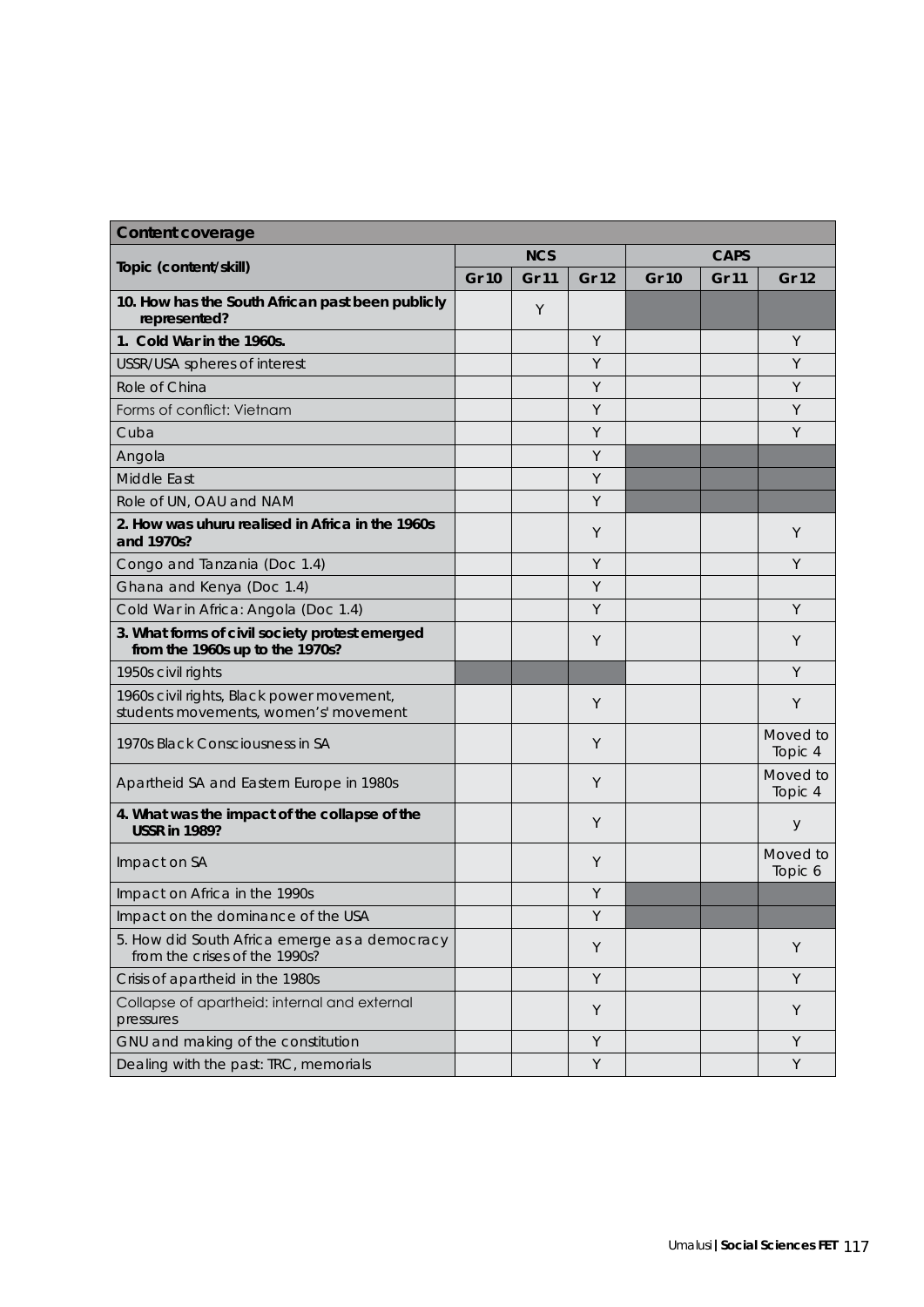| Content coverage                                                                                    |              |              |       |              |       |       |  |
|-----------------------------------------------------------------------------------------------------|--------------|--------------|-------|--------------|-------|-------|--|
|                                                                                                     | <b>NCS</b>   |              |       | CAPS         |       |       |  |
| Topic (content/skill)                                                                               | <b>Gr 10</b> | <b>Gr 11</b> | Gr 12 | <b>Gr 10</b> | Gr 11 | Gr 12 |  |
| Global economy, new forms of capital,<br>information age                                            |              |              | Υ     |              |       | Υ     |  |
| Position of Africa in the global world                                                              |              |              | Y     |              |       |       |  |
| Responses to globalisation                                                                          |              |              | Υ     |              |       |       |  |
| The end of the Cold War and a new world order                                                       |              |              |       |              |       | Y     |  |
| Impact on SA of end of the Cold War                                                                 |              |              | Υ     |              |       | Y     |  |
| The end of the Cold War: The events of 1989                                                         |              |              | Υ     |              |       | Υ     |  |
| A new world order: globalisation                                                                    |              |              |       |              |       | Y     |  |
| 7. What are the ideologies and debates around<br>the constructed heritage icons from the<br>period? |              |              | Υ     |              |       |       |  |
| Total number of main topics                                                                         | 8            | 8            | 8     | 6            | 5     | 6     |  |
| Total number of topics per phase                                                                    | 25<br>17     |              |       |              |       |       |  |